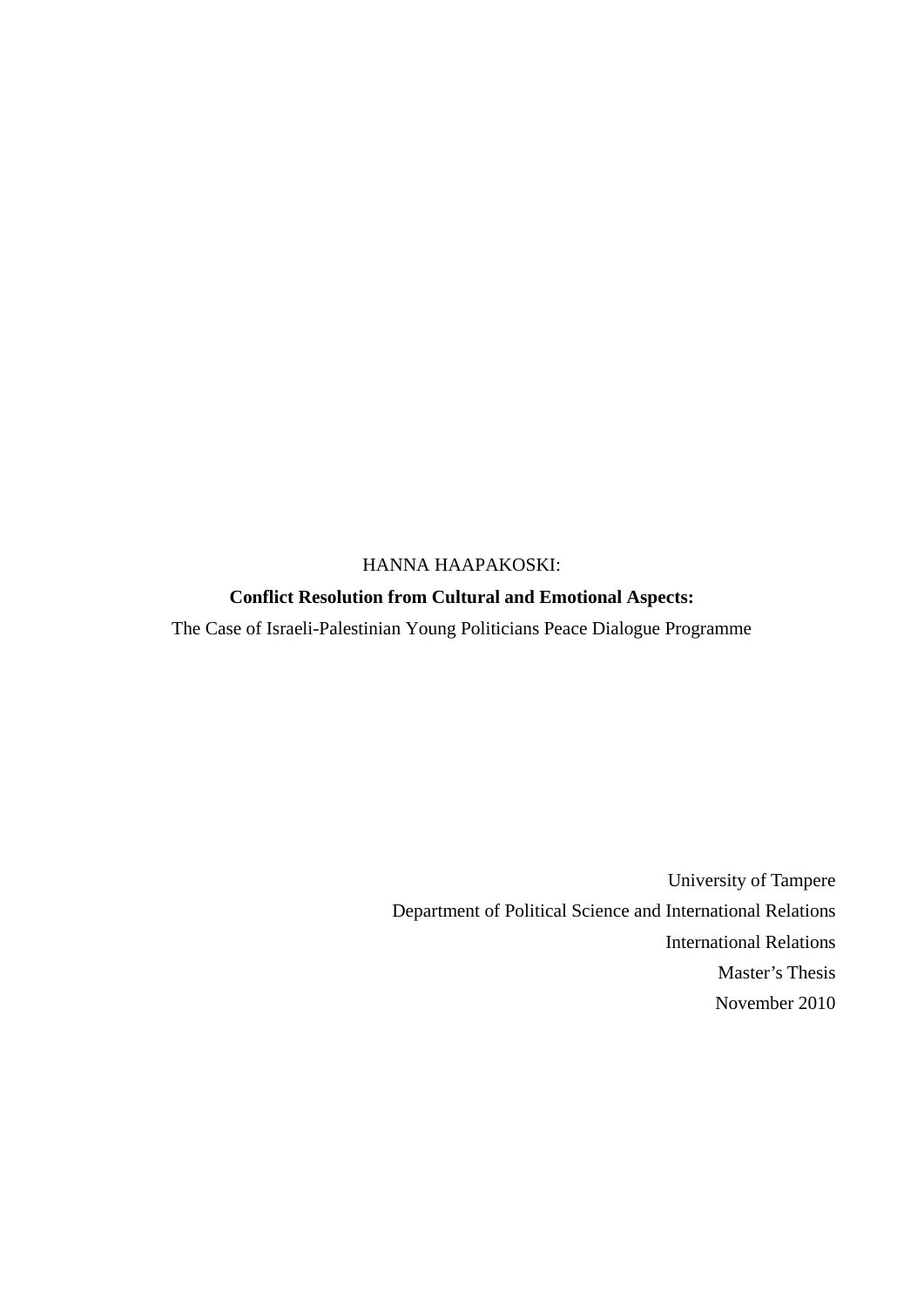University of Tampere

Department of Political Science and International Relations

HAAPAKOSKI, HANNA: Conflict Resolution from Cultural and Emotional Aspects: The Case of Israeli-Palestinian Young Politicians Peace Dialogue Programme

Master's Thesis, 83 pages International Relations November 2010

### **ABSTRACT**

This thesis discusses unofficial, track three, possibilities in conflict resolution and studies conflict resolution from cultural and emotional aspects. The subject is illustrated by a case study of an Israeli-Palestinian grassroots peace programme called Young Politicians Peace Dialogue. My research question is, whether or not the Young Politicians Peace Dialogue programme is able to create a degree of shared reality among its participants. Moreover, I want to examine what are the practices and processes that enable the creation of shared reality. In addition to the cultural aspect, i.e. the creation of a shared reality, this study discusses the role of emotions in an inter-group conflict resolution process.

This study draws on theories of cultural conflict resolution that are combined with social psychological approaches about the role of emotions in protracted conflicts. The model of problemsolving workshop conflict resolution is used as a framework for this thesis. The focus of this study is on empirical work, which has been conducted in Israel and the Palestinian territories in 2008. Data consists of project reports, evaluations and interviews.

The analysis shows that the participants of Young Politicians Peace Dialogue programme highly value the process as a means of building peace at the grassroots level. The programme increases understanding of the enemy on cognitive and emotional levels. In the programme, the parties have an opportunity to discuss mutual fears, prejudices, stereotypes and interests, as well as innovate solutions to the conflict and learn some conflict resolution skills. The purpose of the programme is to influence young politically active individuals in order to begin a peaceful change in the young generation.

This thesis shows that inter-group interaction in a controlled environment is an effective way of increasing understanding and promoting the creation of shared reality, which is the foundation of cultural conflict resolution. The Young Politicians Peace Dialogue programme, which is reminiscent of the problem-solving workshop conflict resolution model, is able to evoke a degree of change in the young generation at the grassroots level.

Key words: Middle East conflict, Israel, Palestine, cultural conflict resolution, emotions, problemsolving workshop conflict resolution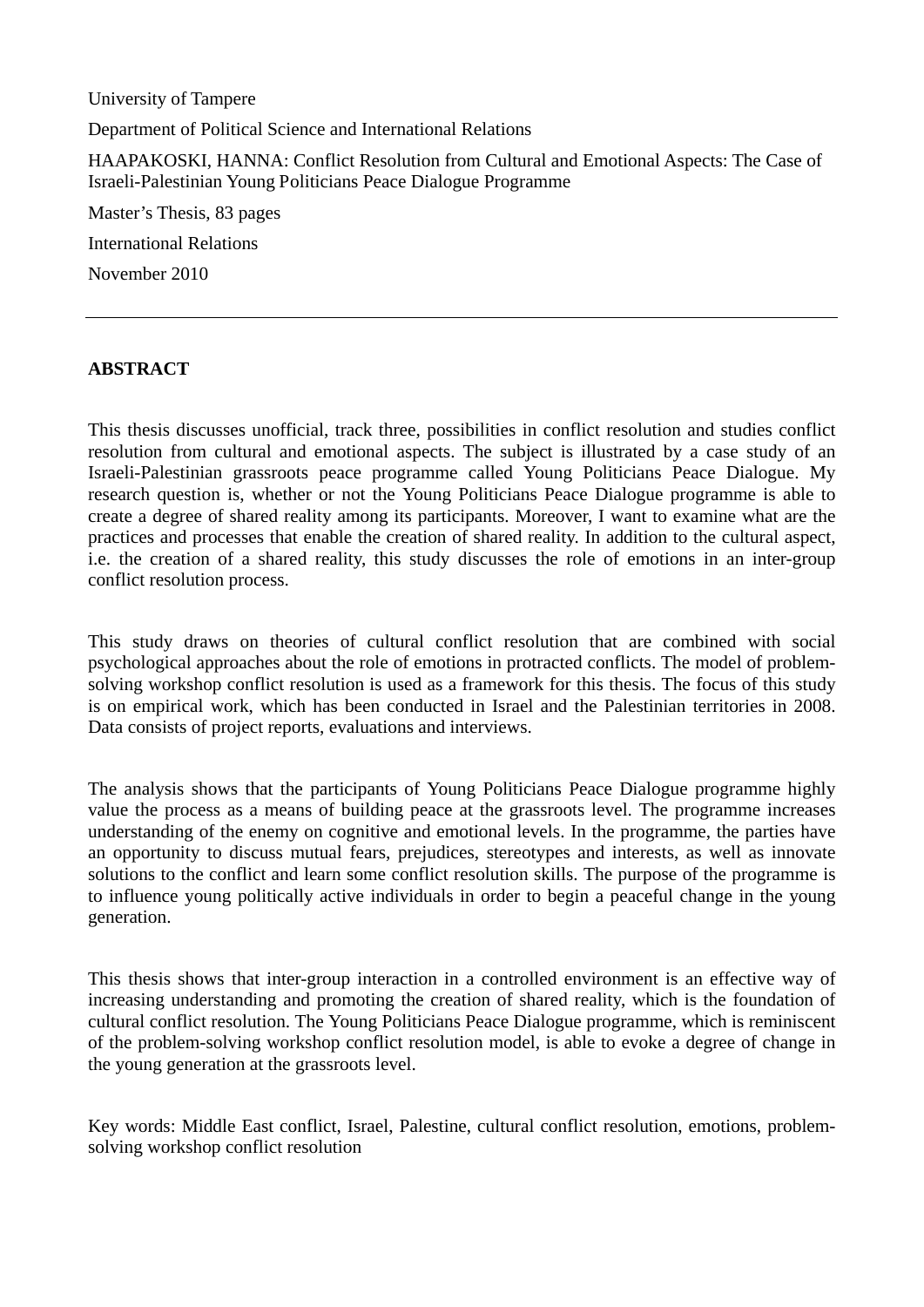# **Contents**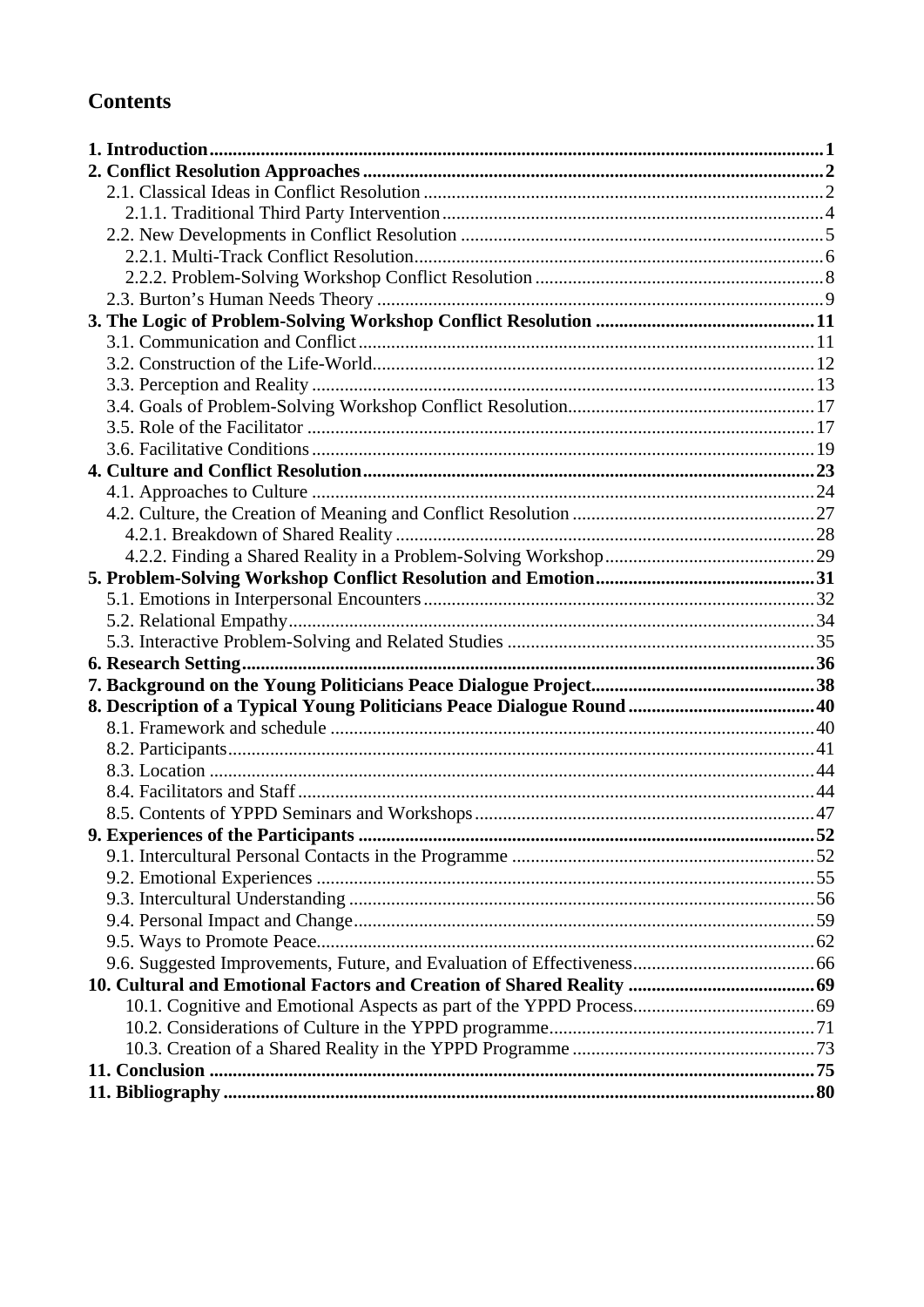# <span id="page-3-0"></span>**1. Introduction**

When I was working in Israel in 2008, the totality of the Israeli-Palestinian conflict really surprised me: it was overwhelming to actually see the two people living side by side and experience the deeprooted hostility, which penetrates the two societies. The efforts of the political leaders to solve the conflict seemed insufficient and the political will to delve into the roots of the conflict seemed to be lacking. Fortunately, I had an opportunity to join a meeting of Young Politicians Peace Dialogue project – a grassroots programme to promote peace among the young representatives of both peoples. The project impressed me with its unique approach: it consisted of intercultural workshops with an attempt to create mutual understanding between Palestinians and Israelis on cognitive and emotional levels. I was fortunate to meet some those people who were committed to attaining peace; even on a small scale within the project. Those people gave me hope about peace in Middle East and also gave me an incentive to start studying *problem-solving workshop conflict resolution*.

This study is an attempt to theorise the turn away from the realist win-lose conflict settlement and power-based third party intervention and take a look at *conflict resolution* that relies on the willingness of the parties in a conflict to gather and genuinely discuss solutions to the conflict. Focus is on track three diplomacy: grassroots peace building efforts by non-state actors. I will approach this subject by using John W. Burton's problem-solving workshop conflict resolution theory as a framework for this study. However, Burton's theory is not strictly applied to the case analysis and the empirical study does not follow the Burtonian model. Burton's theory offers a suitable framework or a useful *background* for this study: the subject is approached from a viewpoint that is reminiscent of Burton's model. Moreover, as thorough as Burton's theoretical framework may be, it does not go without criticism. I will argue that Burton's theory is insufficient in explaining cultural and *human* diversity and, therefore, I will add a cultural aspect to problemsolving workshop conflict resolution mainly by following the works of Tarja Väyrynen. Finally, I am going to discuss, how emotions may contribute to problem-solving workshop based conflict resolution.

The ontological foundation of this study is on social construction. I will discuss how reality is connected to perception and how reality, the *life-world* of an individual and a social group, is constructed in intersubjective practices. In particular, I will focus on the construction of *shared reality* through intercultural communication and how the creation of a shared culture affects conflict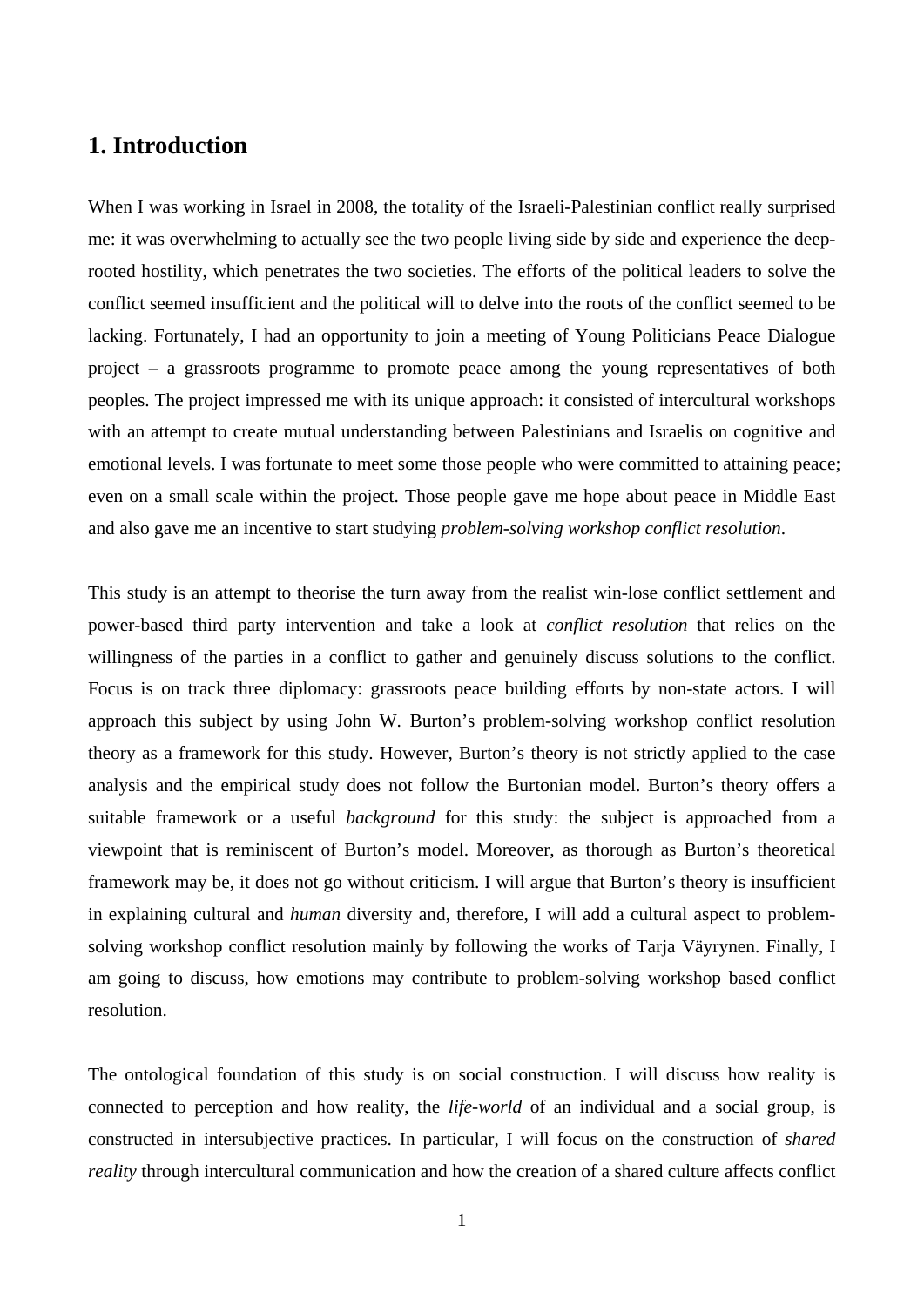resolution. In fact, this is the core of my thesis: does Young Politicians Peace Dialogue project enable the participants to create a degree of shared reality and what are the practices and processes that help creating it? In addition, I will discuss whether or not individuals can make a difference in the peace process and whether or not the Young Politicians Peace Dialogue programme has any significance on the road to peace. To shed some light on the subject matter, I will first start with introducing some conflict resolution approaches and then move on to discussing problem-solving workshop conflict resolution in detail. Second, I will discuss the theory of cultural conflict resolution and introduce ideas related to an emotional approach to conflict resolution. Third, I will discuss the Young Politicians Peace Dialogue programme in detail and in relation to the problemsolving workshop conflict resolution model. I will also elaborate how the participants of the programme have experienced it. Finally, I will analyse how the Young Politicians Peace Dialogue programme encompasses cultural and emotional factors in conflict resolution in relation to the theory of cultural conflict resolution and emotions in an inter-group contact. In the end of this study, I will also assess the significance of the programme to the peace process in Middle East.

This research is unique in two ways. First, the subject of this study is one of a kind. The methods of Young Politicians Peace Dialogue are unique – at least in Europe. The way in which the programme combines both cognitive and emotional factors in conflict resolution workshops is out of the ordinary. Emotional factors are often neglected in conflict resolution and replaced by an excessive reliance on human rationality. Second, my way of combining emotional factors with a hint of social psychology to cultural conflict resolution and problem-solving workshop conflict resolution is also a fresh approach. In this way, I attempt to give a comprehensive picture of the Young Politicians Peace Dialogue programme by integrating such fundamental elements as the structure of the programme, cultural factors and emotional factors in the analysis. I am going to argue that the Young Politicians Peace Dialogue can be analysed in the framework of problem-solving workshop conflict resolution and that cultural and emotional factors play an important role in such a process.

## <span id="page-4-0"></span>**2. Conflict Resolution Approaches**

### <span id="page-4-1"></span>**2.1. Classical Ideas in Conflict Resolution**

*Political realism* is more or less a product of Cold War thinking, but there are also more recent examples of the dominance of the realist thought, e.g. the so called Bush doctrine that has been characterised by very hawkish policies. Political realism encourages the use of competitive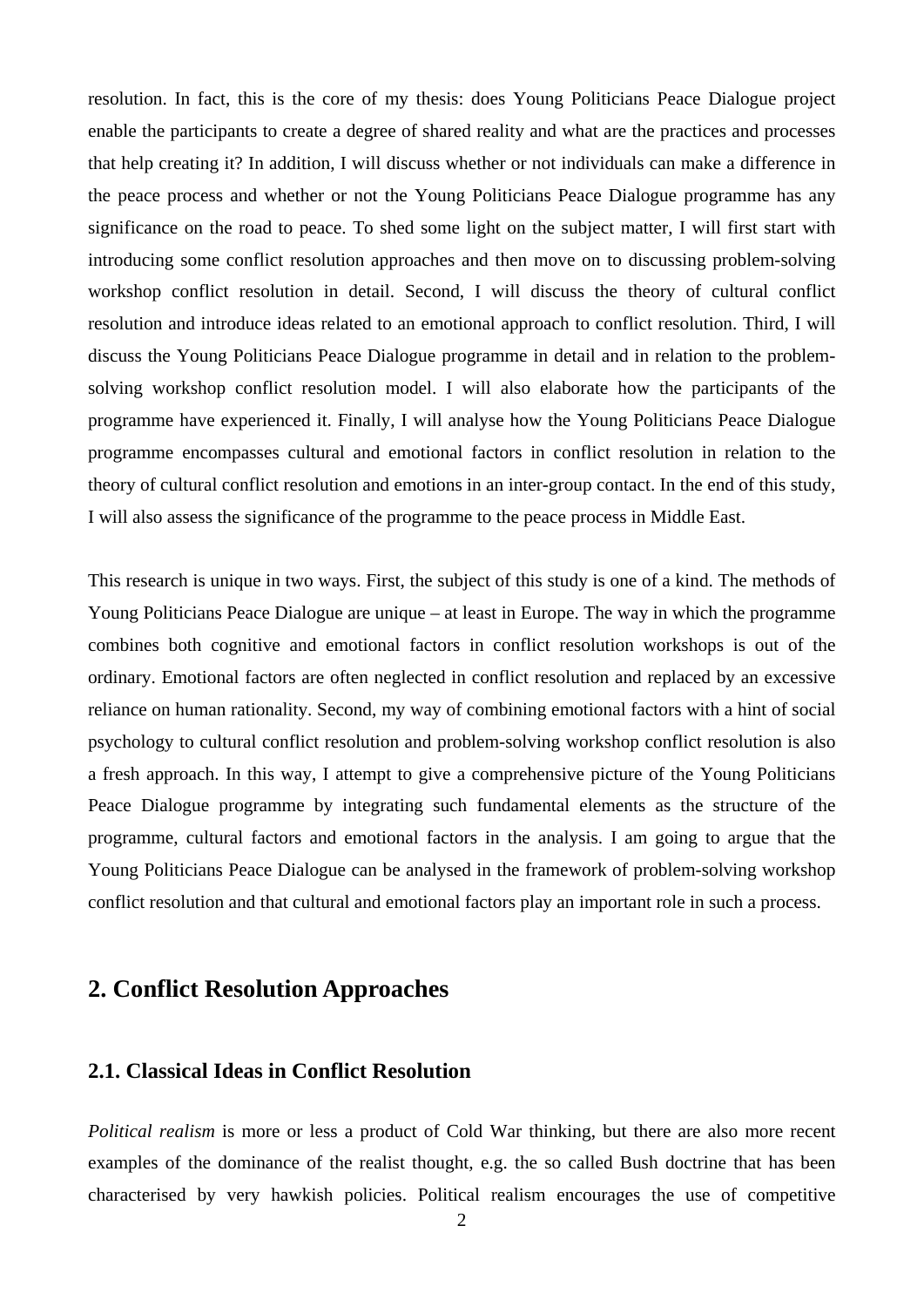processes in conflict resolution. Competitiveness refers to "power-based, adversarial, confrontational, zero-sum, 'win-lose' approaches to dealing with conflict". Realists believe in a negative human nature, which is a defining feature of human behaviour. The proponents of this "Realpolitik" deny the existence of international conflict resolution mechanisms, because war is an inseparable part of human nature and, thus, nothing can prevent it. The basic ideal of realism is survival, and an individual or group (the state) must guarantee the success of survival; this often leads to warfare, which is inevitable and acceptable in face of survival. Realpolitik was dominant in Cold War thinking and it is still visible in the behaviour and perception in such areas as Northern Ireland, Middle East and Sri Lanka. Realpolitik and its competitive processes are associated with *destructive* outcomes.<sup>[1](#page-5-0)</sup>

Supporters of *political idealism*, "Idealpolitik", may agree with realism about the alarming frequency and intensity of violence, but disagree over the reasons for violent behaviour and the means to respond to violence. Idealists perceive that there are multiple factors contributing to violence, including learned responses to frustrated goal-seeking behaviour. The range of responses is varied, from counter-violence (in self-defence) to non-violent measures including political, social and economic change and eliminating causes and conditions for violent behaviour. As opposed to Realpolitik, idealism is associated with *constructive* outcomes emphasising non-adversarial, nonconfrontational, positive-sum and "win-win" approaches to conflict. The difference between Realpolitik and Idealpolitik is simply "nature vs. nurture". Realism puts emphasis on containing, deterring and coping with a biologically determined situation, while idealism stresses changeability of environment and behaviour. Realism is utterly pessimistic in outlook whereas idealism is more prone to optimism.[2](#page-5-1)

One very typical approach to conflict resolution is putting emphasis on defending *interests*. This relates to political realism too: state leaders are expected to defend national interests and contain the interests of other states if a conflict of interests occurs. Interest-based conflicts are often characterised by lose-lose and zero-sum outcomes. Traditionally, therefore, conflict resolution has dealt with helping the parties to take a positive sum direction through negotiation. The task is to make the parties re-perceive the conflict so as to make them see that their interests are not necessarily conflicting and also win-win outcomes are possible.<sup>[3](#page-5-2)</sup>

<span id="page-5-0"></span> $\frac{1}{2}$  Sandole 1993, 4-5  $\frac{2}{1}$  Ibid.

<span id="page-5-1"></span>

<span id="page-5-2"></span><sup>3</sup> Ramsbotham & Woodhouse & Miall 2005, 13-16.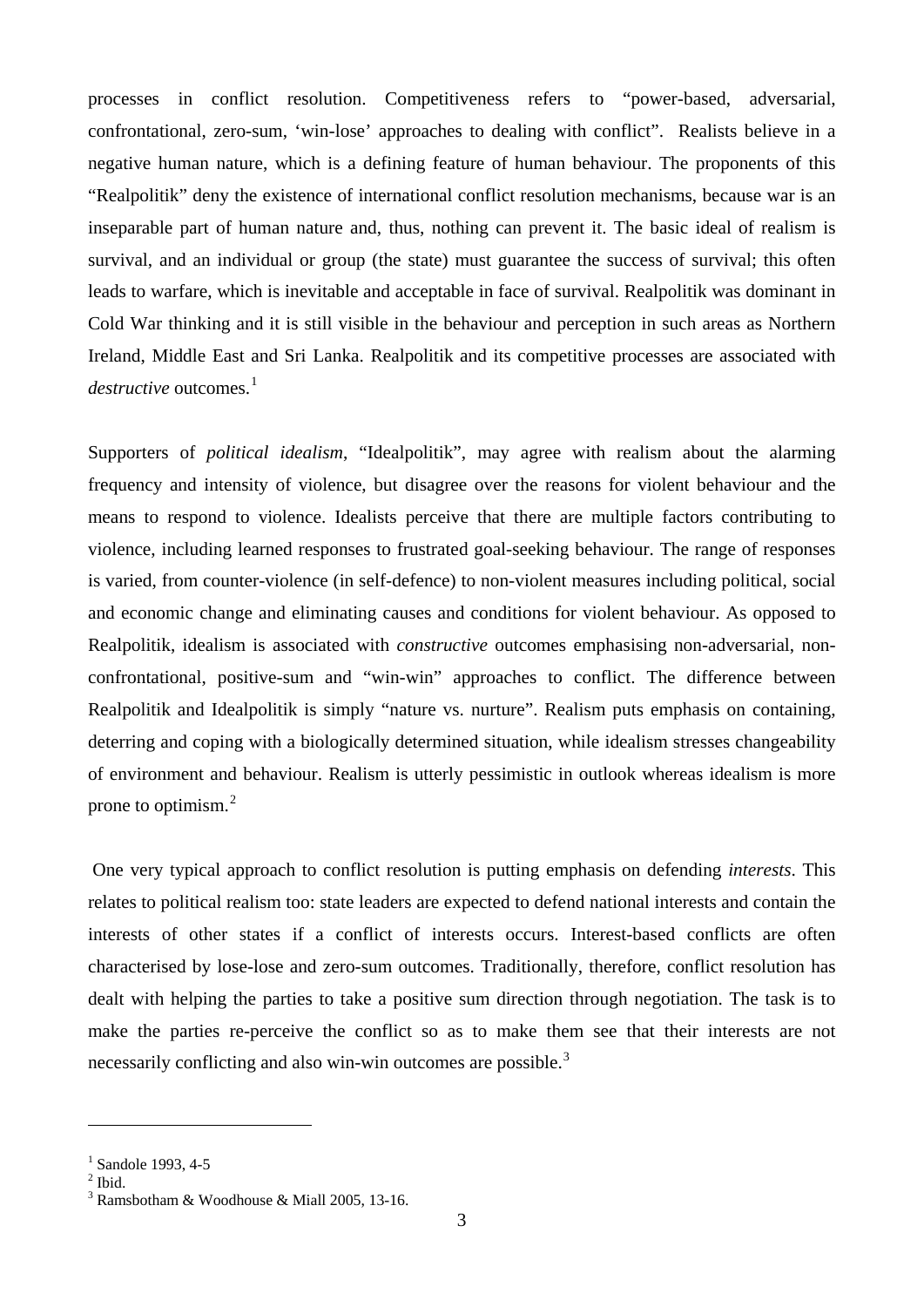#### <span id="page-6-0"></span>**2.1.1. Traditional Third Party Intervention**

When two parties are in a violent conflict, the "spiral of hostility" easily escalates as the parties react to each other's actions. This destructive spiral may be halted by an intervention of a third party that can change the conflict structure and provide different patterns of communication. Thus, the third party enables the parties to reflect and filter their messages to each other, which possibly renders interaction less hostile and more productive. Although third party intervention has been successful in some cases, "pure" mediators have quite often been seen as powerless. Therefore, the mediator is expected to have a degree of power that would allow for the mediator to *pressure* the parties to stop violence.<sup>[4](#page-6-1)</sup>

Conventional third party intervention consists of action to achieve a goal: stopping violence in the conflict. The goal – stopping violence – is not necessary the goal of the parties of a conflict, unless they are utterly exhausted and looking for e.g. a truce. Their goals most probably are something that would have to be satisfied on the expense of the other side: these goals would include, for example, territory, political power, representation, civil rights and so on. Therefore, the intervening party would add an additional third goal to the conflict; a goal that the main parties do not recognise, which creates an additional problem.<sup>[5](#page-6-2)</sup>

If the intervening third party has enough leverage to suppress the violent behaviour of the rivals, it seems that the conflict has been solved: violence was the problem and now that it has ceased, the problem has also been unmade. In the language of conflict theory, this would be a form of conflict *settlement*, but the conflict would not have been resolved, as in conflict *resolution*. This kind of settlement is not likely to promote sustainable peace and is an undesirable outcome.<sup>[6](#page-6-3)</sup> According to John W. Burton (1993), conflict resolution is a recent concept, and quite often the terms *dispute* and *conflict* are used synonymously, as are *settlement* and *resolution* too. In the literature of conflict resolution, however, dispute and conflict have different meanings: Disputes "involve negotiable interests" while conflicts "are concerned with issues that are not negotiable, issues that relate to ontological human needs that cannot be compromised". In the same way, "settlement" refers to negotiated or arbitrated solution of disputes, and "resolution" refers to a conflict situation that has

<sup>4</sup> Ramsbotham & Woodhouse & Miall 2005, 18.

<span id="page-6-2"></span><span id="page-6-1"></span> $\frac{5}{6}$  Mitchell & Banks 1996, 3.

<span id="page-6-3"></span>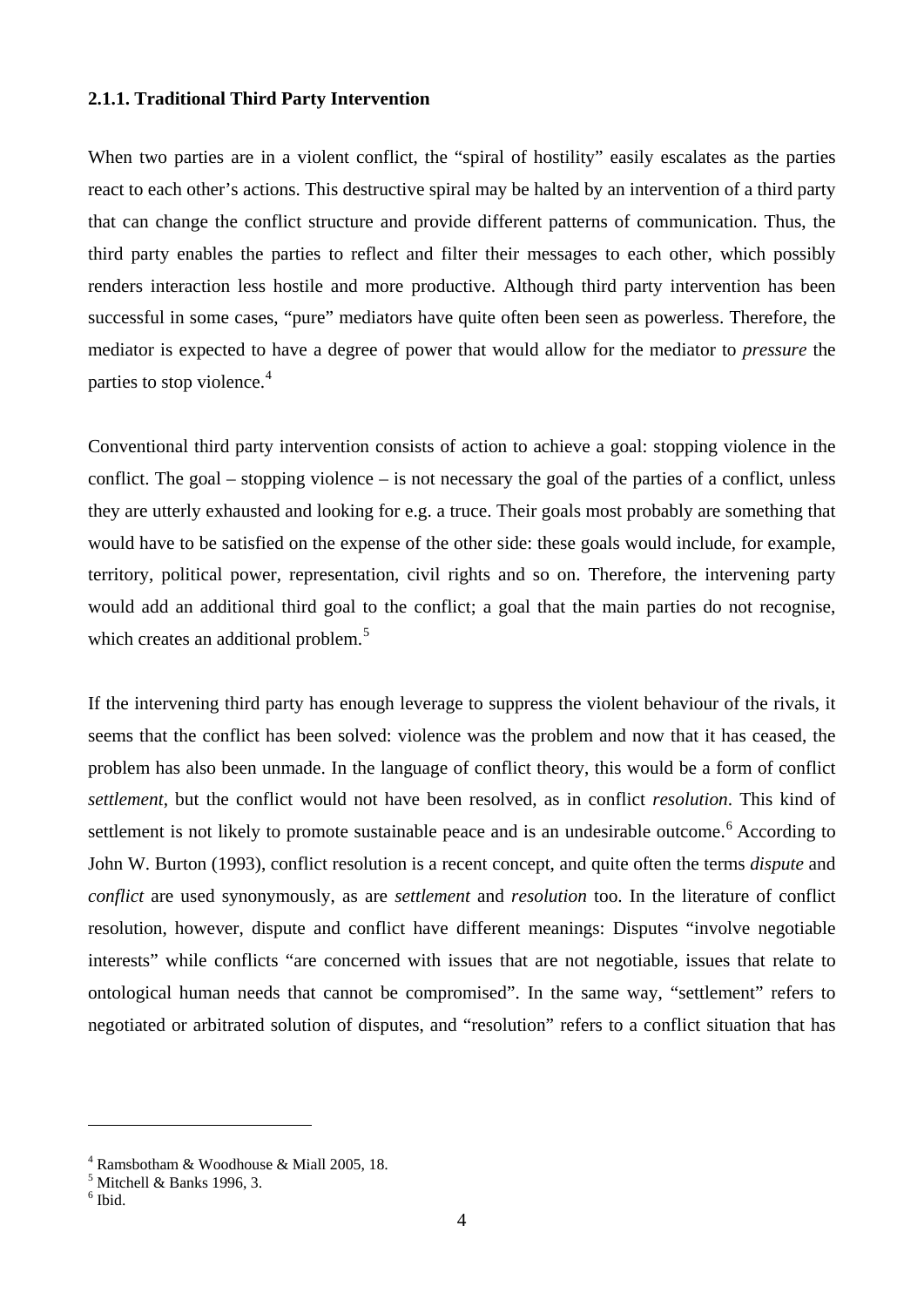been solved in a way that the needs of all parties have been satisfied. Therefore, we have *dispute settlement* and *conflict resolution*. [7](#page-7-1)

Then, why is conflict settlement by third party intervention an undesirable process if the outcome really *is* the cessation of violence? Mitchell and Banks (1996) present three reasons. First, third party interventions are often difficult, expensive and dangerous because the goals of the third party contradict with the goals of the initial adversaries. Thus, the adversaries can resist the negotiations (separately and even in temporary combination) so long and so hard that the intervening party has to give up and withdraw in defeat and humiliation. Second, an uninvited intervening party rarely comes to the negotiation table without interests of its own; the intervening party might even have its own hidden agenda in the negotiations. In practice, an intervention often favours one party or another and a settlement of this kind can be a form of a disguised or partial victory for one party. When this happens, a *fourth* party may intervene in support of the underdog, which results in a new approximate balance in relative power and the violence may even get worse as this balance would be tested in a renewed conflict. Third, an intervention leading to a settlement is a victory for the intervening party, but a defeat for both of the rival parties. Violence ends, but the objectives of the adversaries are not achieved and their interests are not met. Therefore, the violence is no longer *manifest*, but it is *latent*: bubbling under what seems to be a calm surface.<sup>[8](#page-7-2)</sup>

### <span id="page-7-0"></span>**2.2. New Developments in Conflict Resolution**

The emergence of so called new wars in the 1990s also inflicted a change in conflict resolution studies and generated more varied ways of modelling conflicts. These new developments saw conflicts as arsing from *social change*, "leading to a process of violent or non-violent conflict transformation, and resulting in further social change in which hitherto suppressed or marginalized individuals or groups come to articulate their interests and challenge existing norms and power structures". In response to this new development, the idea of third party intervention has also been broadened and challenged. Whereas the traditional third party intervention has concerned with entering the conflict and ending violence by helping the parties to resolve their disputes in nonviolent ways and/or using power leverage to pressure the parties to stop violence, the contemporary approach takes a wider view of the timing and nature of intervention. New conflict resolution attempts to relate appropriate and coordinated resolution strategies to different phases of the conflict

<span id="page-7-2"></span><span id="page-7-1"></span> $^7$  Burton 1993, 55.<br> $^8$  Mitchell & Banks 1996, 4-5.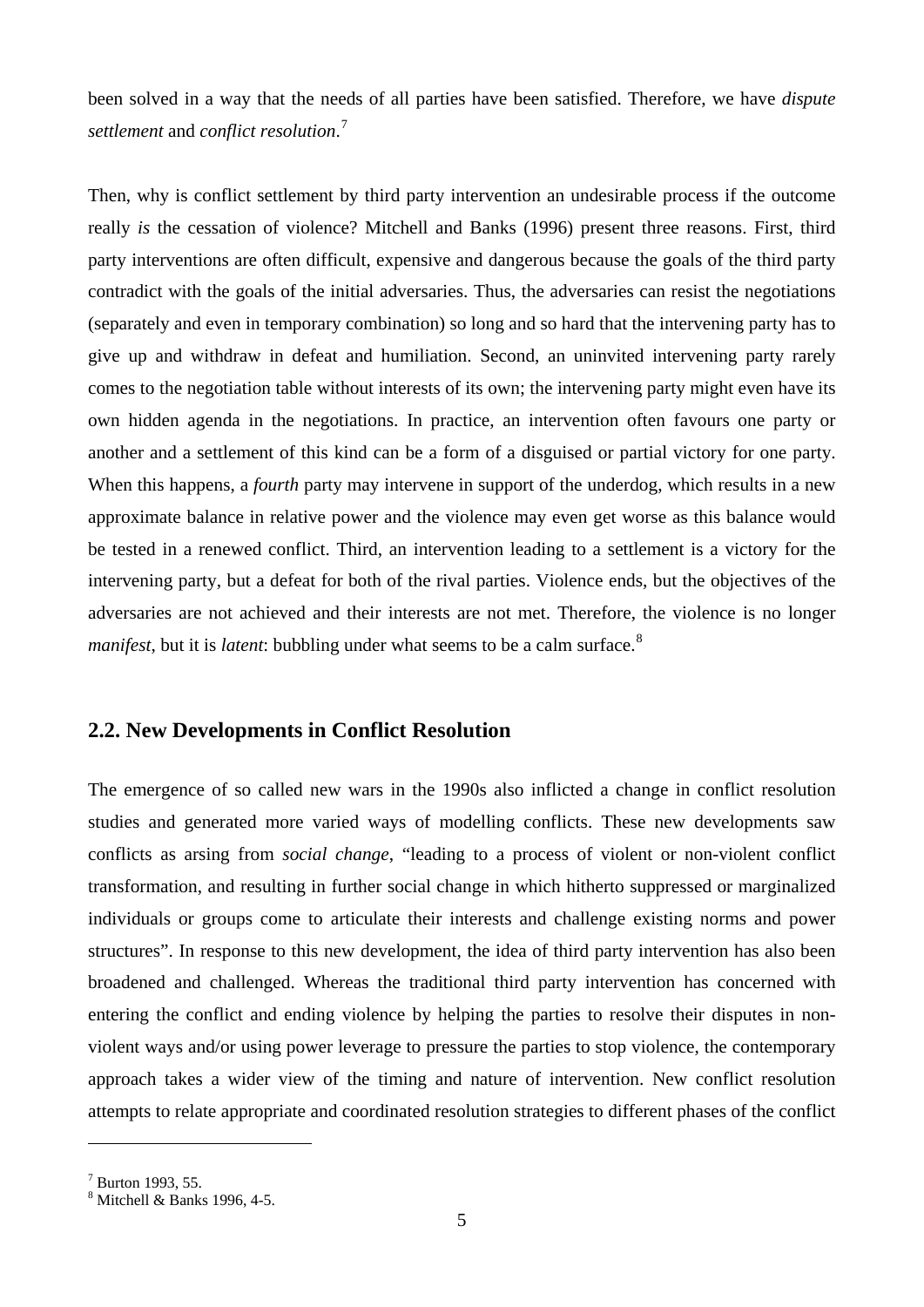thus dealing with the conflict in more subtle ways. In addition, emphasis has shifted toward "bottom-up" processes that recognise the importance of middle-level leaders and grassroots actors. Instead of imposing conflict settlement from above by outsiders, conflict resolution capacity should be searched from local societies and domestic cultures, which would enable the use local actors and resources. This is called the *multi-track model*. [9](#page-8-1)

#### <span id="page-8-0"></span>**2.2.1. Multi-Track Conflict Resolution**

According to John W. Burton, the non-forcible approach to conflict resolution is adopted for "reasons of political realism". Whatever the ultimate goals are, they are best achieved by problemsolving procedures that communicate goals accurately and take step-by-step moves towards achieving them. The problem-solving approach is the most economical and reliable means of solving conflict situations. The focus is on promoting change within the system by affecting decision making processes rather than changing the system externally by using the power leverage of a third party. In Burton's words, the approach could, therefore, be termed "radically conservative". Burton asserts that there are two tracks in conflict resolution: Track 1 is the formal one, the official channel including the government, law enforcement, public policies and the like; Track 2 is the informal one, an "analytical track that explores options and feeds into the first track". [10](#page-8-2)

In addition to Burton's two-track approach, Ramsbotham, Woodhouse and Miall (2005) introduce a multi-track model in conflict resolution. As many contemporary armed conflicts are very "hybrid" in their structure and spread across the international, state and societal levels they become quite difficult to resolve, or transform as the three researchers put it. Armed conflicts can no longer be considered as occurring between two sovereign states, but they have regional and international dimensions too, and often include non-state actors and different social and/or cultural groups. Therefore, conflict resolution should operate simultaneously on all these levels, including vertical relations from top of the states and the international system down to the local actors and horizontal relations connecting the social actors involved. Conflict resolution hence forms a multi-track system that consists of three tracks and multiple actors. *Track I* is the official track comprising of the UN and other international organisations, governments and international financial institutions. Track I deals with the top leaders of the parties. *Track II* consists of international NGOs, churches,

<span id="page-8-1"></span><sup>&</sup>lt;sup>9</sup> Ramsbotham & Woodhouse & Miall 2005, 22-25.<br><sup>10</sup> Burton 1990, 120-121.

<span id="page-8-2"></span>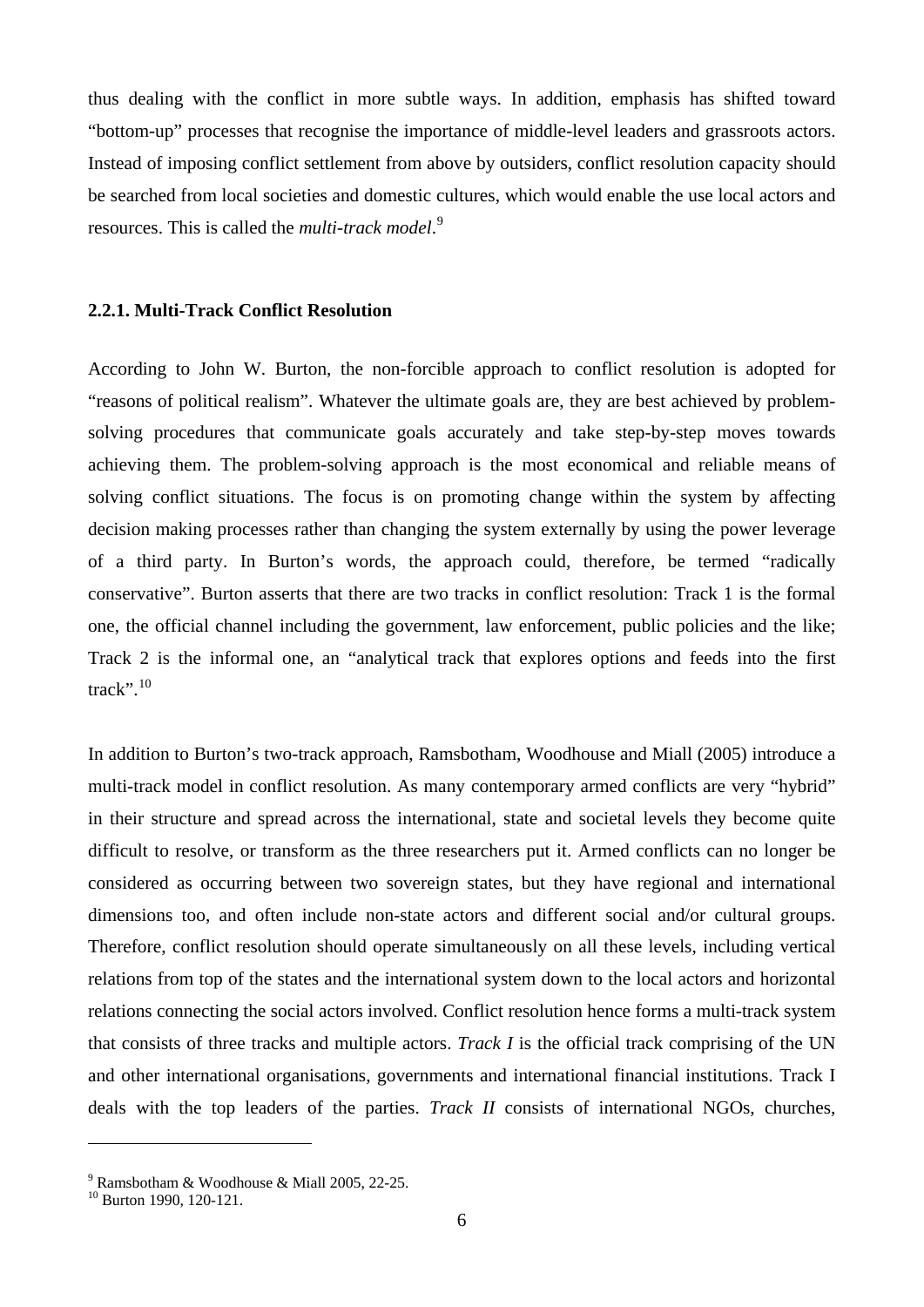academics and private business and cooperates with middle level leaders. *Track III* involves grassroots actors, which collaborate with embedded parties. The embedded parties interact with middle level leaders, top leaders and the grassroots level. Figure 1 below illustrates the multi-track approach. $^{11}$  $^{11}$  $^{11}$ 



Figure 1: Multi-track Conflict Resolution<sup>[12](#page-9-1)</sup>

<span id="page-9-0"></span><sup>&</sup>lt;sup>11</sup> Ramsbotham & Woodhouse & Miall 2005, 25-26.<br><sup>12</sup> Ibid., 26.

<span id="page-9-1"></span>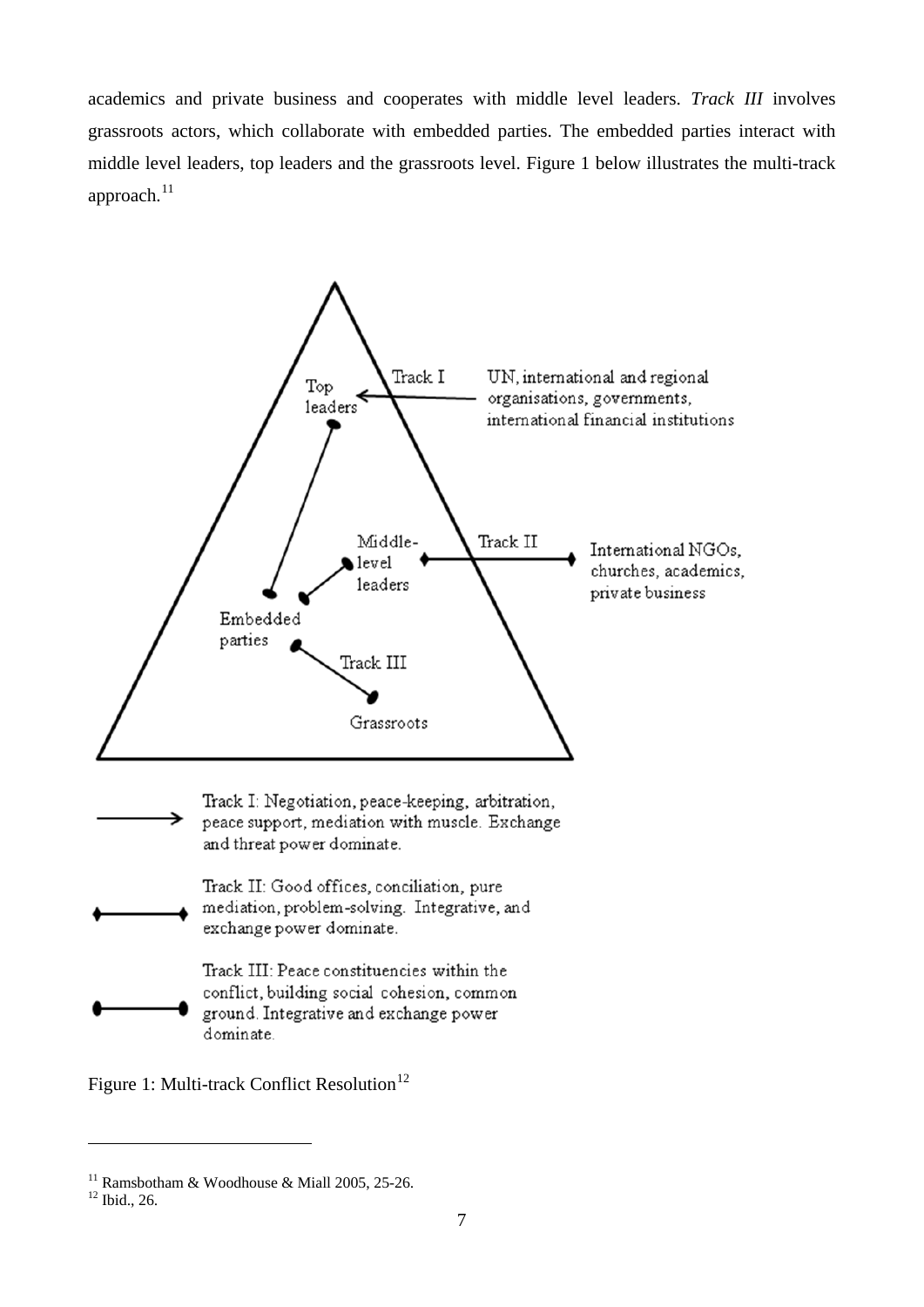#### <span id="page-10-0"></span>**2.2.2. Problem-Solving Workshop Conflict Resolution**

*Collaborative problem-solving* is also an alternative to the traditional third party intervention approaches. The logic of collaborative problem-solving is recognizing the fact that violence is created by the parties themselves and, therefore, it is only them who can stop it. Thus, an intervention or settlement forced by a third party is unreliable. Given this logic, there are two options left: to let the parties tackle their problems alone, or to provide them with non-coercive assistance. The problem-solving approach purports that the third party does not impose any forced settlement upon the adversaries, but it provides a safe venue for productive discussions aiming at genuine exchange of ideas, free analysis of the situation and non-binding exploration of options. The ultimate goal is a win-win situation, in which the parties recognize the problems, discuss them and explore mutually satisfactory solutions. The role of the third party is limited to providing a venue and giving professional assistance.<sup>[13](#page-10-1)</sup>

One form of collaborative problem-solving is *problem-solving workshop conflict resolution*. As suggested above, problem-solving workshop conflict resolution, also called third party consultation model, does not accept the idea of a three-cornered negotiation system, where the mediator acts as a third party in a role of an activist, advocate, mediator or enforcer. In the traditional three-cornered system, the outcome reflects the power relations of the parties involved, which likely renders the solution resting on power relations short-lived and at least unstable. It is also claimed that ethnopolitical conflicts that deal with very fundamental issues, such as identity, can not be solved by a traditional third party intervention. Instead, alternative means are needed in order to address the existential dimension too.<sup>[14](#page-10-2)</sup>

Problem-solving conflict resolution is critical towards post-Cold War conflict resolution within the Clausewitzean framework. It does not assume that negotiation occurs between instrumentally rational actors within a successful mediation process. As opposed to the logic of traditional third party mediation, problem-solving conflict resolution allows for a free discussion outside the socalled instrumentally rational interests, and encourages the parties to explore a wide variety of issues, such as identities, values, needs and threat perceptions. Problem-solving workshop is a method of bringing together the representatives of parties that are active in conflict. The workshops are academically based, unofficial small-group discussions that provide an opportunity for genuine

<span id="page-10-1"></span><sup>&</sup>lt;sup>13</sup> Mitchell & Banks 1996, 4-5.<br><sup>14</sup> Väyrynen 1998, 50-51.

<span id="page-10-2"></span>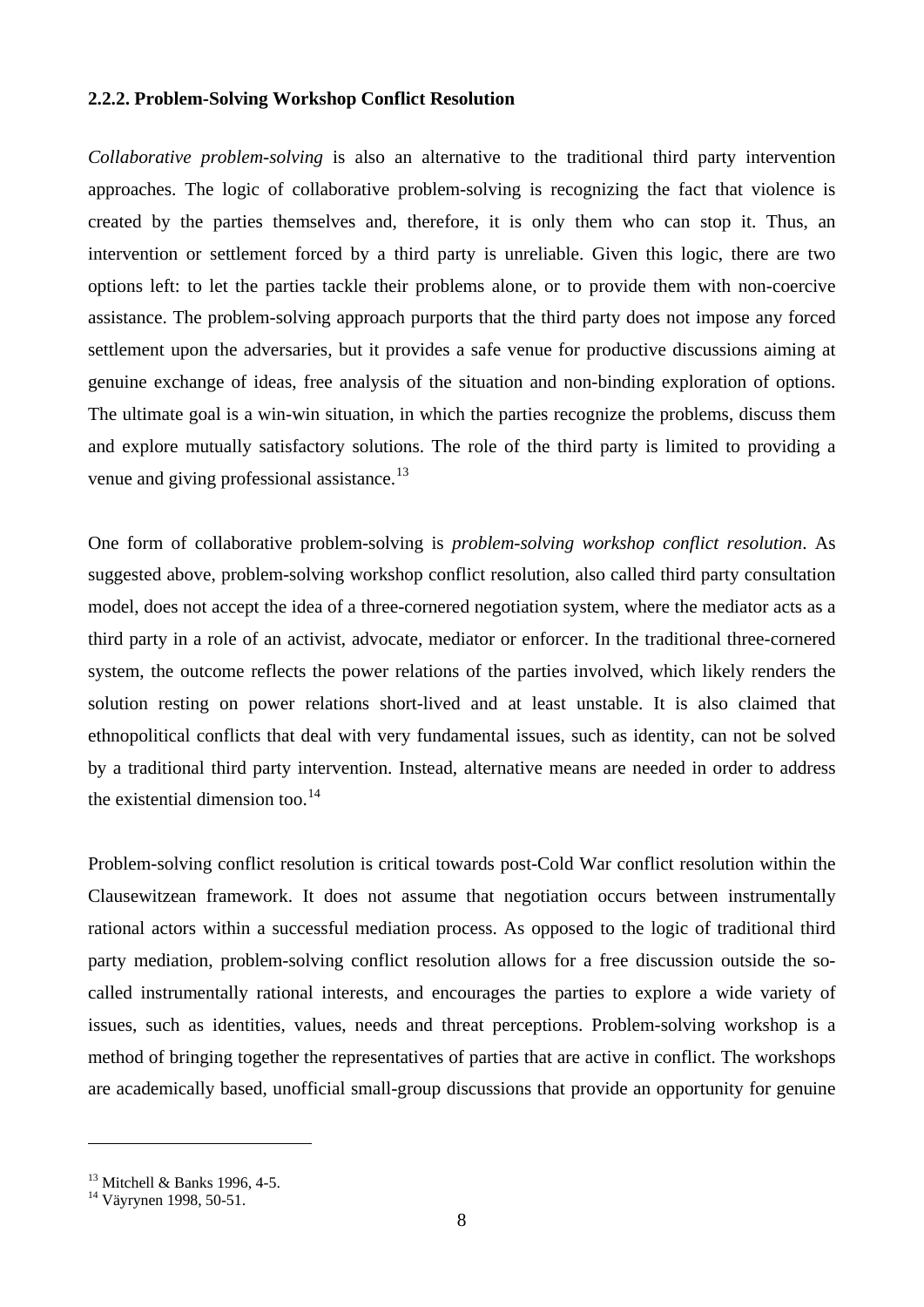discussion. The discussion is facilitated by a panel of scholars, who provide the venue for talks and promote communication. The facilitator does not suggest or enforce any solutions, but works to create an atmosphere "where innovative solutions can emerge out the interaction between the parties themselves". The main objective of the workshop is to create analytical communication and create inputs to the political processes on the first track.<sup>[15](#page-11-1)</sup>

#### <span id="page-11-0"></span>**2.3. Burton's Human Needs Theory**

John Burton's conflict resolution theory is based on human motivations, of which some are universal and characteristic to the development of human species, some culturally specific and transitory in nature. Thus, Burton divides human motivations to three categories: one that is universal in the human species, and the others that are cultural and transitory. Those three categories are labelled respectively as "needs", "values" and "interests".[16](#page-11-2)

Burton argues that *needs* are universal for the human species and form an essential part of the human being. Burton concurs with Maslow that there are biological needs of food and shelter and needs that relate to growth and development. In fact, Burton suggests that basic human needs might even be genetic in their nature. In terms of conflict studies, Burton has observed that needs are pursued by all means available. He places an ontological claim that human beings are conditioned by biology to pursue their needs by any available means – possibly including violence as well. In practice, if human needs are not satisfied within the societal norms, human beings will resort to behaviour that is outside the legal norms of the society.<sup>[17](#page-11-3)</sup>

*Values* consist of ideas, habits, customs and beliefs that are particular to social communities. Values are linguistic, religious, ethnic, class etc. features that construct cultures and identity groups. As opposed to needs, values are acquired and not universal or perhaps genetic. If human beings experience, for example, oppression or underprivilege, the need of personal security and identity is compromised and there is an urge to defend these needs. In this sense, values overlap needs and can be confused with them. Preservation of values leads to defensive and aggressive behaviour as a symptom of defending your identity and security. Burton argues that values may change over time through interaction between social groups and absorbing features from other cultures. However, he

<span id="page-11-1"></span><sup>&</sup>lt;sup>15</sup> Väyrynen 1998, 51-52.<br><sup>16</sup> Burton 1990, 36.<br><sup>17</sup> Ibid. 36-37.

<span id="page-11-2"></span>

<span id="page-11-3"></span>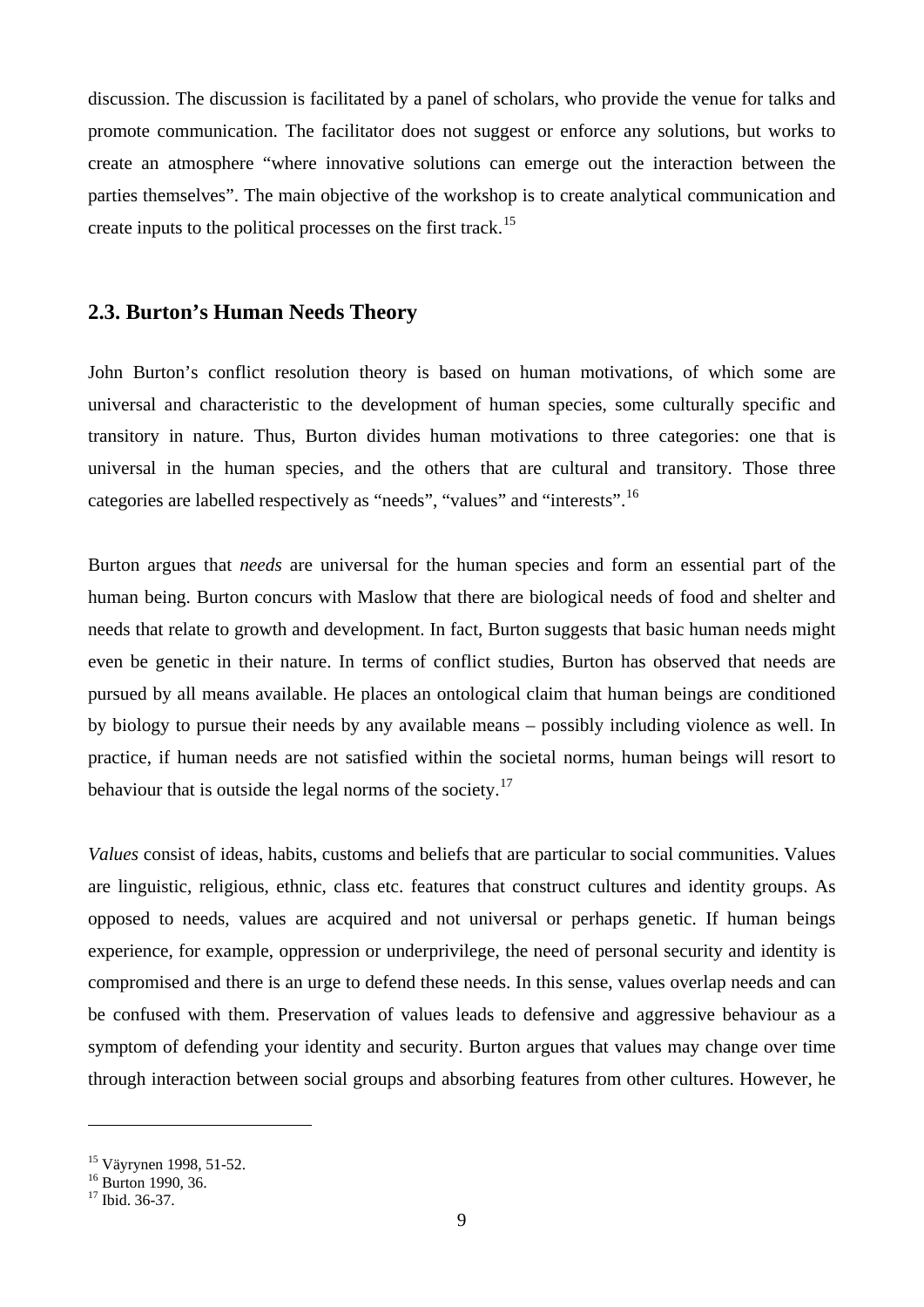claims that different cultural features are more likely to face discrimination than to be integrated and accepted in the majority culture. Therefore, discrimination leads to defending your values and identity.<sup>[18](#page-12-0)</sup>

*Interests* "refer to the occupational, social, political and economic aspirations of the individual, and of identity groups of individuals within a social system". Interests are shared with groups in a society, but are rarely held in common nationally. Interests are competitive and have a high winlose potential. Interests are transitory and dependent on circumstances. They are not inherent or universal as needs are. Interests typically relate to material goods and influence policies and tactics in terms of needs and values. Burton asserts that the relationship between interests and needs is a very important one in practice. In many societies, interest groups are let to operate uncontrolled in promoting their interests, which can lead to exploitation and endangering the environment and security. Such societies are characterised by high levels of inequalities and alienation, which may become a cause of conflict. In relation to public policies, Burton identifies a clear lack of articulation in terms of interests (and of needs and values too): policy disagreements often stem from a lack of precision in the use of these terms, which leads to confusion and misunderstanding.<sup>[19](#page-12-1)</sup>

The difference between these three sets of motivations is that interests are negotiable, whereas needs and values are not. In terms of different societal systems, Burton argues, "we are concerned mainly with the degree to which individual interests are curbed or given free expression in the promotion of social good". As interests are negotiable, it follows that there can be many types of societal systems that change in time. As said above, needs and values are not for trading. Especially needs are inherent in human behaviour, including the need for identity and recognition. Therefore, a human being can not make a decision to trade his/her needs. Denied or oppressed needs may result to abnormal behaviour in relation to existing social norms. For example, Burton strongly questions the "great powers" that still operate internationally with the assumption that nations can be forced into behaving in certain ways. Great powers are working under the label of democracy to impose alien forms of government to other nations that attempt to establish competing or alternative social and political systems. $^{20}$  $^{20}$  $^{20}$ 

According to Burton, the distinction between negotiable interests and non-negotiable needs and values is a recent discovery, which has been made in facilitated conflict resolution processes.

<span id="page-12-0"></span> $^{18}$  Burton 1990, 37-38.<br> $^{19}$  Ibid.. 38-39.

<span id="page-12-2"></span><span id="page-12-1"></span> $20$  Ibid., 39-40.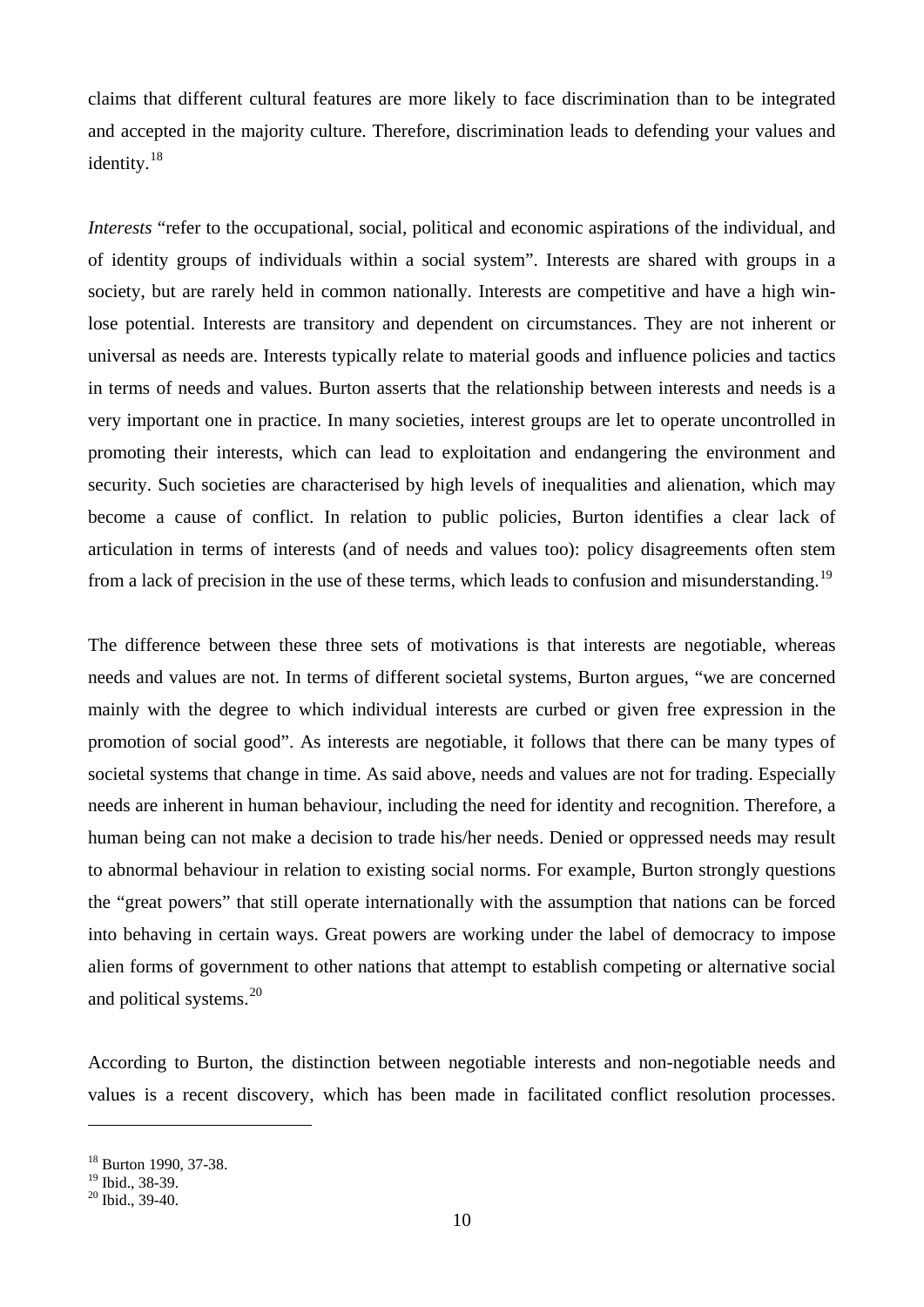Problem-solving workshop conflict resolution seeks to be analytical and reveal the underlying motivations – needs, values and interests – of the parties to a conflict. In a facilitated controlled communication, the parties can learn about each others' motivations and, thus, discover what goals and objectives they have in common. Values and interest may be different, but needs are the same because they are universal, as Burton asserts. Therefore, if the parties can identify their shared needs, they can find a mutual starting point for resolving the conflict, which is, according to Burton, best achieved in an analytical problem-solving workshop context.<sup>[21](#page-13-2)</sup>

## <span id="page-13-0"></span>**3. The Logic of Problem-Solving Workshop Conflict Resolution**

In this section, I will introduce the problem-solving workshop conflict resolution theory as it is formulated by John W. Burton. Within the context of this study, Burton's theory serves as a starting point for analysis – a framework in which the Young Politicians Peace Dialogue programme can be discussed and analysed. Nonetheless, the programme is not organised entirely in the Burtonian way. Nor is the empirical research of this study conducted in conformity of Burton's theory. Burton's model, however, is an illustrative viewpoint to this subject matter and has thus been chosen as the basis of the theoretical approach in this study.

#### <span id="page-13-1"></span>**3.1. Communication and Conflict**

In John W. Burton's (1969) words, there is communication in all relationships. In human encounters, there is a flow of communication with or without direct messages or transactions. Communication without messages occurs e.g. when a group of people, a nationality for instance, is aware of each other and feels sympathy for the other members of the group. This is the kind of communication that connects, for example, the Jews, coloured people, people of the same ethnic or religious background, and so on. Communication can also be antipathetic and transmit demonstrations of hostility, which prevents the communication of other messages and, therefore, influence the behaviour of the people concerned. In some relationships, communication is merely a potential, like an unused telephone system. There may be communities that share values and traditions, but they are unaware of each other and, at the same time, still have a structural and functional possibility of communication or antipathetic transaction. As Burton argues, there is

<span id="page-13-2"></span> $21$  Burton 1990, 40-42.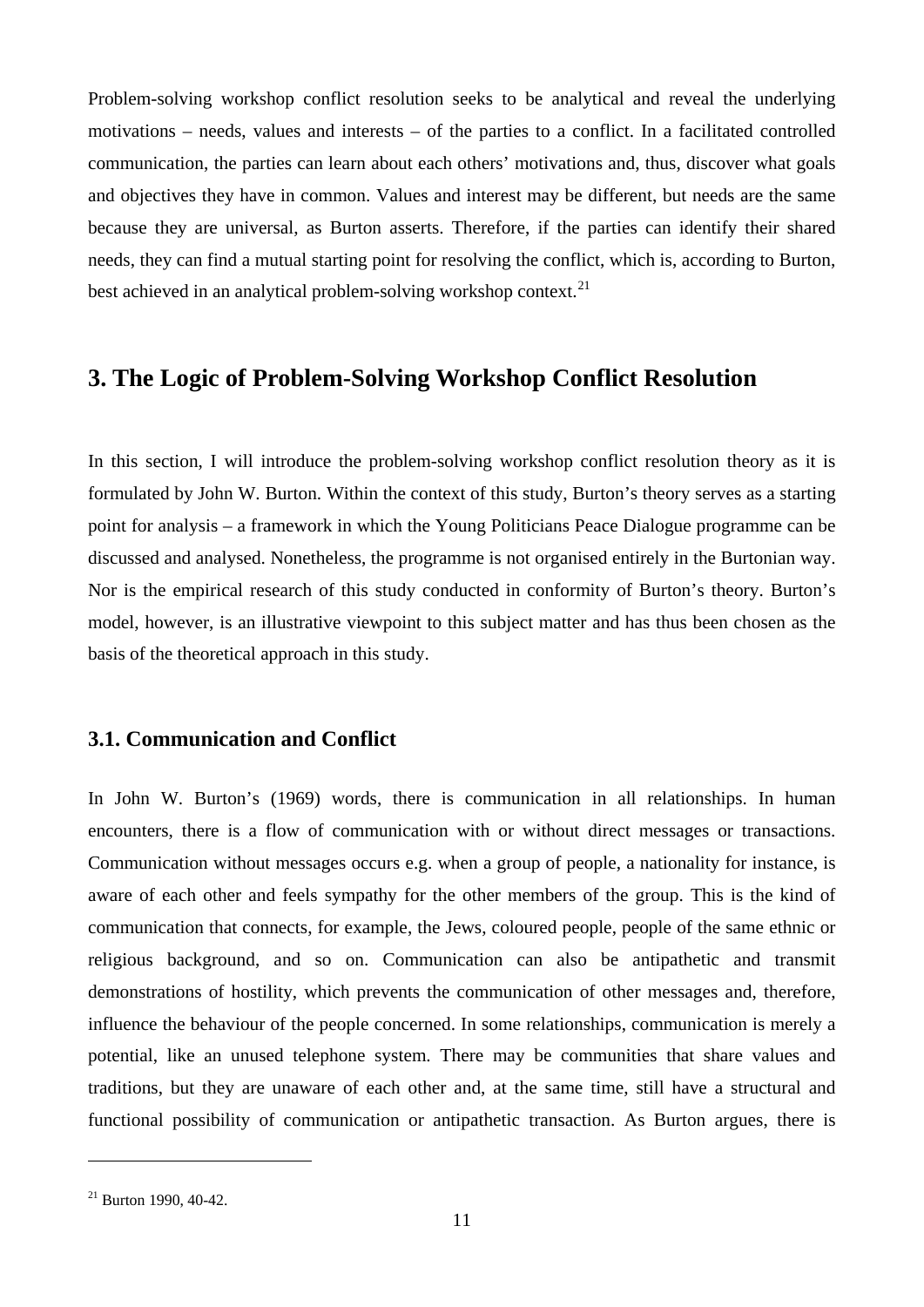"interdependence and mutual influence, sympathy or antagonism between sub-systems, or potentiality of such communication". As messages and transactions are a source of knowledge, they are quite as likely a source of false information and misperception too. Communication is as much a tool of peaceful relations as it is a tool of conflict; communication can be harmonious or conflicting depending on its content and how the content is *perceived*. [22](#page-14-1)

Burton argues that conflict arises as a result of ineffective communication, which is the basic idea behind the technique of controlled communication. Hence, conflict resolution has to involve processes that enable effective communication in controlled circumstances. By effective communication Burton means "the deliberate conveying and accurate receipt and interpretation of what was intended should be conveyed, and the full employment of information as received and stored in the allocation and re-allocation of values, interests and goals". The assumption behind controlled communication is that a conflict of interests is a subjective phenomenon that happens when there are conditions, which prevent an "accurate assessment of costs and values, and consideration of alternative means and goals". If, as Burton asserts, conflict is based upon misperception, false information and failure to see alternative means to attaining one's objectives, it would follow that there is mutual interest and gain in resolving the conflict. Therefore, the first step in conflict resolution is making communication effective.<sup>[23](#page-14-2)</sup> As outlined above, problem-solving workshops are particularly designed to improve communication and offer a safe venue for constructive talks. Hence, we need to elaborate the meaning of problem-solving workshops and delve into the notion of socially constructed reality.

### <span id="page-14-0"></span>**3.2. Construction of the Life-World**

In Culture and International Conflict Resolution (2001), Tarja Väyrynen writes about phenomenology of the social world. Väyrynen retells the theorising of A. Schutz about an intersubjective nature of human reality. "Life-world" is a sociohistorical construction of the set of experiences that are shared with fellow men and women, experienced and interpreted differently by everyone sharing the same world; in other words, it s a world common to all of us, but with different perceptions and interpretations of it. The life-world is the space in with we encounter "the other" and perform our actions and convey messages to others. It is historical in nature and does not

<span id="page-14-1"></span> $^{22}$  Burton 1969, 48-49.<br> $^{23}$  Ibid., 49-51.

<span id="page-14-2"></span>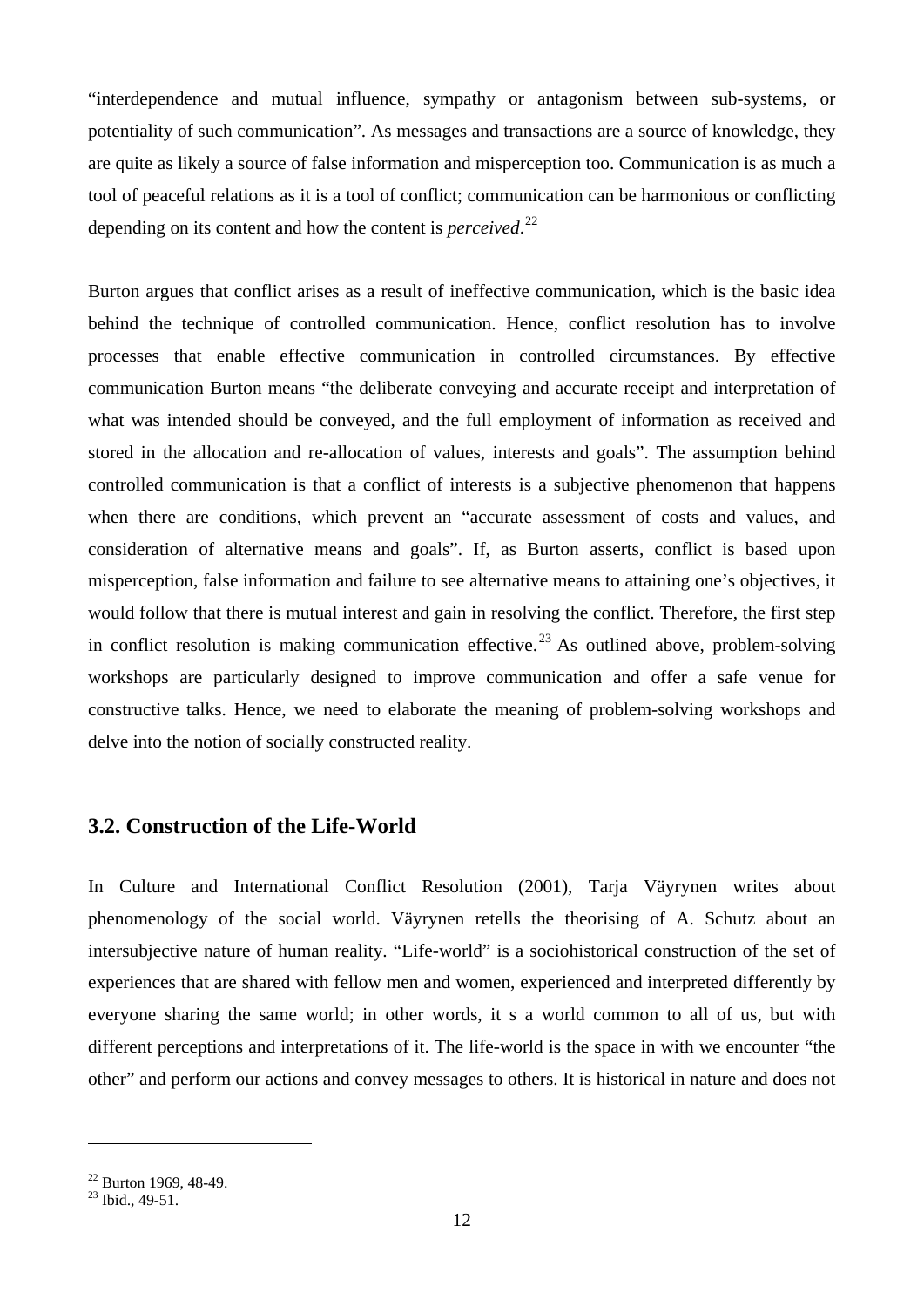depend on our birth or death – its history reveals in the form of moral codes, economics, religious practices, values and so on. $^{24}$  $^{24}$  $^{24}$ 

Väyrynen describes the life-world as a cultural world that refers to a social group. Life-world does not exist in a vacuum, but it has a sociohistorical context: every life-world represents a certain social group in a given historical moment. Hence, every life-world is interpreted and perceived subjectively by a social group whose life-world is in question. Life-world is also taken for granted by the group involved in it: a so called "natural attitude" characterises the life-world. That is, the world appears as taken for granted and the perceived reality seems self-evident until proven otherwise. Natural attitude, therefore, means that we do not question the intersubjectively formed life-world, its objects and what occurs in it. This leads us to believe that the life-world experienced by us is the uppermost reality for us; our reality is built upon the world, in which we act and understand our fellow men and women. However, the life-world is not imposed on us, but we create and modify it by our actions. Our action, communication, and messages that we convey shape the reality in the intersubjective context.<sup>[25](#page-15-2)</sup> As Burton argues, successful conflict resolution requires effective communication, and conflicts actually are a result of ineffective communication. As reality is a construction of a sociohistorical life-world based on the actions and language of a specific social group, conflict is actually a clash of different life-worlds, a conflict of different realities. In conflict resolution, therefore, the task of the parties involved is to explore their life-worlds, see their "natural attitudes", the taken-for-granted assumptions, and finally try to find a shared reality, in which a win-win outcome becomes possible. One fundamental priority in conflict resolution talks is to reveal and overcome the typifications, stereotypes and biases that the parties have of each other.

#### <span id="page-15-0"></span>**3.3. Perception and Reality**

Burton (1984) asserts that the only reality that is relevant is that of the actors involved in a conflict, not that of the observers or other irrelevant parties. Only the rival parties are empowered to judge, what is relevant in the conflict and its resolution. Therefore, as Burton says, "the conflict that is to be resolved is the conflict perceived by those involved". In this sense, reality is not objective, but it is constructed by the actors. Furthermore, since there are two or more actors in a conflict, there are also as many different life-worlds, i.e. multiple realities to deal with. Reality appears different to the involved actors and their realities depend on the perceptions and interpretations of the situation at

<span id="page-15-2"></span><span id="page-15-1"></span> $^{24}$  Väyrynen 2001, 93.<br> $^{25}$  Ibid., 92-93.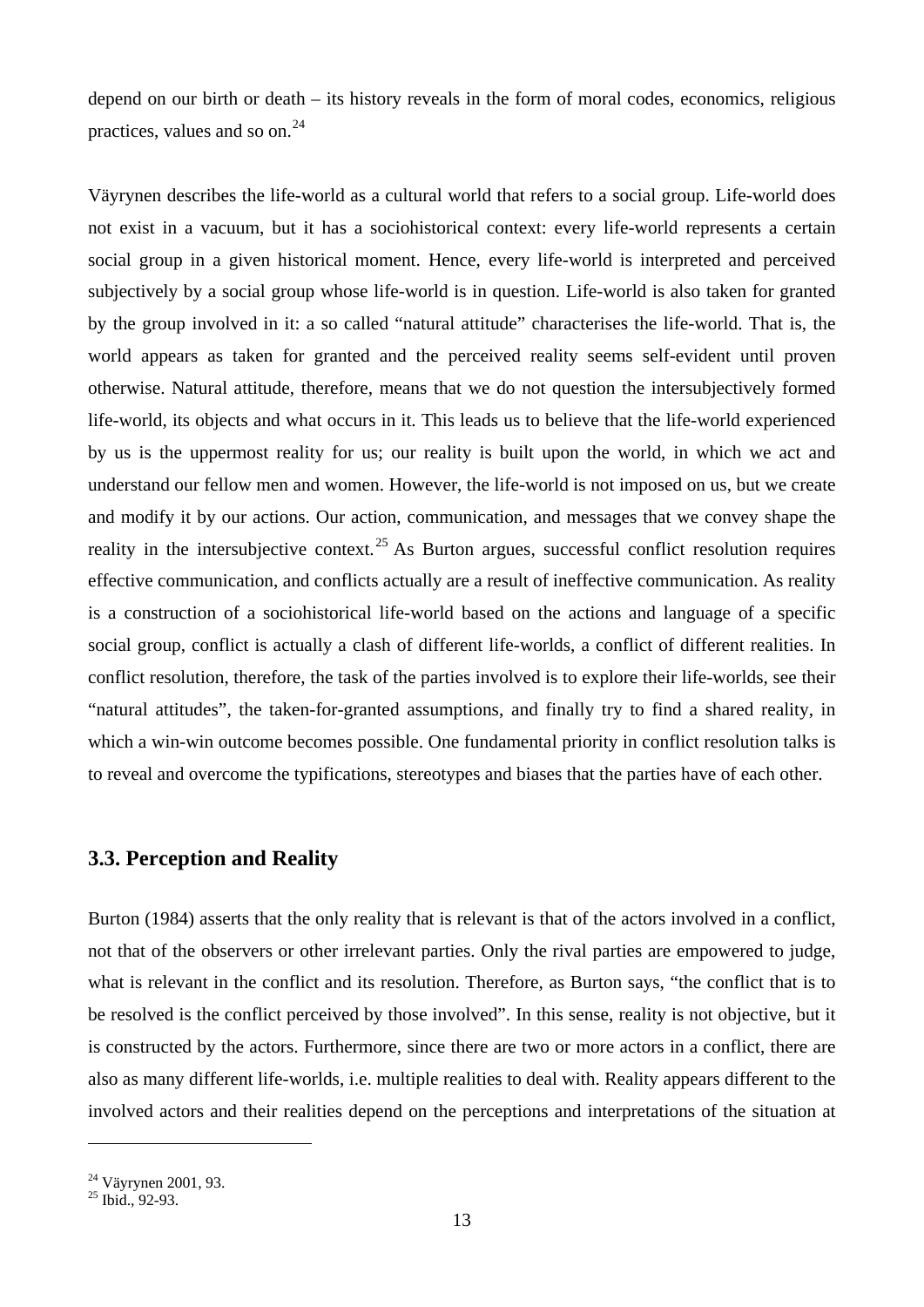hand. However, the perceptions of reality are not immutable: as the actors gain more knowledge and information of their adversary, facilitated by a third party, their perceptions change and, at the same time, their realities converge. $^{26}$  $^{26}$  $^{26}$ 

In The Social Psychology of Intergroup and International Conflict Resolution, Ronald J. Fisher (1990) defines conflict as follows: "a social situation involving perceived incompatibilities in goals or values between two or more parties, attempts by the parties to control each other, and antagonistic feelings by the parties toward each other". Subjectivity is a defining characteristic of conflict: the processes of perception, cognition, communication, motivation, valuing, and emotion are highly subjective. The subjectivity of a conflict implies that the perceptions and interpretations that the parties make of each other are a crucial determinant of how they will respond in a conflict and how the conflict interaction will be carried out. Thus, communication becomes an essential factor in unfolding the perceptions and interpretations. Social psychologists stress the importance of face-to-face, interactive methods of de-escalating and resolving intergroup conflicts. One such approach is the problem-solving method of small-group discussion and interaction between the parties, which Fisher sees as "essential for any moves toward resolution to occur".<sup>[27](#page-16-1)</sup>

As argued above, contemporary social science and conflict resolution has moved away from normative approaches of religion and law that are characterised by dichotomies of right or wrong, legal or illegal, just and unjust and defensive or aggressive. Emphasis is moving towards social psychological study of behavioural responses to conflict situations and possible false perceptions. Burton (1969) argues that conflicts can not be solved through traditional diplomatic power practices, in which the parties are tied into a negotiation framework allowing only win-lose situations. The underlying assumption is that one side will gain and the other will lose. On the contrary, it is much more likely that altered perceptions and attitudes achieved in a genuine discussion between the parties will lead to outcomes not expected by the parties. Negotiation is not, therefore, a contest based on an economic struggle for scarce resources, in which a gain for one is a loss for another. As perceptions are "corrected", as Burton puts it, the parties involved in a conflict may realise that compromises are needed on both sides and a win-win solution to the conflict may be found. In other words, as the parties start to understand the view-points of the adversary, perceptions on the conflict converge and a common ground can be found.<sup>[28](#page-16-2)</sup> There are many factors that affect the emergence of false perceptions. Perceptions arise in intersubjective practices within a social group. Perceptions

<sup>&</sup>lt;sup>26</sup> Burton 1984, 135.

<span id="page-16-1"></span><span id="page-16-0"></span> $^{27}$  Fisher 1990, 6-7.<br><sup>28</sup> Burton 1969, 70.

<span id="page-16-2"></span>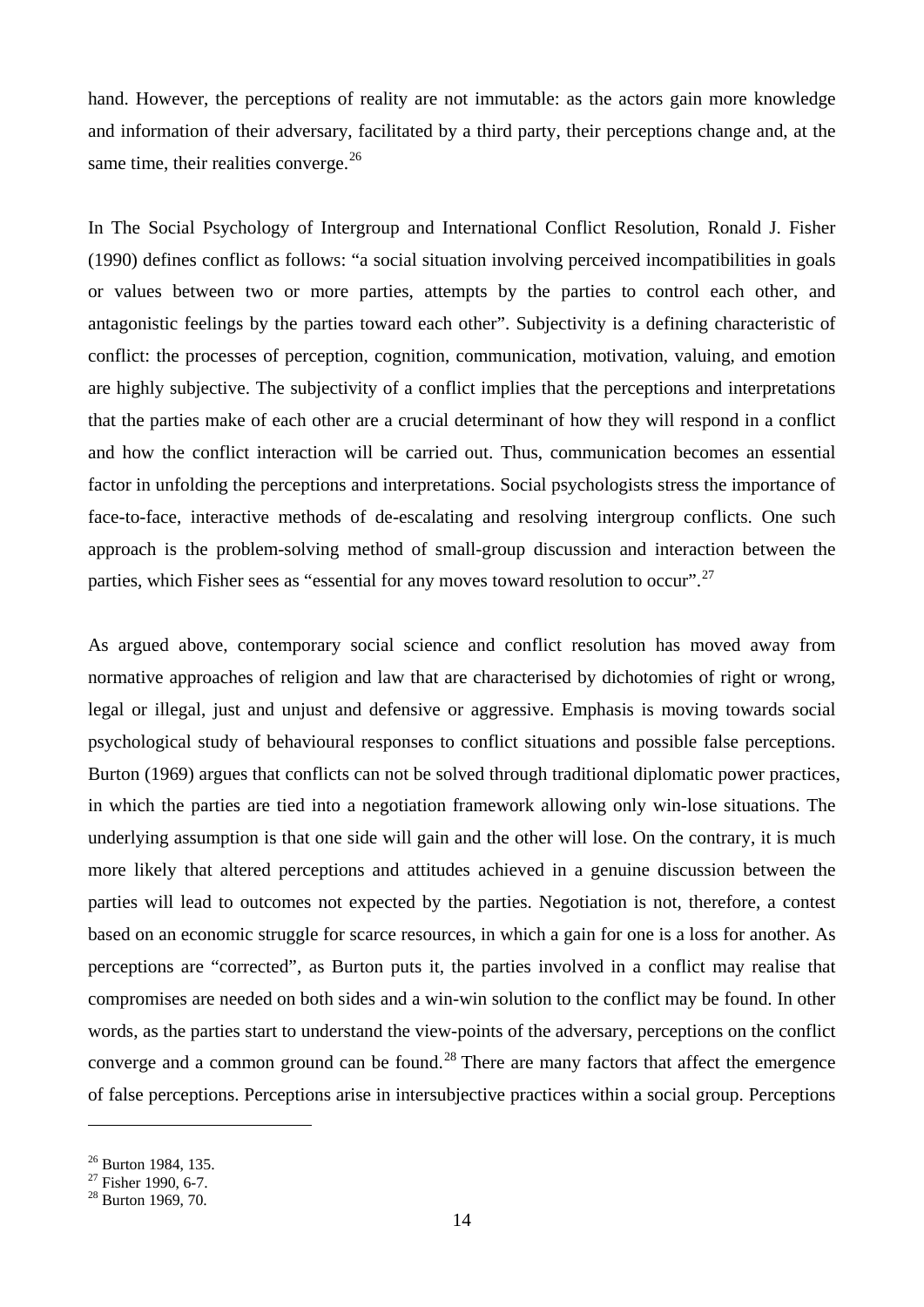are subjective, but also shared: they become a part of the life-world of a social group defining their attitude towards the "other", e.g. their adversary in a conflict, and, also, define their own identity in relation to the other. Factors causing false perception include, for example, typification, stereotyping, mirror images, in-group bias and intergroup discrimination.

According to Väyrynen (2001), *typifications* are a "stock of knowledge" that are acquired from our previous experiences and are formed within a system of relevance, which derives from what is familiar to us. Objects of the life-world are perceived through typifications, which form our deposit of knowledge. The stock of knowledge, our collection of typifications, is largely socially derived, approved and distributed. The stock of knowledge is by no means static; on the contrary, it is in a constant process of change. In other words, typifications are needed in order to understand the unfamiliar to us by referring to the things that are familiar. Our understanding of the other is based on familiar attributes that we attach to the unfamiliar, which often leads to false perceptions of the other. Therefore, the recognition of relevance systems is important in the context of problemsolving workshop conflict resolution, because they form the basis of communication. If the parties in a conflict hold different relevance systems, effective communication between them is impossible. Hence, the parties need to establish a common relevance system through social interaction, which then provides for the establishment of mutual discourse.<sup>[29](#page-17-0)</sup>

*Stereotype* is a mould that now has a meaning of a "fixed mental impression". We have a certain image of people and expect the people to fit our images and expectations. Stereotypes are everywhere and they are quite persistent: our images of e.g. Chinese, Japanese or Americans are widespread and persevering.<sup>[30](#page-17-1)</sup> As emphasis in social psychology has now been shifted to social cognition, researchers have begun to study stereotypes as cognitive structures. In Fisher's words, stereotypes are defined as "expectations that a set of traits is associated with membership in a particular social group". Stereotypes are reinforced by cognitive processes that create biases of attention in a way that stereotypic expectancies are confirmed: knowing someone is a member of a specific group leads us to attend selectively to information that strengthens the stereotype, and dismiss information that weakens the stereotype. $31$ 

Burton (1972) claims that there is a universal habit of seeing the "others" as untrustworthy, deceitful and aggressive. Nations see themselves as peace-loving and trustworthy while other

<span id="page-17-0"></span><sup>&</sup>lt;sup>29</sup> Väyrynen 2001, 96-97.<br><sup>30</sup> Burton 1972, 75.<br><sup>31</sup> Fisher 1990, 41.

<span id="page-17-1"></span>

<span id="page-17-2"></span>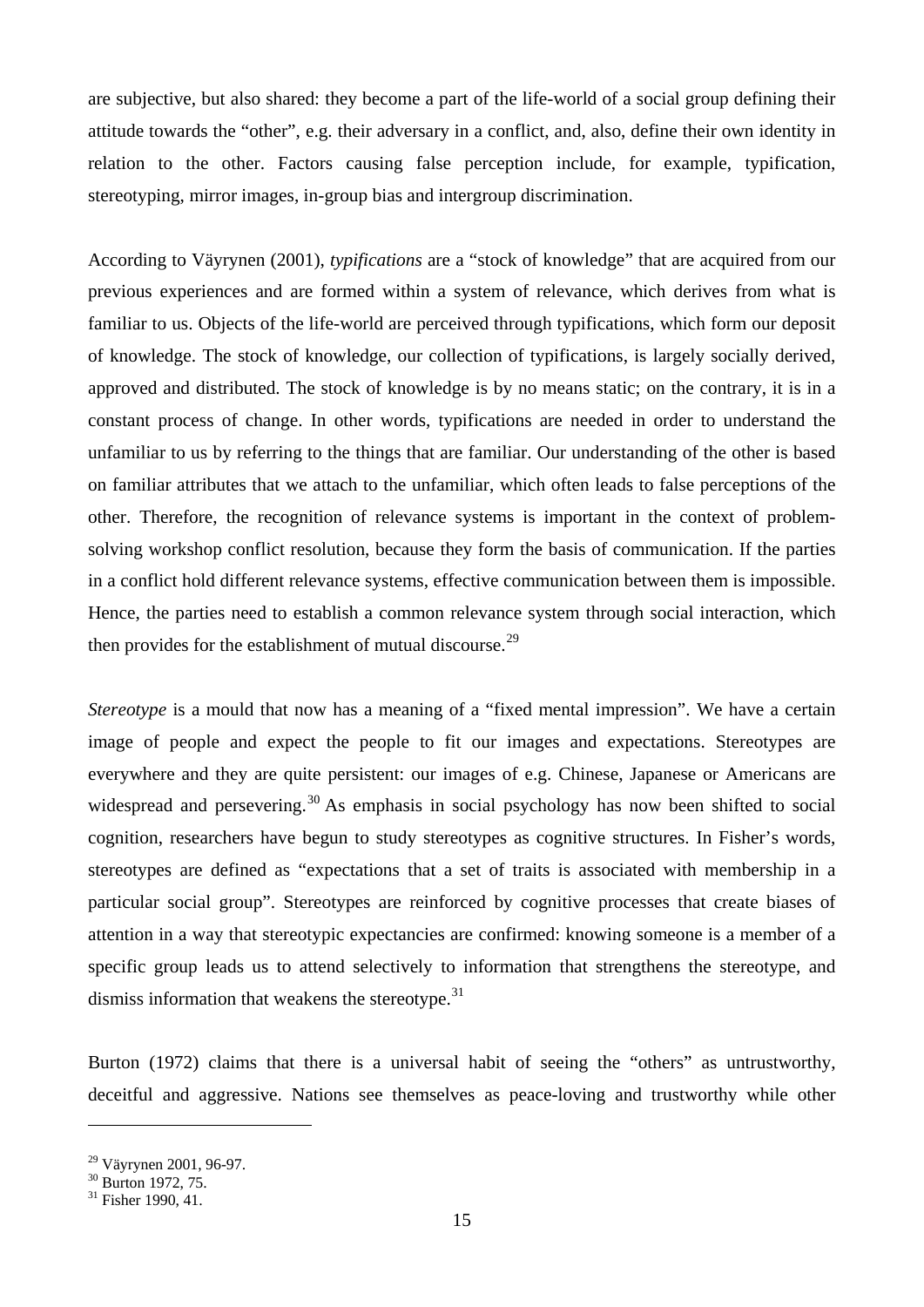nations are likely to be aggressive and deceitful. Interestingly, the parties to a conflict have a same view of each other and say the same things about each other. They attribute same characteristics to each other while seeing the self as totally the opposite. This phenomenon is called a *mirror image*, one feature of the human psychological make-up that distorts our perception and observation. Mirror imaging is a psychological defence against the unknown and its foundation is in identifying with a familiar social unit. First, we identify with our family and then step by step with larger groups. Burton argues that there are only a few people who can identify with the whole human race; more usually, we identify with a linguistic, religious or ethnic group. Our limitation in identification leads to group solidarity and antagonism towards the other, unknown social groups. Antagonism creates cohesion in a social group, which acts as a defence against the strangers, the unknown that we might find threatening. This is why we tend to relate negative attributes to the other, while at the same time the other relates the same attributes to us.<sup>[32](#page-18-0)</sup>

According to social identity theory, human psychology is susceptible to social categorisation that produces *intergroup discrimination* and favours the in-group. Fisher (1990) says that intergroup discrimination occurs even without real conflict of interest, history of antagonism or intergroup interaction. Thus, intergroup discrimination is based on simple social categorisation, which is inherent in social interaction. This phenomenon is related to creating and defining ones place in society and providing self-reference. Individuals derive their self-image from a membership of a social group and try to maintain a positive image of their group – at the expense of the other social groups that are perceived as negative to maintain in-group cohesion. *In-group bias* is a derivative of social categorisation: the social fabric of the in-group is oversimplified and the cohesion and similarity of the group is exaggerated while deviances are ignored or downplayed.<sup>[33](#page-18-1)</sup> Therefore, individuals in a social group may have false perceptions on their own social group to which they refer, in addition to false perceptions on the other. In-group bias is a more subtle and hidden phenomenon in social interaction, but should be taken into account in problem-solving workshop conflict resolution; the involved parties should also separately discuss their in-group motivations and dynamics.

<span id="page-18-0"></span> $\frac{32}{33}$  Burton 1972, 75-76.<br> $\frac{33}{35}$  Fisher 1990, 28-29, 44-45.

<span id="page-18-1"></span>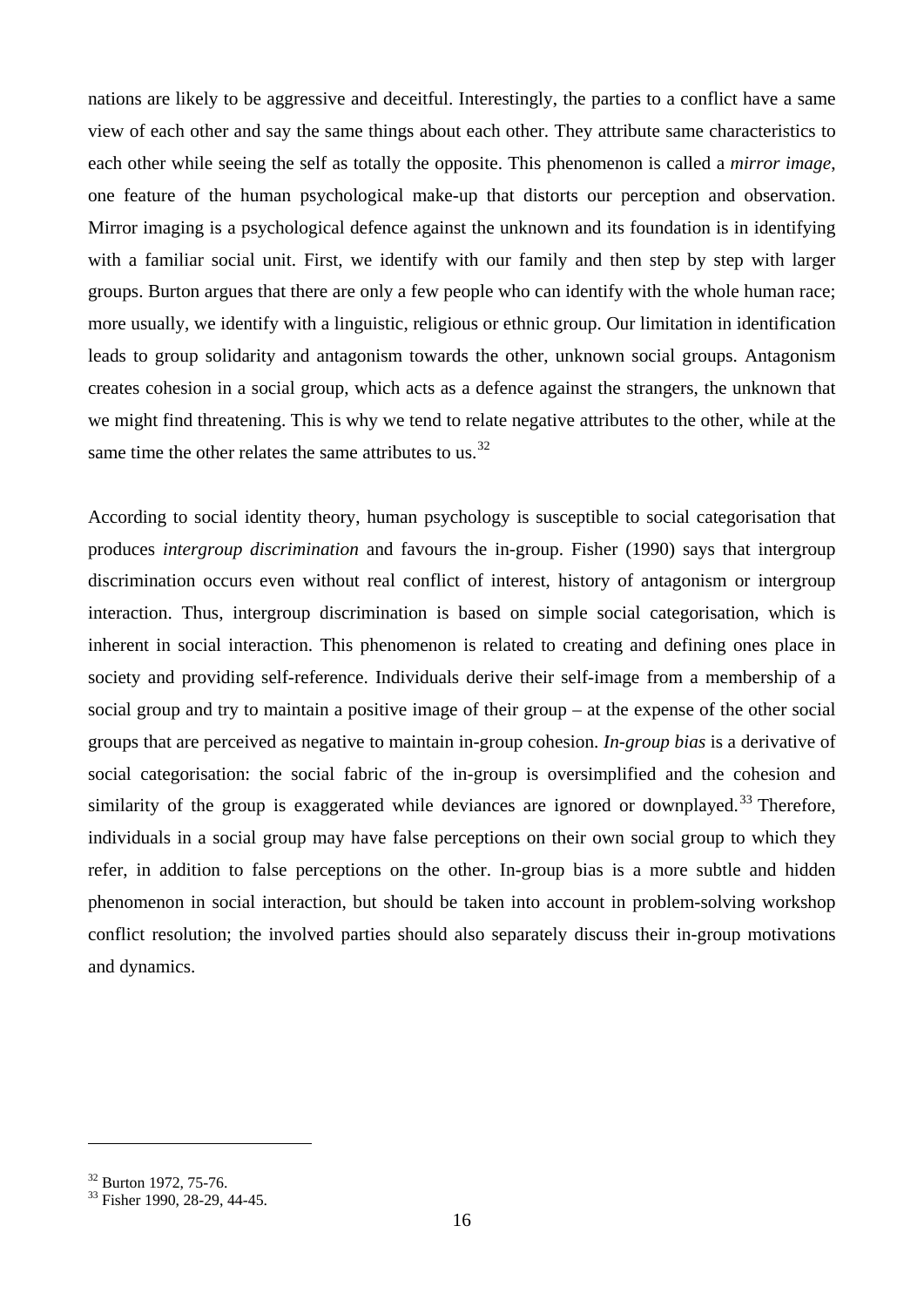#### <span id="page-19-0"></span>**3.4. Goals of Problem-Solving Workshop Conflict Resolution**

The starting point of problem-solving workshop conflict resolution is relationships and human behaviour, not law or history. However, parties to a dispute tend initially to base their argumentation on legal and historical grounds because these justifications are familiar to them and they have been relying on them possibly for a long time. In a problem-solving workshop context, the discussion should be diverted away from legal-historical argumentation and turned into an analytical approach, which consists of *analysis of relationships*. [34](#page-19-2) Therefore, the goal of the problem-solving workshop is to promote analytical communication in terms of the conflict, which can then be fed back to the official track one diplomacy. The ultimate goal, of course, is the resolution of the conflict but the immediate objective of problem-solving workshop conflict resolution is to promote interaction between the parties and explore innovative solutions.<sup>[35](#page-19-3)</sup>

The objectives of problem-solving workshop conflict resolution are rather different in contrast to traditional third party mediation. Traditional mediation seeks ending violence and arriving at a settlement by agreements and compromises, often strongly pressured by the third party. Problemsolving approach or controlled communication, as Burton calls it, strives to "establish a condition in which the parties see their relationships as posing a problem to be solved". At the outset, neither party is more right or wrong than the other, even if the other party has been a victim of unprovoked aggression; the aggression was a result of some circumstances, which pose a problem and it is in the interest of both parties to help solve the problem. Both parties believe that they have been acting in ways that appear to them to be in their best interests – a belief that is based on the knowledge that they possess. Thus, the objective of problem-solving workshop conflict resolution is to help the parties identify and define problems, check their perceptions of each other, and dedicate oneself to exploring solutions through interaction with the other side. The process is to be facilitated by a panel of political and social scientists who are professionals in the field of conflict resolution.<sup>[36](#page-19-4)</sup>

#### <span id="page-19-1"></span>**3.5. Role of the Facilitator**

The role of the facilitator in problem-solving workshop conflict resolution is not a role of a chairman, mediator or judge. On the contrary, the facilitator is an observer in a scientific role and

<span id="page-19-3"></span><span id="page-19-2"></span> $\frac{34}{35}$  Burton 1990, 206.<br> $\frac{35}{36}$  Väyrynen 1998, 53.<br> $\frac{36}{36}$  Burton 1969, 62-63.

<span id="page-19-4"></span>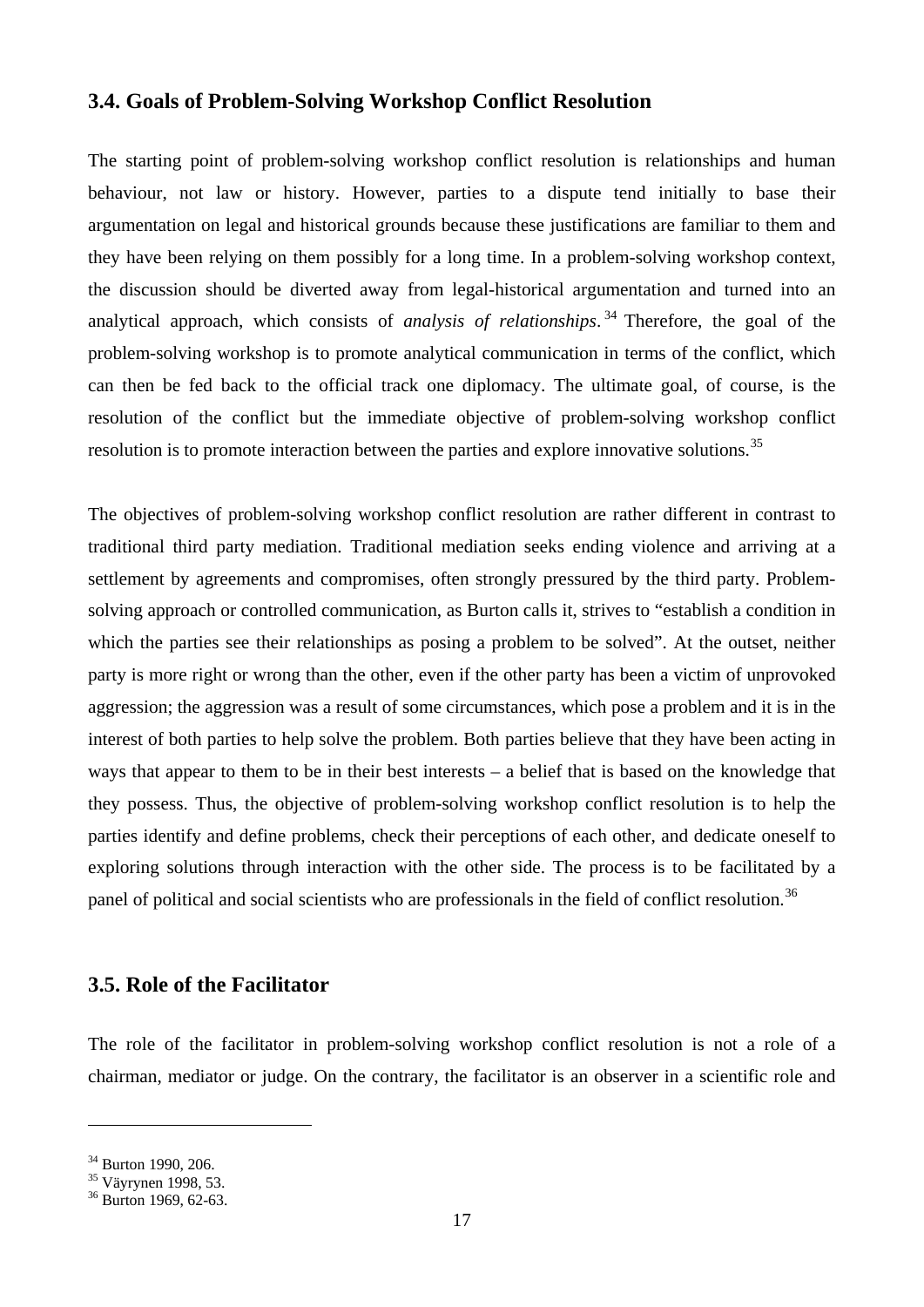makes no assessment, judgement or value interventions. The facilitator has an active role in promoting interaction and communication between the parties and providing theoretical knowledge about conflict and human behaviour. The facilitator directs communication to productive grounds and enables the parties to innovate solutions to the conflict. The role of the facilitator is supportive and he/she takes a neutral position in terms of the conflict. Also, the facilitator does not need to be an expert on the particular conflict nor an expert on the region in question; the facilitator only has to be professional in the field of conflict resolution and human behaviour. The role of the third party is, therefore, to apply general theories about conflict to the situation at hand, enable the parties to explore each others' perceptions of the conflict and analyse the situation in light of the knowledge that the parties possess.<sup>[37](#page-20-0)</sup> In one sense, the role of the third party in problem-solving workshop conflict resolution is less active than that of a mediator. The facilitator does not persuade or judge the involved parties, nor does he/she evaluate the success of the negotiations. In another sense, the role of the third party is very active: he/she is there to explain the conflict, its origins and escalation. He/she makes reference to other similar conflicts using analytical means but always stays in the context of a continuing discussion between the parties.<sup>[38](#page-20-1)</sup>

Burton (1969) refers to the third party, or facilitator, as panel of academics. Panel members are "political and social scientists who have worked in the fields of conflict, including the related areas of decision-making, perception, deterrence, escalation, functionalism, and the very many other aspects that are now the subject of empirical research". Burton argues that historians, diplomats, journalists and non-academic people make poor facilitators because the role of the third party is to provide a body of (academic) knowledge, which the parties can rely on, and also specialised knowledge that the parties do not have. However, it is not the role of the third party to impose theoretical explanations on the actors – it is also not supposed to impose any practical solutions either.<sup>[39](#page-20-2)</sup>

In Conflict Resolution and Provention (1990), Burton refers to the third party as a "'filter' to screen out false assumptions and implications from existing knowledge, cultural and ideological orientations and personal prejudices". Participants use the filter, the third party, to eliminate false information in order to perceive realities accurately and to assess the available information correctly. The activities of the facilitator provide the filtering process: the facilitator directs discussion, feeds in theoretical knowledge and analytical tools enabling the parties to focus on the essential, i.e.

<span id="page-20-0"></span> $\frac{37}{38}$  Burton 1990, 204-205.<br> $\frac{38}{38}$  Burton 1969, 61-62.

<span id="page-20-1"></span>

<span id="page-20-2"></span><sup>39</sup> Ibid. 63-64.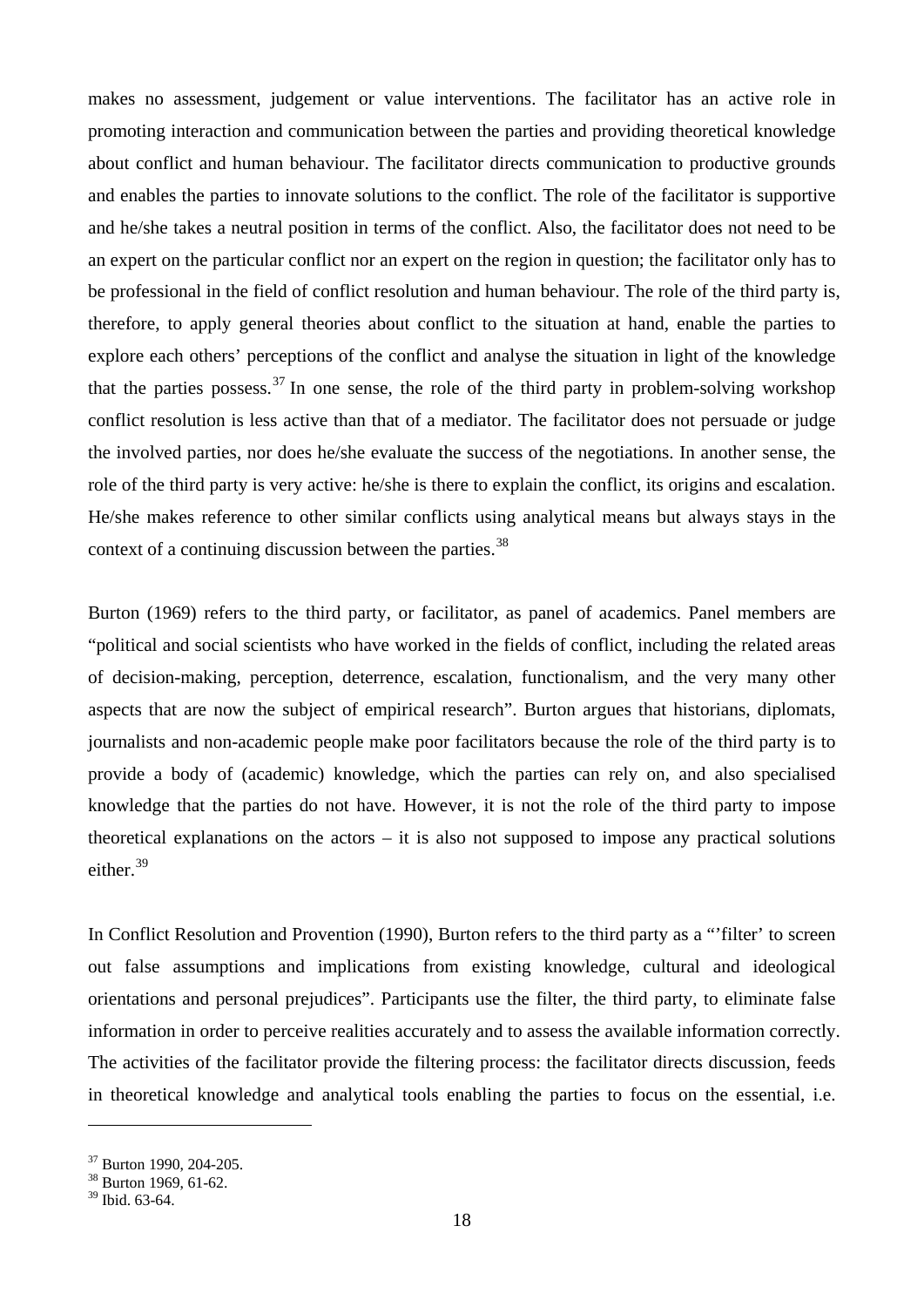interaction and discussion, and innovating solutions to the conflict at hand. As false assumptions have been eliminated the vacuum of information that is left invites to the introduction of alternative theories and means of conflict resolution.<sup>[40](#page-21-1)</sup>

Väyrynen (2001) criticises Burton's view of the facilitator as a filter. According to Burton, the facilitator is a scientific outside observer that has an objective viewpoint to the conflict and its participants. Burton claims that the facilitator has superior knowledge on human behaviour in a conflict situation, which is something that the actors in a conflict do not have. Thus, the facilitator would be an omnipotent force among the participants in a problem-solving workshop being the sole holder of true knowledge. Väyrynen rejects Burton's approach to the facilitator as an outside scientific observer and asserts that the facilitator "is an ethical participant with a theoretical interest whose position arises from three sources: ethicality, participant observation and theorising". As opposed to Burton's thinking, the source of good facilitative conduct derives from *skill acquisition*, not from superior knowledge and objectivity that has its basis in human needs theory. The facilitator goes through a skill acquisition process improving his/her skills as a facilitator in a problem-solving workshop context. Skill acquisition applies to both knowledge on human behaviour and ethical comportment. Learning through experience is the foundation of the expertise of the facilitator. A skilled facilitator does not appeal to rules and maxims; an ethical expert knows how to behave according to the situation and use his/her intuition. Thus, principles and theories serve only in the beginning of learning. As the facilitator gathers experience through a learning process, he/she can rely on intuition rather than abstract principles. $41$ 

### <span id="page-21-0"></span>**3.6. Facilitative Conditions**

The facilitative conditions of intergroup contact are outlined by Fisher as follows:

1. A high *acquaintance potential* by which the contact situation offers the opportunity for the participants to get to know one another as persons and not simply stereotypical members of the other group. This requires interaction that is informal, personal, and intimate as opposed to formal and impersonal.

<span id="page-21-2"></span><span id="page-21-1"></span> $^{40}$  Burton 1990, 208-209.<br> $^{41}$  Väyrynen 2001, 127-129.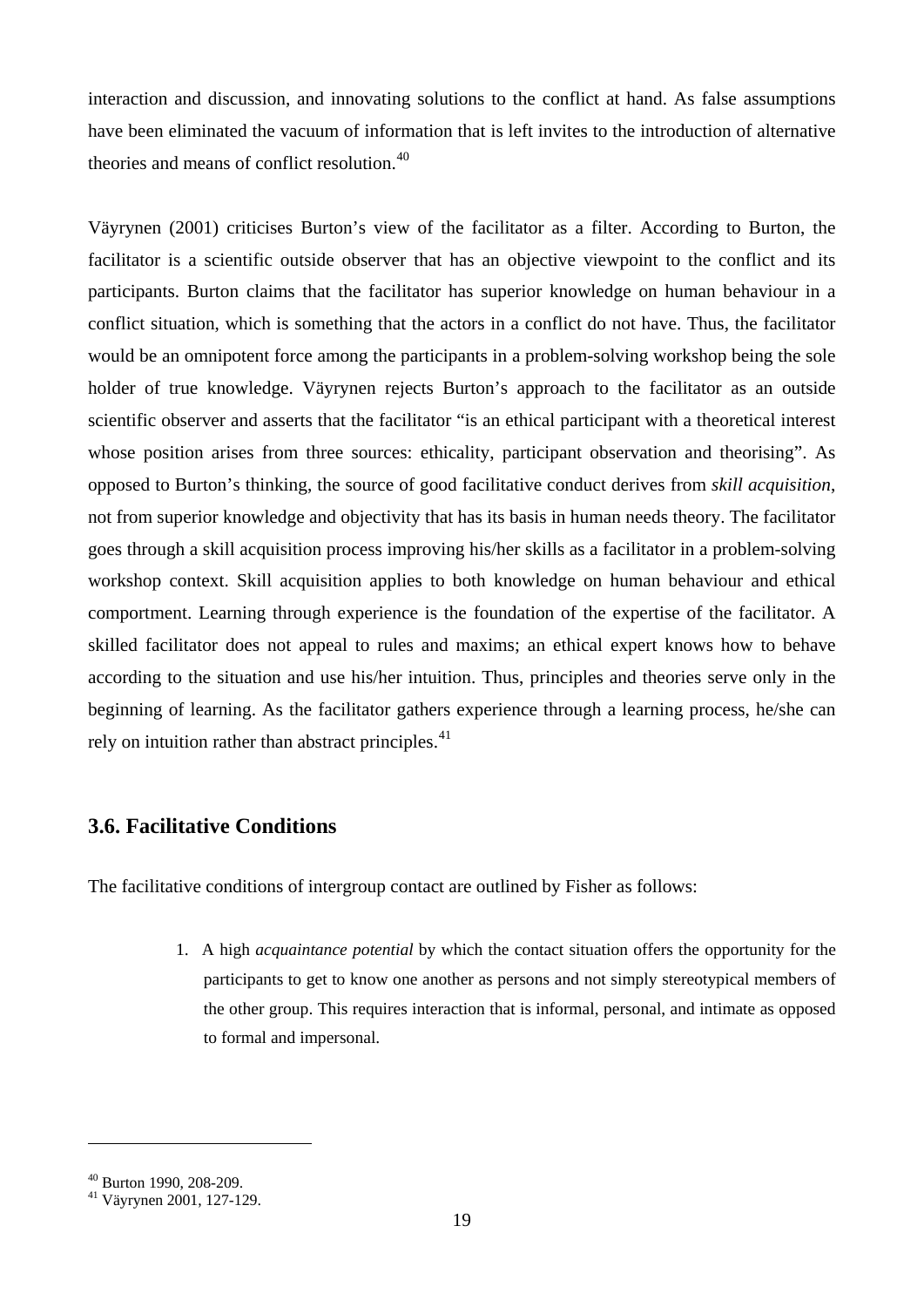- 2. *Equal status contact* in which the interaction is on co-equal basis as opposed to the common minority group member's experience of being less than equal. Higher status on the part of minority group members is also deemed to be facilitative.
- 3. *Social norms*, including institutional supports that set expectations for friendly, respectful, and trusting interaction. This includes formal prescriptions and sanctions as well as informal customs and preferences.
- 4. A *cooperative task and reward structure*, which involves participants in functionally important activities directed toward common goals. This creates a cooperative atmosphere that is pleasant and rewarding in addition to the tangible benefits of cooperation.
- 5. The *characteristics of individual participants*, including moderate to high competence and mild to moderate prejudice. The competence of minority group members is particularly important in confronting the typical majority stereotype of incompetence, whereas majority group members who are less intense in their prejudice will open enough to take in new information and to experience positive attitude change.<sup>[42](#page-22-0)</sup>

The facilitative conditions as mentioned above are part of what Fisher calls the *contact hypothesis*. Contact hypothesis helps to explain why some situations of intergroup interaction lead to positive outcomes and why some do not. The hypothesis offers a surface explanation of why cooperative, equal status, face-to-face interaction leads to positive attitude change, while conditions of inequality, competition, tension and frustration do not. Fisher elaborates this hypothesis by the notion of *intergroup anxiety* that originates from contact with out-group members. Anxiety stems from fear of negative evaluations by either peers or out-group individuals. Conditions that increase intergroup anxiety include e.g. intergroup cognitions such as knowledge, stereotypes and ethnocentrism. High levels of intergroup anxiety results to biases in information processing, intensifies self-awareness, heightened emotional reactions and polarized evaluations. Intergroup anxiety can be reduced by controlled facilitative conditions directed by a skilled third party in possession of knowledge of the full range of variables that affect intergroup dynamics.<sup>[43](#page-22-1)</sup> Establishing facilitative conditions consists of various stages and factors. An outline of the facilitative conditions in terms of arranging a problem-solving workshop include preparation, preliminary arrangements, manipulation of the physical environment, modelling of conflict and leaving the workshop structure.

#### *Preparation*

As a preparatory measure, the "academic panel and other scholars", as Burton calls the facilitative third party, meet before starting the workshop to discuss what seems to be relevant in the particular

<span id="page-22-0"></span><sup>&</sup>lt;sup>42</sup> Paragraph cited from Fisher 1990, 181.<br><sup>43</sup> Ibid. 181-182.

<span id="page-22-1"></span>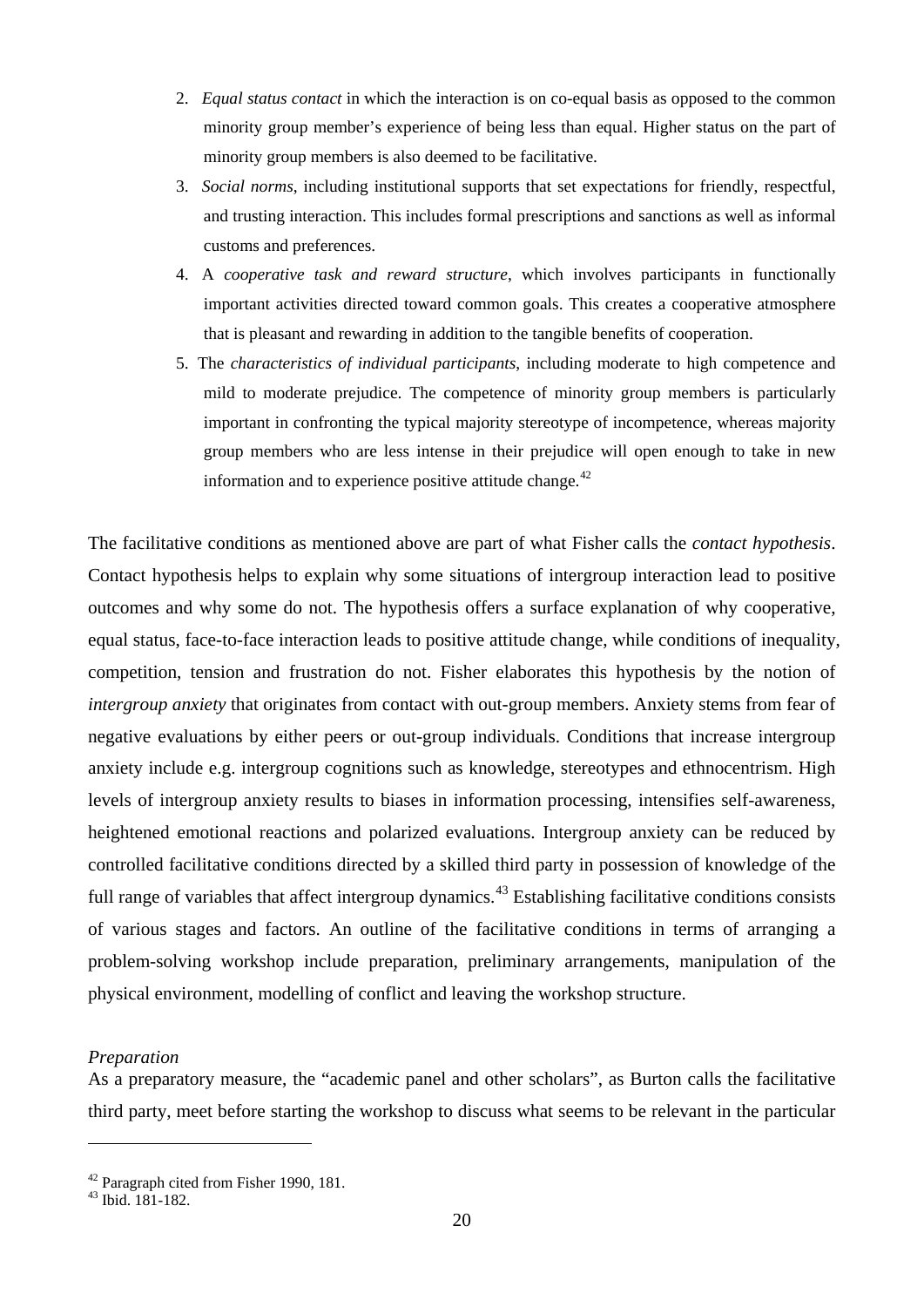situation, what might be a comparative conflict that could be referred to, and what would be the main questions in the conflict. This is helpful in order to ensure that the greatest advantage is taken of the workshop and also enables the panel members to choose upon the most contemporary theories of conflict resolution and social behaviour. Burton points out that the effectiveness of the workshop rests on the ability of the facilitator to bring relevant knowledge and skills to the intergroup contact. Thus, preparation is essential in making the most out of the workshop.<sup>[44](#page-23-0)</sup>

#### *Preliminary Arrangements*

When representatives of a conflict meet for the first time, there is an atmosphere of acute tension. Tension is increased by the intimate level of interaction in a problem-solving workshop – intimacy if far more intense compared to a public meeting where participants meet mostly for the reason of scoring bargaining points. The participants in a workshop have agreed to sit together and seriously discuss a solution to the conflict. Due to the tension and high degree of emotionality involved in the situation, the first meeting (as well as all meetings) has to be carefully planned. At this point, manipulation of the physical environment becomes important, not just for the sake of practicality but for the fact that people are highly sensitive to symbolism and eager to point out whatever they feel as being unfair. Physical details of the meeting space have to be planned; the round table is not just a metaphor of the negotiations, the round table offers the participants an equal physical position in the room and enables them to address the chairman or the facilitator without hindrance.<sup>[45](#page-23-1)</sup> The principle of symmetry should be kept in mind in all arrangements of the workshop. Participants should be equal in numbers on both sides and location should be easily feasible for both sides and should also provide a degree of isolation and neutrality if possible. However, the workshop should not be too isolated so that the parties would not become detached from the reality they are from and they would not develop an illusory feeling of friendship. Identification of the participants is one demanding task too. The participants should be able to represent the adversaries and be capable and willing to analytical problem solving; the participants should also be of equal social status to facilitate the conditions for intergroup contact. $46$ 

#### *Modelling of Conflict*

After the preliminary arrangements have been thoroughly planned and carried out, the workshop can be started following the principles of controlled communication. Discussion is performed within the framework of problem-solving conflict resolution elaborated in this chapter: conflict

<span id="page-23-2"></span>

<span id="page-23-1"></span><span id="page-23-0"></span><sup>&</sup>lt;sup>44</sup> Burton 1969, 65.<br><sup>45</sup> Ibid., 66-67.<br><sup>46</sup> Väyrynen 1998, 54-55.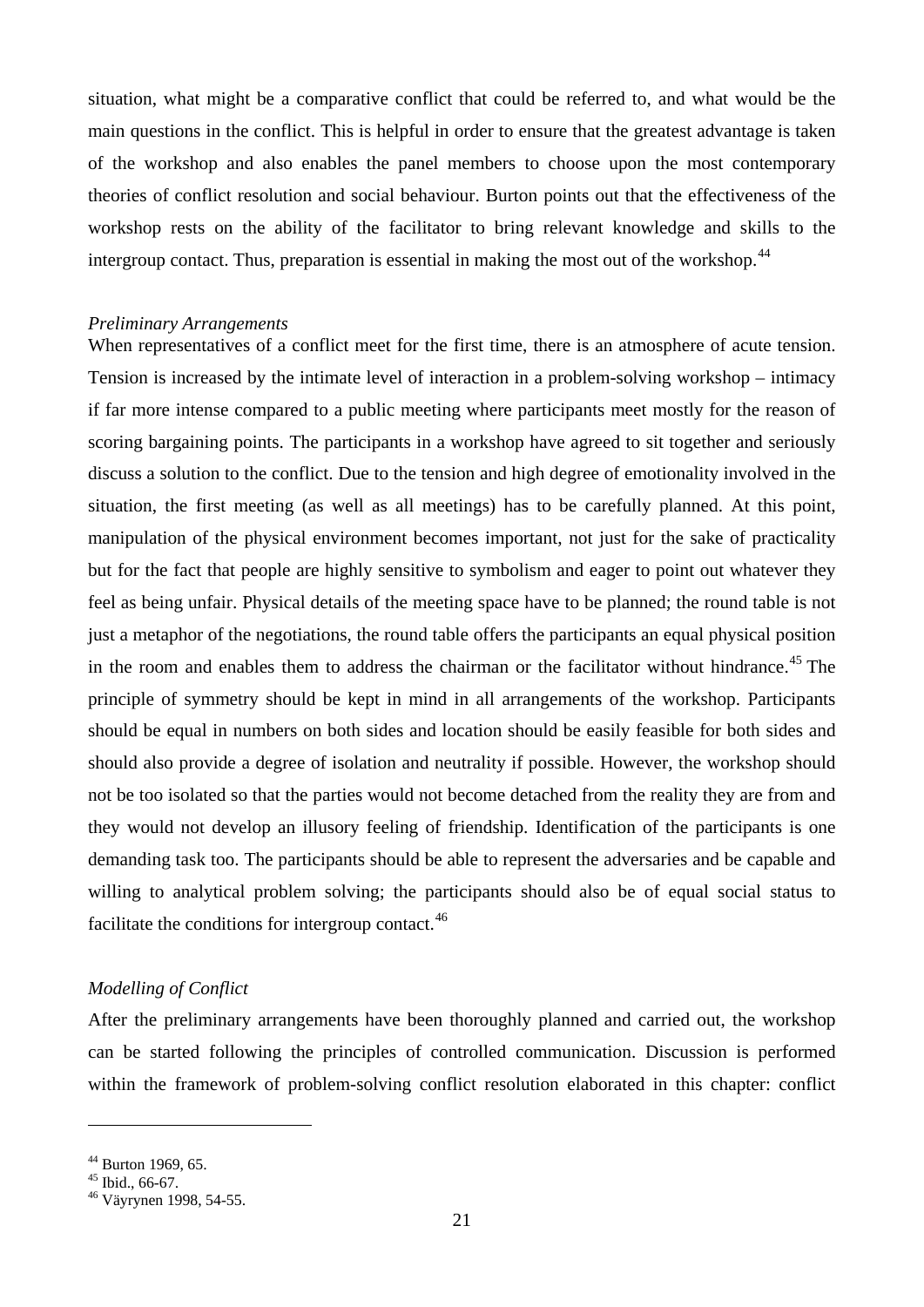resolution is explored in a genuine inter-group discussion, in which the parties can freely innovate solutions facilitated by a third party. In this way, the parties should be able to surmount prejudices, stereotypes, fear and antagonism, and create a shared reality enabling the parties to have a common viewpoint on the problems and solutions. At the outset, the parties have an opportunity to state their positions, and to question and confront each other. As the initial tension has been somewhat reduced, there is an opportunity to gradually introduce appropriate models of the conflict at hand. Resolution models and theoretical approaches are introduced by the panel of facilitators but, at the same time, keeping in mind that the actual propositions for a solution should arise from the parties themselves and not to be induced by the facilitators. The danger is that the facilitators slip into a role of a mediator or conciliator, who become too dominant in the discussion and make suggestions that should come from the parties themselves – the model building has to arise from the discussion between the parties and not be imposed by a third party. The modelling of conflict is often the part, in which traditional mediation fails because the conventional models that mediators propose not necessarily fit into the reality of the conflict in question. Therefore, modelling should be casespecific giving the parties an opportunity to create their own models that correspond to the needs and desires of the parties – the facilitator merely injects ideas and incentives to modelling. $47$ 

#### *Leaving the Workshop Structure (Re-Entry)*

The objective of problem-solving workshop conflict resolution is, of course, that some of it could be transferred from the workshop to the outside "real world". The ideas developed in the workshop should either spread at the grassroots level or be fed to the political process. How the workshop experiences will be transferred to political decision-making depends on the political status of the workshop participants. Ideally, the outcomes of the workshop would be automatically transferred and lasting, but this is not always the case; the structures developed in the workshop may be inapplicable to the world outside and only relevant in inter-personal understanding in the framework of the workshop. Väyrynen (2001) calls this phenomenon the question of "relevance structures". According to Väyrynen, the relevance structures, i.e. how outcomes of the workshop are transferred outside, are not merely dependent on the status of the participants. Rather, the relevancies are more likely to be transferred if the workshop deals with the "real" word and is able to find the core of the conflict in question: its roots, problems and possible solutions. If the relevancies do not produce any motivational change in people outside the workshop, the structures of the workshop are not transferred. An individual is a "carrier of social groups", whose knowledge is socially derived and who is also capable of transmitting his/her knowledge to a social group thus

<span id="page-24-0"></span><sup>47</sup> Burton 1969, 83-85.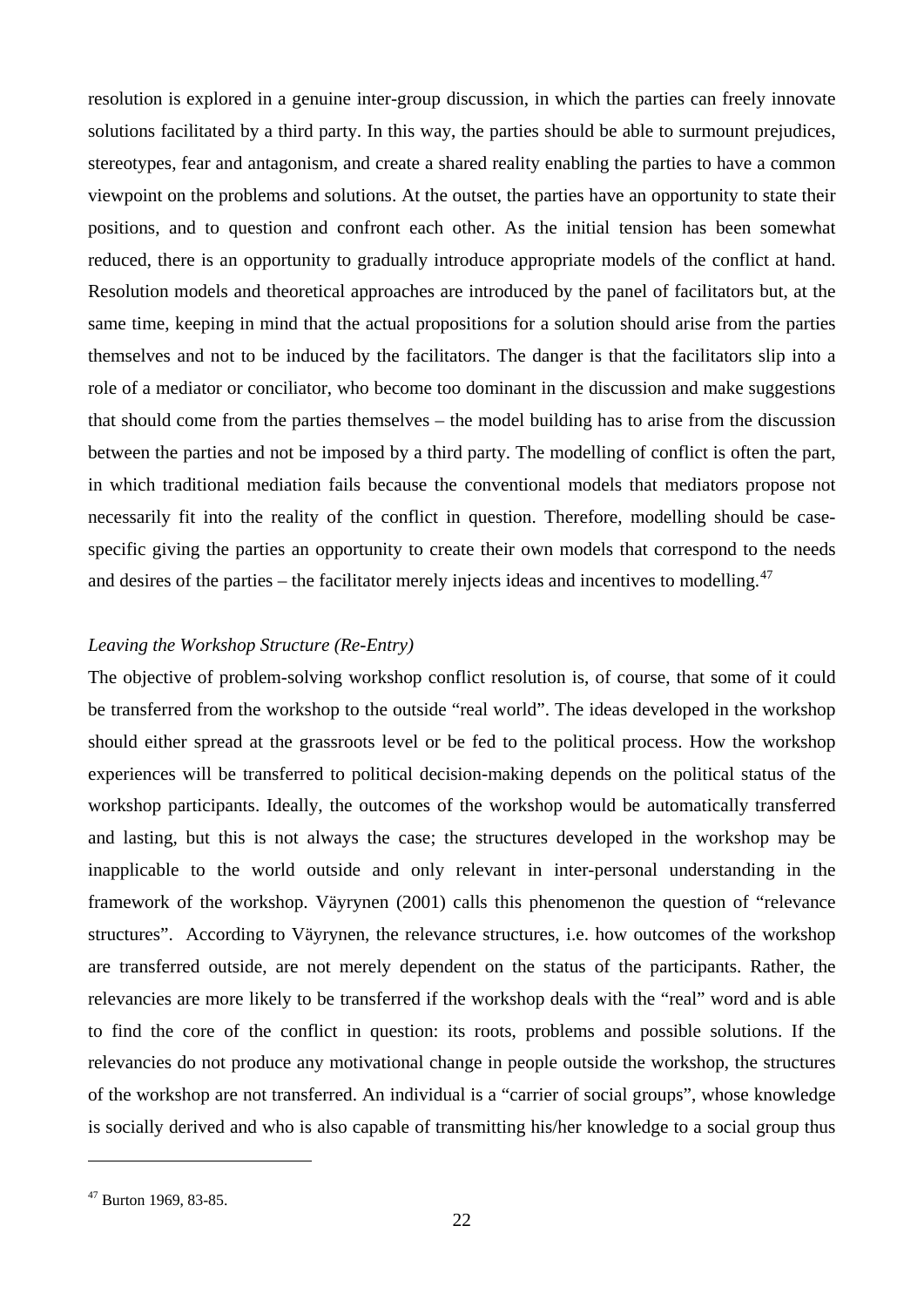forming a common stock of knowledge. Language is the fundamental process of transmission: language is a way of "objectifying" knowledge making it part of a common stock of knowledge and, therefore, part of our everyday life. Language has an important function in changing intersubjective reality, and creating shared definitions that lie in cultural and institutional patterns.<sup>[48](#page-25-1)</sup>

Difficulty of re-entry can also be of psychological origin. When leaving the workshop and entering the outside world, the participants may feel rejected in their own community. The participants have adopted new ideas and new ways of thinking about the conflict and the enemy and these new ideas are not necessarily welcome by the social group of the participant. New thinking patterns of the participant are confronted and tested by his/her peers, which can lead the participant to question the achievements of the workshop and even abandon what has been learnt in the workshop structure.<sup>[49](#page-25-2)</sup> However, the ability of the participant to transfer the achievements of the workshop depends on his/her status in the society and also on how the relevance structures correspond to the reality of the conflict.

## <span id="page-25-0"></span>**4. Culture and Conflict Resolution**

I have outlined above the logic of problem-solving workshop conflict resolution mainly based on the formulation of John Burton. Burton's conflict resolution theory is founded on human motivations: universal needs, cultural values and transitory interests. Burton has also been an advocate of analytical problem-solving workshops facilitated by a panel of objective academics. I have fulfilled his theory by social psychological inputs by Ronald J. Fisher and other conflict resolution researchers such as Tarja Väyrynen. In this section, I am going to introduce some more criticism to Burton's theorising and bring forth some additional aspects to conflict resolution; namely its *cultural aspect*. First, I am going to discuss shortly some approaches to culture. Secondly, I am going to integrate culture and the creation of meaning into the conflict resolution logic relying mainly on the works of Tarja Väyrynen and Kevin Avruch.

<span id="page-25-1"></span><sup>48</sup> Väyrynen 2001, 125-126.

<span id="page-25-2"></span><sup>49</sup> Mitchell & Banks 1996, 136.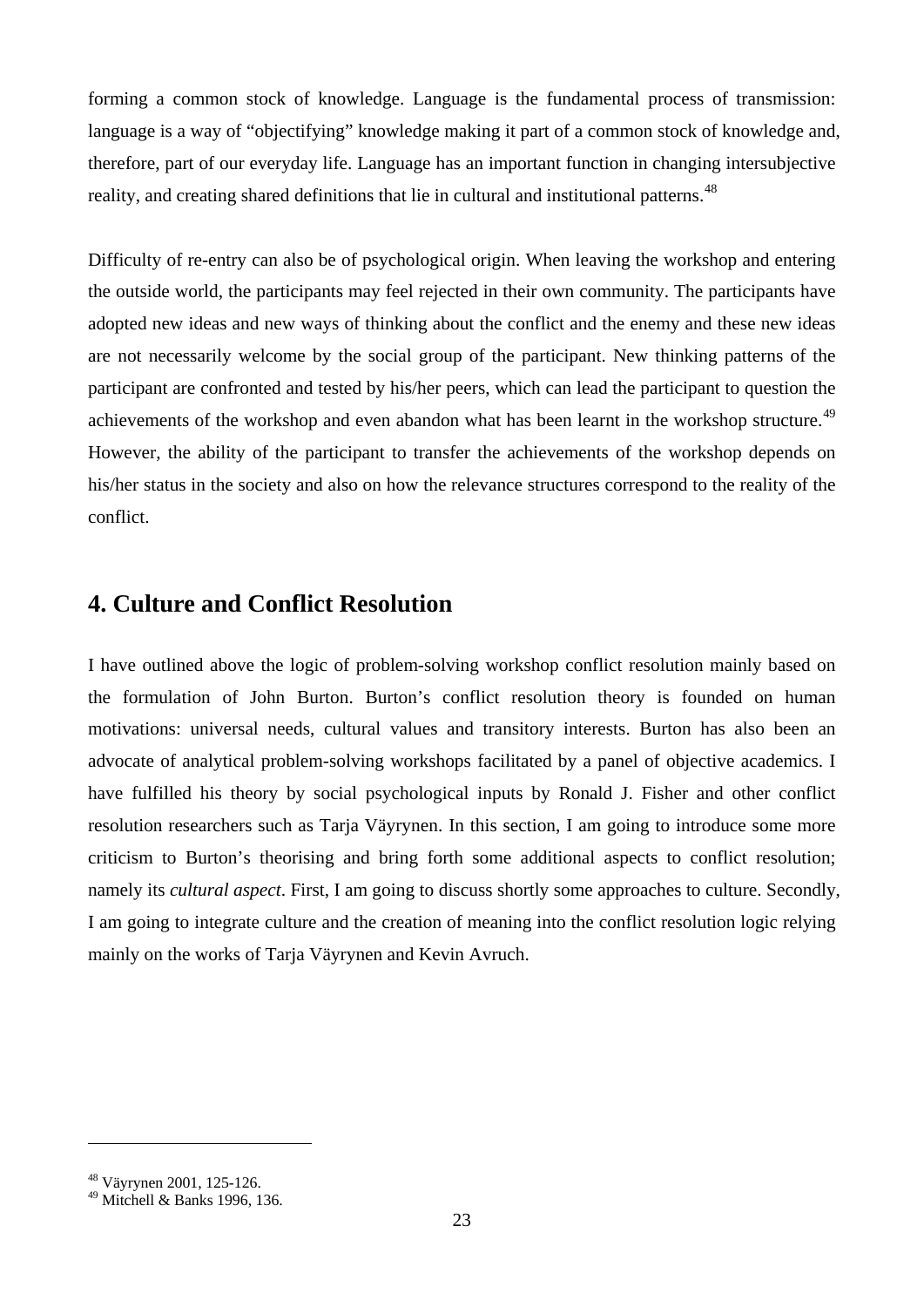### <span id="page-26-0"></span>**4.1. Approaches to Culture**

Avruch (2004) argues that our conceptions of culture are often quite inadequate: they fail to reflect the complexity of the world culture represents. Our conceptions of culture can also be connected to a political or ideological agenda, directly or indirectly, but oversimplification is the issue that Avruch wants to emphasise. One rather common oversimplification is exaggerating cultural coherence. Cultures are often seen as monolithic and unitary even though cultures in fact possess varying levels of coherence, which differs from culture to culture and from time to time. Coherence is maybe greatest when it is connected to specific social practices and not viewed as a connective abstraction. Coherence does not rule out every contradiction or paradox, but cultures are always in a constant flux of changes and in crossfire of inner paradoxes. Avruch claims that cultural coherence is most problematical during times of deeply rooted social conflict.<sup>[50](#page-26-1)</sup>

Avruch points out six oversimplifications in terms of the essence of culture. These ideas are often found in the writings and practice of individuals, who borrow an "outmoded anthropological view of culture" seeking to use a cultural approach in their research; these include researchers of conflict resolution too:

- 1) *Culture is homogenous.* This presumes that culture exists free of internal paradoxes and variances in a way that it supposedly provides "behavioural instructions" to individuals and programmes them to act.
- 2) *Culture is a thing.* This idea reifies culture and makes "it" a thing that can act almost independent of human beings. An example of this is Samuel Huntington's "clash of civilizations" argument. This kind of reification creates a cognitive image that leads to oversimplification of intracultural diversity.
- 3) *Culture is uniformly distributed among members of a group.* The assumption of uniformity among a culture results in ignoring or dismissing any deviance of what is perceived as representing "normal" in the culture.
- 4) *An individual possesses but a single culture.* Culture is synonymous with group identity: individual is just, for example, an American, Israeli or Palestinian. An idea of a single culture derives from the "political culture" using the nation-state as the unit of analysis. In practice, individuals possess multiple cultures: tribal, ethnic, religious, linguistic etc.

<span id="page-26-1"></span><sup>50</sup> Avruch 2004, 12-13.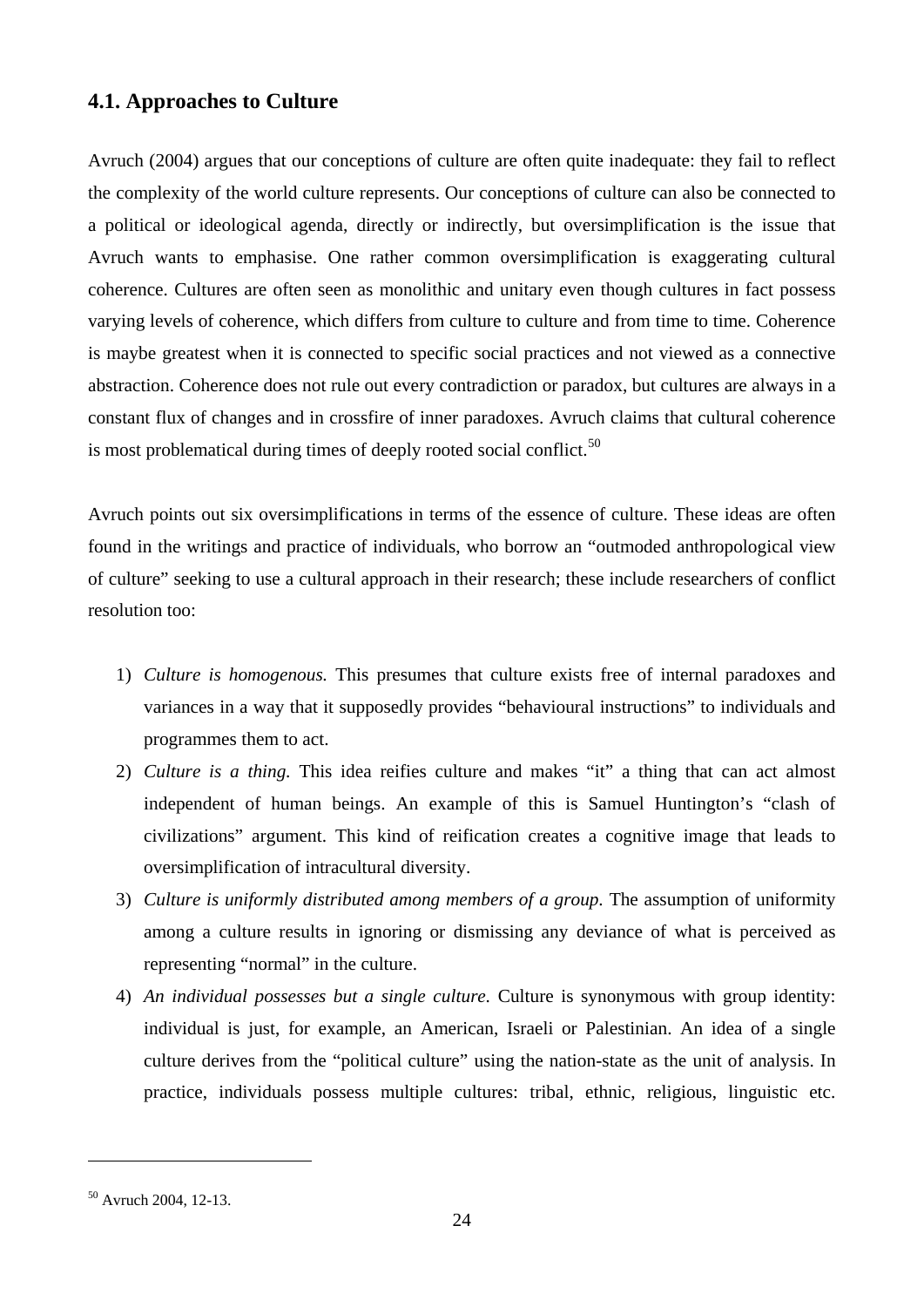Cultures always come in the plural and overlap with others creating a unique combination of cultures within one person.

- 5) *Culture is a custom.* Culture is structurally undifferentiated to a simple idea of "what you see is what you get" and what you see is a custom – often a rule for correct behaviour. Culture is made synonymous to tradition or customary way of behaving. Thus, culture is reduced to a simple "surface-level etiquette", which again downplays individual agency and variance within a culture.
- 6) *Culture is timeless.* The idea of a timeless culture is closely related to all of the above mentioned views. It suggests that culture has a changeless, everlasting quality, especially in the so-called traditional cultures. For example, we speak of the "Arab culture" as if it would be unitary throughout the whole extremely vast Arab population across the world.<sup>[51](#page-27-0)</sup>

The notion of culture is therefore often reduced to behaviour: "knowing" a culture is simplified to being able to predict the behaviour of a certain group based on the expectations and stereotypes about the culture in question. This is especially true in intercultural conflicts, where "culture" and "ethnicity" are used synonymously. The synonymous use of these terms is not necessary intentional, but it can happen unconsciously by the parties to a conflict, which renders the conflict ever more confusing. In contrast to this view of culture, Avruch describes culture as a "conception of social life in which culture is seen to be a fundamental feature of human consciousness". Culture constructs the human reality and shapes our thinking about human behaviour: how we see a conflict for instance. Avruch speaks about culture metaphorically as a "perception-shaping lens", which signifies a way of producing and structuring meaningful action, i.e. a "grammar" of social behaviour. Thus, understanding the behaviour of the parties to a conflict means understanding the "grammar" they use to make behaviour meaningful. When a conflict has an intercultural dimension, the notions of the root causes of conflict and the local acceptable ways of resolving a conflict have to be made visible because they may drastically differ from one another. The first task of a third party intervener is, thus, to pay analytical attention to cultural dimensions of the conflict, which Avruch calls a cultural analysis of the situation.<sup>[52](#page-27-1)</sup>

As discussed earlier, John Burton's human needs theory relies on universal needs, cultural values and transitory interests. Burton gives these motivations an objective notion and even a biological origin. He emphasises the individual actor and claims that the needs underlying a conflict are

<span id="page-27-1"></span><span id="page-27-0"></span> $^{51}$  Avruch 2004, 14-16.<br> $^{52}$  Avruch & Black 1993, 132-133.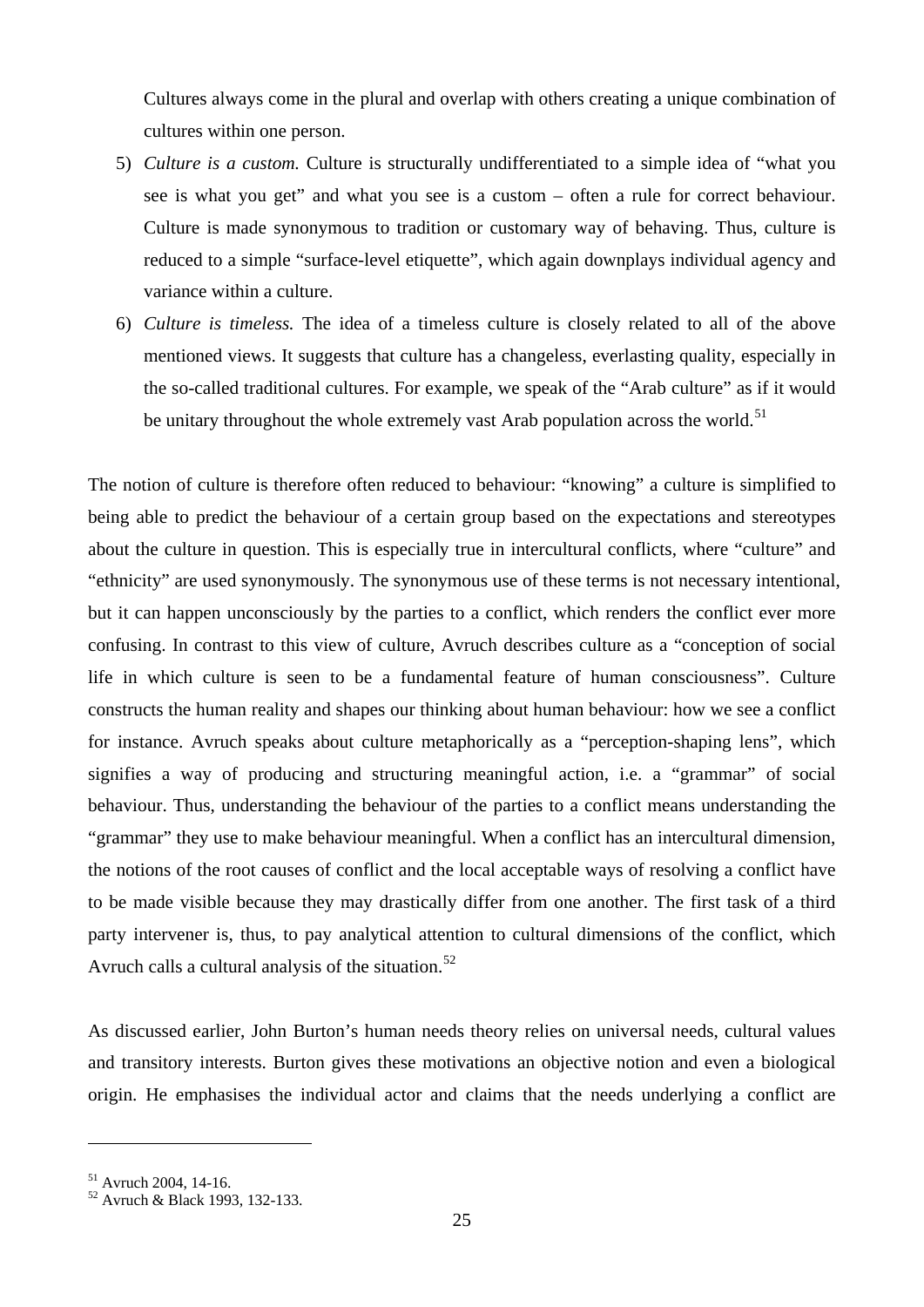universal as if born in a vacuum. Väyrynen (2001) pursues to challenge this view. She argues that human existence is socially constructed and focuses on a phenomenological analysis of the lifeworld. Following the works of A. Schutz, Väyrynen studies the socially constructed world in terms of cultural patterns, which consist of valuations, institutions, systems of orientation and guidance such as habits, laws, customs and fashions. The reality, needs, values and identities of individuals are constituted within these cultural patterns. Any member of a social group accepts this cultural pattern, or patterns, as an unquestioned scheme of reference to social behaviour. The cultural pattern consists of "'recipes' for interpreting and for handling things in the social world". These "recipes" guide action and tell how to behave in a certain situation. The recipes within a cultural pattern also provide solutions for typical problems. The cultural pattern constructs what is viewed as the "natural world", which consists of symbols, myths and central ideologies that justify the existence of a social group and create foundations for self-interpretation. What we think as the natural world or the reality is often taken for granted and commonly shared.<sup>[53](#page-28-0)</sup>

Väyrynen continues her theorising on cultural patterns to in-group and out-group dynamics. When a member of an out-group enters and tries to adapt to a new group, he/she does not have the "tools" of the cultural pattern to behave "normally" and react to situations as the in-group members do. An out-group person misses the "scheme of translation" needed to translate and interpret the cultural pattern at hand. Because the out-group person does not have any tested "recipes" for behaviour, his/her knowledge about the culture is inadequate. The out-group person may be capable of interpreting social situations, but he/she lacks any tested recipes for appropriate behaviour: these recipes are acquired through trial and error and it takes a long time to learn them. This is what Väyrynen calls cultural adjustment. According to Väyrynen, cultural adjustment can be applied to the conceptualisation of problem-solving workshop conflict resolution. In case of a workshop, the parties do not have to adapt to the world view or culture of the other. Instead, the parties have to find ways of interaction without one-sided adaptation through discovering a common "scheme of translation" that enables the parties to understand each other. The workshop is a mini-society, in which strangers meet and test recipes for interpretation of culture and behaviour by trial and error. The result is slow adaptation and a creation of a *shared culture*. [54](#page-28-1)

<span id="page-28-0"></span><sup>&</sup>lt;sup>53</sup> Väyrynen 2001, 105.<br><sup>54</sup> Ibid. 106.

<span id="page-28-1"></span>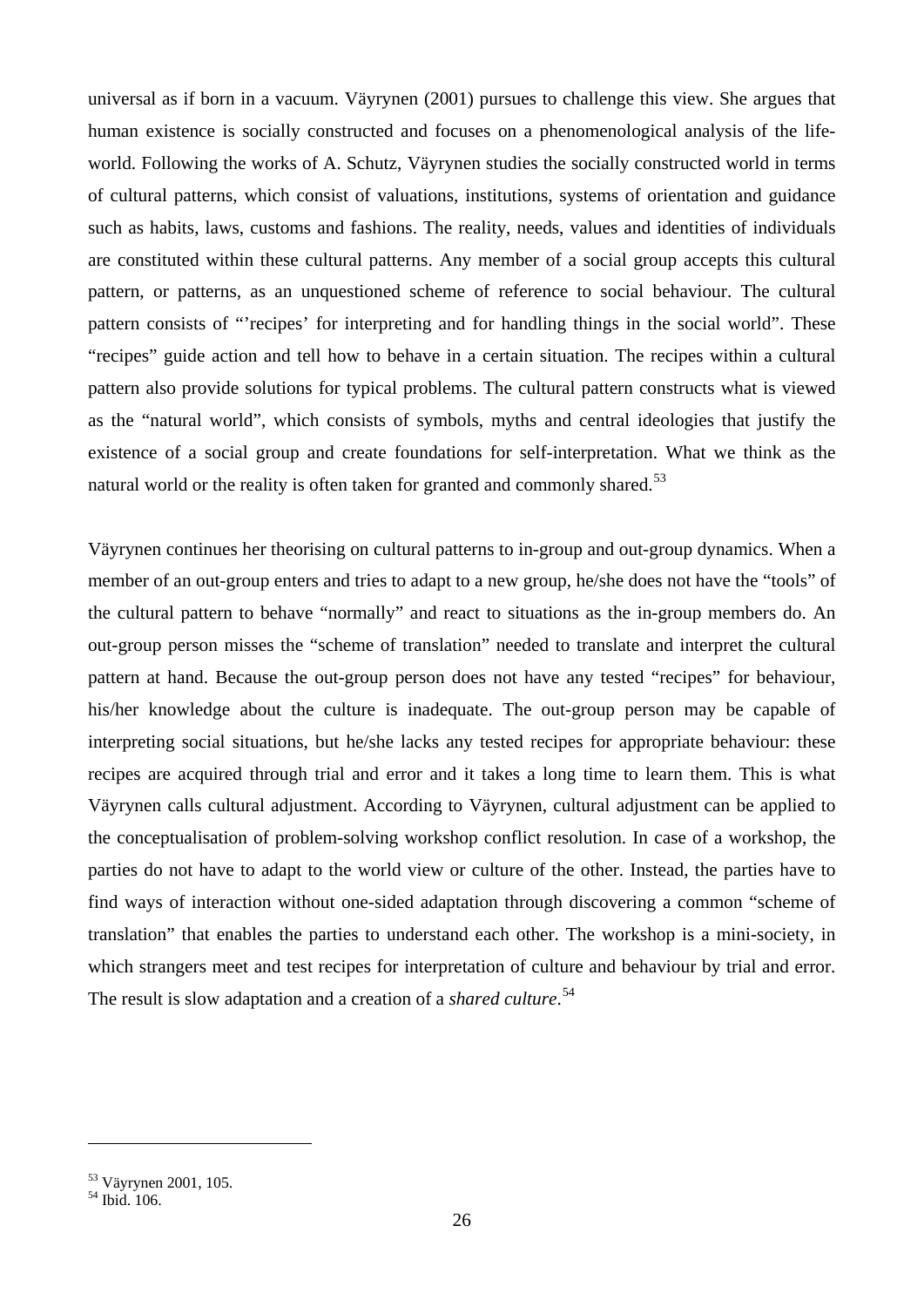### <span id="page-29-0"></span>**4.2. Culture, the Creation of Meaning and Conflict Resolution**

Culture has become of interest in international relations for two reasons: First, because negotiation is about communication and communication involves a human element, i.e. subjectivity, cognition and context. Second, international negotiation is an area where active practitioners have something to contribute and something to say. For example, the memoirs of Kissinger, Carter and Nixon are rich with references to cultural characteristics and their effects to negotiation; for example, the national traits of Chinese, Arabs, Italians etc. But the practitioners that try to minimize national character aspects and moralizing attitudes provide more fruitful insight into negotiation and culture by paying attention to relevant regional history and linkages to social science theory.<sup>[55](#page-29-1)</sup>

There are some sceptics that try to downplay the importance of culture to negotiation. Culture is often dismissed for methodological reasons: it is seen as insufficiently operationalisable and too vague for causal modelling to predict human behaviour. Another argument for marginalising culture in negotiation is the claim that negotiation and diplomacy are universal. Sceptics of the cultural approach say that negotiation is based on human behaviour that is universal. Negotiation processes can be carried out similarly indifferent to the cultural backgrounds of the parties. Diplomacy is treated likewise. Sceptics claim that there is a common culture of diplomacy that has a strong historical foundation and solid norms, habits and procedures. Over time, diplomacy has become so well established throughout the world that it has become universal in a way that the diplomatic rules and processes can be referred to no matter which culture the parties represent.<sup>[56](#page-29-2)</sup>

Despite of the scepticism, culture has found its way to international relations because academics and practitioners have encountered the problem of simplifying cultural characteristics and human behaviour. Rather than focusing on cultural typifications in terms of negotiation, contemporary conflict resolution pays attention to the *cultural interpretation of meaning* and its ramifications to negotiation.

Avruch and Black (1993) argue that a conflict may be a result of different interpretations of meanings of the same events. Differing interpretations can occur in terms of the initial noncomprehension and/or combined with misapprehension. However, conflicts are quite rarely *caused* by culture *per se*, but culture may have a crucial role in resolving them. Avruch and Black

<span id="page-29-1"></span> $\frac{55}{56}$  Avruch 2004, 40-41.<br> $\frac{56}{161}$  Hid. 42-45.

<span id="page-29-2"></span>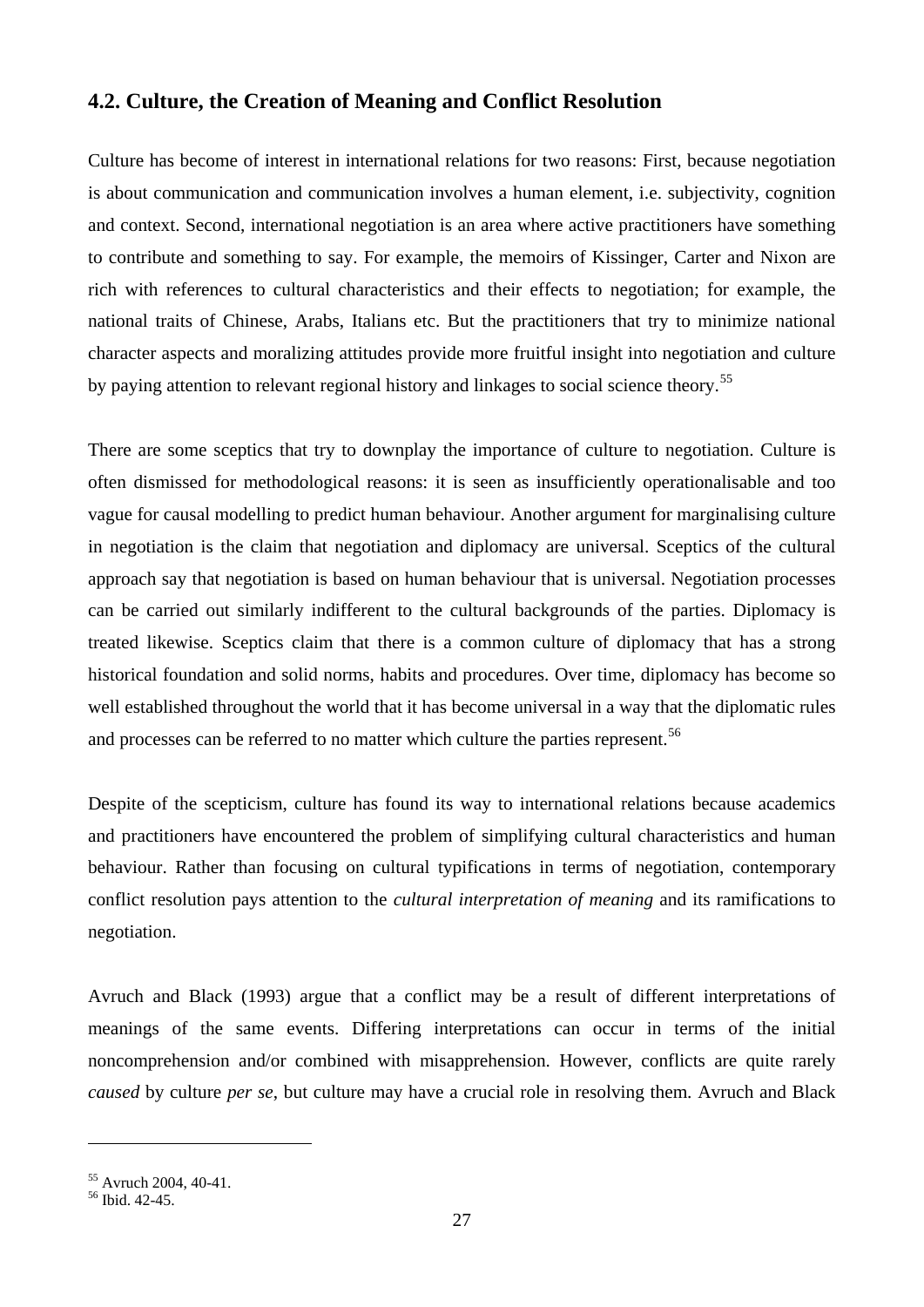point out that it is "always the case that culture molds the ways in which the parties understand what the conflict is about, how to carry it through, and what the possible resolutions look like". This claim is valid even though not all conflicts are caused by cultural differences, noncomprehension or misapprehension. Especially deep rooted conflicts or protracted conflict can not be simply reduced to a "failure to communicate".<sup>[57](#page-30-1)</sup> As Avruch and Black say, culture shapes our thinking and forms a foundation for our conception of reality. In a conflict situation, the reality of an individual is shattered, which Väyrynen calls the "breakdown of shared reality".<sup>[58](#page-30-2)</sup> The breakdown of shared reality and *finding* one is the core of the cultural aspect in conflict resolution.

#### <span id="page-30-0"></span>**4.2.1. Breakdown of Shared Reality**

According to Väyrynen (2001), "conflicts are characterised by a breakdown of shared reality". An individual constitutes his/her reality through typifications that are produced and distributed in social interaction. Fundamentally, typifications are interpretations of the world and its phenomena around us. Therefore, "a common reality is defined through shared typifications". If shared typifications are denied, challenged or if they completely break down, the structure of shared reality collapses. The breakdown is an anomie in a society, which may turn into a conflict. The result is that conflict is, after all, culturally constructed. Conflict may occur between in-group members or in an in-group and out-group context. Examples of the breakdown of shared culture are numerous in internal conflicts, but the world has witnessed many colliding typifications in an intercultural setting too.<sup>[59](#page-30-3)</sup>

Väyrynen aptly says that the "location of conflict is over definitions of reality". Conflict is about the power to impose one's definition of reality upon the other. In other words, conflict is about whose description of reality is taken seriously and who can decide which reality will be referred and acted upon. Thus, structural power becomes one of the core questions in conflict analysis. In Väyrynen's words, "power should be considered as an attribute of discourse and manifest in the production and contestation of consensus". In conflict resolution it is, therefore, essential to discuss and possibly reveal the machinery behind dominant definitions of reality.<sup>[60](#page-30-4)</sup>

In a breakdown of shared reality, the notion of relevance systems becomes of importance again. Relevance systems form a precondition for communication and a basis for typifications. Relevance

<span id="page-30-1"></span><sup>57</sup> Avruch & Black 1993, 138. <sup>58</sup> E.g. Väyrynen 2001, 117.

<span id="page-30-3"></span><span id="page-30-2"></span> $\frac{59}{60}$  Väyrynen 2001, 117-118.

<span id="page-30-4"></span>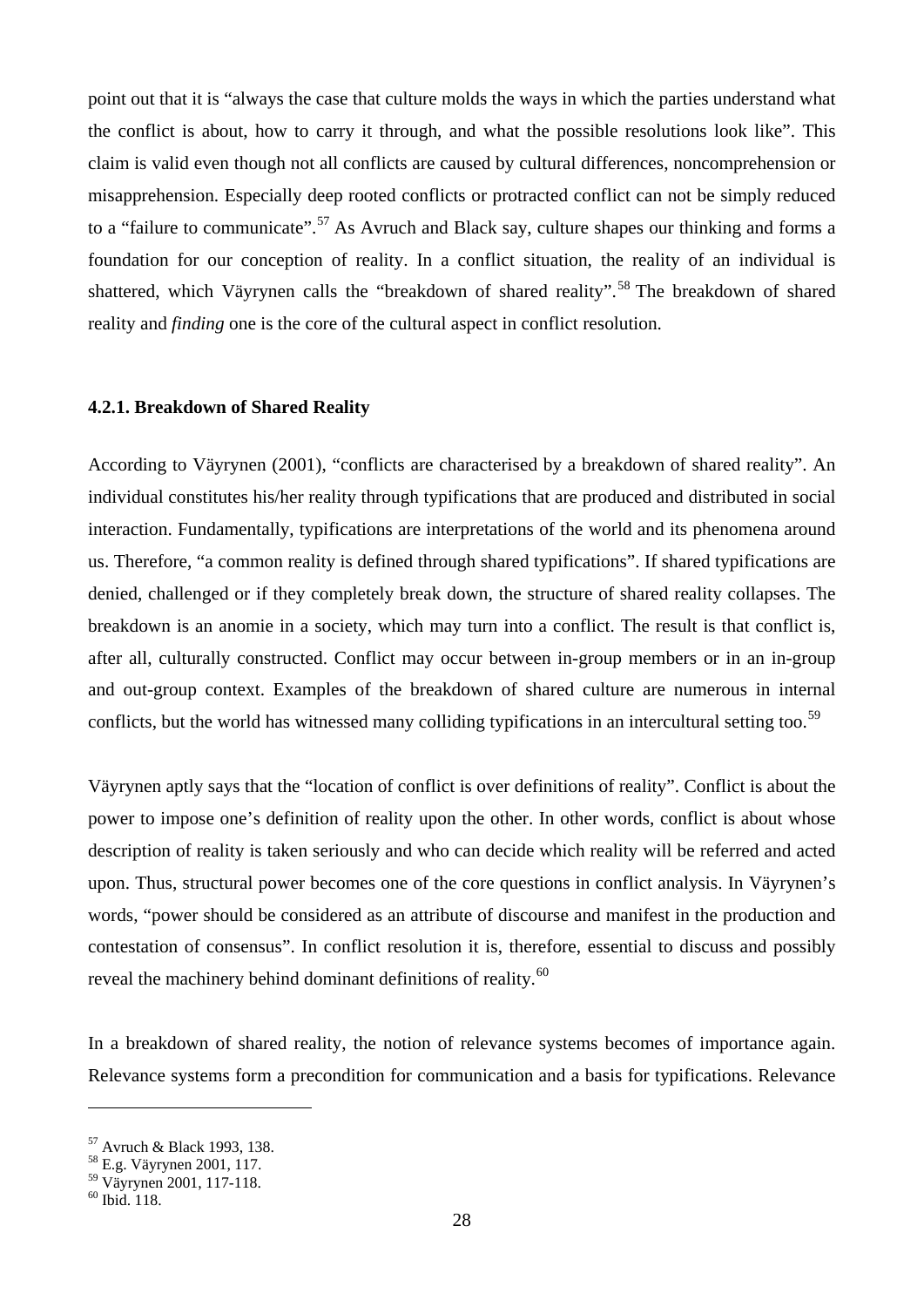systems may 1) unite the social group, 2) polarise the group, 3) or even construct the *raison d'être* for the group in question. Examples of these include national loyalties, team spirit, religious beliefs, tribal and ethnic grievances and so on. In an individual, the relevance systems are characterised by an urge to pass on the attitudes and outlooks of the group to other group members. A social group characterised by its unique relevance system may even become antagonistic towards other groups, a phenomenon which is rooted in typifications in relation to the other group. In terms of conflict resolution it is necessary to deal with typifications by *harmonising relevance systems and creating shared typifications*. This kind of approach to conflict resolution assumes that relevance systems and typifications of the parties need to be changed and new interpretations of the reality found in order to find a common ground for cooperation. A new reality is negotiated in an intercultural process.<sup>[61](#page-31-1)</sup>

#### <span id="page-31-0"></span>**4.2.2. Finding a Shared Reality in a Problem-Solving Workshop**

In order to find a shared reality, the parties to a conflict need to encounter each other face-to-face and attempt to change their interpretative and motivational relevance structures. The problemsolving workshop is, therefore, "an attempt to find a shared reality between the parties in conflict for the purposes at hand without causing a further breakdown of 'sociality' and cooperation". The workshop mainly encompasses the interpretative schemes of the participants by giving them an opportunity to negotiate a shared reality. Since negotiation equals communication, the finding of a common language facilitates the negotiation process.<sup>[62](#page-31-2)</sup>

As said, the problem-solving workshop offers a venue for mutual adaptation and an opportunity to reduce mutual misperceptions and prejudices. However, it should be kept in mind that a workshop can not deal with the whole conflict but it has a situational nature. A workshop can capture a sector of the conflict giving the participants a chance to define the agenda themselves. Also, it is premature to claim that a face-to-face encounter in a workshop automatically reduces hostilities and provides for changes in typification. Also, a thematic understanding of some particular issues does not necessarily bring forth harmonisation of other, or all, relevance structures. Most importantly, an increased interpersonal understanding does not necessarily change the way the participants perceive

<span id="page-31-1"></span><sup>&</sup>lt;sup>61</sup> Väyrynen 2001, 119-120.<br><sup>62</sup> Ibid. 121.

<span id="page-31-2"></span>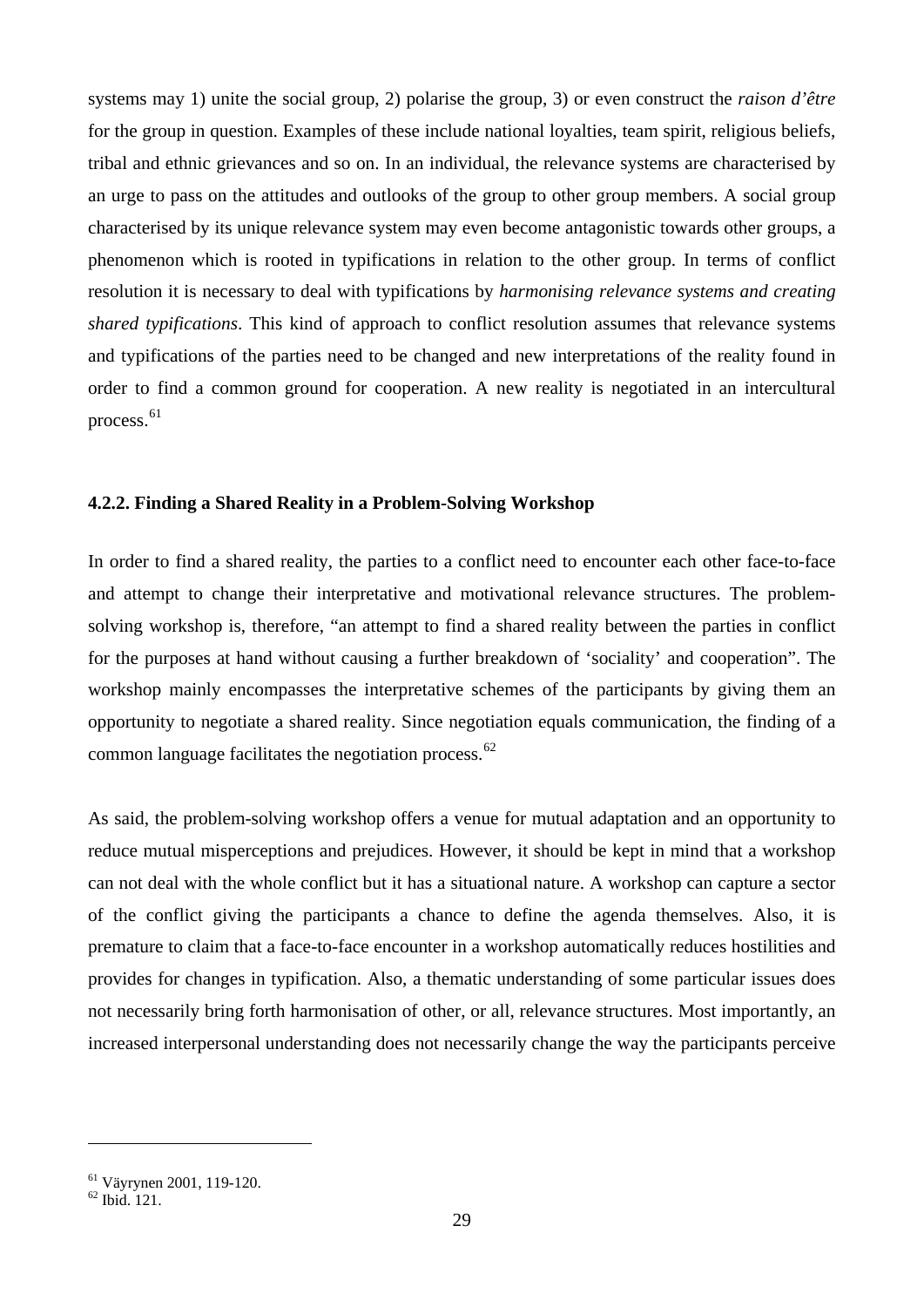the conflict. Despite this precaution, problem-solving workshop conflict resolution can produce harmonisation of thematic relevancies and enriched typifications.<sup>[63](#page-32-0)</sup>

A problem-solving workshop can be based on two foundations. First, the parties may acknowledge a shared need for conflict resolution and seek for negotiations. In this case, their relevance structures already have some similarities: they both realise the existence of a conflict and see it as a problem to be solved. This relevance structure facilitates the harmonisation of other relevancies as well. Second, the workshop can have a functionalist structure. The parties can assemble to discuss some practical matters relevant to both of them and try to find functional solutions. A uniting functional issue may be, for example, economy, environment, tourism and so forth. Thus, the parties agree on *what* but may disagree on *why*. However, even in a functional workshop, the parties need to have some degree of equal relevancies before problem-solving attempts can be made.<sup>[64](#page-32-1)</sup>

The harmonisation of relevancies does not need to rely entirely on similarities. Väyrynen claims that "the parties must go 'beyond similarities' and learn 'how to deal with difference' instead of trusting in abstract similarity". Relying on these "abstract similarities" is what the human needs theory is about: it assumes that all people are essentially the same and share similar drives at an individual and social level. Instead, problem-solving workshop conflict resolution aims at learning to live with differences and cope with other groups in an intercultural environment. Therefore, conflict resolution can not be reduced to substituting differences by the conception of universal human needs<sup>[65](#page-32-2)</sup>

However, there are some similarities that need to be found and encouraged. Some degree of similarity of languages or *language games* is required for effective communication in order for the resolution process to be successful. Väyrynen argues that a typificatory schema is given in a language and "since the relationship between language and typification is mutual, a shared language game enforces shared typifications founded on equal relevancies." That is to say, that the language of the negotiation does not need to be the same, but the ways of speaking, creating meanings and attributing things need to be somewhat similar to create understanding between the parties. Nonetheless, the role of the native tongue should not be undermined when it comes to finding a common language. Participants should be able to take part in the discussion in their native language in order for being able to understand and participate in the language games. A dominant language,

<span id="page-32-0"></span><sup>&</sup>lt;sup>63</sup> Väyrynen 2001, 120-121.<br><sup>64</sup> Väyrynen 2001, 122.<br><sup>65</sup> Ibid. 123.

<span id="page-32-1"></span>

<span id="page-32-2"></span>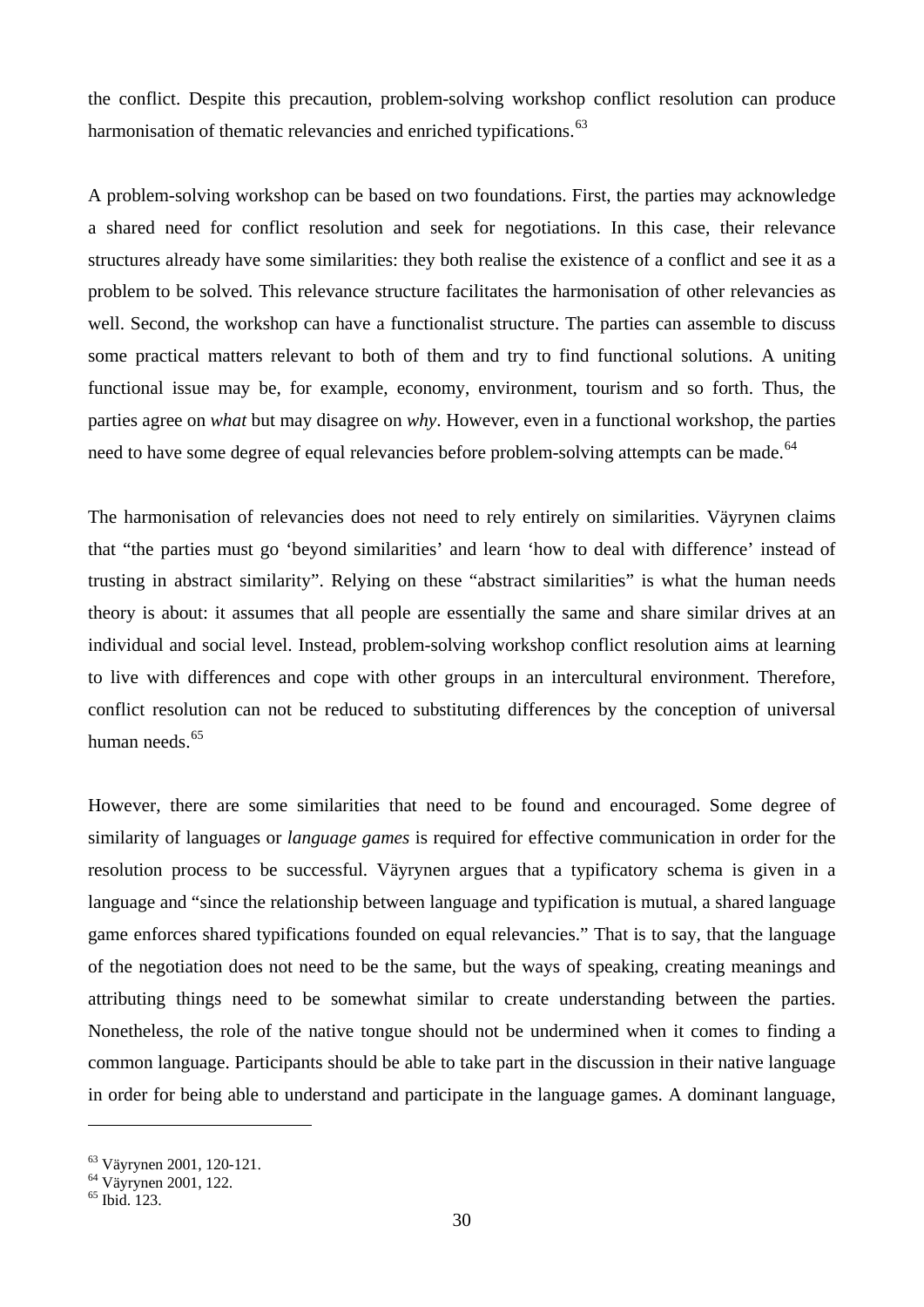English for example, may be out of question in many cases since it discriminates the participants not fluent in English and, thus, not able to understand language games in it.<sup>[66](#page-33-1)</sup> What Väyrynen does not question here, is the accuracy of translation: if the parties need to communicate in their native tongue, translation should be faultless and extremely accurate so that the parties can convey their messages to each other accurately. Translation should also be able to communicate languagespecific and culture-specific meanings and metaphors in a way that is understandable to the other side. The task of translation is, therefore, very demanding and may even harm the negotiation process.

Väyrynen argues that human behaviour can not be rational and instrumentally utilitarian. All rationalities are historically and culturally constituted and arise from traditions, not from a purely rational and faultlessly calculating human mind. Therefore, Väyrynen claims that discursive rationality is fundamental in problem-solving workshop conflict resolution. Discursive rationality prevents the breakdown of "sociality" and enables the participants to find a common language game. Because the problem-solving workshop is a venue for cultural adaptation, conflict resolution is based on "discursive possibilities". The participants to a workshop can negotiate a common rationality in discursive practices and create a consensus across cultural and interpretative differences; this consensus does not arise from instrumental rationality. Väyrynen says that understanding the cultural conception of the other side and finding a shared language game can be achieved through discursive designs. This type of intersubjective search for discursive rationality promotes "sociality" and cooperation because it requires harmonisation of relevance structures between the parties. Rationality produced in the workshop does not need to be universal in any way. Similarly to the workshop itself, the rationality discussed in the workshop is situational and relevant to the participants only. This type of rationality is limited to the situation and problems at hand and leads to a consensus that is negotiated between the parties in a conflict in that particular workshop. The consensus is not universal either, but it originates from the issues that are discussed.<sup>[67](#page-33-2)</sup>

## <span id="page-33-0"></span>**5. Problem-Solving Workshop Conflict Resolution and Emotion**

Above, I have introduced the cultural aspect to conflict resolution in a problem-solving workshop context relying mainly on Tarja Väyrynen's and also some of Kevin Avruch's theorising. Adding to this, I would also like to take a small leap to social psychology and reflect the meaning of *emotions*

<span id="page-33-2"></span><span id="page-33-1"></span> $<sup>66</sup>$  Ibid. 122-123.<br><sup>67</sup> Väyrynen 2001, 124-125.</sup>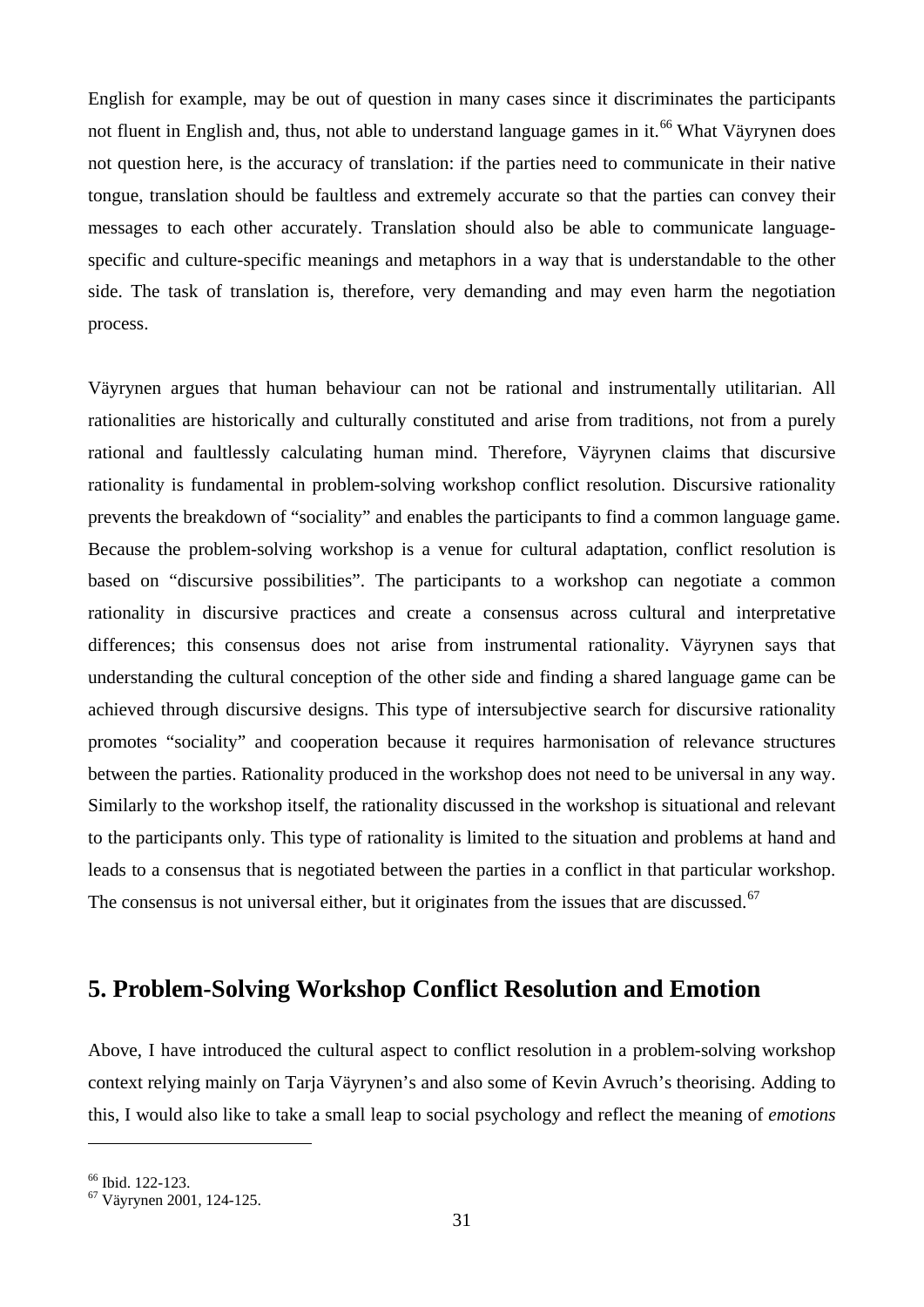to problem-solving workshop conflict resolution. As I talked to the participants of the Young Politicians Peace Dialogue project, they all mentioned one thing at the outset: the project was emotionally very challenging and mentally hard, especially in the beginning. Therefore, I would like to shortly explore the meaning of emotion in conflict resolution.

#### <span id="page-34-0"></span>**5.1. Emotions in Interpersonal Encounters**

Problem-solving workshop encounters are potentially characterised by harsh attitudes, such as "the only language those people understand comes out of the barrel of a gun" or "we will not negotiate with terrorists". Harsh attitudes are understandable because conflicts are usually harsh: protracted conflicts permeate all societal levels, people are forced to live in the middle of violence and fear, and many people lose their family, friends or neighbours in battle. In a protracted and long-lasting conflict, such as the Middle East conflict, no member of the society is left unaffected by the conflict; everyone has experienced the horrors of the conflict one way or another. People have suffered injuries, losses of loved ones or, at least, know someone who has died or been injured in hostilities. In a region such as Israel and the Palestinian territories, the parties to a conflict live geographically and socially close to each other, they even share the some religious holy sites. Therefore, it is very difficult to escape the conflict – physically or mentally. Harsh attitudes are adopted for emotional and strategic reasons, which is something that has to be taken into account in a workshop. Harsh attitudes may serve as a strategy to show the counterpart some determination and to assert that the party is not willing to compromise. Most importantly, harsh attitudes derive from emotional motives. What we need to bear in mind, is that a problem-solving conflict resolution workshop is not a negotiation. It is not public and not necessarily related to any political activity at all. Instead, it is a "commitment to analysis and research".<sup>[68](#page-34-1)</sup>

The definition of Mitchell and Banks (1996) of the problem-solving conflict resolution workshop as a "commitment to analysis and research"<sup>[69](#page-34-2)</sup> makes me think about the interpersonal dimension of the workshop. The workshop is not necessarily about politics, political parties, social groups or representatives of cultures – it can as well be an encounter between individuals who are concerned with their own well-being, interests, hopes and fears. Interpersonal encounters operate on an individual and emotional level. Therefore, the workshop has to respect the emotions of its

<span id="page-34-1"></span><sup>68</sup> Mitchell & Banks 1996, 65.

<span id="page-34-2"></span> $69$  Ibid.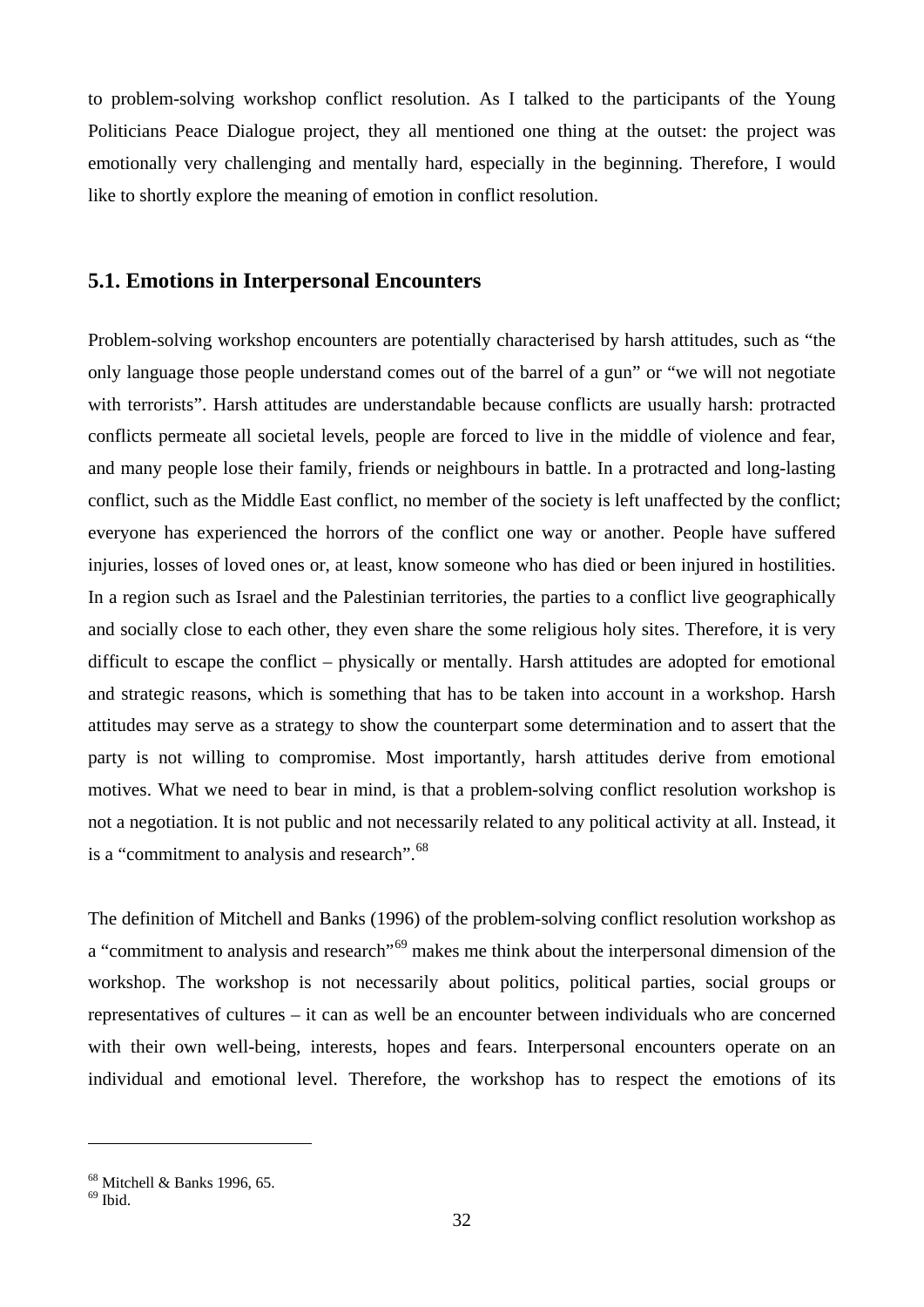participants and the facilitators need to be attentive to appreciate the variety of emotions, alleviate negative emotions and encourage positive ones.

Especially the first stage of the workshop is potentially volatile due to emotive factors. As the parties meet for the first time, the participants have a need to "tell their story", to make the other party aware of what they have experienced, what atrocities they have been forced to witness and what kind of losses they have lived in their lives. This stage is very difficult, but extremely necessary: the participants need to be allowed to communicate their emotions and share their stories. As the stories have been told at the outset, the participants feel satisfied and ready to move on to analysing the conflict. $70$ 

In a protracted conflict, such as the Israeli-Palestinian one, it is fundamental to treat the conflict on a societal as well as individual level. Herbert C. Kelman, known for his extensive studies of unofficial conflict resolution in the Middle East, argues that social psychological factors are essential in conflict resolution<sup>71</sup>. Intra- and intersocietal processes need to be taken into account in order to disclose the dynamics of public opinion of both sides. Revealing the dynamics of intra- and inter-societal processes is required for consensus building and coalition forming. This is especially important with regard to images of the enemy that are very resistant in terms of how the opposite side is perceived. Images often comprise of demonic enemy images and virtuous self-images, which lead to the formation of mirror images, which was discussed in chapter 3.3. Mirror images are dangerous in the way they contribute to the escalation of the conflict and further increase the resistance to change. Thus, a wider array of approaches needs to be adopted to conflict resolution; the traditional or "typical" approaches to conflict relationships are not sufficient. Kelman suggests that a key element in resolving an international conflict is to "create opportunities for mutual influence by way of responsiveness to each other's needs". Responsiveness to needs can be promoted by "mutual reassurance", which involves encouraging each other to reduce mutual fears by negotiating seriously. A problem-solving workshop, according to Kelman, is a most suitable venue for mutual reassurance.<sup>[72](#page-35-2)</sup>

<span id="page-35-1"></span><span id="page-35-0"></span><sup>&</sup>lt;sup>70</sup> Mitchell & Banks 1996, 104.<br><sup>71</sup> Kelman 1998, 6.<br><sup>72</sup> Ibid., 9-11.

<span id="page-35-2"></span>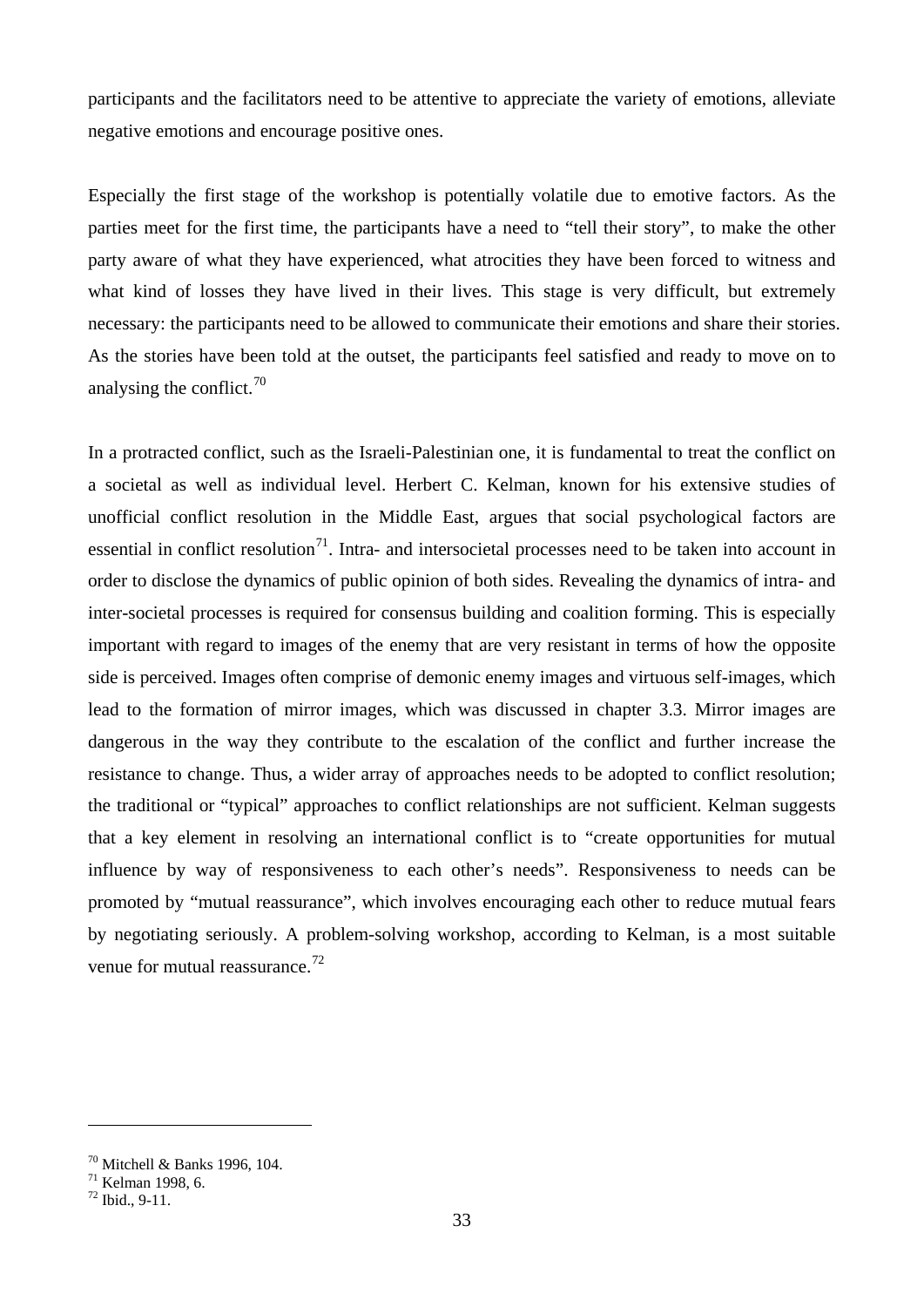### **5.2. Relational Empathy**

Broome (1993) argues that the existence of difference is one fundamental characteristic in interpersonal conflicts. For understanding and managing differences, Broome proposes a concept of relational empathy, which deals with the communicators' attempts to see the perspective of the other person. Empathy as being defined as "*accuracy* in predicting another's internal state", "*emotional identification* with another individual", "process of *cognitive role-taking*" and "*communicating a sense of understanding* to another" is a relevant concept in a conflict resolution context. However, there has been little attempt to incorporate empathy into the research of conflict resolution.[73](#page-36-0)

Similarly to Väyrynen's view about conflict resolution as harmonising relevance structures in an intercultural context and, thus, creating a shared reality, Broome also talks about the creation of *shared meaning* through interpersonal encounter. Relational empathy promotes understanding in interpersonal encounters and goes beyond individual psychology. Understanding is viewed as a dynamic process and a "tensional event", which is achieved through relational empathy and results to the construction of shared meanings. Understanding is affected by the "context, cognitive and affective characteristics of the perceiver, the relationship between the perceiver and the perceived, and developmental and cultural factors". Broome points out that we are never fully able to understand the lived experiences of other human beings including emotions, which makes interpersonal communication an important factor in promoting understanding in a conflict. Understanding is not something that does or does not occur, an "all-or-nothing phenomenon". Instead, we understand the world through successive approximations: the approximations for understanding are constructed, tested, maintained or reformulated and then again retested. Understanding is an intersubjective process – it is developed in a discourse between the participants. Thus, Broome defines empathy as "part of an ongoing, corrective process that is dynamic and circular [and] reflects the interdependence of the participants and the transactional nature of communication". Therefore, relational empathy enables the parties to move towards varying degrees of understanding.<sup>[74](#page-36-1)</sup>

Broome asserts that empathy is not purely a cognitive or emotional activity, but a combination of the two: empathy requires the concurrent usage of the areas of brain that allow reasoning and

<span id="page-36-0"></span><sup>&</sup>lt;sup>73</sup> Broome 1993, 97-98.<br><sup>74</sup> Ibid., 98-100.

<span id="page-36-1"></span>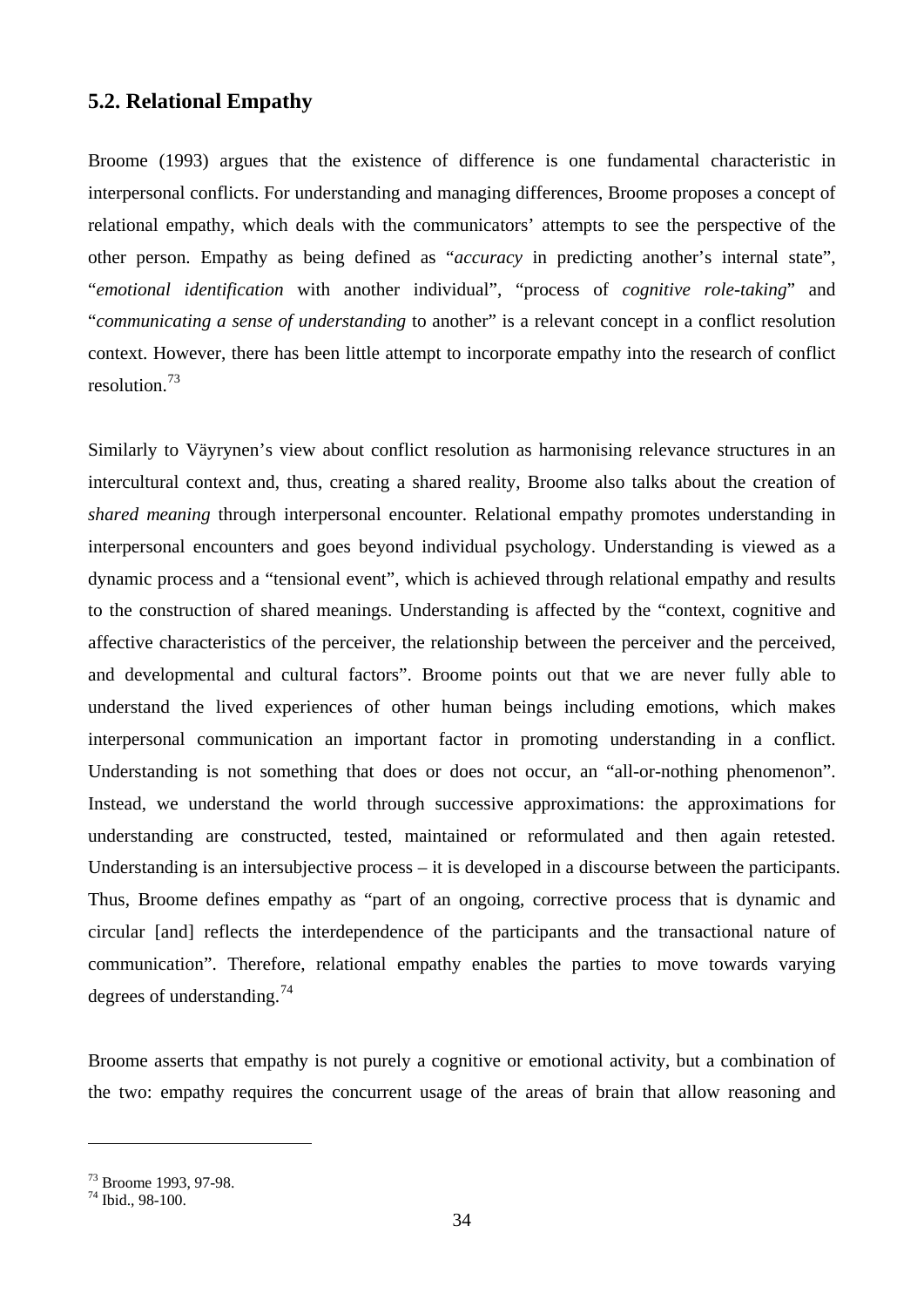emotion. As actors seek to understand each other, they construct an affective and cognitive assimilation of the other's values, meanings, symbols and intentions. A degree of understanding is achieved as the actors start becoming aware of each other's world- and self-view, which includes feelings and emotions too.[75](#page-37-0)

In terms of conflict resolution, and the problem-solving workshop approach too, the facilitators need to pay a lot of attention to the communication process that influences the development of understanding. Since understanding is, according to Broome, based on relational empathy, emotive factors should also be taken into account in problem-solving workshop conflict resolution. Interpersonal encounters lead to the development of understanding and meanings that the actors share: the actors develop a "third culture" through communication with each other. Therefore, Broome's argument about the third culture is reminiscent of Väyrynen's theorising, but it underlines the importance of interpersonal relational empathy instead of harmonised relevance structures in an intercultural setting. Broome says that "the emergence of this third culture is the essence of relational empathy and is essential for successful conflict resolution".<sup>[76](#page-37-1)</sup>

### **5.3. Interactive Problem-Solving and Related Studies**

Herbert C. Kelman and his colleagues have applied a problem-solving workshop conflict resolution method in the Middle East between 1979 and 1990. The method is based on Burton's model and it is academically conducted. Kelman's approach is anchored in social psychology and called "interactive problem-solving". These workshops have brought together influential Israelis and Palestinians for direct communication in a controlled environment. The workshops follow the Burtonian setting and their purpose is to promote "interaction of a special kind", i.e. honest communication and seeking analytical solutions to the conflict. Additionally, the workshops aim at an elevated level of understanding the other side with its fears, interests, concerns, constraints, and priorities. The participants of the workshop are "unofficial" parties to the conflict, but the ultimate goal is to transfer the new insights and ideas to the official diplomatic process and internal decision making of both sides. This approach follows the idea of second track diplomacy.<sup>[77](#page-37-2)</sup>

<span id="page-37-1"></span><span id="page-37-0"></span><sup>&</sup>lt;sup>75</sup> Ibid., 101.<br><sup>76</sup> Broome 1993, 103-104.<br><sup>77</sup> Kelman 1999, 596.

<span id="page-37-2"></span>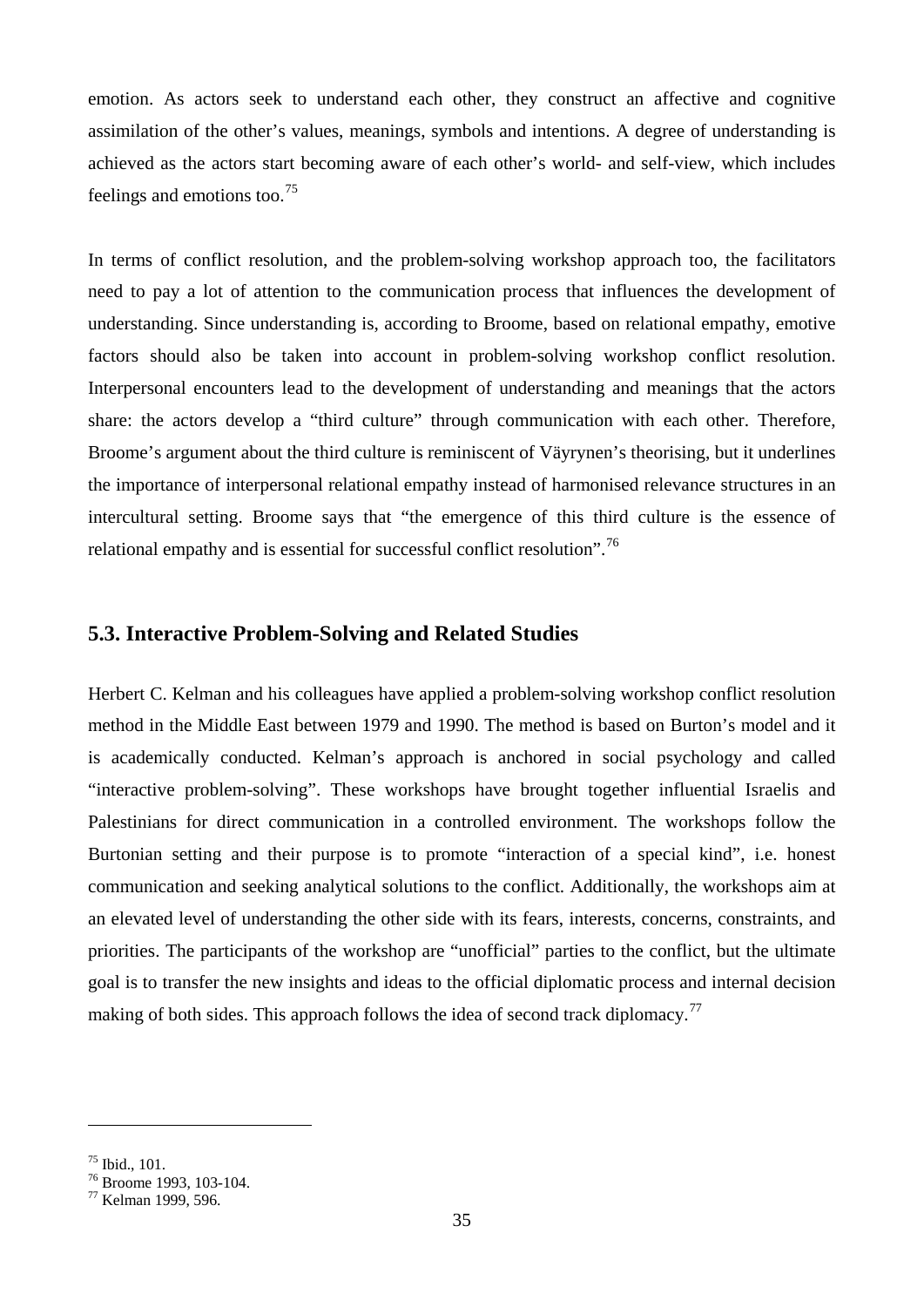From 1979 until 1990, Kelman and his colleagues applied a one-shot problem-solving workshop method on an annual basis. In 1990, Kelman together with Nadim N. Rouhana started a continuing workshop amongst high-ranking Palestinian and Israeli officials. This workshop process ended in 1993. In 1994, Kelman and Rouhana began the Joint Working Group on Israeli-Palestinian Relations, which also consisted of continuing workshops. The workshops have been based on the idea of interactive problem-solving that is guided by human need theories and Burton's problemsolving workshop conflict resolution model. The studies and workshops of Kelman and Rouhana represent a quite considerable social psychological contribution to the unofficial conflict resolution in Middle East.[78](#page-38-0)

Kelman has conducted interactive problem-solving workshops also in Cyprus and studied protracted conflicts in Northern Ireland, Sri Lanka, Rwanda-Burundi, the former Yugoslavia, and the former Soviet Union. His focus has been, however, on the Middle East conflict. The studies and workshops have been quite strongly tied to the Burtonian workshop model. The participants have often been politically influential members of their communities and the workshops have occurred under academic auspices. The workshops have been facilitated by a panel of scholars: social scientists that are professional with international conflict, group processes, and the Israeli-Palestinian conflict.<sup>[79](#page-38-1)</sup> The difference between Kelman's and Rouhana's studies and this particular study at hand is that Kelman and Rouhana draw on Burton's model of problem-solving workshop conflict resolution, whereas the case of Young Politicians Peace Dialogue programme does not represent a Burtonian method. By introducing the works of Kelman and Rouhana, I wanted to illustrate how social psychological approaches to conflict resolution have been applied in the field. Moreover, I wanted to demonstrate how the Burtonian method has been interpreted and modified in time: Kelman and Rouhana, for example, have included a notable social psychological aspect to problem-solving workshop conflict resolution. Therefore, it is justified *both* to use Burton's model as a framework (or background) in this study *and* to combine it with culture and social psychological aspects (emotions) too.

# **6. Research Setting**

Most of the research material was obtained by the courtesy of the General Director of Friendship Village, some by the Palestinian Institute for Democracy & Peace. This material includes the

<span id="page-38-0"></span> $78 \text{ Rouhana}$  & Bar-Tal 1998, 768.<br> $79 \text{ Kelman}$  1997, 214.

<span id="page-38-1"></span>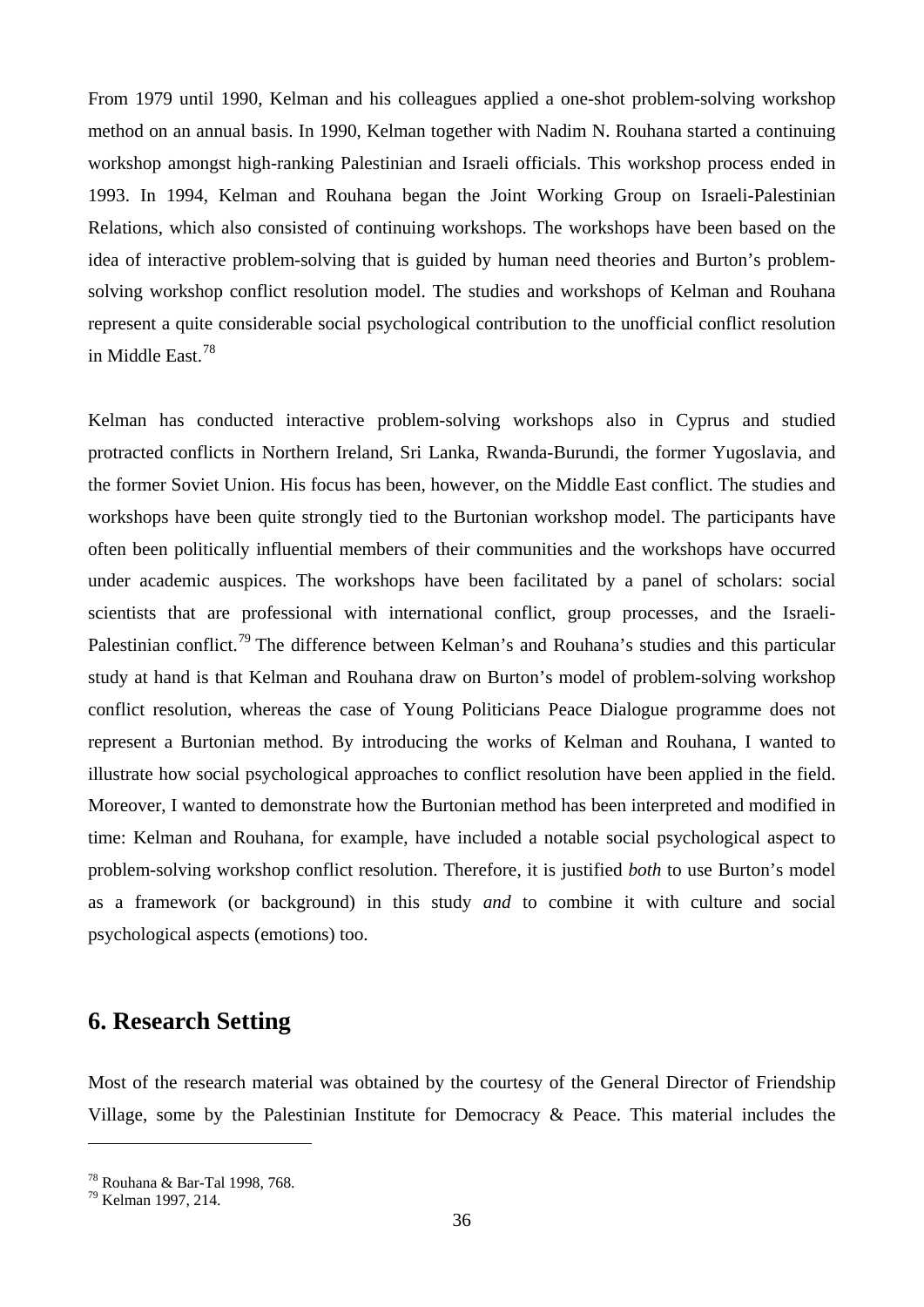participant lists of the programme and eight reports concerning the programme (project summaries, management reports, interim reports, final reports, and financial reports). In addition, Friendship Village delivered me a project evaluation 2005-2006 conducted by an independent statistician and a feedback survey concerning the Young Politicians Peace Dialogue 2008, as well as some verbal evaluations by the project graduates. The feedback surveys were conducted by a structured quantitative method supplemented by verbal qualitative comments. All reports and other documents are in English and the participant evaluations were translated from Hebrew or Arabic by YPPD organisers.<sup>[80](#page-39-0)</sup>

The other part of the research material consists of interviews of the YPPD participants. I attended a Young Politicians Peace Dialogue meeting on October 25<sup>th</sup> 2008 in Beit Jalla, West Bank and this meeting was a seminar for all YPPD graduates from all three rounds. I had an open interview with five YPPD graduates; two Israelis, two Palestinians and one Israeli Arab. Two of the interviewees were female and three were male. These interviews were conducted on behalf of the Embassy of Finland where I was working at that time. Embassy of Finland funded the YPPD 2008 round and the purpose of the interviews, in the first place, was to monitor the "success" of the programme and evaluate the prospects for continuing financing the programme. A report based on the interviews was written by me for the Embassy.

The third part of the research material consists of email interviews with the YPPD participants. I sent an email inquiry to 67 YPPD participants asking them to write about their experiences of the conflict in relation to the YPPD programme. I was looking for narrative research material and asked the recipients to write freely about the following themes:

1) How do you see the Israeli-Palestinian conflict?

 $\overline{a}$ 

- 2) Is it possible to resolve the conflict? If so, how? What do you see after the conflict?
- 3) How do you see your own contribution to the conflict and its resolution? Do you think that an individual can make a difference? How do you think that the Young Politicians Peace Dialogue helped in trying to make peace? Please reflect your own role in the peace process in relation to Young Politicians Peace Dialogue programme.

The recipients of this inquiry were asked to write freely and reflect on their own ideas. They were asked to write in English, but responding in Hebrew or Arabic was also an option if English was not

<span id="page-39-0"></span> $^{80}$ All quotations are, here as well as elsewhere, translated from Hebrew or Arabic to English by YPPD organisers.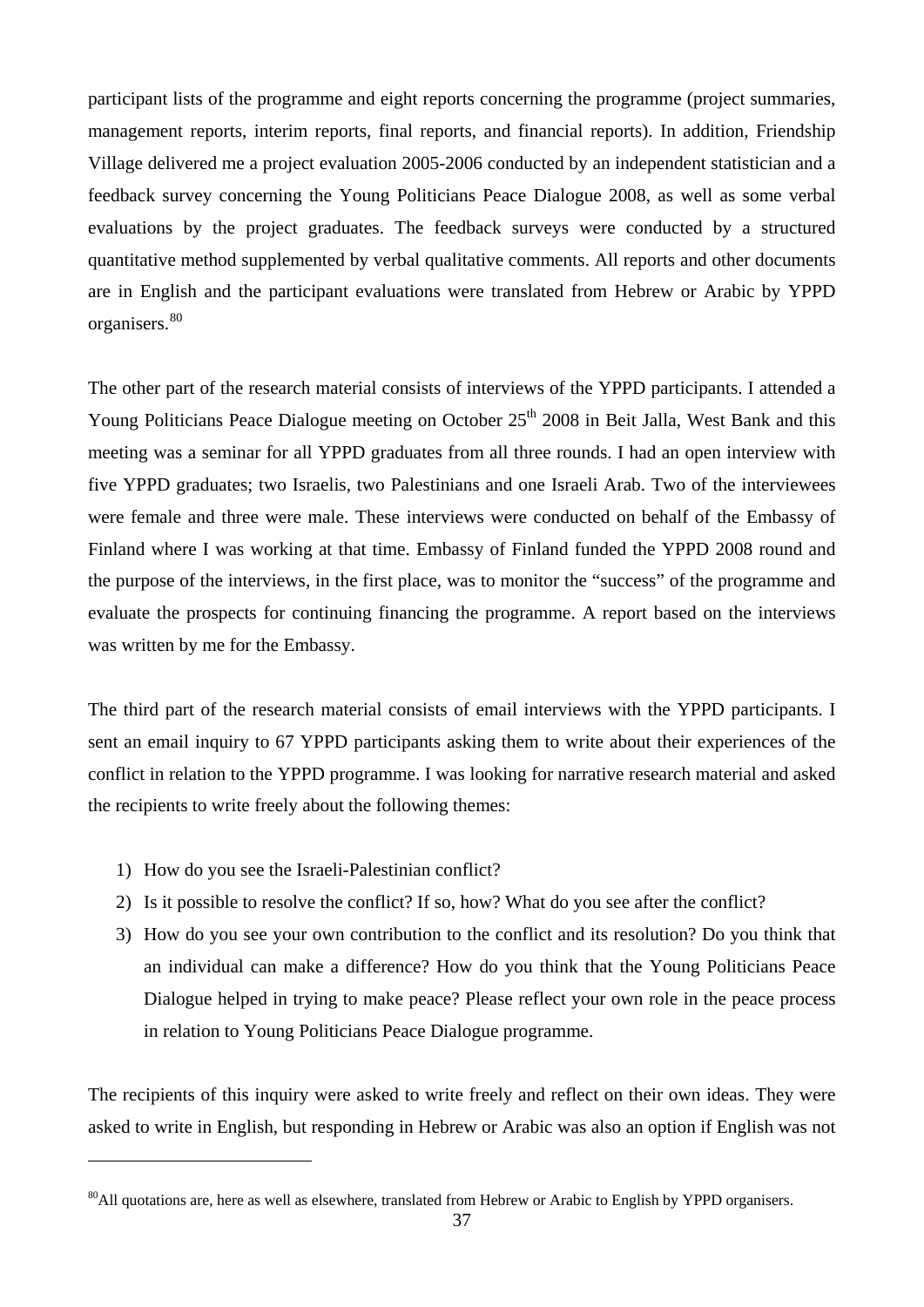fluent enough. Despite of various attempts and detailed instructions, only three out of 67 replied to this inquiry, most of them very briefly. All of the respondents were Israeli; one female and two males. The small amount of responses surprised me. One explanation for this could relate to cultural differences: Israelis and Palestinians seem to prefer a personal contact to "faceless" email inquiries, many of them asked for e.g. a phone interview. In addition, it seems that qualitative research is much less valued than quantitative in Middle East – this was my personal impression. It seems that the recipients of my inquiry did not really grasp the idea of narrative research and the representatives of the organisations in questions did not seem to value qualitative research very highly.

This research studies the Young Politicians Peace Dialogue programme in 2005-2008. There has been an YPPD round in 2009-2010 as well. This round is, however, not included in the research, since all my data, interviews and other encounters with the participants and organisers have happened before the 2009-2010 round. However, the 2009-2010 round was conducted similarly to the other rounds, so I would claim that my analysis applies to it as well.

## **7. Background on the Young Politicians Peace Dialogue Project**

Long-lasting violence and hostility between Israelis and Palestinians has lead to a situation where honest dialogue between the parties has become almost nonexistent at the grassroots level. Therefore, and despite of this, two non-partisan organisations wanted to create a program, in which the parties would be able to have a genuine dialogue in terms of the conflict, its history and the interests of both sides. Two organisations, the Israeli *Friendship Village [81](#page-40-0)* and the *Palestinian Institute for Democracy & Peace* (formerly Center of Citizenship and Democratic Transformation), developed a program called *Young Politicians Peace Dialogue [82](#page-40-1) ,* in which young Israeli and Palestinian participants take part in a series of bi-national and uni-national encounters, lectures, discussions, study tours and meetings that the organisations call "dynamic workshops".

Friendship Village is a registered, non-profit organisation. It is not affiliated with the government or any Israeli political party. The organisation was established in 1996 as an international centre for educating young people to live in a multi-cultural environment. The Friendship Village aims at "intercultural understanding, respectful coexistence and intercultural cooperation based on real

<span id="page-40-1"></span>

<span id="page-40-0"></span><sup>&</sup>lt;sup>81</sup> see: http://www.friendshipvillage.homestead.com  $82$  In 2005-2006, the programme was called Talk Peace – Make Peace.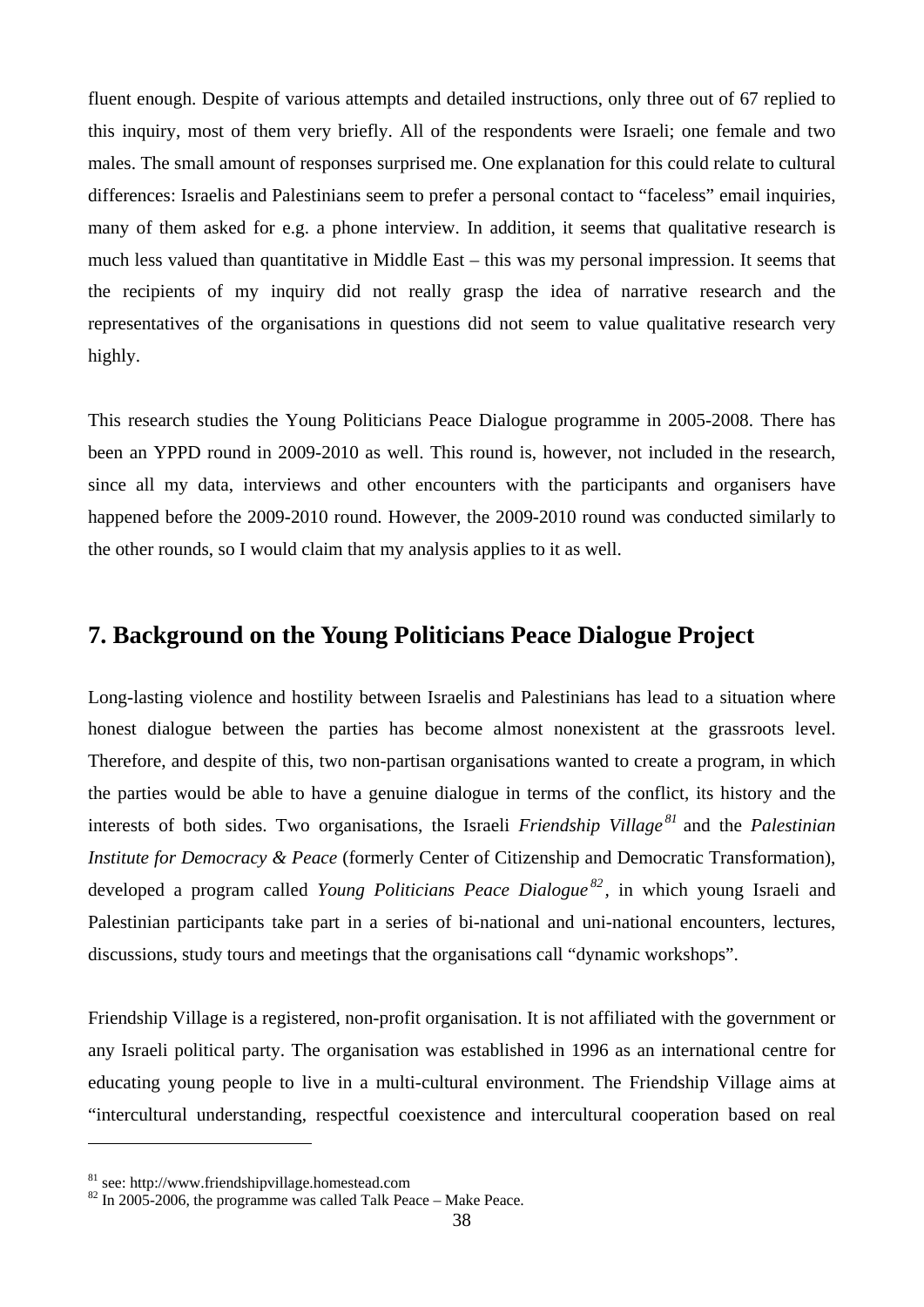equality, tolerance, democracy and peace". The organisation focuses on finding a common ground for people of different culture and ethnicity and it sees that education for peace and democracy is a "logical conclusion of multiculturalism". The main activity of Friendship Village is education of young Jews and Arabs in Israel through workshops and seminars.<sup>[83](#page-41-0)</sup>

Palestinian Institute for Democracy & Peace (also known as Center of Citizenship and Democratic Transformation) was founded to support the People's Campaign for Peace and Democracy, which is a non-partisan initiative to mobilize grassroots support for the two-state solution in the Israeli-Palestinian conflict; in other words, the campaign aims at establishing a Palestinian grassroots peace camp. The campaign was established in 2003 and it has since focused on "convincing people of their power to shape their destiny through non-violent means by soliciting their support for a vision of Peace". The campaign is a model democratic organisation that reaches out to communities across West Bank and Gaza holding town hall meetings, conferences and other grassroots activities to encourage local people to take an active role in developing the Palestinian peace camp. The campaign pays special attention to the underrepresented parts of the Palestinian society, women in particular.<sup>[84](#page-41-1)</sup>

Young Politicians Peace Dialogue gathers young Israeli, Palestinian and Israeli Arab people to discuss the conflict, its history and background, interests of the two parties and the suspicions and prejudices that the participants might have of each other. The participants of the project also study and learn conflict resolution skills and methods. In addition to bi-national meetings and workshops, the participants hold uni-national meetings in an effort to reflect on their *own* identity. The participants, age 20-35, are all active in politics and/or civil society. The underlying idea behind the program is to influence these *future* decision-makers by affecting their perceptions of the conflict and the "enemy" and by teaching them peaceful means to cope with conflict situations. All in all, the project has two purposes:

1) To train young Palestinian and Israeli political community leaders, who will possibly be in a position of political power in the future, to build open relationships and trust between the parties through learning about each other on the personal, cultural, social and political levels.

<span id="page-41-0"></span><sup>&</sup>lt;sup>83</sup> Young Politicians Peace Dialogue 2008 Summary, 7.<br><sup>84</sup> Young Politicians Peace Dialogue 2008 Summary, 7.

<span id="page-41-1"></span>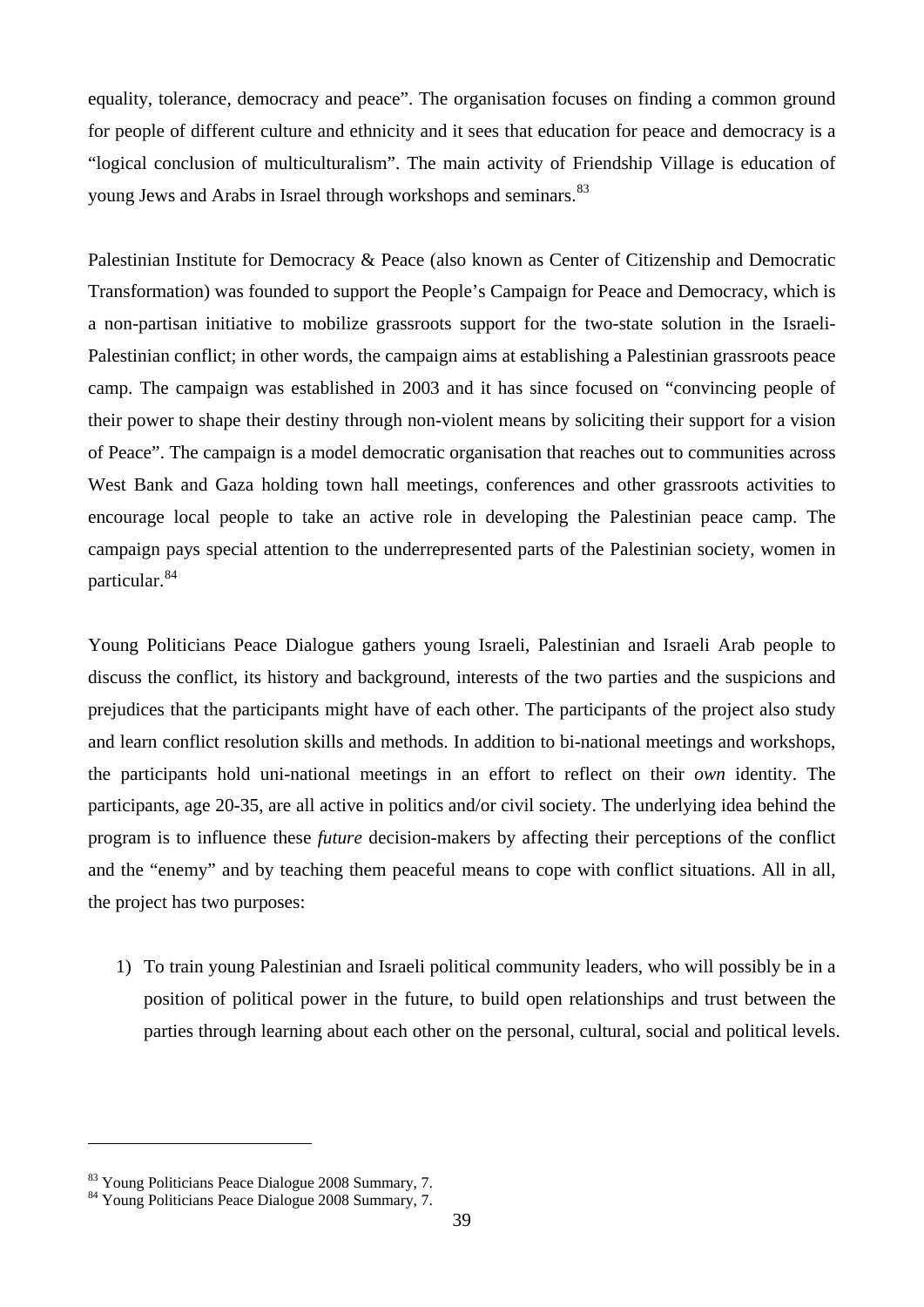2) To introduce the participants, who will possibly be negotiating the conflict in the near future, some methods of negotiation and peaceful conflict management.<sup>[85](#page-42-0)</sup>

According to the organisers of Young Politicians Peace Dialogue, one major obstacle for establishing peace is mutual suspicion and mistrust: suspicion has to be overcome before a peace agreement can be accepted. Old norms, values and habits have to be changed and new ones formed. Friendship Village and the Palestinian Institute for Democracy & Peace assert that sustainable peace can not be founded without building a "culture of peace". Therefore, the change has to begin with the young generation and its young leadership in particular.<sup>[86](#page-42-1)</sup> The organisers of YPPD also maintain that the programme is unique particularly in its orientation to future. It focuses on young social and political leaders that have an opportunity to become higher level decision makers and, therefore, they will have an influence on social and political processes in the future. The participants of YPPD are called *agents for change*: they are in the position to become future decision makers and even peace makers.  $87$  Altogether, there have been five rounds of YPPD between 2005 and 2010.

# **8. Description of a Typical Young Politicians Peace Dialogue Round**

## **8.1. Framework and schedule**

Friendship Village and the Palestinian Institute for Democracy & Peace believe that lasting results can be achieved only through a continuous educational process, in which both cognitive and emotional components are taken into account. Education should be parallel on both levels – cognitive and emotional – in order to get positive outcomes. In the context of the Israeli-Palestinian conflict, holding continuous meetings is quite challenging. Despite living rather close to each other, the participants have difficulty in holding joint meetings. It is sometimes close to impossible for Palestinians to travel to Israeli territory and there are also travel restrictions for Israelis too; they are prohibited by law to enter certain areas of the Palestinian territories. Also, holding regular meetings in a neighbouring country is too expensive. Therefore, Young Politicians Peace Dialogue programme has developed a composed approach: they hold joint workshops outside the Israeli and

<span id="page-42-1"></span><span id="page-42-0"></span><sup>&</sup>lt;sup>85</sup> Ibid, 2-3.<br><sup>86</sup> Young Politicians Peace Dialogue 2008 Summary, 2-3.<br><sup>87</sup> Talk Peace – Make Peace (2005-2006) Project Evaluation, 1.

<span id="page-42-2"></span>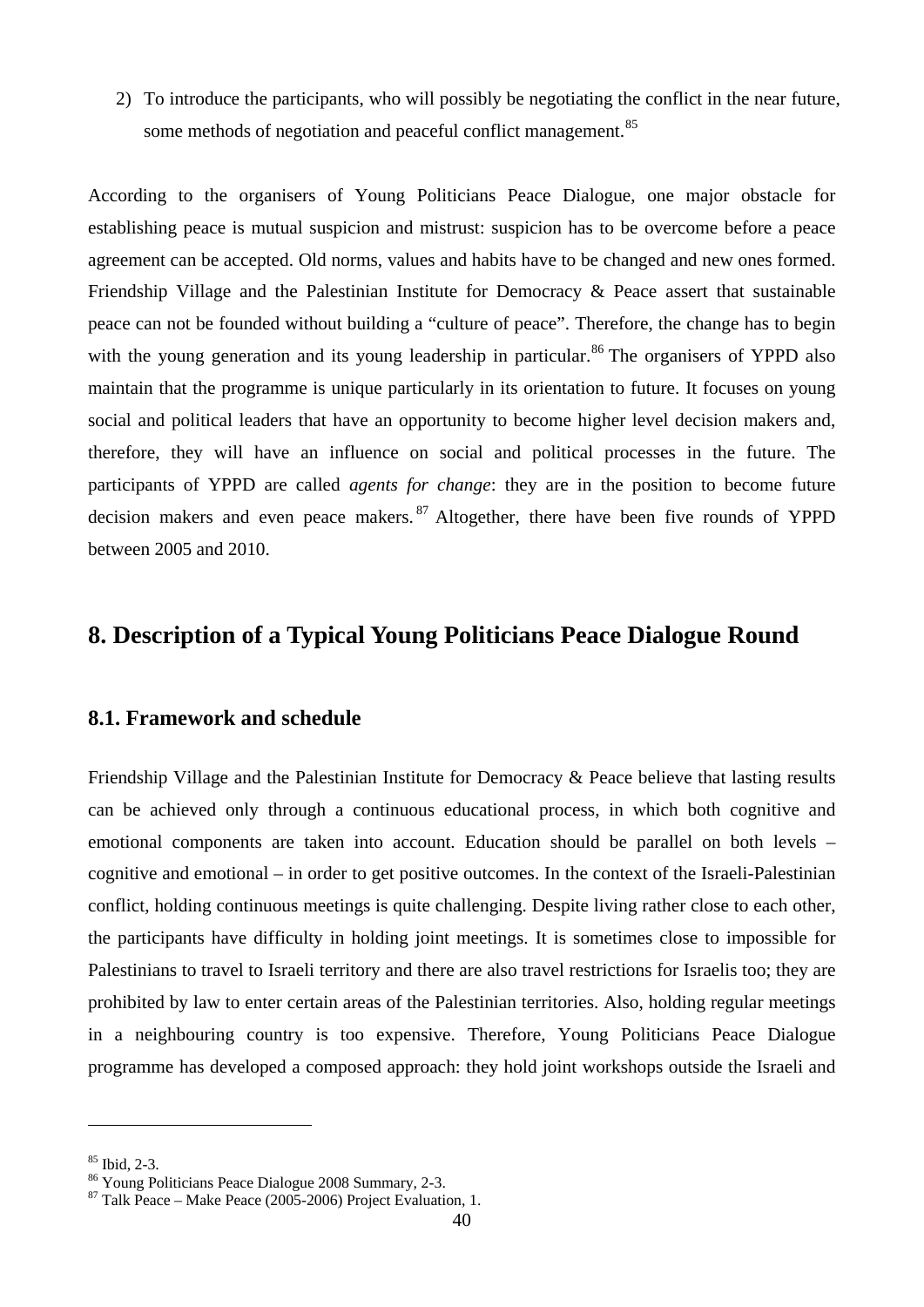Palestinian territories in the beginning and the end of the project and hold single identity (uni-national) meetings in between.<sup>[88](#page-43-0)</sup>

The educational methods of the programme are various and include e.g. cross-community and single identity workshops, lectures by experts, discussion working groups, evaluation groups and open discussion in plenary. Shortly, the schedule of the programme is as follows:

- 1) Long weekend (three days) meeting in Cyprus or Turkey, where it is cheapest to travel for Palestinians and Israelis. The purpose of this meeting is to become acquainted to one another, outline expectations of the project, present the programme and go through such themes as culture, stereotypes, self determination, the political situation, fear of peace, and interests of both sides.
- 2) Three monthly uni-national sessions, in which each side runs a parallel programme. That is to say, three Israeli and three Palestinian meetings with the same contents, for example getting familiar with the society and history of the "other side".
- 3) Three bi-national day-long sessions, in which the participants jointly consider such themes as impact of the occupation and violence, and narratives of the two nations. They also meet Israeli and Palestinian public figures.
- 4) In the end of the programme, long weekend (three days) meeting is held in Turkey or Cyprus. During this meeting, the participants learn basic methods of negotiation and peaceful conflict resolution, study violent conflicts of other countries and dwell upon possible ways to continue cooperation.

The whole programme with staff preparations takes ten months.<sup>[89](#page-43-1)</sup>

## **8.2. Participants**

The number of YPPD participants is 24 all together, aged between 20 and 35. All the participants are actively involved either in a political organisation or in their community. Some of them are already in a position of a middle level political or community decision making.  $90$  10 of the participants are Israeli, 10 Palestinian and 4 Israeli Arabs. The Israeli group consists of centre-right, centre and left party representatives as well as community and socio-political leaders of some

<span id="page-43-0"></span><sup>88</sup> Young Politicians Peace Dialogue 2008 Summary, 3.

<span id="page-43-1"></span><sup>89</sup> Young Politicians Peace Dialogue 2008 Summary, 3-4.

<span id="page-43-2"></span> $90$  Ibid., 4.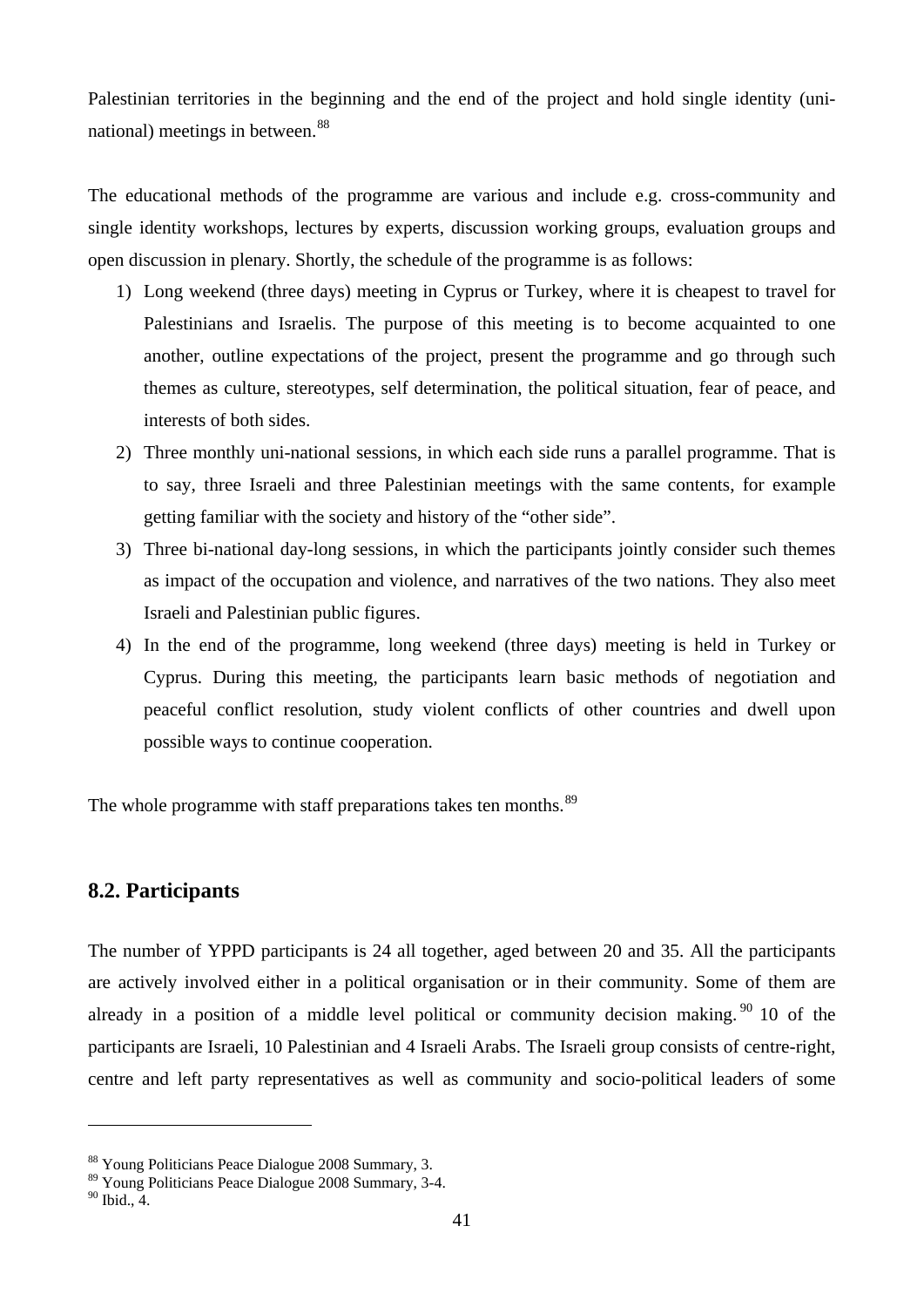NGOs that the organisers consider "promising". All of the Israeli participants have an academic degree. The representatives of different political parties hold such titles as parliamentarian advisor, advisor in the Prime Minister's office, head of local party group, head of university student association, community activist and so on. The Palestinian group is entirely made of young Fatah party members, such as party activists, university association activists and security officers. They are highly educated and some of them have academic degrees. The Palestinians come from East Jerusalem or the rest of the West Bank; Gaza has not been represented in the programme.<sup>[91](#page-44-0)</sup> Having participants from Gaza would be practically impossible and make the programme dysfunctional due to the difficult political situation under Hamas leadership in Gaza and the severe travel restrictions imposed upon Gazans by the Israeli government. In other words, it would be extremely difficult for Gazans to attend YPPD meetings outside Gaza and, similarly, it would be impossible and dangerous for e.g. Israelis to enter Gaza for a meeting.

The role of Israeli Arabs is somewhat problematic in the programme. Israeli Arabs live in Israel and have Israeli citizenship, but they see themselves as part of the Palestinian people. Therefore, having 10 Israeli participants, 10 Palestinians and 4 Israeli Arabs means, in practice, that there would be 14 Palestinians against 10 Israelis. The composition of each group is very important because of various uni-national meetings and the general sense of "fairness" in participation. The situation of the Israeli Arabs is perhaps the most complicated in the conflict, because of their double identity: they live in Israel but consider themselves, at least partly, as a part of the Palestinian people. Thus, they have a double role as being partly Palestinian and partly Israeli. In this sense, they have a possibility to bridge the gap between the Israeli and Palestinian people, because they know both cultures. The organisers of YPPD wanted, therefore, to emphasise the importance of including the Israeli Arabs in the programme due to their complex position in the conflict. In order to even up the numbers in participation, the Palestinian partners accepted to include two of the Israeli Arabs to the Israeli group, which made the groups equal in size and both of the groups had two Israeli Arab representatives.<sup>[92](#page-44-1)</sup>

According to Tarja Väyrynen, the *principle of symmetry* is very important in conflict resolution<sup>[93](#page-44-2)</sup>. In choosing the participants, Friendship Village and Palestinian Institute for Democracy & Peace have attempted to follow this principle. The number of participants on each side is carefully planned

<span id="page-44-0"></span><sup>&</sup>lt;sup>91</sup> Young Politicians Peace Dialogue 2006 Interim Report, 1-2; Young Politicians Peace Dialogue 2006 Israeli and Palestinian participants, 5.

<span id="page-44-1"></span><sup>&</sup>lt;sup>92</sup> Young Politicians Peace Dialogue 2006 Interim Report, 1; Young Politicians Peace Dialogue 2008 Interim Report, 1.

<span id="page-44-2"></span><sup>&</sup>lt;sup>93</sup> Väyrynen 1998, 54-55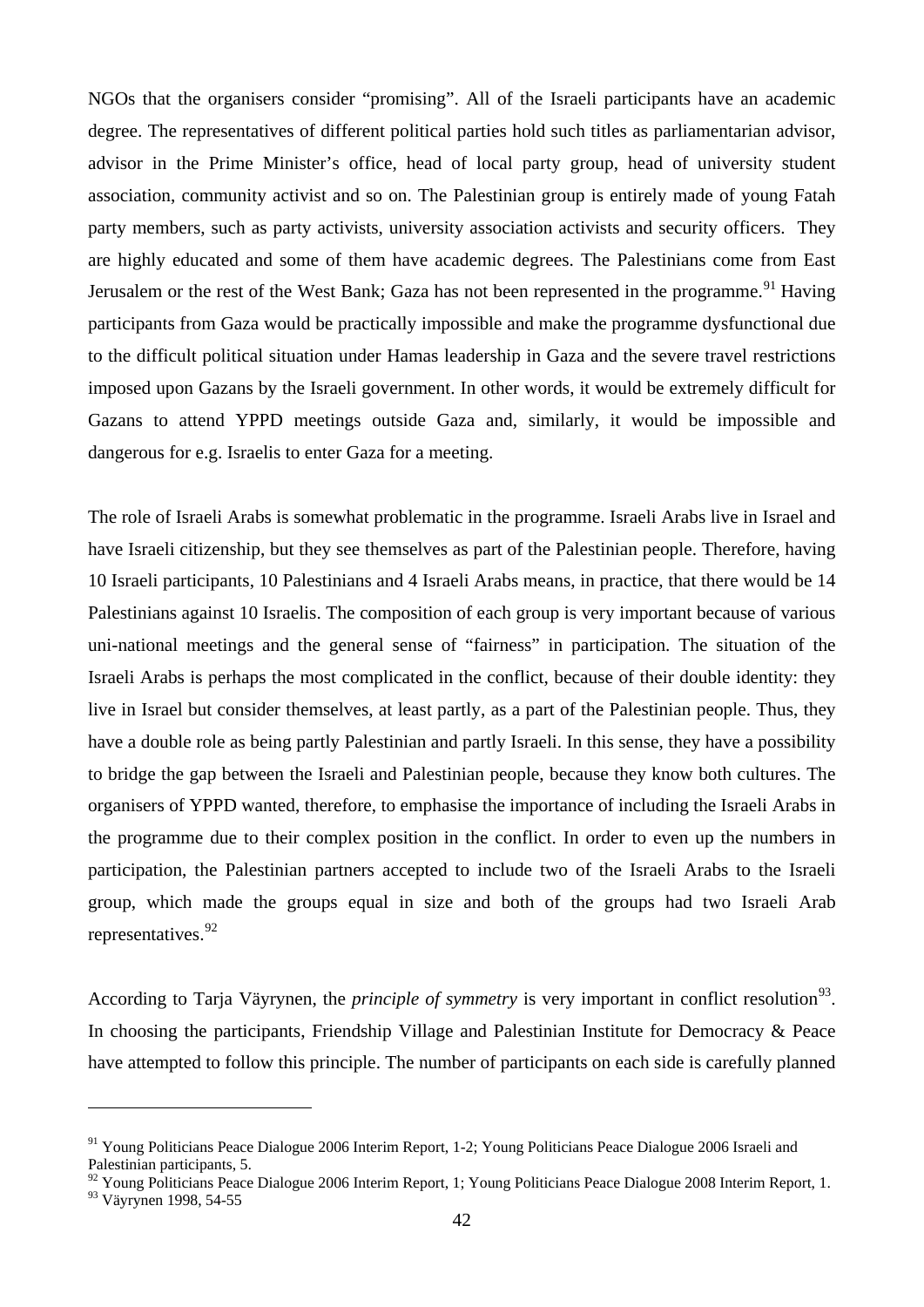and the participants represent the different parties in the conflict: Palestinians, Israelis and the Israeli Arabs in between. Selecting the participants is well reasoned and the organisations have attempted to choose participants of equal social status and age. Furthermore, as Väyrynen asserts, the participants should be capable and willing to analytical problem-solving<sup>94</sup>. The capability to analytical thinking and willingness to problem-solving is achieved through the active role that the YPPD participants have taken in their community. They have chosen to influence political and societal matters by working in political parties or NGOs and, therefore, they certainly seem to have willingness to make a difference and get actively involved in problem solving.

However, the YPPD programme has faced some difficulty in identifying participants of equal social status and age. In the Final Report of YPPD 2008, the organisers point out that the gaps of age and status between the participants have to be taken into account more carefully in the future. Overall, the Palestinian participants were younger and of "lower status" than the Israelis were. "Lower status" is not defined in the report, but it most likely refers to lower education, lower position in the organisation they represent (or work with) and lower social class. Especially lower age and lower education are factors that easily produce a feeling of inferiority in problem solving conflict resolution. Also, as Ronald J. Fisher maintains, *equal status contact* is very important in intergroup contact, because the minority group members often tend to feel less than equal. In addition, higher status of the minority group can also be facilitative and improve interaction between the groups.<sup>[95](#page-45-1)</sup> In this case, the Palestinians can be seen as a minority group or, at least, the "underdog" in terms of the conflict. According to Fisher, the *characteristics of individual participants* are of importance too. Participants should have moderate to high competence and mild to moderate prejudice levels. The minority group members should be competent enough to confront a majority stereotype of incompetence while majority group members should be less intense in their prejudice to open enough and take in new experience, which leads to positive attitude change. Equal status contact and characteristics of individual participants are part of what Fisher calls the *contact hypothesis*. Equal status contact and individual characteristics are facilitative conditions that may lead to positive outcomes in conflict resolution.[96](#page-45-2)

<span id="page-45-0"></span><sup>&</sup>lt;sup>94</sup> Ibid.

<span id="page-45-1"></span><sup>&</sup>lt;sup>95</sup> Fisher 1990, 181.<br><sup>96</sup> Ibid.

<span id="page-45-2"></span>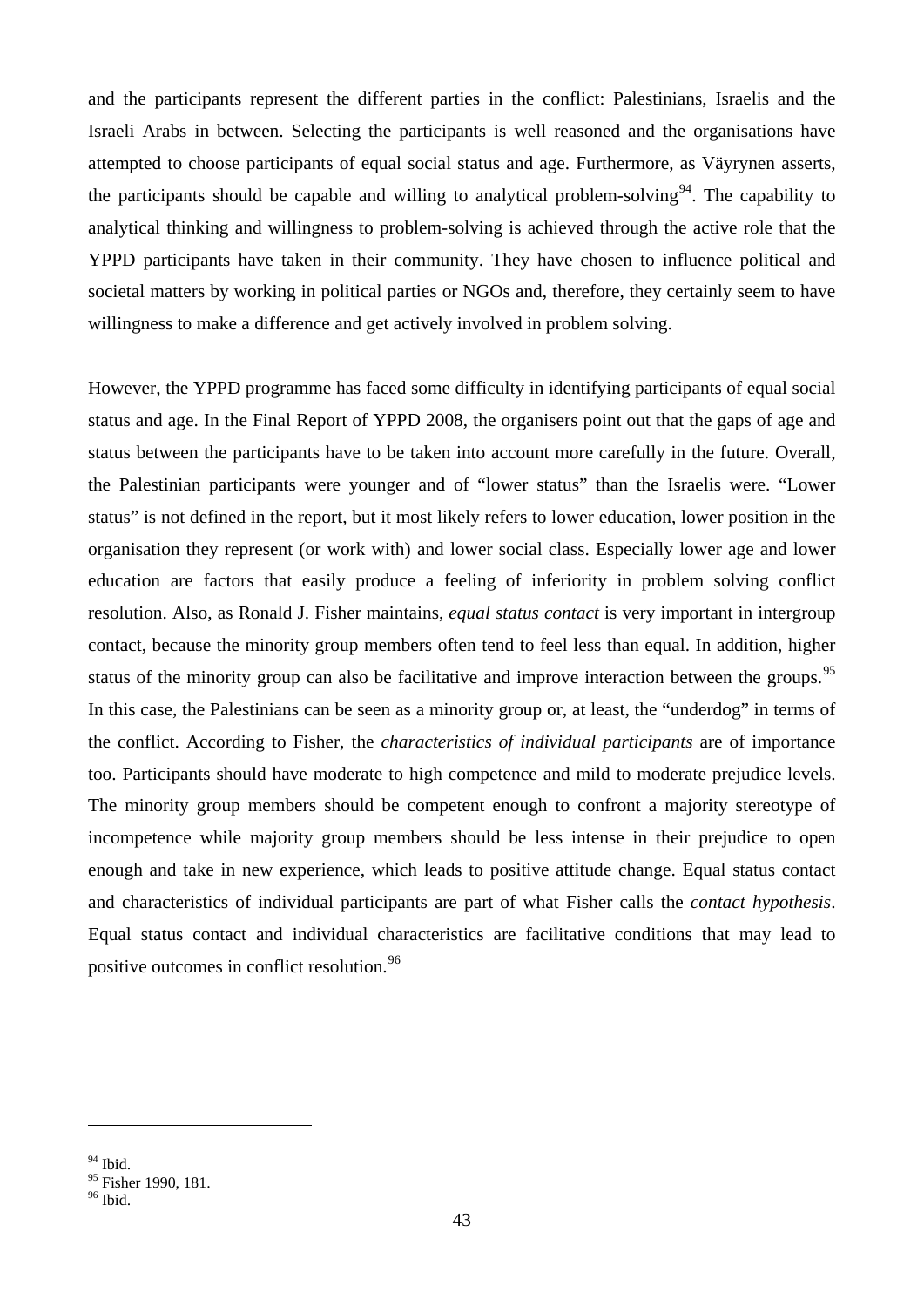### **8.3. Location**

As both Väyrynen and Burton argue, the physical location and details of a problem-solving workshop need to be well planned in accordance with the principle of symmetry<sup>97</sup>. With the YPPD programme the principle of symmetry in terms of location has been solved by holding uni-national (also called single-identity) meetings. For practical reasons, the Palestinians and Israelis can not meet regularly, because some of the Palestinians have difficulty in travelling to Israeli territory and vice versa. Thus, the parties gather in a three day long seminar in the beginning and the end of the programme and hold uni-national meetings in locations feasible to them. That is to say, Palestinians meet in the West Bank and Israelis in Israel between the seminars. Sometimes, bi-national meetings and, for example, joint study tours are also held between the seminars. The location for bi-national meetings can be challenging: some participants can not arrive to the location and some locations are not quite suitable for seminars and meetings. The weekend long seminars are held in Turkey or Cyprus, which are the most easily feasible foreign countries for all parties and the cheapest ones to travel to. As outlined by e.g. Väyrynen, Turkey and Cyprus provide neutral ground for the parties to engage to problem-solving. Abroad, the parties can also have a degree of isolation and fully concentrate on resolving the issues at hand without having a feeling of being pressured by your own / your rivals' environment. However, as Väyrynen asserts, the location should not be too isolated in a way that the participants would get detached from the reality and develop an illusory feeling of friendship<sup>98</sup>. In the context of YPPD, detachment from the reality and illusion of friendship do not seem to develop very easily. The time spent abroad is quite short and the programme is so intense that the participants are able to maintain their sense of reality.<sup>[99](#page-46-2)</sup>

### **8.4. Facilitators and Staff**

Both Friendship Village and Palestinian Institute for Democracy & Peace bring two professional facilitators and one translator to the programme, i.e. four professional facilitators and two translators are hired for Young Politicians Peace Dialogue. The seminars and meetings are planned by the facilitators and one educational director and one organizational director from each side. Translators are needed because the participants are given the opportunity to communicate in their

<span id="page-46-0"></span><sup>&</sup>lt;sup>97</sup> Väyrynen 1998, 54-55.<br><sup>98</sup> Väyrynen 1998, 54-55.

<span id="page-46-1"></span>

<span id="page-46-2"></span> $^{99}$  E.g. Young Politicians Peace Dialogue 2006 Interim Report, Young Politicians Peace Dialogue 2008 Interim Report.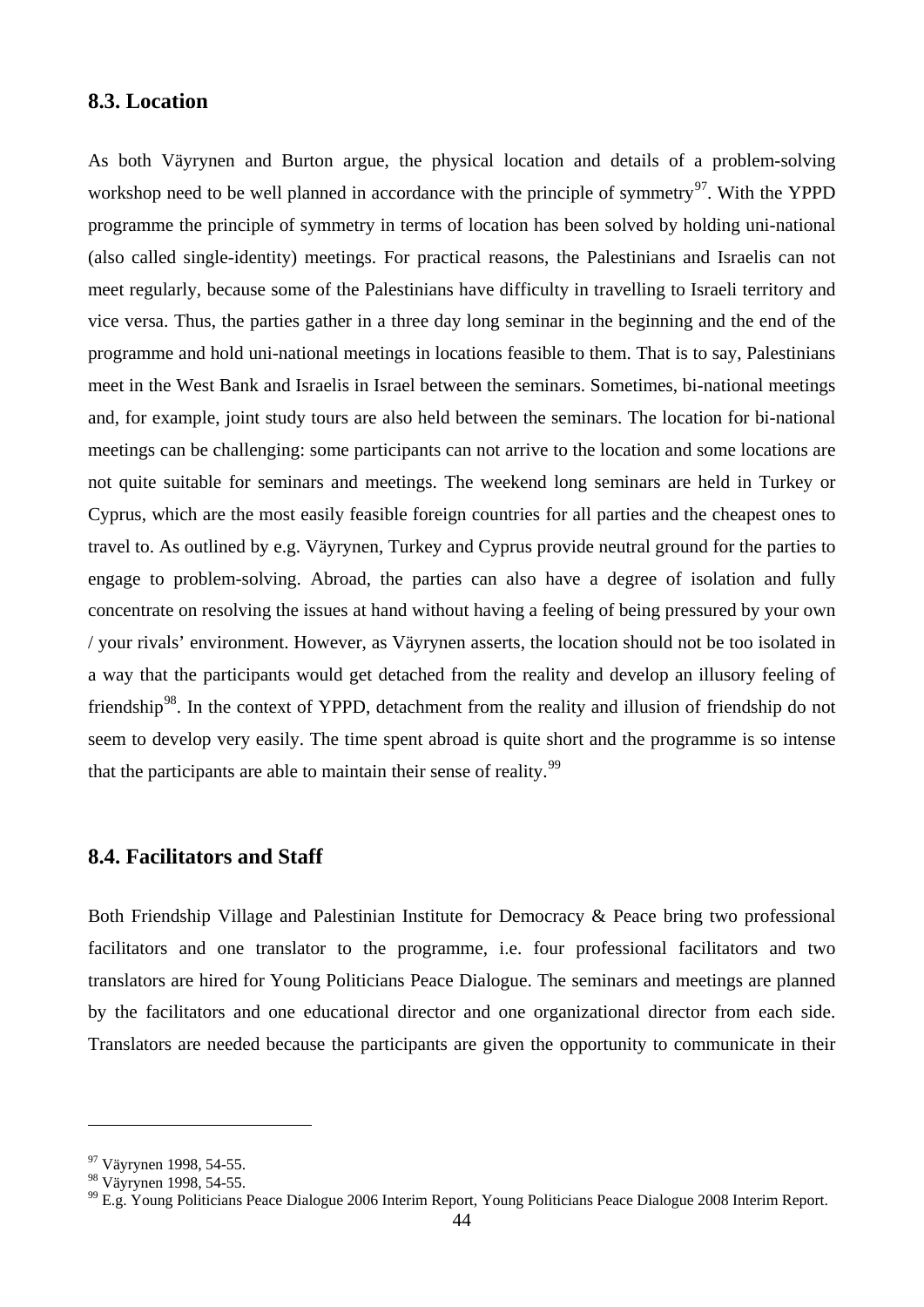native languages, which are Arabic and Hebrew.<sup>[100](#page-47-0)</sup> YPPD reports do not say what actually is the profession, education and training of the facilitators, what makes them professional and what references they have. However, they are not *academic researchers* as Burton requires in his problem-solving workshop conflict resolution model. Burton refers to the facilitator as a "panel of academics" that has a role of a scientific observer but also has an active role in improving interaction and communication in the workshop. The panel of academics should consist of political and social scientists that have extensively studied conflict resolution both theoretically and in practice. The facilitator should provide theoretical knowledge and support the creation of innovative solutions within and between the parties.<sup>[101](#page-47-1)</sup> The facilitator should take a neutral position in terms of the conflict and its parties and, at the same time, screen out "false" assumptions and implications<sup>102</sup>. Väyrynen, on the other hand, rejects Burton's view of the facilitator as on objective filter. According to Väyrynen, the facilitator does not possess superior knowledge on human behaviour but, instead, has acquired skills in conflict resolution, which render him/her a qualified, ethical and educated facilitator. The facilitator has, therefore, acquired knowledge and skills in human behaviour and ethical comportment and learned through his or her own experience. However, Väyrynen also maintains an academic aspect to the role of the facilitator. She says that the position of the facilitator arises from ethicality, participant observation and theorising. Theorising refers to an academic viewpoint to facilitation, but Väyrynen does not directly claim, that a problem-solving workshop should entirely be run by academic researchers.<sup>[103](#page-47-3)</sup>

Young Politicians Peace Dialogue is not entirely Burtonian, especially when it comes to the facilitators and the "academic framework" that Burton strongly emphasises. In this sense, the programme is probably more closely related to Tarja Väyrynen's depiction of the problem-solving workshop setting. YPPD is organised by professionals: educational and organizational directors of the two organisations, and hired professional facilitators and translators. The programme is not academic in the sense of being organised by academic researchers, but the organisers are skilled and educated and have acquired professional skills in conflict resolution through their daily work in various projects concerning peace education in Israel and Palestine. The project is thoroughly planned and prepared in joint preparation seminars of the two organisations, facilitators and translators. Also, the facilitators and staff hold meetings throughout the programme to solve professional problems and personal frictions that may arise during the process. Acknowledging the

<span id="page-47-0"></span><sup>&</sup>lt;sup>100</sup> Young Politicians Peace Dialogue 2006 Interim Report, 1-2, Young Politicians Peace Dialogue 2008 Interim Report, 1-2.

<span id="page-47-1"></span> $\frac{101}{102}$ Burton 1990, 204-205; Burton 1969, 61-62.<br><sup>102</sup> Burton 1990, 204-205.

<span id="page-47-2"></span>

<span id="page-47-3"></span><sup>&</sup>lt;sup>103</sup> Väyrynen 2001, 127-129.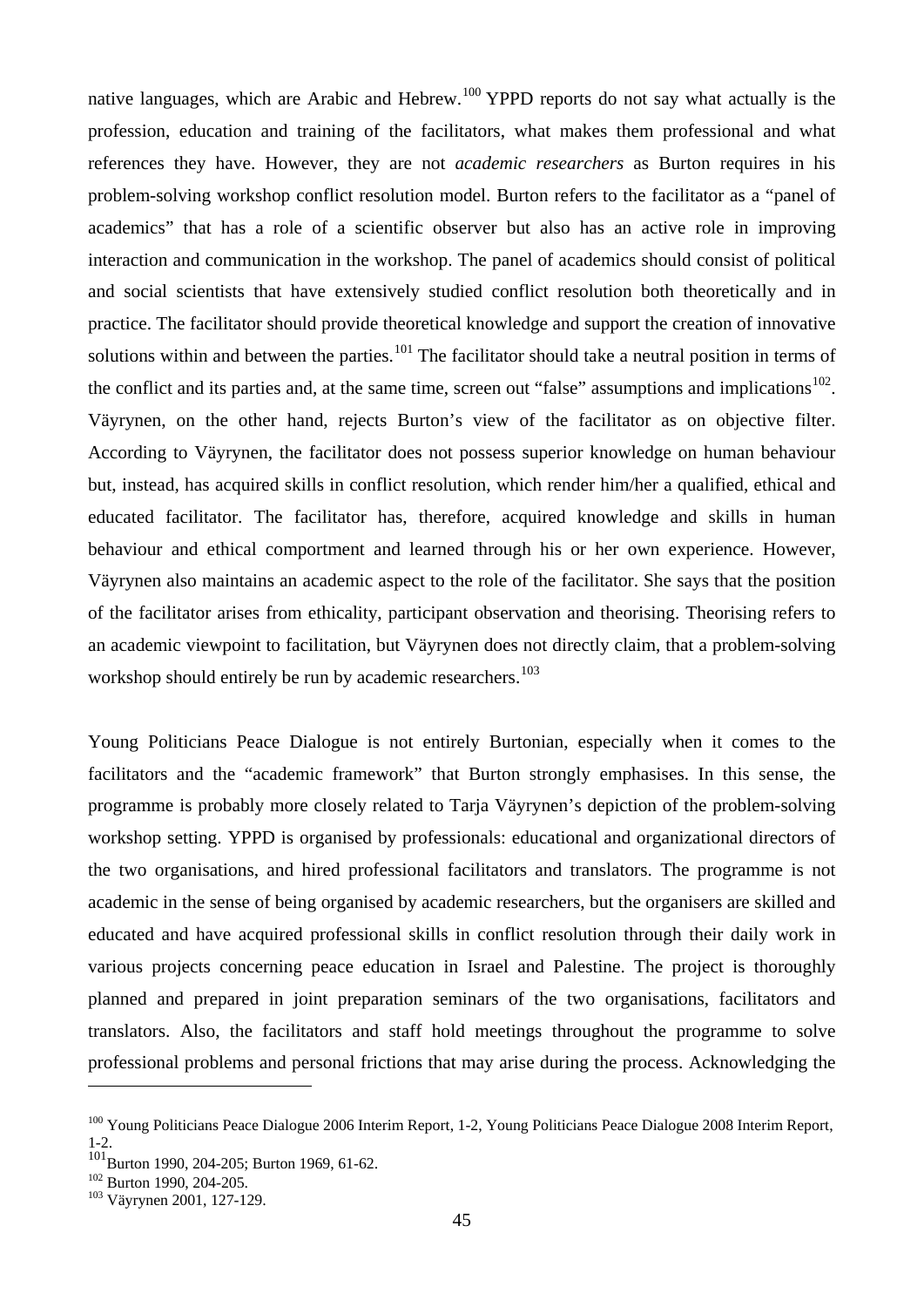fact that professional problems and friction exist is a reminder of the programme being run by *human beings*. Especially Burton's account of the problem-solving workshop is almost overly scientific and clinical. The workshop does not consist of rational, scientific and objective machines, but of human individuals with their personal worldviews, interests, weaknesses, and flaws. Burton's view of problem-solving workshop conflict resolution is an "ideal case", but not quite likely a realistic depiction of how a workshop may turn out in the real world.

The Young Politicians Peace Dialogue 2008 Final Report, for example, reveals what kind of problems may easily arise in term of facilitation. In YPPD 2008, the process was distracted by a facilitator that was very intelligent but also very "inhibited" as a person, which made him less and less connected to the process and his group. In addition, (s)he showed a quite harsh attitude towards the Israeli participants, which made the Israelis retreat to defensive positions. Later, his attitude became very one-sided and biased, which destroyed the prevailing good atmosphere. The report reveals that three out of four of the facilitators had very pro-Palestinian attitudes, which they could not fully conceal. The organisers had overestimated their professional skills even though the facilitators were all very professional in Israeli-Palestinian encounters. By professional, the YPPD organisers mean "objective, non-emotional management of the emotional process that the participants were carried through". Mostly the facilitators behaved professionally and correctly, but even a one careless sentence can damage the process by causing defensive reactions. [104](#page-48-0) The question remains, is it even possible to take a completely non-emotional, unbiased and objective stance to the process? According to Burton, a professional academic facilitator would be able to eliminate or put aside all subjectivity and bias in his or her mind<sup>[105](#page-48-1)</sup>. But, for example, the social constructivists assert that it is impossible to separate the research object from the researcher, i.e. the subject and the object have an influence on each other and, therefore, it is impossible to achieve neutrality or objectivity. A human mind can not observe reality fully objectively, as if outside the reality. Instead, a human being is always *in* the reality, making and moulding it in intersubjective practices. Therefore, it is impossible to attain objectivity. However, it is desirable for a facilitator to try to conceal his/her biased attitudes and, thus, help maintain a constructive and positive atmosphere in the workshop. Professionalism, in this context, probably means that one is able to act *intuitively* correctly (as Väyrynen puts it) through acquisition of problem-solving workshop resolution skills over time<sup>[106](#page-48-2)</sup>.

<span id="page-48-0"></span><sup>&</sup>lt;sup>104</sup> Young Politicians Peace Dialogue 2008 Final Report, 5-6.<br><sup>105</sup> Burton 1990, 204-205.<br><sup>106</sup> Väyrynen 2001, 127-129.

<span id="page-48-1"></span>

<span id="page-48-2"></span>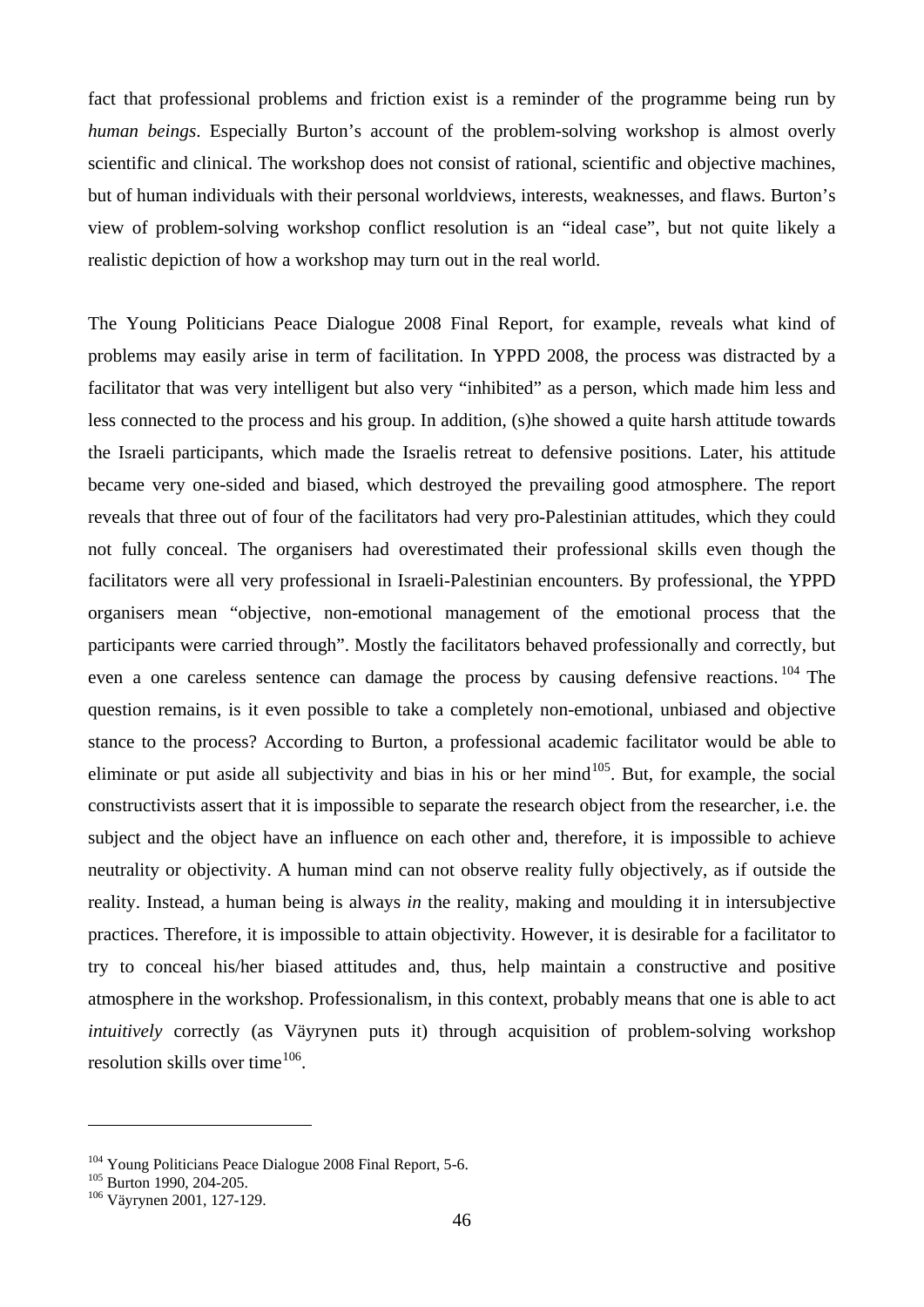#### **8.5. Contents of YPPD Seminars and Workshops**

After choosing the participants and holding preparatory staff meetings, the YPPD process starts with a three day long seminar outside of Israeli and Palestinian territories (i.e. Cyprus or Turkey). The seminar is composed of seven bi-national and two single-identity units, each 1,5 hours long. The first workshop is bi-national and begins with getting familiar with the other side, that is to say, the first conflict group encounter is meant to coordinate expectations, clarify identities, and deal with stereotypes and prejudices. Later on, the workshop begins to touch some political issues. The general purpose of the first meeting is to create a positive starting point for upcoming discussions. Due to the quite emotional content of the workshops, bi-national workshops are followed by singleidentity sessions, in which the facilitators lead discussions on difficulties and misunderstandings that may have occurred in the bi-national meetings. The role of the facilitator is to try to explain why the other group behaves in a certain way and also try to alleviate some negative feelings that may have risen in the bi-national workshops during the seminar. In addition, the participants have an opportunity for free interaction between the workshops, during dinner and in the evenings. Overall, the participants usually express their wish for "more" after the initial seminar abroad.<sup>[107](#page-49-0)</sup>

Following the starting seminar in either Turkey or Cyprus, the staff holds a planning and problemsolving meeting, in which they discuss the problems encountered in the seminar in addition to possible personal frictions and professional issues among the staff. At this point, the organisers also discuss if anyone of the participants wants to leave the programme for dissatisfaction or other reasons.[108](#page-49-1)

The seminar and staff meeting are followed by two single-identity meetings<sup>[109](#page-49-2)</sup>, in which the Palestinians and Israelis meet separately. During the first single-identity (also called uni-national) meetings, the Israeli group discusses the features of the Palestinian society, while the Palestinian group approaches the characteristics of the Israeli society. The meetings consist of lectures and are followed by workshops run by facilitators. The lecturers can be e.g. former politicians, journalists or other specialists in the Israeli-Palestinian issues. Both the Palestinians and the Israelis run a parallel programme in the single-identity meetings. During these meetings, the participants have a

<span id="page-49-0"></span><sup>&</sup>lt;sup>107</sup> Young Politicians Peace Dialogue 2006 Interim Report, 1; Young Politicians Peace Dialogue 2008 Interim Report, 1; Young Politicians Peace Dialogue 2008 Final Report, 1.

<span id="page-49-1"></span><sup>&</sup>lt;sup>108</sup> Young Politicians Peace Dialogue 2008 Final Report, 3.

<span id="page-49-2"></span><sup>&</sup>lt;sup>109</sup> YPPD reports say that the programme consists of three bi-national and three single-identity sessions between the seminars, but only two bi-national and two single-unity sessions were reported in 2006 and 2008 Interim Reports as well as 2008 Final Report.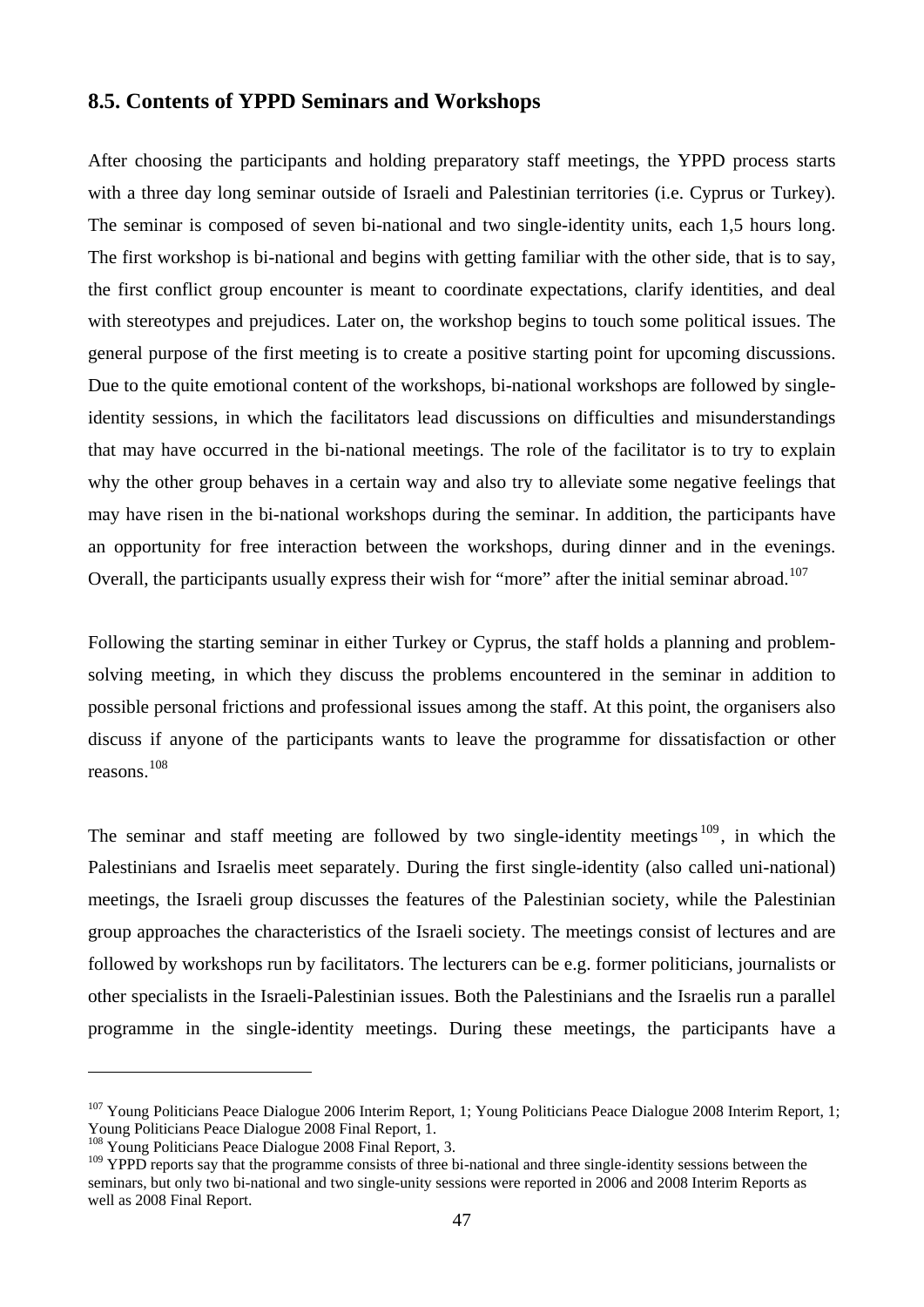possibility to reflect upon their own understanding about the other society and culture, as well as ponder the motivations and feelings of the "other side". The other single-identity meeting also consists of lectures and further elaborates different aspects of the two societies, for example, security concepts and security policies. The groups may also make study trips in order to actually see the problems with their own eyes and, thus, expand their understanding on the topics at hand. Lectures and study trips are, again, followed by discussions in a workshop. $110$ 

In 2006 and 2008 YPPD programmes, two bi-national meetings were held. Single-identity and binational meetings are held by turns; in 2008 the final bi-national meeting was after the weekend long seminar abroad<sup>[111](#page-50-1)</sup>. In 2008, the bi-national meetings lasted for two days whereas they were only one day long in 2006. The bi-national meetings consist of mutual discussion and lectures followed by bi-national and uni-national working groups. The meeting is finished by a discussion in plenary. The topics of bi-national meetings cover, for instance, the current political situation, details on current political disputes, the issues revealed in previous meetings and hopes for the future. Binational study trips may also be held. In 2006 for instance, the groups made a study trip along the separation wall to see and discuss the different aspects and problems brought by the wall. This particular study trip serves as a good example of the everyday reality in Middle East: Israel was at war with Lebanon and the Israeli army was operating in the West Bank, which made it difficult for many to take part in the trip. Some Israelis were called to take up arms and others were stuck behind road blocks. Despite the intense situation, about half of the participants showed up and were willing to continue the programme. However, this is a very tangible example of how it is sometimes physically impossible for the parties to meet and how suddenly the political climate changes in this area that is extremely volatile politically and security-wise.<sup>[112](#page-50-2)</sup>

The YPPD programme ends with a weekend long seminar abroad, in Turkey or Cyprus<sup>[113](#page-50-3)</sup>. In 2008, the seminar was in Antalya, Turkey. The seminar consists of nine bi-national and three singleidentity meetings, each 1,5 hours long. The participants arrived to Antalya on Thursday evening and the first day included an opening session in plenary and one workshop. The directors coordinated expectations and introduced ice-braking activities. On Friday, the discussions were deepened and workshop activities intensified. The topics of the day included e.g. the Israeli society and the status

<span id="page-50-0"></span><sup>&</sup>lt;sup>110</sup> Young Politicians Peace Dialogue 2006 Interim Report, 3-4; Young Politicians Peace Dialogue 2008 Interim Report, 3-4; Young Politicians Peace Dialogue 2008 Final Report, 3-4.

<span id="page-50-1"></span><sup>&</sup>lt;sup>111</sup> Similarly to single-identity meetings, only two bi-national meetings were reported in 2006 and 2008 instead of three as was initially outlined in the YPPD programme plan.

<span id="page-50-2"></span><sup>&</sup>lt;sup>112</sup> Young Politicians Peace Dialogue 2006 Interim Report, 3-4; Young Politicians Peace Dialogue 2008 Interim Report, 3-4; Young Politicians Peace Dialogue 2008 Final Report, 3-5. <sup>113</sup> In YPPD 2006 reports, the final seminar was not reported.

<span id="page-50-3"></span>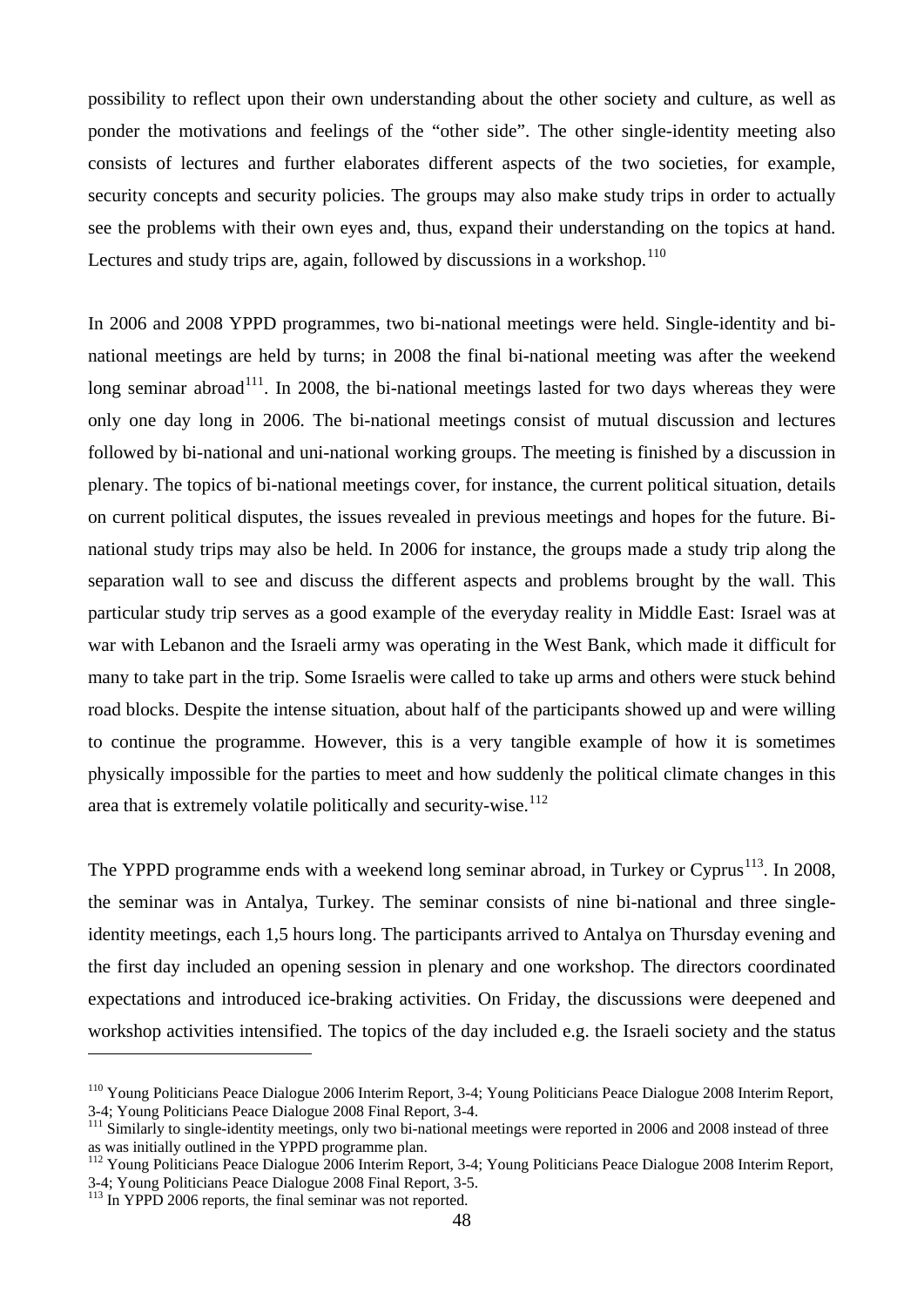of the Israeli Palestinians. The evening, on the other hand, was fully devoted to social activity. The participants spent a casual evening on a sailboat with dinner, music and dancing. This interval of the seminar is reported as being highly important in terms of easing tensions and creating a positive atmosphere after a strenuous day in workshops. Saturday was devoted to peace negotiation simulations. Four issues were on the agenda: 1) the right of return of the Palestinian refugees; 2) the separation wall; 3) the status of Jerusalem, and 4) the character of the Israeli state when a Palestinian state will be established. The participants were divided to four mixed groups, in which they discussed one of the above mentioned issues. Then, the negotiations are completed in plenary with a summary of the results of the negotiations. In such a short period of time, the results of the negotiations are not very considerable, because all four issues on the agenda were so delicate and complex. Therefore, the negotiations easily turn to emphasising the complexity of the conflict. On the other hand, even realising the complexity of the conflict and its various dimensions is a result *per se*. On Sunday, the participants met in plenary, where Saturday's tensions and negative feelings were handled. The participants expressed an overall positive feeling about the experience and gave quite positive feedback. At that point, many of them expressed their willingness to continue similar encounters and wanted to recommend intercultural encounters to their friends and family too. The seminar ended with a short tour to nearby waterfalls, which again offered a chance to reduce tensions, change ideas, strengthen personal connections between the participants, and end the seminar in a positive and relaxed atmosphere.<sup>[114](#page-51-0)</sup>

When comparing the YPPD programme to Burton's and Väyrynen's problem-solving workshop conflict resolution models, one can find some structural similarities in them. Both Burton and Väyrynen say that conflict resolution workshops are small and unofficial discussion groups, which provide a venue for genuine discussions and are facilitated by a panel of scholars. The purpose of workshops is to create innovative solutions to the conflict and provide inputs to the first track diplomatic process. The structure of the YPPD programme indeed facilitates small-group discussion and creates an opportunity for innovation, but it differs from the Burton's / Väyrynen's theorising in two significant ways. Firstly, YPPD workshops are not organised or facilitated by scholars, the academic panel, as Burton requires. YPPD is organised by educational professionals and facilitated by educated people, who are more or less experienced in the field of the Israeli-Palestinian issues. However, the requirement of having the workshop entirely organised and facilitated by researchers and academics can be criticised – especially the "scientific" and "objective" academic way that Burton demands. Burton's insistence on having the workshop run by an academic panel probably

<span id="page-51-0"></span><sup>&</sup>lt;sup>114</sup> Young Politicians Peace Dialogue 2008 Final Report, 4-6.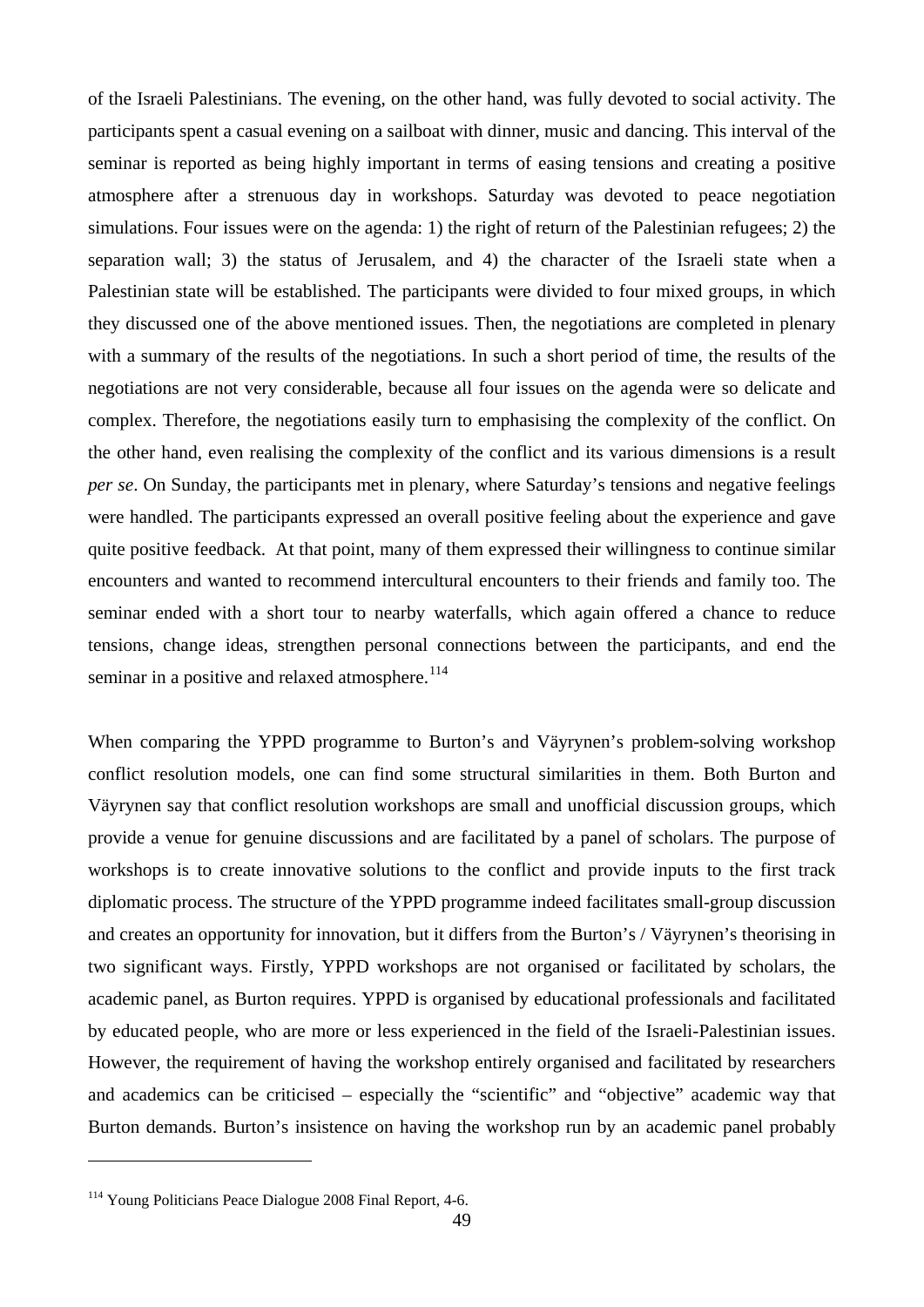relates to the notion of acquiring "correct" and "scientific" information in terms of the conflict and, also, to the requirement of "objectivity" in the process.<sup>[115](#page-52-0)</sup> As was evident in Väyrynen's criticism towards Burton, it is utterly impossible to have a facilitator that, in Burton's words, would act as a "filter" that screens out false information and false perceptions <sup>[116](#page-52-1)</sup>. The social constructivist approach dismisses the idea of objectivity and objective information, even in science. By definition, knowledge and perception are constructed in intersubjective practices and, therefore, there are as many realities and "objectivities" as there are individuals. Having this in mind, the relevance of YPPD can not be totally undermined despite the fact that it was not organised by scholars. In the end, it was organised by professionals who have sufficient experience in peace education at the grassroots level. YPPD is closer to Väyrynen's requirement of the workshop being run by professionals, who have earned their right to serve as a facilitator (organiser) by acquiring theoretical knowledge and practical experience over time. Experience is the basis of the ethical justification of having the right to facilitate problem-solving conflict resolution workshops $^{117}$ .

Secondly, it is somewhat unclear, how the YPPD programme feeds into the political process on the first track. YPPD is a grassroots project arranged by grassroots actors, so how can it provide inputs to first track diplomacy? In the short term, YPPD does not quite have immediate influence on the official diplomacy. It is rather difficult to see, how young party members or community workers could make a difference in the current political situation in Israel or Palestine, how could they affect the decision makers in their respective societies, or how could they have their say in official peace negotiations. From this perspective, YPPD does not meet the purpose of problem-solving conflict resolution workshops. However, the YPPD has a *long term* objective, which appears in its structure and plan. The aim of the programme is to train and educate *young politicians* in the midst of the Middle East conflict. The target group of the project are young individuals, who have the willingness and possibility to become possible future decision makers. They are actively involved in either political parties or their own community and, thus, have the potential to be in a position of power in the near future; they are potentially influential young actors in the political and community life. These young politicians have gained insight and understanding, peace education and negotiation skills, as well as a personal connection to the adversary, which would be crucial factors in the future peace process that the YPPD participants can *potentially* participate in on a high political level. In this way, the Young Politicians Peace Dialogue programme is proactive and anticipatory in its nature in terms of having influence on the first or second track.

<span id="page-52-1"></span>

<span id="page-52-0"></span><sup>&</sup>lt;sup>115</sup> Burton 1990, 204-205.<br><sup>116</sup> Väyrynen 2001, 127-129.<br><sup>117</sup> Väyrynen 2001, 127-129.

<span id="page-52-2"></span>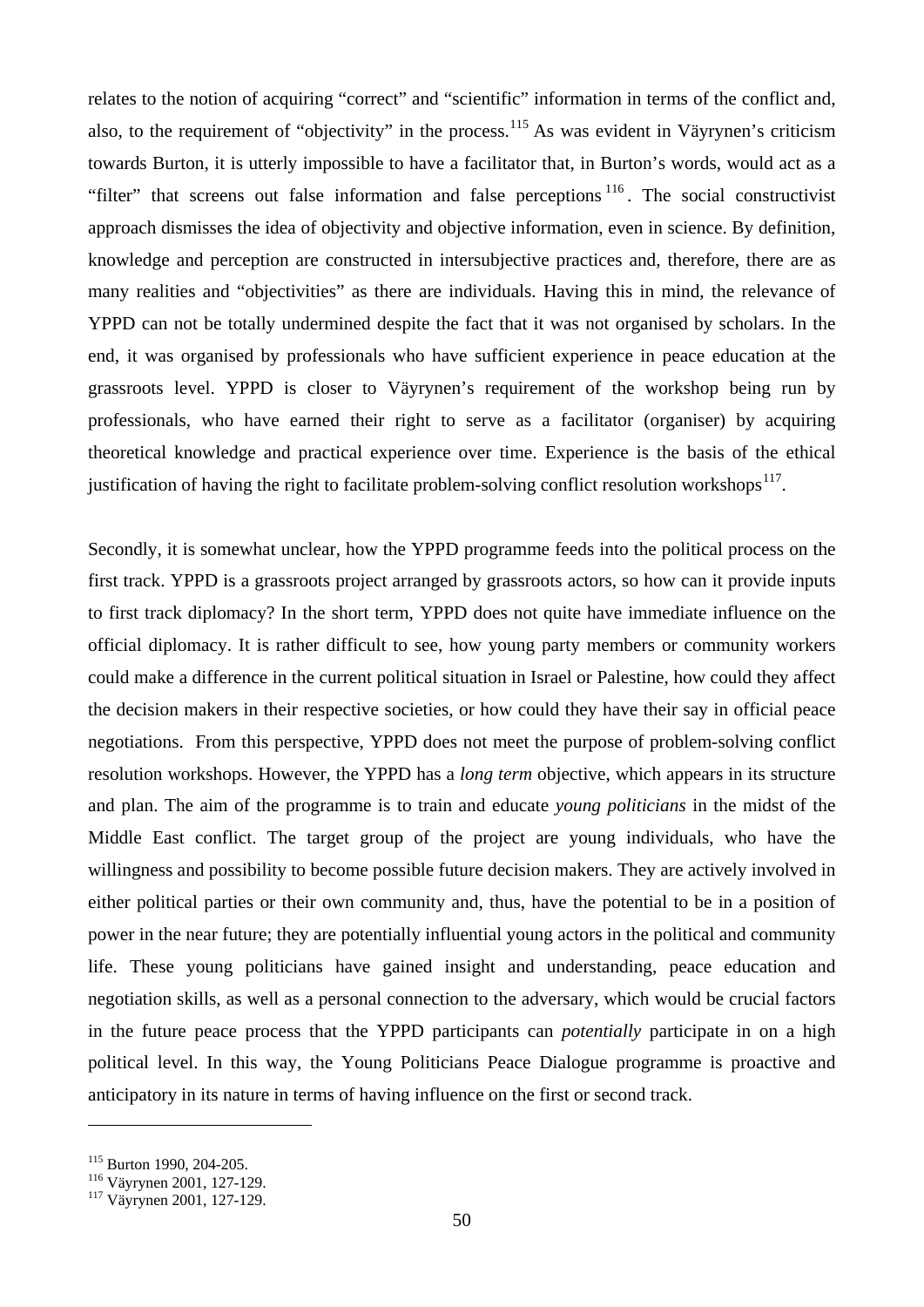YPPD is closest to the problem-solving workshop ideal when it comes to enabling communication and creating shared reality. YPPD seminars and workshops offer a venue for effective communication in controlled circumstances, which is the basis of conflict resolution according to Burton. Conflicts dwell in communication and in perception of the conflict. Therefore, different perceptions need to be communicated in order to create common ground for mutual understanding.<sup>[118](#page-53-0)</sup> Väyrynen calls this the creation of a shared reality, i.e. the realities of the parties converge through effective communication, which creates and discloses common needs and interests of the parties. In order to find a shared reality, the parties need to engage in genuine faceto-face discussions and, thus, try to change their interpretative relevance structures and find a "common language". According to Väyrynen, language games are of great importance in conflict resolution and it is crucial that the parties can use their native language in the workshop. If the language used in negotiations is alien to the parties, some language games may be incomprehensible for some or all parties.<sup>[119](#page-53-1)</sup> An important factor in YPPD is, therefore, that the parties may use their native languages – Arabic and Hebrew – in the process and they are offered professional translators. Moreover, YPPD is founded on one of Burton's main claims about conflict resolution: it is based on relationships and human behaviour, not on law and history<sup>120</sup>. Problemsolving workshops should concentrate on relationships, promoting interaction, and improving analytical communication. As Ronald J. Fisher says, a high acquaintance potential is one critical facilitative condition in conflict resolution. Parties need to meet personally and get to know each other personally and not just as a stereotypical representative of the categorical "other".<sup>[121](#page-53-3)</sup> In this sense, YPPD uses acquaintance potential in the programme by actively promoting personal, informal relationships between the participants. The YPPD participants have an opportunity to state their positions, question and confront each other personally and try to relieve mutual tensions. Easing tensions is, according to Burton, crucial with regard to participants' capability to adopt new insights and theoretical models<sup>[122](#page-53-4)</sup>. Väyrynen purports that it is not necessary for the parties to achieve unanimity on the issues; it is enough to agree on the *what* instead of the why<sup>[123](#page-53-5)</sup>. Negotiating a shared reality will be discussed next in relation to the YPPD programme from the participants' point of view.

<span id="page-53-0"></span><sup>&</sup>lt;sup>118</sup> Burton 1969, 48-49.<br><sup>119</sup> Väyrynen 2001, 119-122.

<span id="page-53-2"></span>

<span id="page-53-4"></span><span id="page-53-3"></span>

<span id="page-53-1"></span><sup>&</sup>lt;sup>120</sup> Burton 1969, 70.<br><sup>121</sup> Fisher 1990, 181.<br><sup>122</sup> Burton 1969, 66-67.<br><sup>123</sup> Väyrynen 2001, 122.

<span id="page-53-5"></span>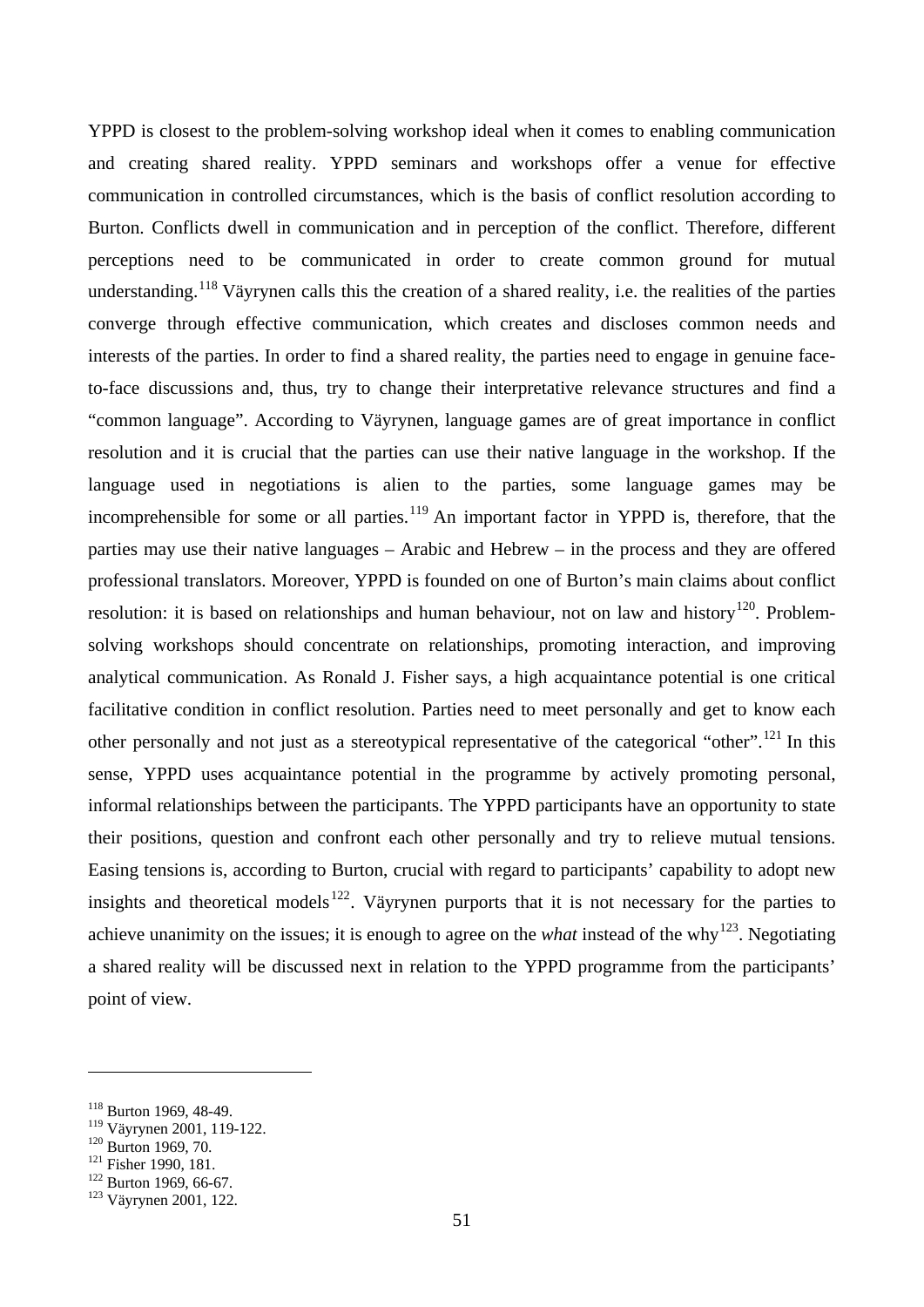## **9. Experiences of the Participants**

In this section, I will discuss the Young Politicians Peace Dialogue as it is viewed from the perspective of the participants: how did they experience the programme and how do they assess the effectiveness of the programme. I will concentrate on six different themes: 1) intercultural personal contacts; 2) emotional experiences; 3) intercultural understanding; 4) personal impact and change; 5) ways to promote peace suggested by the participants; and 6) suggested improvements, future and evaluation of effectiveness. This account is mainly based on YPPD feedback questionnaires<sup>[124](#page-54-0)</sup>, participant evaluations reported by YPPD and my personal discussions with the participants, which were carried out in Beit Jalla in the fall of 2008 and email discussions thereafter.

### **9.1. Intercultural Personal Contacts in the Programme**

Very often the first thing that the YPPD participants mention about their experiences in the programme is that YPPD actually *provided them with the first personal encounter with people from the other side.* That is to say, many of the participants met a representative of the "adversary" for the first time in their lives. For anyone who realises how geographically close to each other the Palestinians and Israelis live, it is difficult to understand how physically and mentally isolated they are of each other. Simply put, the Israelis and Palestinians do not meet despite living side by side. Such isolation, therefore, enables only a stereotypical characterisation of the other, which is often filled with fear and prejudice. YPPD creates a framework for first actual meetings in a friendly environment. For example, all YPPD  $2005-2006^{125}$  $2005-2006^{125}$  $2005-2006^{125}$  Israeli participants admitted that YPPD was their first opportunity to meet Palestinians from beyond the Green Line. The situation was a bit different for the Palestinians in 2005-2006; all but one had met Israelis in the past.<sup>[126](#page-54-2)</sup> However, the Palestinians emphasized the uniqueness of the opportunity to meet the other side in the YPPD framework.<sup>[127](#page-54-3)</sup> A spokeswoman of a conservative Jewish community describes the experience as follows:

<span id="page-54-0"></span> $124$  Questionnaires were conducted by the organisers of YPPD. There was also one evaluation that was conducted by an independent statistician. The evaluations and questionnaires were not carried out for this particular research, but mainly for feedback purposes for the organisations.

<span id="page-54-1"></span> $125$  In 2005-2006 the programme was called Talk Peace – Make Peace; the contents of the programme were, however, similar.

<span id="page-54-2"></span> $126$  It is not explained here what "meeting" means in this context. Palestinians quite often "meet" Israelis at the checkpoints, for example.

<span id="page-54-3"></span><sup>&</sup>lt;sup>127</sup> Talk Peace –Make Peace 2005-2006 Project Evaluation, 2.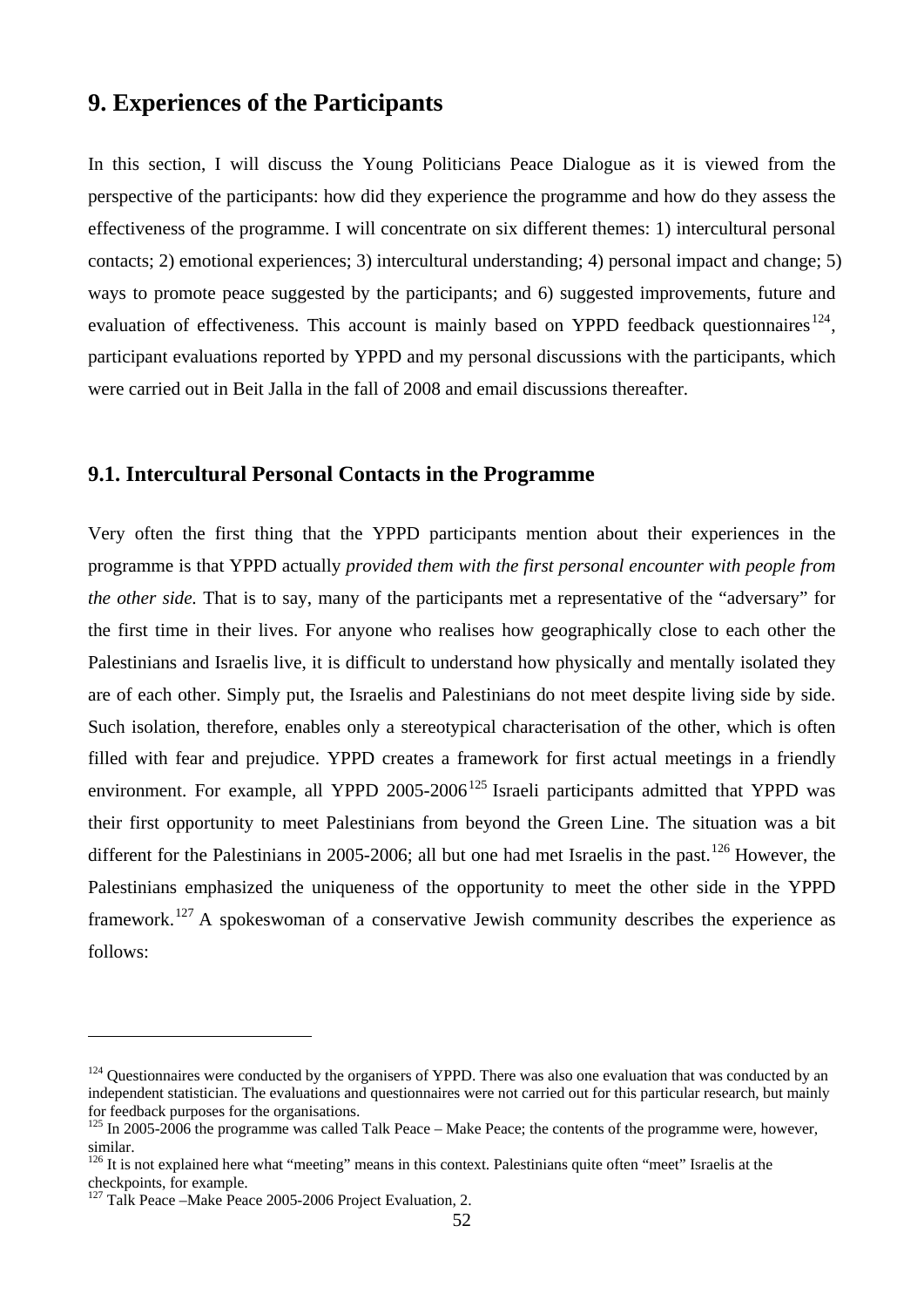This was my first continuous meeting with Palestinians. The meeting left a deep impression on me and influenced all my way of mind. It brought me to new insights.<sup>[128](#page-55-0)</sup>

A Fatah party member and an NGO activist also says:

This was the first time for me to be in this kind of meeting with the Israeli people. [..] I felt less alienation toward the Israeli participants.<sup>[129](#page-55-1)</sup>

The Israeli participants of YPPD 2008 were asked<sup>[130](#page-55-2)</sup> "how would you estimate this project as an opening to encounter with the 'other' – and as a way to open and honest thinking over peace". On a scale of 1 to 5 (1 = the lowest grade,  $5 =$  the highest grade) the participants gave an average grade of 4.3 to this question. Therefore, it seems that YPPD has provided the participants a very meaningful first encounter with the other side. $131$ 

In addition to offering the very first opportunity to meet, the YPPD programme also aroused a willingness to continue informal meetings outside the programme. Some of the participants openly expressed their will to continue meeting the "others" in projects similar to YPPD or in a more informal context. Project evaluation of 2005-2006 says that, for example, 40% of the Israeli Arabs thought that the encounters encouraged warm relationships with the Jewish participants and some of them even wanted to keep in touch with them and the Palestinian participants in the West Bank – this was a year after finishing the project.  $132$  A Palestinian participant from the Fatah party comments on the continuation of meetings:

> Result of the meetings surprised me. I felt that I would like to keep in touch with them, I would like to meet them again, I felt that we can do something together. I hope to meet more and more.<sup>[133](#page-55-5)</sup>

An interesting aspect of the programme is how it enables the formation of interpersonal ties and even friendship between the Israeli and Palestinian rivals. One of the objectives of the programme is to promote personal connections between the participants of different nationality, which would

<span id="page-55-0"></span><sup>&</sup>lt;sup>128</sup> Young Politicians Peace Dialogue 2008 Summary, 9.<br><sup>129</sup> Ibid.. 10.

<span id="page-55-2"></span><span id="page-55-1"></span><sup>&</sup>lt;sup>130</sup> The questionnaire was only conducted to Israeli participants for reasons unknown to me.<br><sup>131</sup> YPPD 2008 Feedback, 5.<br><sup>132</sup> Talk Peace – Make Peace 2005-2006 Project Evaluation, 3.<br><sup>133</sup> Young Politicians Peace Dialo

<span id="page-55-3"></span>

<span id="page-55-4"></span>

<span id="page-55-5"></span>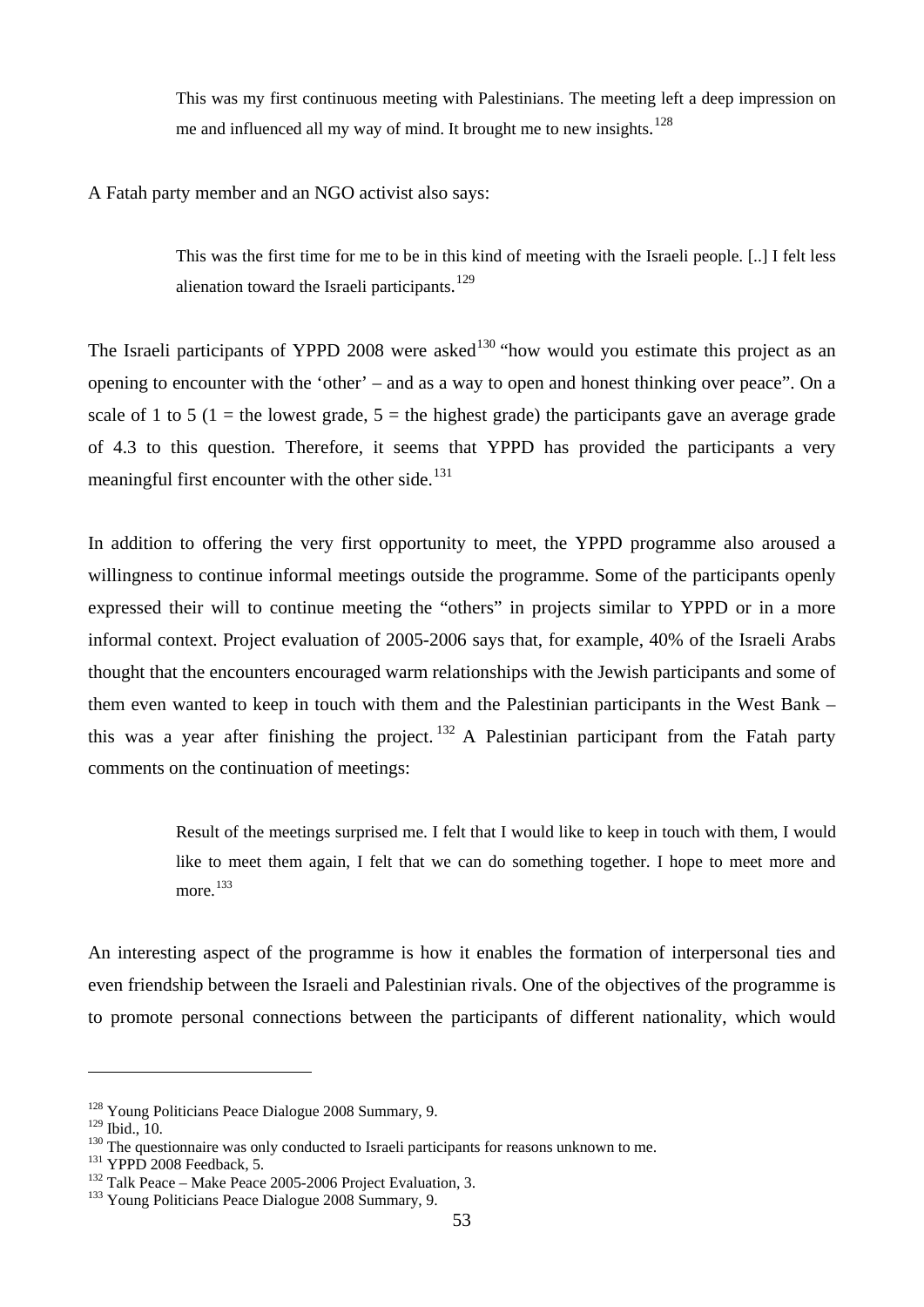enhance intercultural understanding and create a human face for the adversary.<sup>[134](#page-56-0)</sup> A Palestinian security officer from Fatah describes how he developed a personal relationship to an Israeli participant:

> I would like to tell that still I keep in touch with [...] an Israeli participant, especially since we found his stolen car in Ramallah [a Palestinian city]. This incident created trust between us, we do good things together instead of bad things and he came to visit for my birthday.[135](#page-56-1)

The purpose of Burtonian problem-solving workshop conflict resolution model is not to create personal ties or friendship between individuals on opposite sides. In fact, Burton asserts that the workshop is meant solely for improving analytical thinking and creating innovative solutions to the conflict. Emotions or personal contacts are not mentioned as important factors in Burton's theory. [136](#page-56-2) Also, Väyrynen does not discuss the importance of interpersonal relationships in the problem-solving workshop, but she warns about the possibility of getting detached from the reality of the conflict if workshops are held physically and mentally too far away from the actual conflict scene<sup>137</sup>. From this viewpoint, the formation of personal relationships and even friendship might be harmful for the conflict resolution process, if the participants to a workshop focus too much on personal connections and making friends and not on analytical thinking and innovating solutions instead. On the other hand, making friends with the enemy could also be useful in the process, if it promotes understanding and new insights. Making friends with the adversary can be an eye-opening experience: it is an ultimate proof, that the rivals have something in common and they all are human beings in the end. The Arabs and Jews, who have become friends, have created a shared reality to its fullest potential, but on a personal rather than on a cultural level as referring to different social and cultural groups on a wider scale. There are examples of personal ties brought by the YPPD, which are quite difficult to condemn as being harmful to the process. For instance, an Israeli young leader in the conservative youth movement (who was also learning to be a rabbi) made very good friends with an Israeli Arab during the programme. Despite their different identities, different religions and very different world views, they both believe in peace and found a common ground in advancing peace at the grassroots level. These friends started a movie project to promote intercultural understanding between Israelis and Israeli Arabs. They both also wanted to learn the language of the "other": they taught Arabic and Hebrew to one another.<sup>[138](#page-56-4)</sup>

<span id="page-56-1"></span>

<span id="page-56-2"></span>

<span id="page-56-4"></span><span id="page-56-3"></span>

<span id="page-56-0"></span><sup>&</sup>lt;sup>134</sup> Ibid, 3.<br><sup>135</sup> Ibid. 10.<br><sup>136</sup> See eg. Burton 1969.<br><sup>137</sup> Väyrynen 1998, 54-55.<br><sup>138</sup> Embassy of Finland Interview No. 2 and 3.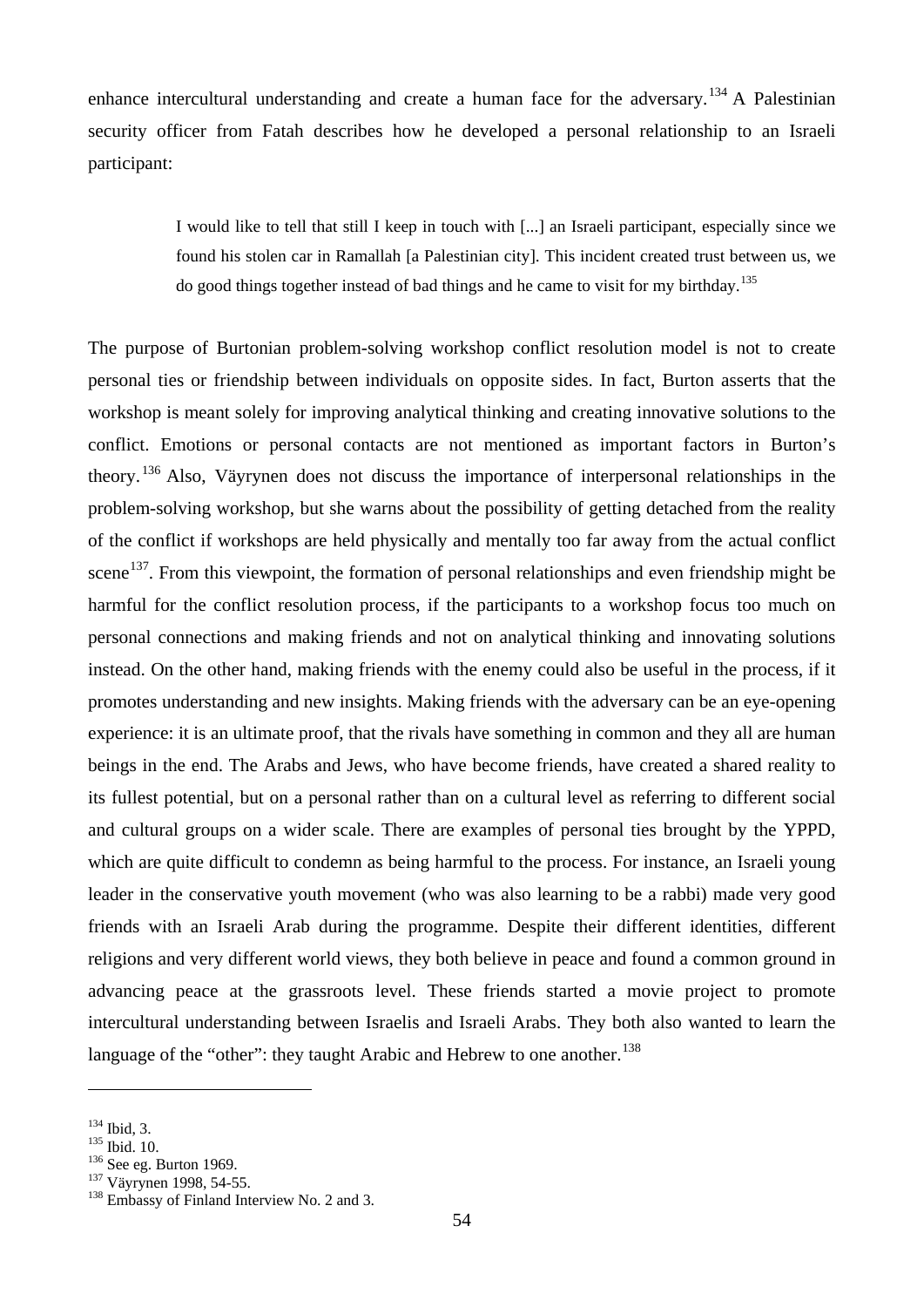### **9.2. Emotional Experiences**

Another recurring theme in the participants' accounts is a strong emotional experience. Meeting the "enemy" arouses very strong emotions and, thus, *emotionality* characterises the entire process, especially in the beginning. At the outset, and also before the programme has even started, many participants say that they are afraid; the other side induces a feeling of fear, which causes a multitude of other negative emotions too, such as mistrust, vengefulness, prejudice, and intolerance. An Israeli staff member of Friendship Village claims that fear is the "main motivation" behind the negative attitude towards the opposite side. The Israelis are afraid that the Palestinians will never accept the Jews in Palestine, they want to revenge and get rid of all Jews. Moreover, it is difficult for the Jews to get rid of their "inferiority post-trauma" and, as the interviewed Friendship Village staff member says, it is "easier to take the Jews out of the ghetto than take out the ghetto from the Jews".[139](#page-57-0) Although the Palestinians do not express the feeling of fear as directly as some of the Israelis do, an element of fear can be read between the lines. The Palestinians are afraid that the Israelis do not accept a Palestinian state in Middle-East. In addition, the Palestinians suffer from their own "inferiority trauma", which stems from their harsh reality: the Palestinian quality of life is radically lower than that of the Israelis. The Palestinians feel that they are the underdogs in the conflict and the enemy is insurmountable with its powerful allies. Instead of referring to fear, the Palestinians more often talk about hatred and frustration, which are emotions that may arise from the feeling of inferiority. $140$ 

Almost all accounts of the experiences brought by YPPD included a reference to "harsh emotions". The atmosphere was described as emotionally charged especially in the beginning. The participants also mention "psychological difficulties" in dealing with the emotions that meeting the other side surfaced. The workshops are characterised by anger, insults, prejudices and high tensions – more so in the beginning than in the end.  $\frac{141}{14}$  $\frac{141}{14}$  $\frac{141}{14}$  Running the workshops can be pretty challenging for the facilitators, who are responsible in directing the discussion and keeping it on the right course. A member of the Fatah organisation / Palestinian security officer says after the first meeting in Antalya:

<span id="page-57-2"></span><span id="page-57-1"></span>

<span id="page-57-0"></span><sup>&</sup>lt;sup>139</sup> Email Interview no 3.<br><sup>140</sup> E.g. Embassy of Finland Interview No. 4.<br><sup>141</sup> E.g. Young Politicians Peace Dialogue 2008 Final Report.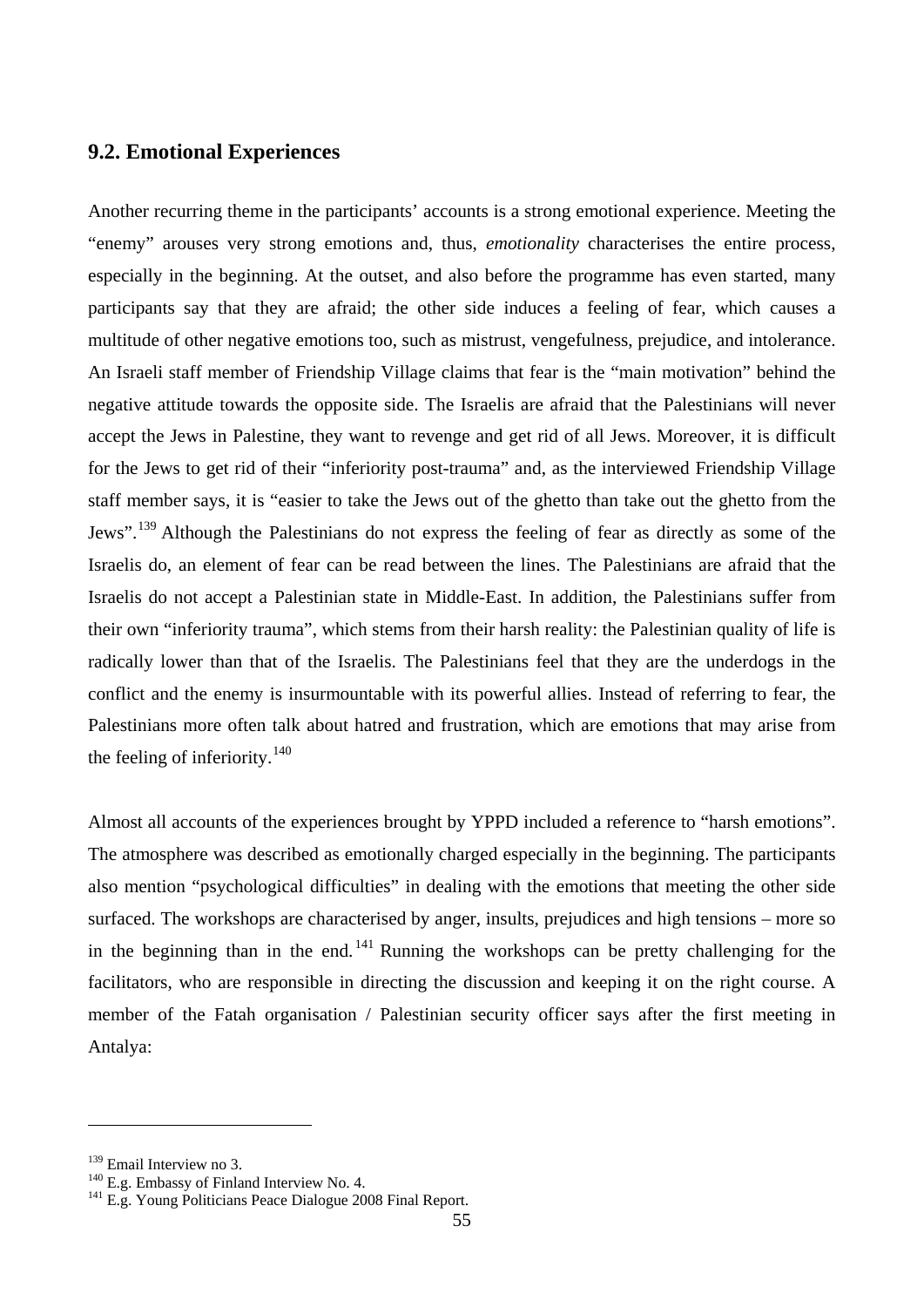[I]t was s hard, that I felt we are in a speech war. I think we don't have a chance to live with each other, but the facilitators directed the dialogue in proper direction.<sup>[142](#page-58-0)</sup>

Strong negative emotions and harsh attitudes were dealt with in single-identity meetings after binational workshops. Directed by the facilitators, the participants discussed difficulties and the emotional content of the meetings.  $\frac{143}{9}$  $\frac{143}{9}$  $\frac{143}{9}$  A member of Kadima party youth section describes the meetings as "exciting and deeply charged".<sup>[144](#page-58-2)</sup> It is very common to describe the encounters as "charged" and "tense", but aggressive behaviour was not reported to appear very much. YPPD Final Report 2008 only mentions one individual, whose behaviour was characterised as "aggressive"; having an aggressive attitude, not physical aggression.<sup>[145](#page-58-3)</sup> All in all, the notion of strong emotions is brought up repeatedly. In Talk Peace – Make Peace 2005-2006 Project Evaluation, the statistician who conducted the evaluation, concludes that strong emotional experiences throughout the process were emphasised.<sup>[146](#page-58-4)</sup>

#### **9.3. Intercultural Understanding**

Out of the participants' experiences of YPPD, probably the most repeated theme is "understanding". When looking at the reports, evaluations and interviews, increased understanding is one of the most mentioned and most valued experiences that YPPD provided to the participants. In the YPPD framework, the Palestinians and Israelis learned to understand the culture, history, society, ideologies, and motivations of the other side. For many, YPPD is the first opportunity to really meet and discuss with the other side, which often elevated the level of mutual understanding quite considerably. An Israeli assistant to a Likud member of the Knesset says:

> This project contributes for understanding the other side and makes friendly connection among people who consider themselves 'enemies'.<sup>[147](#page-58-5)</sup>

YPPD 2008 participants were asked, on a scale 1 to 5 (1 = lowest,  $5 =$  highest), "did the encounters help you to understand the positions and the situation of the other side". The average grade to this

<span id="page-58-2"></span><span id="page-58-1"></span>

<span id="page-58-0"></span><sup>&</sup>lt;sup>142</sup> Young Politicians Peace Dialogue 2008 Summary, 10.<br><sup>143</sup> Ibid., 3.<br><sup>144</sup> Young Politicians Peace Dialogue 2008 Final Report, 9.<br><sup>145</sup> Ibid, 3.<br><sup>146</sup> Talk Peace – Make Peace 2005-2006 Project Evaluation, 5.<br><sup>147</sup> You

<span id="page-58-3"></span>

<span id="page-58-4"></span>

<span id="page-58-5"></span>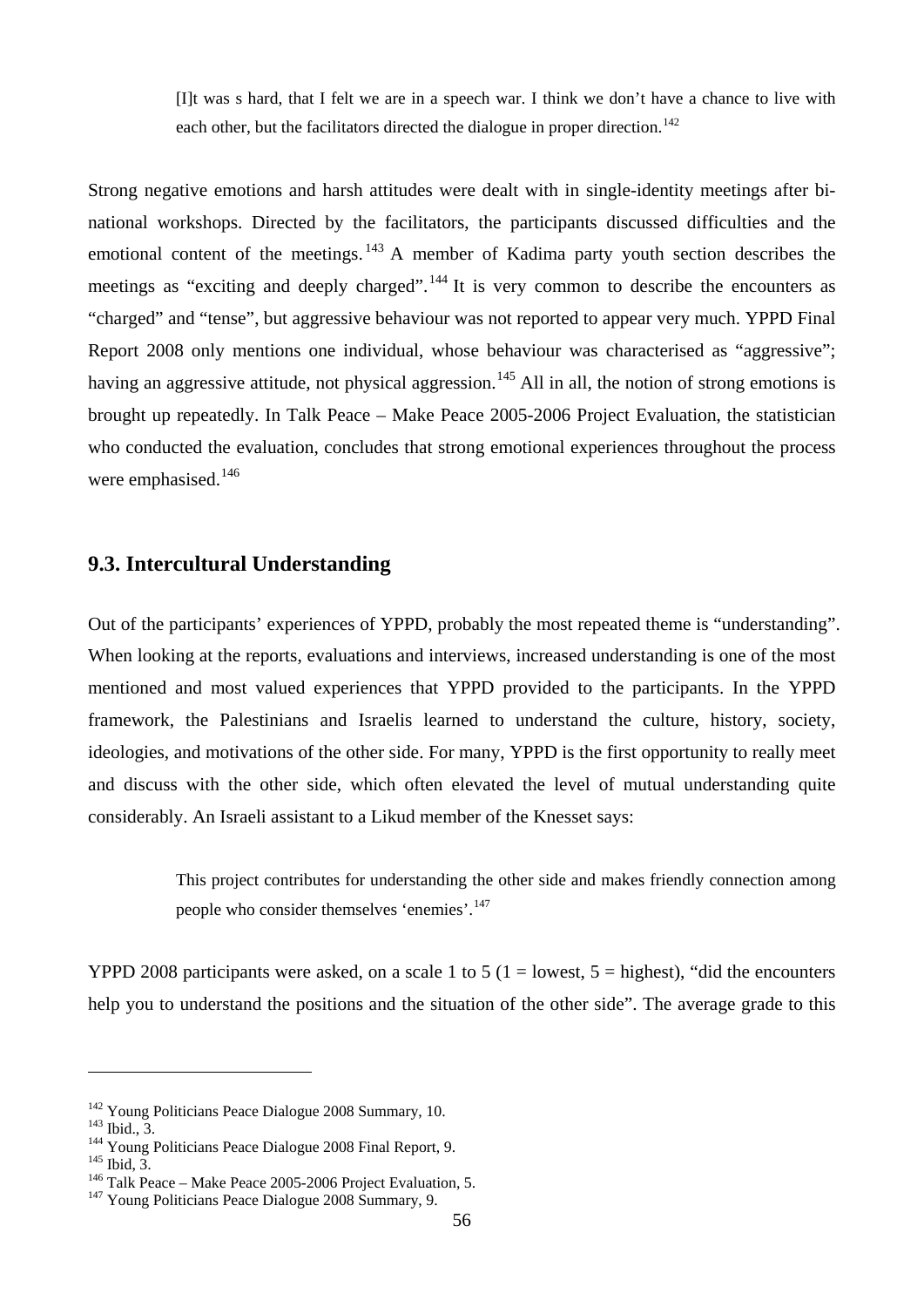question was 3.5, so the participants evaluated the process as fairly meaningful in terms of promoting understanding. Some of the participants commented on the encounters as follows:

> They helped to understand but not to justify violence. I felt that if I was in their place, I would feel just the same.<sup>[148](#page-59-0)</sup>

YPPD 2008 participants were also asked "how much the encounters helped you to understand the complexity of the conflict". The average grade to this question was 3.6, i.e. the programme was seen as quite meaningful in increasing understanding about the complex reality of the conflict. Some participants, however, did not achieve much new understanding about the adversary or the conflict. There were, for example, following comments to this question:

I was aware to some aspects of the complexity, but not as deep as it was presented here.

It helped very much: the main issues in dispute were illuminated in strong light.

We didn't go deep enough [...] Many subjects were discussed, however no new aspects that I didn't know about were presented.<sup>[149](#page-59-1)</sup>

Most of the YPPD participants felt that engaging in an honest dialogue is an effective means to promote mutual understanding. YPPD workshops offered a safe venue to openly discuss, listen and learn to understand the other side. Discussion in a controlled environment enabled the participants to open up and share their thoughts, feelings and experiences. Open dialogue also reduced the feelings of mistrust and animosity. Some of the participants commented on dialogue as follows in 2008:

> [B]y honest dialogue common ground can be found, even in our violent reality that normally doesn't make such a dialogue possible.

I see great importance in keeping on such a dialogue as the YPPD.<sup>[150](#page-59-2)</sup>

In a dialogue with the adversary, the participants can develop tolerance and respect towards the other. Learning to understand the enemy seems to be a crucial step in learning to tolerate and respect the other in the YPPD framework. In the workshops, the participants have a chance to an

<span id="page-59-0"></span><sup>&</sup>lt;sup>148</sup> YPPD 2008 Feedback, 3.<br><sup>149</sup> Talk Peace – Make Peace 2005-2006 Project Evaluation, 3.

<span id="page-59-2"></span><span id="page-59-1"></span><sup>&</sup>lt;sup>150</sup> Young Politicians Peace Dialogue Summary 2008, 9.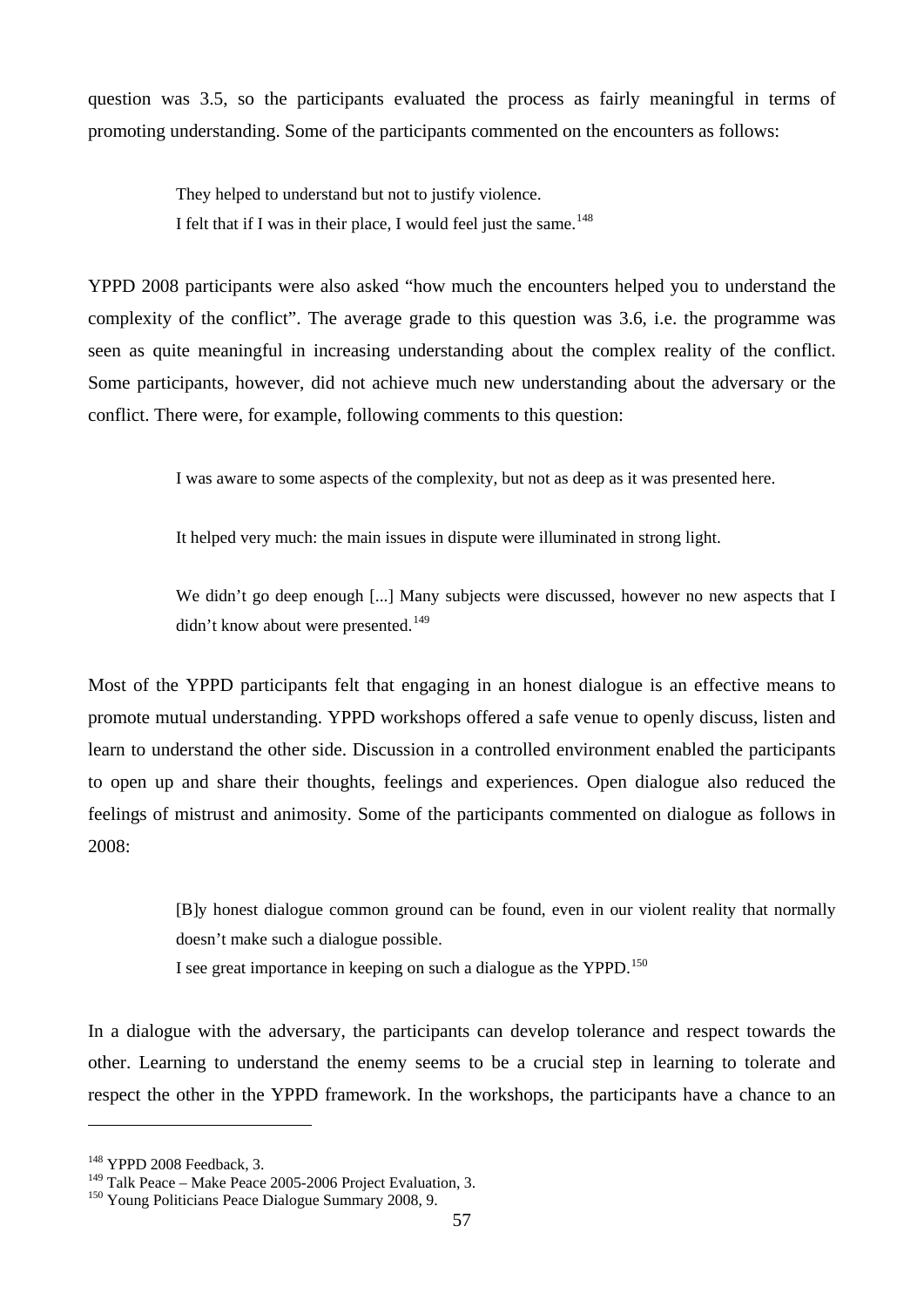open conversation, in which they can tell their personal stories, communicate their thoughts and express their feelings. In the process, the participants also learn about different values and worldviews, which makes the outlook of the enemy more familiar and understandable. As the participants learn to understand and put themselves to the position of the other, their attitudes become softer and they become more responsive, and possibly even more open-minded. YPPD 2008 participants were asked, again on a scale of 1 to 5 (1= lowest,  $5 =$  highest), "did the encounters help you to develop better tolerance toward peoples of other nation". The average answer to this question was 3.9, which reflects a quite meaningful development in increasing tolerance. In terms of this question, one participant said:

> Personal stories and experiences that I have been exposed to, made me try to understand and to listen with patience to reality as it is reflected by the other side.<sup>[151](#page-60-0)</sup>

In addition to understanding the mentality of the other, YPPD also aims at improving understanding about "facts". One of the objectives in YPPD is that the participants are exposed to new knowledge and facts about the enemy. The programme clearly has an educational objective in terms of spreading knowledge too. As discussed above, the participants study such issues as the history of the conflict, the society of the other side, and current political developments in the conflict. Studying takes place mostly in single-identity workshops, but also in bi-national meetings. Talk Peace – Make Peace 2005-2006 project evaluation reveals that half of the participants considered new knowledge as meaningful, whereas half of them considered it less meaningful or not at all meaningful. The participants thought that the new knowledge they acquired in the programme was mainly informative, i.e. information about what is happening in the road blocks and beyond the separation wall, as well as how people live their daily life.<sup>[152](#page-60-1)</sup> YPPD 2008 participants were asked, "how much did the encounters deepen your knowledge about the other people". The average answer was  $3.0$  (1 = lowest,  $5 =$  highest), which is a neutral answer and quite similar to YPPD 2005-2006; about half of the participants felt that they were provided with new knowledge, and half of them did not get any meaningful new knowledge.<sup>[153](#page-60-2)</sup> This question was commented as follows:

> I learned about events that happened just under my nose, but I didn't know, didn't recognize, didn't acknowledge them.

<span id="page-60-1"></span>

<span id="page-60-0"></span><sup>&</sup>lt;sup>151</sup> YPPD 2008 Feedback, 2.<br><sup>152</sup>Talk Peace – Make Peace 2005-2006 Project Evaluation, 5.<br><sup>153</sup> YPPD 2008 Feedback, 1.

<span id="page-60-2"></span>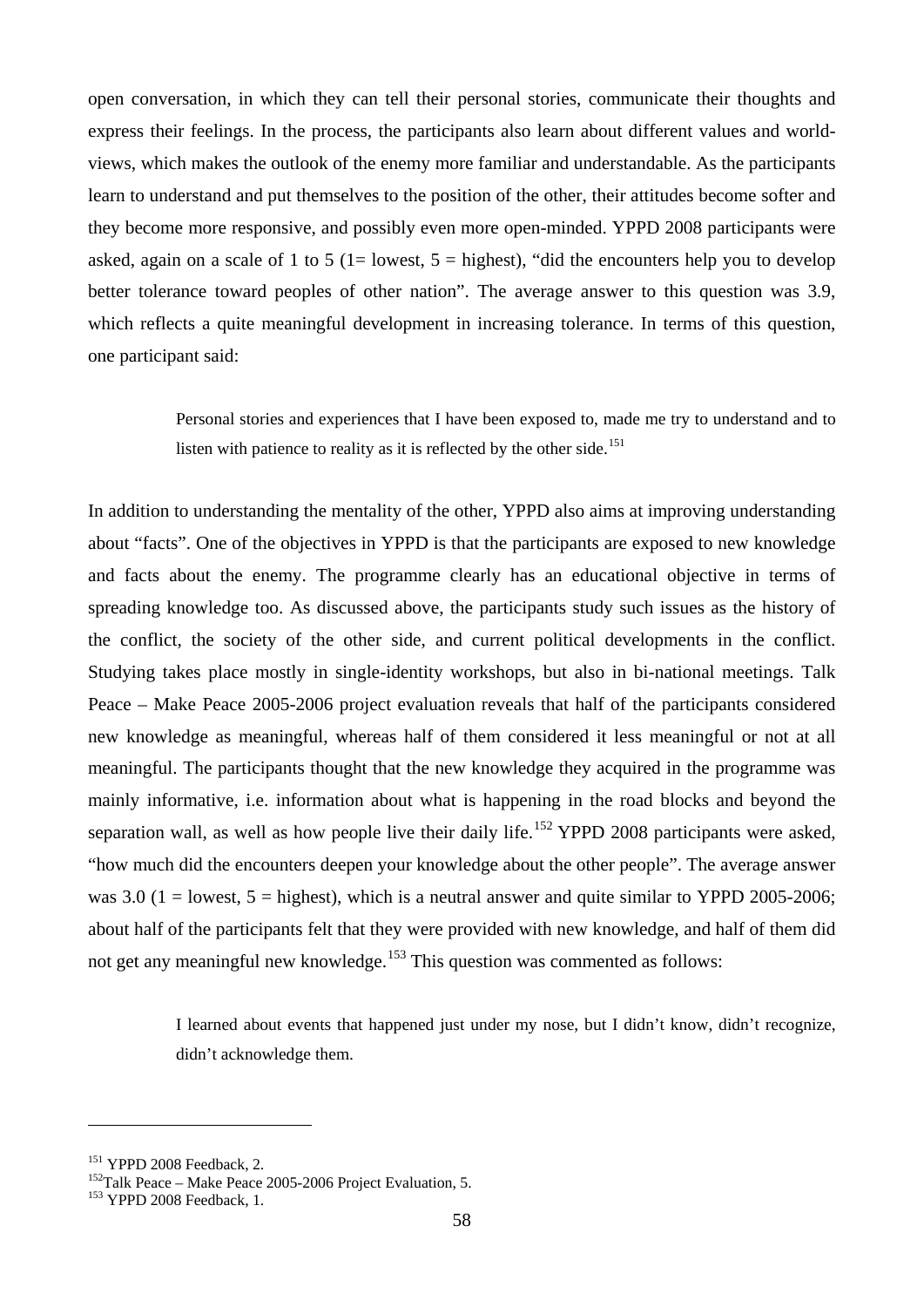I met in the past Palestinians. Every time my knowledge about their national and personal burden is expanded, however this time I didn't get any new knowledge on the level of new insights.<sup>[154](#page-61-0)</sup>

The observation that new knowledge was not very highly valued in project evaluations could be explained by the political and societal activeness of the participants. I would claim that the participants, who are actively involved in politics and community work, are more aware of current political developments, more informed about facts, and possess more knowledge about the conflict than an "average" Palestinian or an Israeli person. In YPPD, the participants probably get more new insights from *learning to understand* than learning facts.

### **9.4. Personal Impact and Change**

As discussed above, in terms of emotions, most of the YPPD participants say that the programme had a strong impact on them on a personal level. Talk Peace – Make Peace 2005-2006 report says that:

> [T]he encounter had strong impact not only on level of political opinions and attitudes, but on the personal level of participants as well.<sup>[155](#page-61-1)</sup>

The evaluation report maintains that not only the programme affects attitudes and opinions, but also has an effect on identity and even self-confidence. For some participants, the process clarified their national identities – especially in the case of Israeli Arabs. As the Israeli Arabs (or Israeli Palestinians) met Palestinians from the West Bank, their national identity was strengthened. The programme "empowered" their identity of being and Arab.[156](#page-61-2) I interviewed and Israeli Arab in Beit Jalla meeting in October 2008, and this young man explained to me, how difficult the position of the Israeli Arabs is in the conflict. The Israeli Arabs have to look at the conflict from the Israeli and the Palestinian perspectives and choose which side to support in specific issues. In addition, the Israeli Arabs need to form an alternative third side to the conflict i.e. the Israeli Arab side. Thus, they have to look at the conflict from three different perspectives, which is psychologically hard and challenging. <sup>[157](#page-61-3)</sup> The programme also influenced participants on a deep personal level. Some

<span id="page-61-0"></span> $^{154}$  Ibid.

<span id="page-61-1"></span><sup>&</sup>lt;sup>155</sup> Talk Peace – Make Peace 2005-2006 Project Evaluation, 3.<br><sup>156</sup> Ibid, 4.<br><sup>157</sup> Embassy of Finland Interview No. 3.

<span id="page-61-2"></span>

<span id="page-61-3"></span>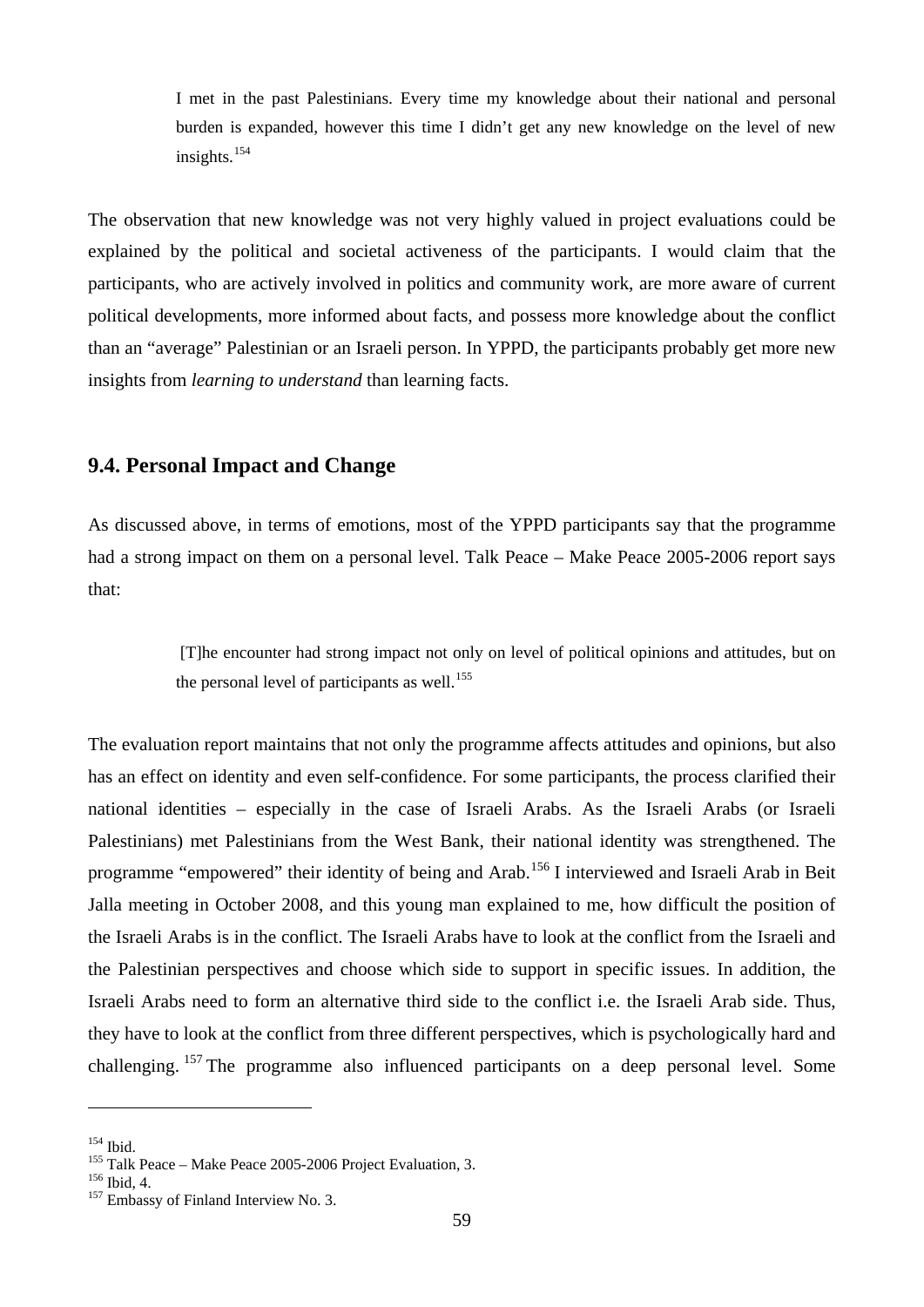participants say that the programme changed their personal identity. A participant of 2005-2006 stated:

I discovered myself in a totally different way. [158](#page-62-0)

Many of the participants, for example 83% of the Israeli Jews in 2005-2006, admitted that the YPPD programme helped to clarify their personal ideological and political positions. They had an opportunity to examine their political opinions in the process, or even reconsider them. An Israeli lawyer and a former adviser to a Shinuy member of Knesset explains:

 $[]$ It made me to reconsider my positions toward the Palestinians and the conflict with them.<sup>[159](#page-62-1)</sup>

Political consciousness, on the other hand, did not change very much as it was very high already at the outset. The 2005-2006 evaluation report maintains that political consciousness was "improved" or "emphasised" instead of increased.<sup>[160](#page-62-2)</sup>

YPPD 2008 participants were asked "how much the encounters strengthened or changed your political opinion". The average answer  $(1 =$  lowest,  $5 =$  highest) was 2.7. In addition, the participants were asked "did you change your positions as following the encounters". The average answer was pretty low, only 2.0. It seems that political positions and opinions did not change considerably. The participants commented on these questions:

> [T]his was just the beginning of a process. My ears became more sensitive to aggressive terminology. My basic positions didn't change, still I became more tolerant and sensitive.

> My political awareness has not been changed, however I met new insights and acquired new means and knowledge to observe the reality around me on different ways that I used to.<sup>[161](#page-62-3)</sup>

I would have expected that the political positions and opinions would change more, especially as the experience has been described to have such a strong impact on the participants. However, this inconsistency is quite understandable: it is not easy for people to radically change their ideology, opinions and political positions in a short period of time. People tend to cling to their political

<span id="page-62-0"></span><sup>&</sup>lt;sup>158</sup> Talk Peace – Make Peace 2005-2006 Project Evaluation, 4.<br><sup>159</sup> Young Politicians Peace Dialogue 2008 Summary, 10.

<span id="page-62-1"></span>

<span id="page-62-2"></span><sup>&</sup>lt;sup>160</sup> Talk Peace – Make Peace 2005-2006 Project Evaluation, 5. <sup>161</sup> YPPD 2008 Project Evaluation, 2-5.

<span id="page-62-3"></span>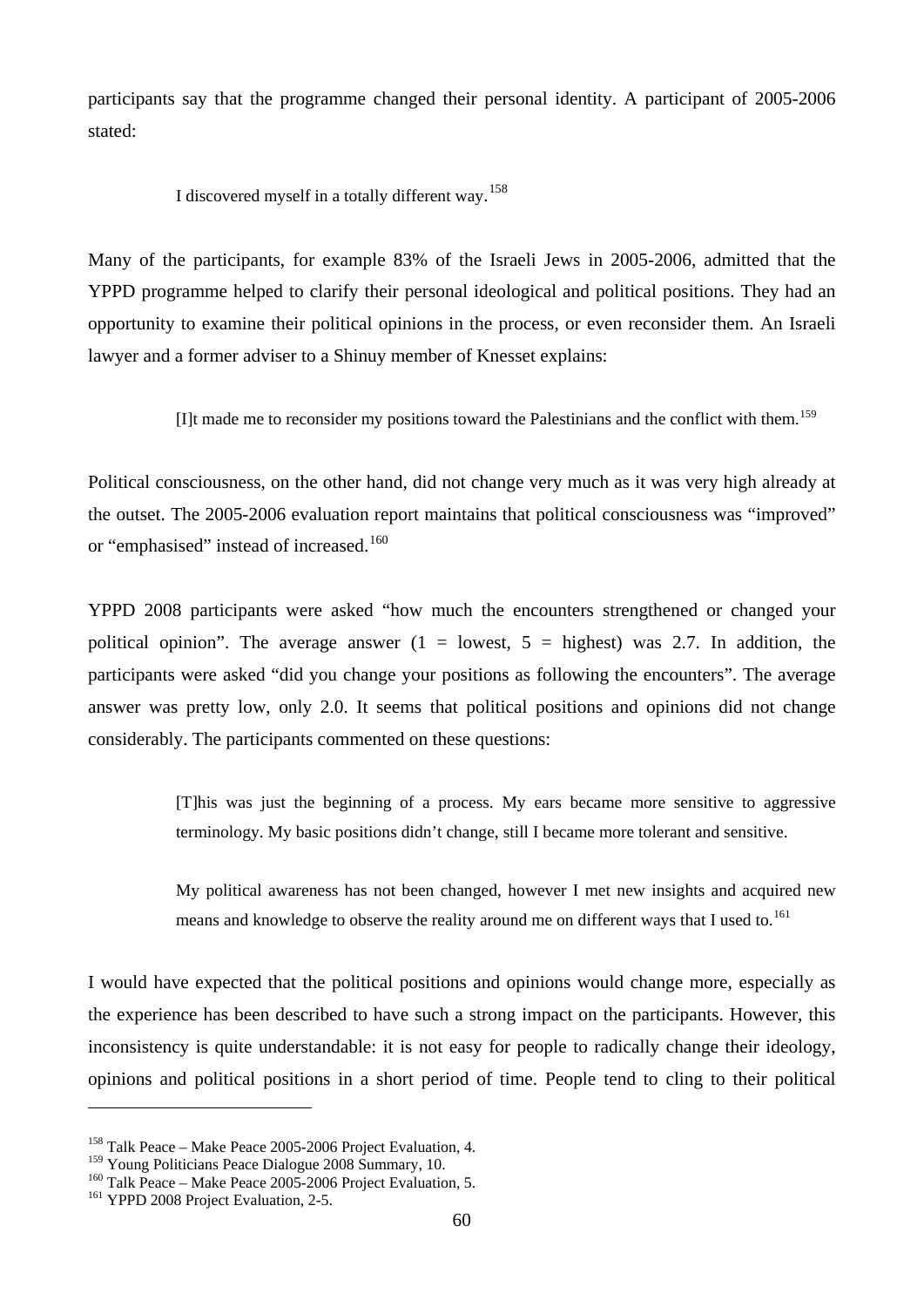positions pretty stubbornly, which is very normal behaviour in the end: political opinions and positions are building blocks to individual ideologies that constitute to the formation of individual's identity as well. Identity can not be changed overnight. Moreover, the YPPD participants are almost all members of some political party, which renders changing political positions even harder. Party members are committed to party values, opinions and positions, so it is difficult to change them on an individual level in a short period of time. Equally difficult is it to *admit* that opinions have changed.

YPPD 2008 participants were also asked "how much did the encounters confront you with your own positions – and to clarify them". On a scale of 1 to 5, the average grade was 3.8 (1 = lowest, 5)  $=$  highest), which is clearly more than in the two previous questions. It seems that "change" was too strong expression for the participants' experiences when it comes to political opinions and positions. Instead of change, the participants were able to "confront" their own conceptions and "clarify" their own positions in the process:

> Clarification of issues all along the workshops, especially in the negotiations, made me think over all the issues and my positions toward them. My positions are built and develop all the time. $162$

Finally, one element of the strong personal impact is how the participants started to have a feeling of "being on the same side". Along the conflict resolution process, the Palestinians and Israelis begin to feel less alienated of each other. The different sides start to find common ground as they are given a chance to open dialogue in controlled circumstances. Moreover, the participants slowly develop a degree of "togetherness" as the programme proceeds and delves deeper into the various issues. The participants described the feeling of togetherness, for example, in the following way:

I feel we are on the same side, not on two sides.<sup>[163](#page-63-1)</sup>

You meet the human being behind the 'enemy'. It is possible to talk, to develop a real dialogue. A feeling of closeness.<sup>[164](#page-63-2)</sup>

<span id="page-63-1"></span><span id="page-63-0"></span><sup>&</sup>lt;sup>162</sup> YPPD 2008 Feedback, 2-3.<br><sup>163</sup> Young Politicians Peace Dialogue 2008 Summary, 10.<br><sup>164</sup> YPPD 2008 Feedback, 2.

<span id="page-63-2"></span>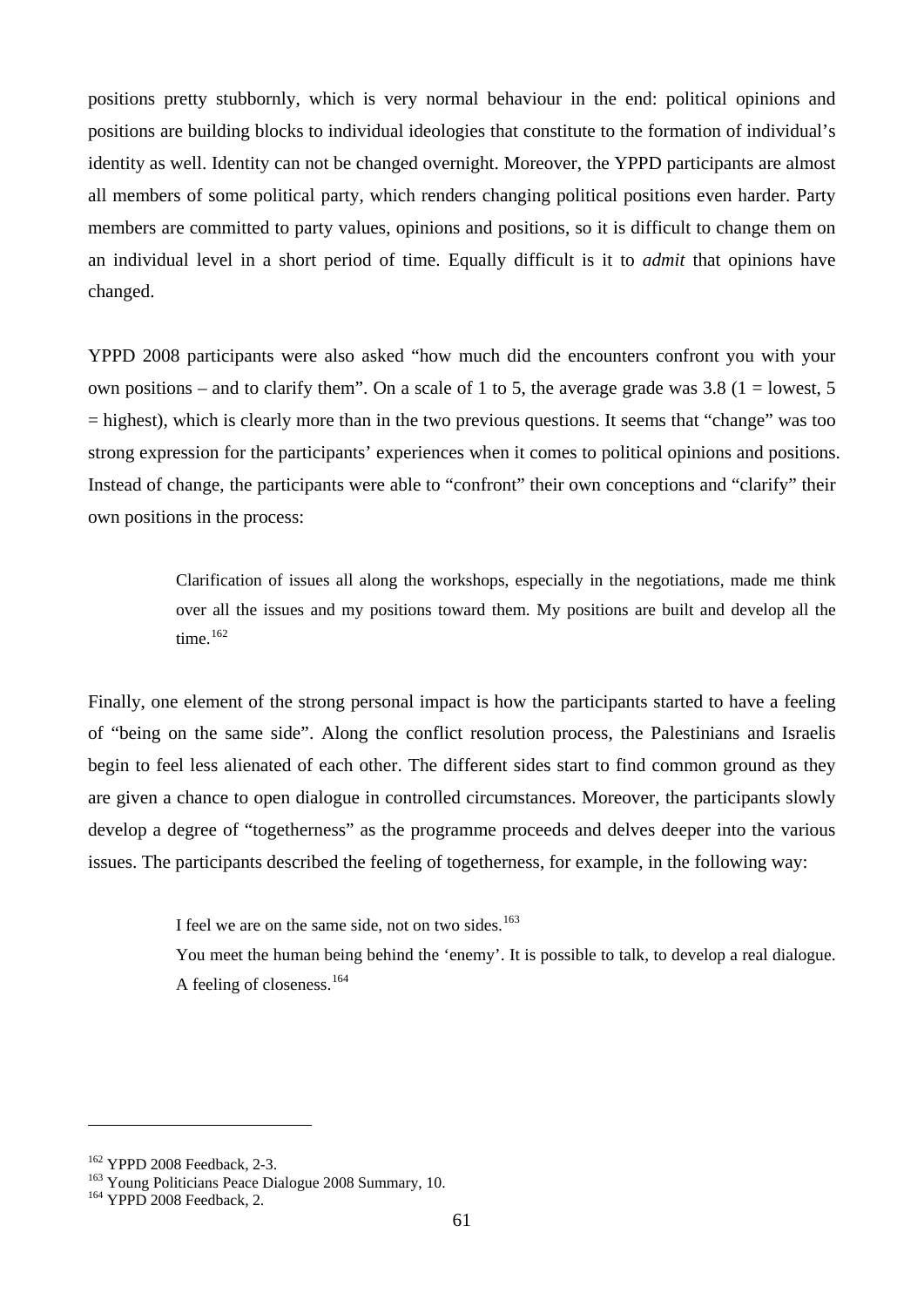### **9.5. Ways to Promote Peace**

I asked the YPPD participants of all three rounds (2005-2008) in an email inquiry, how they see the Israeli-Palestinian conflict. One of the respondents<sup>[165](#page-64-0)</sup> said that the core of the conflict is mostly national: it is a conflict between Zionist Israelis and Palestinian Arabs who both wish to claim their land. Outside the nationalist core, there are other layers, such as religion (Muslims/Jews) and the "colonialist" aspect. As a form of colonialism, the Middle East crisis is a dispute between the indigenous traditional Arabs and Western/modern new colonial powers supported by European and later by American imperial powers. Colonialism comes alongside with cultural differences, i.e. the dichotomy of modern Western culture and traditional Arab culture.<sup>[166](#page-64-1)</sup>

Another respondent had a quite hopeless picture about the conflict. He claimed that both hope and motives to end the conflict are missing. Palestinians and Israelis are mentally too disconnected from each other that resolving the conflict seems hopeless. The Israelis do not know much about the Palestinians and their reality. The same problem applies to the Palestinians too; they are pretty oblivious of the Israeli hopes and motives. Thus, one of the major obstacles to peace seems to be obliviousness of the other side. In addition, one of the respondents also claimed that the Israelis have wittingly prolonged the conflict. Successive Israeli governments have been able to undermine genuine conflict resolution efforts and the formation of a Palestinian state because of lacking pressure from the Israeli citizens. The respondent maintains that the Israelis do not feel the conflict on a daily basis (except for the Israelis living close to Gaza) in the same way as the Palestinians do. The Israelis live in a hostile environment, but their physical freedom is not constrained. The Israelis are able to live quite normally in modern cities with a possibility to study, work and travel. Palestinians, on the contrary, are confined to a small area behind road blocks and walls. Their opportunities in life are rather restricted: many of them can not, for example, study or go to work, or travel outside their hometown. The conflict is much more tangible and devastating for Palestinians, especially in Gaza. Therefore, the Israelis probably do not have an urge to promote the peace process in a way that the Palestinians do.<sup>[167](#page-64-2)</sup>

Moreover, it seems that defining the conflict is very challenging, even impossible for some. One respondent to my email inquiry said that she can not explain the conflict. Even after the YPPD process, the conflict seemed so complex that defining and explaining it was impossible. This YPPD

<span id="page-64-0"></span><sup>&</sup>lt;sup>165</sup> All respondents to my email interview were Israeli participants of the YPPD, Palestinians did not reply.<br><sup>166</sup> Email interview No 3.<br><sup>167</sup> Email interview No 2.

<span id="page-64-1"></span>

<span id="page-64-2"></span>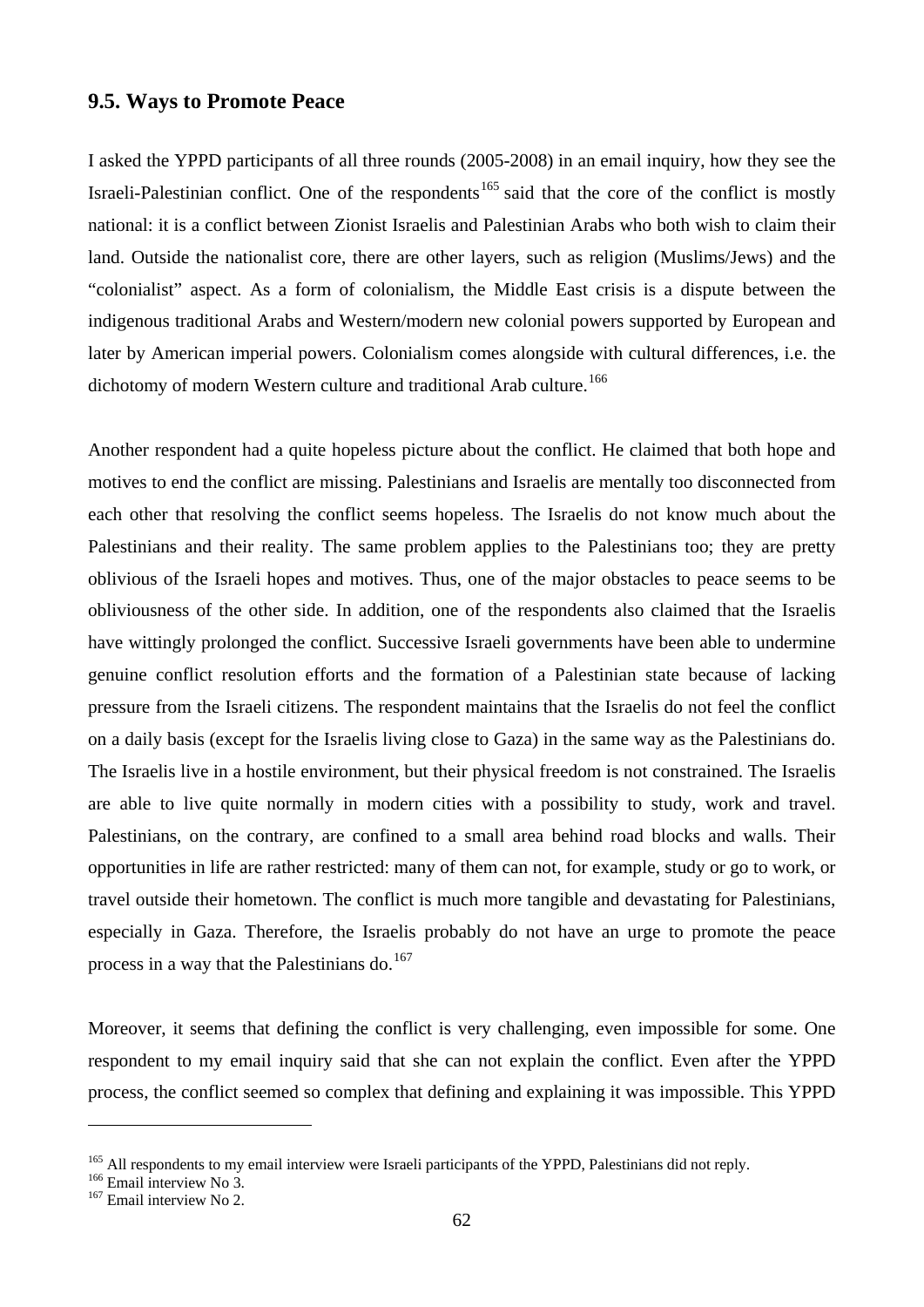participant clarified her response by saying that she sees the conflict in different ways all the time; her perceptions of it change constantly. She lives in it and sees it all the time, but she can not rationally explain the causes and effects of the Middle East conflict, not even to herself.<sup>[168](#page-65-0)</sup>

In the YPPD project evaluation and feedback forms, the participants do not often directly mention *peace* in the descriptions of their experiences. When asked about the positive outcomes of the programme, they usually mention dialogue, mutual understanding, increased tolerance, respect and so forth. But, the participants do not bluntly say that they have participated in the peace process by participating to the YPPD project. However, when asked in a questionnaire, 90% of the participants of YPPD 2005-2006 answered that the encounters in YPPD encouraged peace building. It is not clarified in the evaluation report, what is actually meant by "peace building", but it seems that the majority of the participants felt that, in the end, they are a part of the peace process in a way or another.<sup>169</sup> In their verbal accounts for the experience, the participants do not eagerly mention peace, if they are not asked about it straightforwardly. One Palestinian participant of YPPD 2008, a former prisoner and a current Fatah council member, carefully touches the subject of peace and peaceful conflict resolution in his own comment on the process:

> I was active in the first Intifada, but later on I started to think that the good way to take our right is the non violence one and the dialogue with the other side.<sup>[170](#page-65-2)</sup>

I asked the participants of YPPD to explain, how they see the prospects for peace: is it possible to resolve the conflict and if so, how? Many of the respondents answered to this question in very practical terms: what compromises need to be done, what areas of land given to whom, what is the faith of the refugees et cetera. It seemed to be quite difficult to ponder what really needs to be done in the actual process, on the state level and on the level of an individual Arab or Jewish citizen. One respondent explained that the conflict can be resolved only after both people will recognise the legitimate right of the other people to the land. Both sides need to make difficult compromises in dividing the land. The Palestinian state should follow the borders of 1948-1967, the Green Line, with some modifications and exchanges of territories. The Palestinian should give up their demand of the right to return of the refugees. Israel can not take the refugees if it wishes to stay as a Jewish state. The returning refugees would make Jews a minority in their country. Instead of returning to their home country, the refugees should assimilate to their refugee country, mainly Jordan, Lebanon

<span id="page-65-1"></span><span id="page-65-0"></span><sup>&</sup>lt;sup>168</sup> Email interview No 1.<br><sup>169</sup> Talk Peace – Make Peace 2005-2006 Project Evaluation, 2.

<span id="page-65-2"></span> $170$  Young Politicians Peace Dialogue 2008 Summary, 10.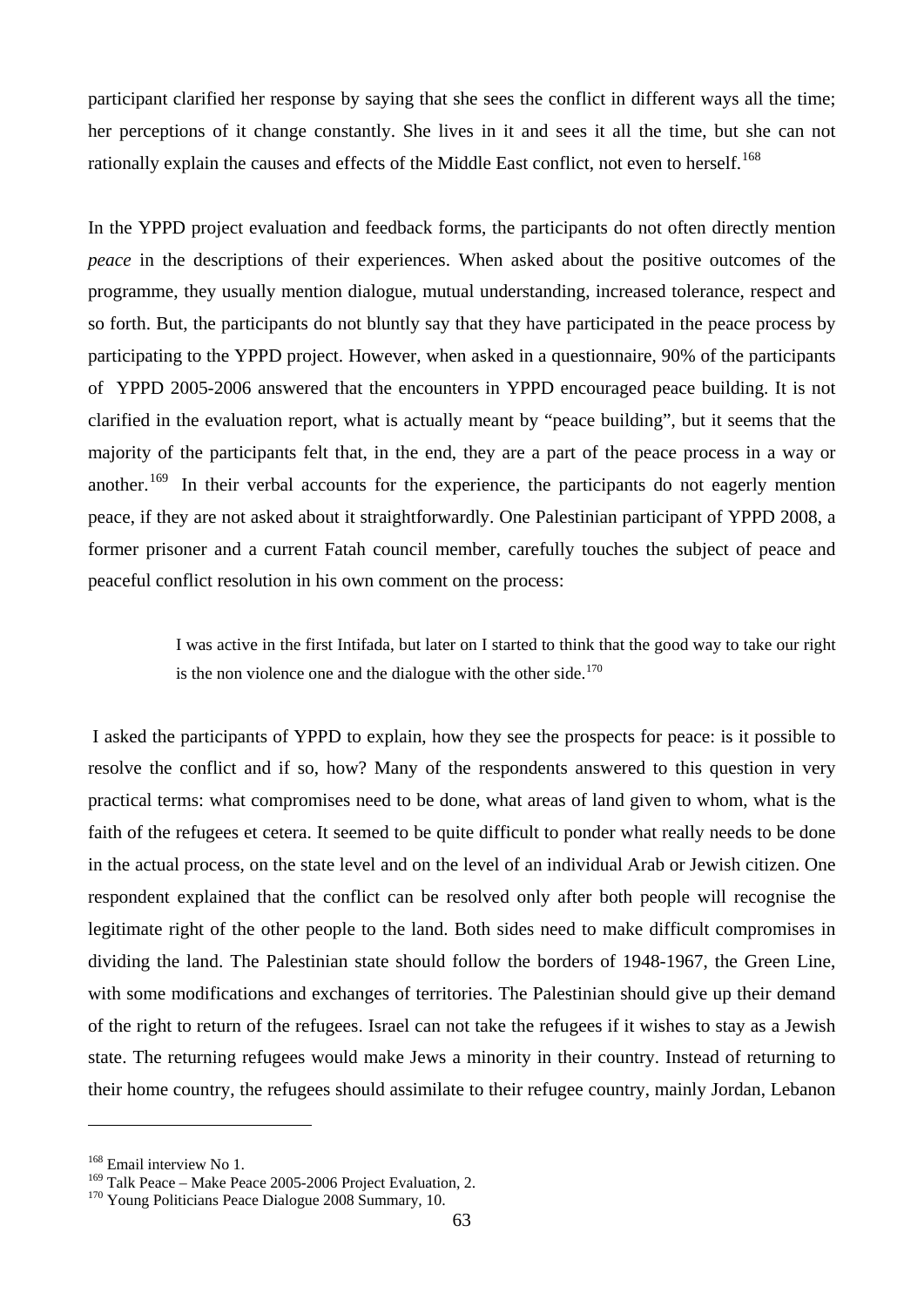and Syria.<sup>[171](#page-66-0)</sup> Another respondent said that resolving the conflict is "very easy": the Israelis just need to leave all the occupied territories. Of course, leaving the occupied territories, tearing down the settlements and relocating the settlers (by force) are not easy tasks. Israel's decision to leave the occupied territories would likely be followed by internal conflicts between the Israelis, and between the state and the citizens.[172](#page-66-1) According to one participant, the Palestinians and Israelis only need strong leaders and a "big umbrella" from the rest of the world in support of the peace process in order to resolve the conflict. Both sides need brave leaders who are willing to take political risks and make compromises. For example, the Palestinians should give up on their demand of the right to return of refugees and the Israelis should compromise in terms of Jerusalem. Therefore, peace would only be possible with strong and brave leaders coupled with difficult compromises.<sup>[173](#page-66-2)</sup>

I also asked the participants of YPPD 2005-2008 that how they see their own contribution to the conflict and its resolution. Do they think that an individual can make a difference? How did the YPPD help in trying to achieve peace? Some of the answers were positive and encouraging. An Israeli social worker wishes to integrate his YPPD experiences to his daily work with youth in risk. He wants to influence the youth on the grassroots level: enable them to become more aware, tolerant and respectful towards the Palestinians. He strongly believes that an individual can make a difference in the process of attaining peace.  $174$  An Israeli leader of the conservative youth movement also believes that the programme and his own contribution has an effect on the peace process at the grassroots level. He believes that the key to change is learning to understand the other side and, therefore, peace would be attained simply through better understanding. This individual, who is also learning to become a rabbi, has started small projects with his Israeli Arab friend (who also participated in YPPD) to promote intercultural understanding and, thus, peace.<sup>[175](#page-66-4)</sup>An Israeli staff member of the YPPD says that he is trying his best to contribute to the peace process on an individual level. He has worked in the Talk Peace – Make Peace and Young Politicians Peace Dialogue programmes as an organiser. With his individual input, he wishes to "promote dialogue and understanding that would lead to recognition and comparison". He also works for an NGO, which promotes cross-border cooperation in terms of environmental problems. In addition, the NGO organises some peace building seminars and other activities for youth and adults.<sup>[176](#page-66-5)</sup> One participant of YPPD believes that an individual can make a difference by "being brave": writing

<span id="page-66-0"></span> $171$  Email Interview No 3.<br> $172$  Email Interview No 1.

<span id="page-66-3"></span>

<span id="page-66-2"></span><span id="page-66-1"></span><sup>&</sup>lt;sup>173</sup> Email Interview No 2.<br><sup>174</sup> Embassy of Finland Interview No 1.<br><sup>175</sup> Embassy of Finland Interview No 2.<br><sup>176</sup> Email Interview No 3.

<span id="page-66-4"></span>

<span id="page-66-5"></span>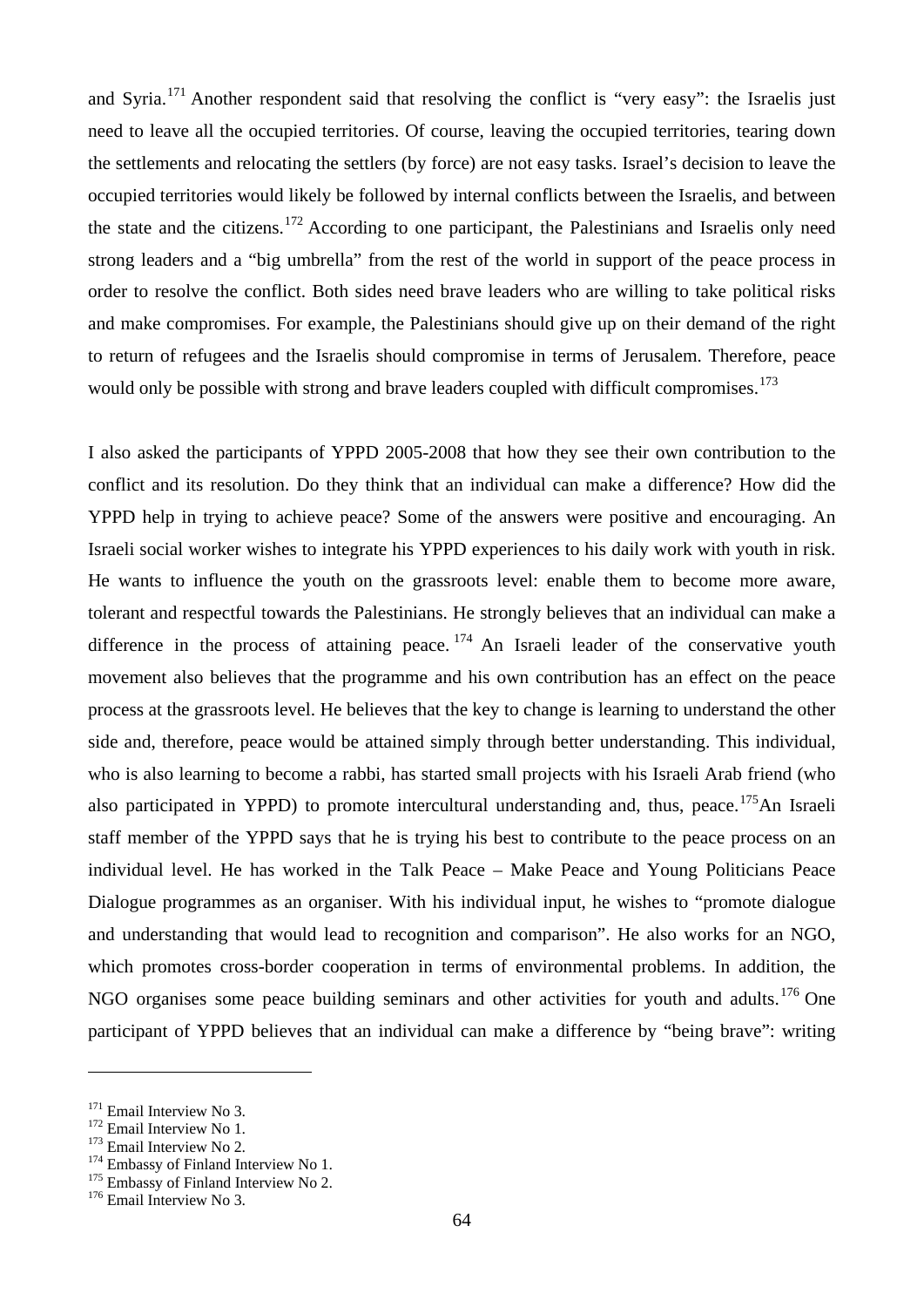opinions to different websites, demonstrating, being an "activist" in grassroots organisations and bravely going against the popular opinion in Israel and the Palestinian territories. He thinks that he has not yet been personally able to contribute to the peace process, even though he participated to the YPPD programme.<sup>[177](#page-67-0)</sup>

Even though some YPPD participants see their own contribution to peace building at grassroots level quite positively, there are some critical voices too. An Israeli participant, who attended YPPD and a "Nemashim" theatre project<sup>178</sup>, thinks that an individual can not make a difference on the road towards peace. She has tried to be an "activist" in matters concerning the conflict and the peace process but she does not believe that it will help. In her opinion, a peace agreement can only be achieved if there is sufficient international political pressure coupled with an economic embargo. From this viewpoint, the peace process is seen as a top-down project, in which an individual does not make a difference on the lower level. However, despite criticising the role of the YPPD in grassroots peace building, this respondent admits that the programme truly helped her to understand the conflict. $179$ 

Another critical voice was a Palestinian student, a member of Fatah, whom I Interviewed in Beit Jalla, West Bank, in October 2008. This individual was very reserved about the possibilities of the YPPD to promote peace on any level – as compared to the other interviewees in Beit Jalla. She said that the programme is very positive when it comes to understanding the other side and meeting the "enemy": interaction is very welcome because it happens rarely in the real life. Even though this young student thinks that the programme promotes intercultural understanding and influences young potentially to-be politicians, she is convinced that the conflict needs to be resolved by the heads of state. Grassroots interaction is, in her opinion, quite useless in the peace process, even though her overall experience of the YPPD was very positive. This individual was strongly affected by the harsh reality of the Palestinians. She believes that the everyday life of the Palestinians is more difficult than that of the Israelis, which makes her attitude towards peace building rather negative. Especially the low level inter-cultural efforts seem futile given the conditions where the Palestinians are forced to live in. For this individual, options seem to be missing and the future is grim, there is not much room for hope. According to my observations in West Bank and also with this female student, I noticed that many Palestinians, when meeting someone from Europe or the "Western" world, have an urge to draw attention to their crude reality and point out the evils of the

<span id="page-67-0"></span><sup>&</sup>lt;sup>177</sup> Email Interview No 2.  $178$  Nemashim is an Arab-Jewish theater community.

<span id="page-67-2"></span><span id="page-67-1"></span><sup>&</sup>lt;sup>179</sup> Email Interview No 1.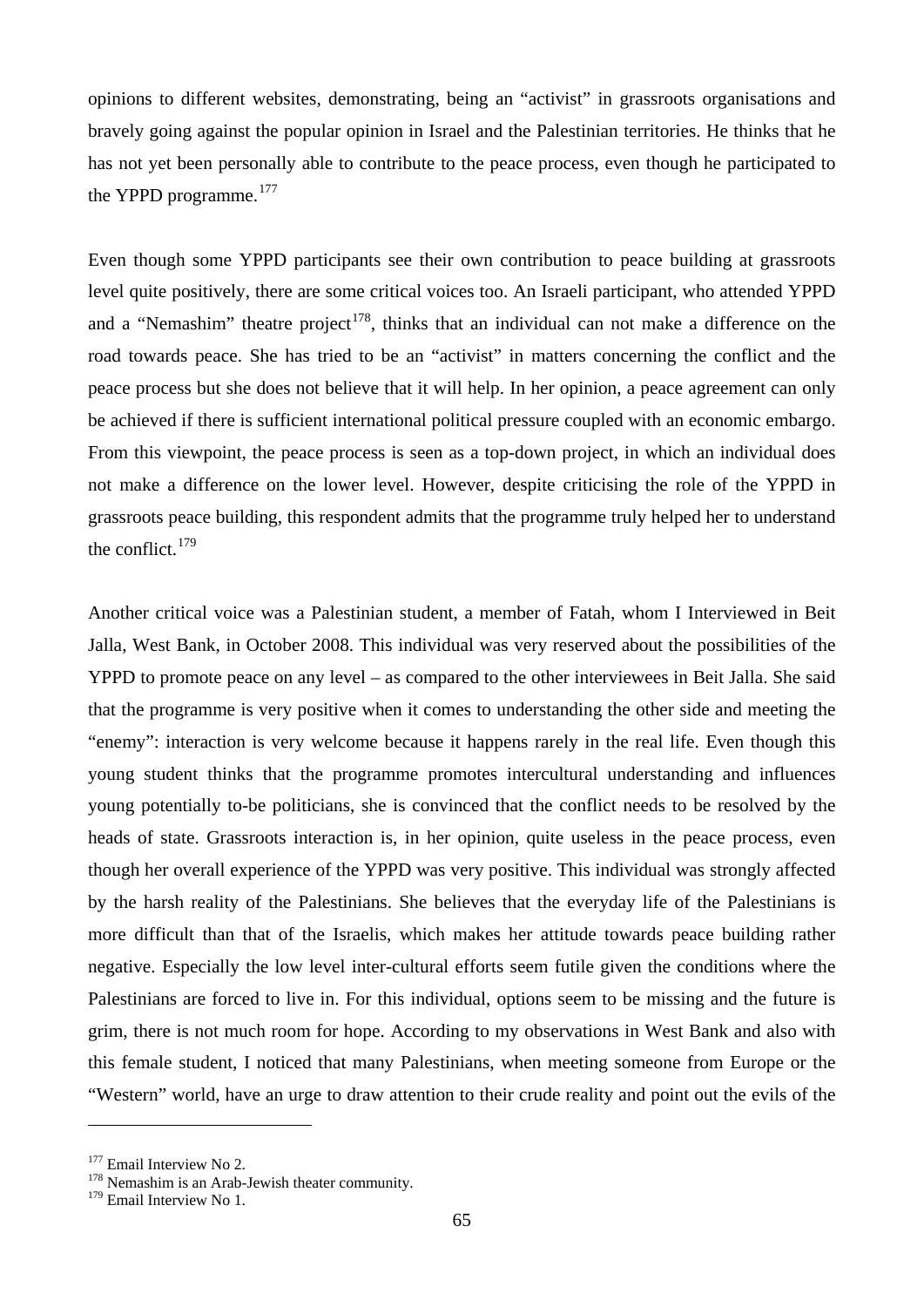Israeli-Palestinian troublesome co-existence. The interview was held on a beautiful day, outside in the hills of Beit Jalla, in a positive atmosphere after an YPPD meeting. However, this young woman pointed towards a nearby check-point and wanted to be photographed with the check-point behind her down the hills. She wanted to communicate a message: "this is the Palestinian reality, don't forget about it".<sup>[180](#page-68-0)</sup>

A slightly older Palestinian woman, one of the organisers of YPPD, saw peace building efforts quite differently. In the interview in Beit Jalla, she explained that the programme has been a very positive experience for the participants and herself. She wanted to emphasise the importance of personal, close interaction between the different sides of the conflict in order to create inputs to the peace building process on an intercultural level. In her life, she wants to appeal to the Israeli mothers that she meets; she appeals to the universal experience of motherhood and how it connects people regardless of cultural and religious factors, politics and war. Both sides have lost children in the conflict and both sides (mothers) suffer equally. She wants to draw attention to things that are common for everyone, i.e. motherhood and love for the children on both sides. Thus, she attempts to find common ground on *universal* human experiences and emotions. In her opinion, the YPPD programme is also a venue, where people can create mutual understanding and share things that are common to all people; concern for ones security, family and well-being. After all, the "ordinary" Palestinians and Israelis would just want to live their life in a peaceful environment that enables leading a normal life: studying, working and raising your family in a safe environment that would not endanger the life and well-being of your family and yourself. [181](#page-68-1)

### **9.6. Suggested Improvements, Future, and Evaluation of Effectiveness**

In general, the participants of YPPD are quite eager to continue meetings – formally and informally. For example, the participants of 2005-2006 would have liked to have a contact list of all participants in order to continue making contacts and meet again in an informal framework. The participants also wanted to get more knowledge along the process – and deeper knowledge too. Therefore, the organisers of the programme need to reconsider the proportions between lectures, discussion and workshops to be able to provide more knowledge and information as well as deeper insights.<sup>[182](#page-68-2)</sup> After the 2008 YPPD, the organisers invented an idea of an advanced YPPD course,

<span id="page-68-0"></span> $^{180}$  Embassy of Finland Interview No 4.<br> $^{181}$  Embassy of Finland Interview No 5.

<span id="page-68-1"></span>

<span id="page-68-2"></span> $182$  Talk Peace – Make Peace 2005-2006 Project Evaluation, 5-6.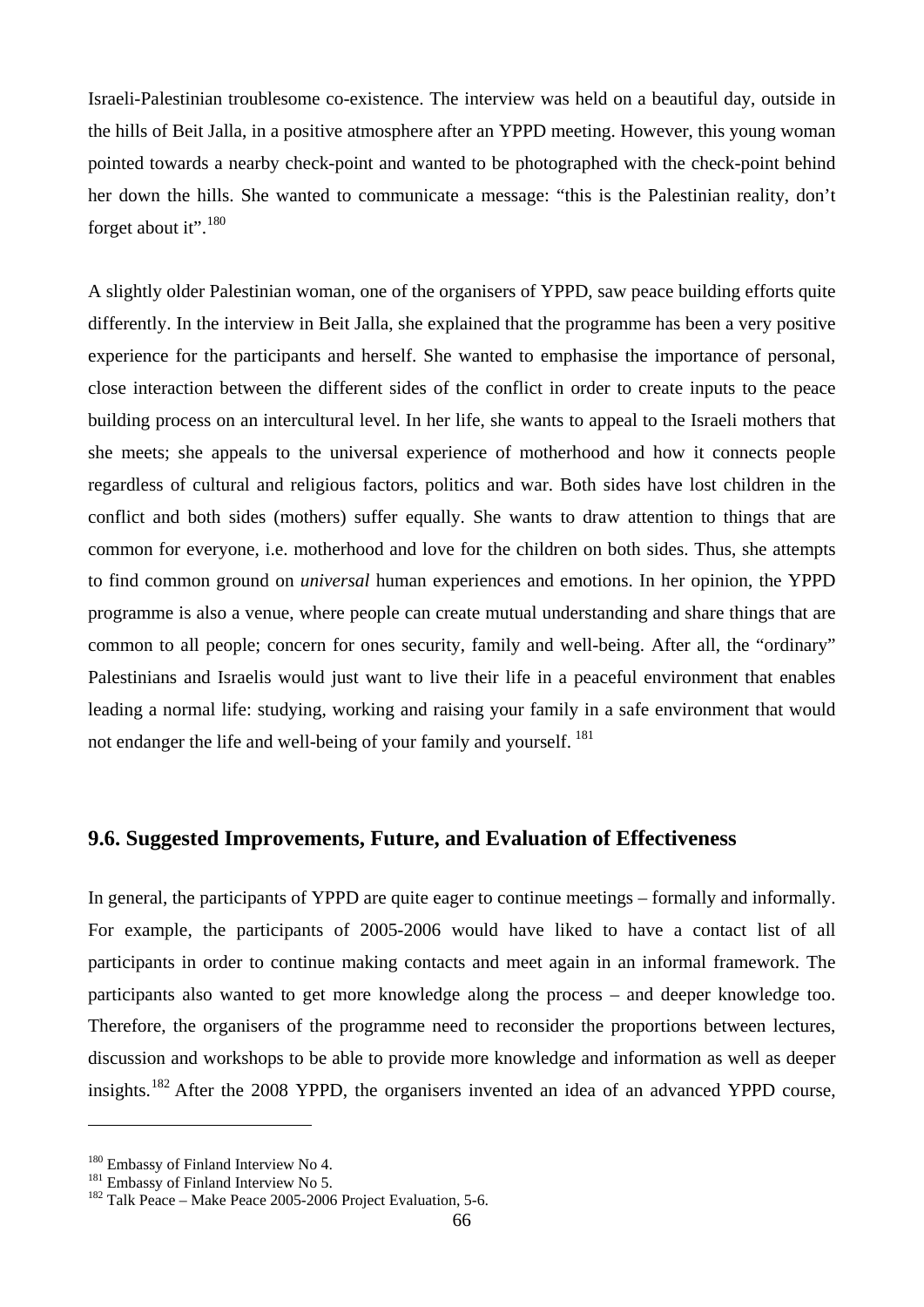where the participants would have an opportunity to explore the related problems more in depth. investigate options more thoroughly and strengthen connections with the other side. The idea of an advanced course came from the participants themselves as they felt a need to continue the process.<sup>[183](#page-69-0)</sup> In fact, an advanced course was introduced in a meeting in Beit Jalla, October 25<sup>th</sup> 2008. All interested YPPD participants can take part in the advanced course, in which "they will be able to extend their skills in methods of negotiation and conflict management". The advanced course would further enhance team work on specific issues in the conflict and it would also involve training in terms of practical cooperation between the Palestinian and Israeli leaders. Most of the participants expressed their willingness to take part in the advanced course.<sup>[184](#page-69-1)</sup> The Beit Jalla meeting was, in fact, a conference, where all of the Talk Peace – Make Peace and Young Politicians Peace Dialogue "graduates" since 2005 were invited. The purpose of this meeting was to create a network of participants and lay foundations for future cooperation.<sup>[185](#page-69-2)</sup>

The organisers expressed their concerns about facilitators as well as some participants in 2008. The facilitators need to be chosen more carefully and they have to be more thoroughly prepared for the process. There had been some problems with particular facilitators as discussed in chapter 8.4. In some cases, the skills and experience of the facilitators had been inadequate. Also, there were some problems that related to the status and age gaps between the participants of different sides. The Palestinians were younger and of "lower status" than the Israelis, which was discussed in chapter 8.2. <sup>[186](#page-69-3)</sup> The Palestinian organiser wishes to increase the number of Palestinians from the West  $Bank<sup>187</sup>$  $Bank<sup>187</sup>$  $Bank<sup>187</sup>$  and recognises the need of recruiting participants from Gaza, where the conflict is most acutely felt.<sup>[188](#page-69-5)</sup> Participants from Gaza would considerably change the dynamics of the programme because the Gazans are the greatest victims of the conflict in the Palestinian territories. Living in an almost completely isolated environment with severe social and infrastructural problems, the reality of the Gazans is quite different compared to Palestinians in the West Bank. Also, the Gazans live under the rule of Hamas and possibly possess more radical outlooks and ideologies. Including Gazans to the programme would represent the conflict more realistically, but it might prove too difficult to include them in practice due to strict travel restrictions in and out of Gaza.

<span id="page-69-1"></span>

<span id="page-69-2"></span>

<span id="page-69-4"></span><span id="page-69-3"></span>

<span id="page-69-0"></span><sup>&</sup>lt;sup>183</sup> Young Politicians Peace Dialogue 2008 Summary, 6.<br><sup>184</sup> Summary of Beit Jalla Meeting, 3.<br><sup>185</sup> Management Report 2008, 3.<br><sup>186</sup> Young Politicians Peace Dialogue 2008 Summary, 6.<br><sup>187</sup> Here West Bank probably refers such cities and towns that are closest to e.g. Jerusalem.<br><sup>188</sup> Management Report 2008, 3.

<span id="page-69-5"></span>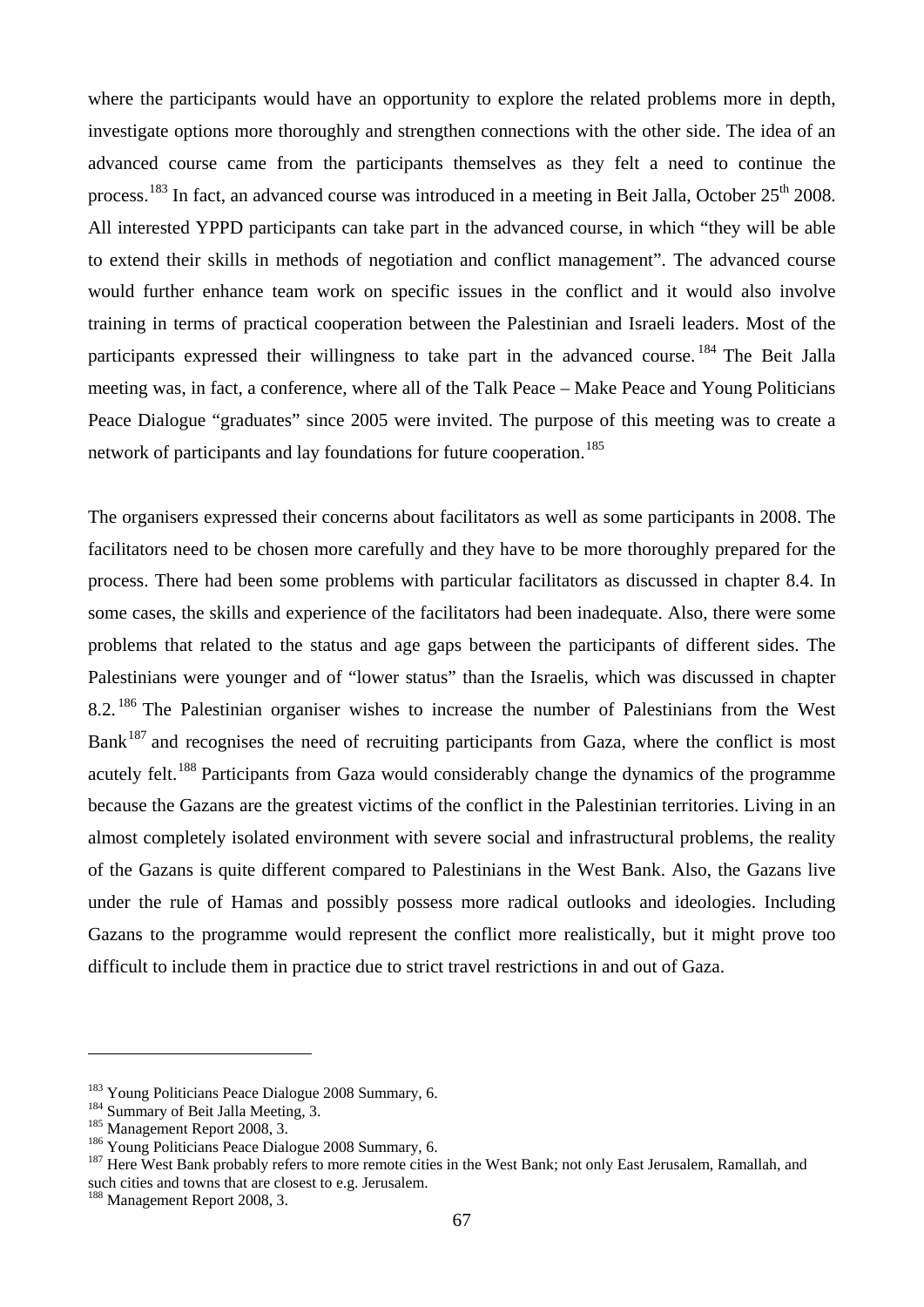The participants expressed following difficulties in the workshops and also mentioned some suggestions for improvement. There was some instability in participation. Some participants were absent at times (likely due to travel restrictions in check-points), and there were also participant changes. Some participants were replaced during the process, which created instability and discontinuation. Some participants complained that the time passing between sessions is too long; the groups should meet more often. And despite wishing for more meetings more regularly, some participants complained that the seminars (especially abroad) are too exhausting. Another concern for the participants was a level of detachment between the Palestinian and Israeli group. Participants wanted more interaction and joint activities, such as joint lectures, joint studies and more bi-national sessions.<sup>[189](#page-70-0)</sup>

The YPPD programme seems to continue on a quite solid basis. Since 2005, there have been five successful YPPD rounds. 2009-2010 YPPD round is not included in this study, because all my encounters, interviews and other material concern the programmes of 2005-2008. However, the 2009-2010 programme continues with the same structure, objectives and methods as the earlier rounds. The faith of the advanced course remains unclear; the advanced course is not mentioned in the YPPD reports of 2009-2010.<sup>[190](#page-70-1)</sup>

To sum up, I would like to conclude this section of participant experiences by a couple of evaluations about the project. The 2008 YPPD participants were asked, "did you get any added value from the encounters". On a scale of 1 to 5 (1 = lowest,  $5 =$  highest), the respondents gave an average grade of 3.9, which suggests that the level of added value to the participants was quite high. Some people commented this question as follows:

> This was an opportunity to meet Palestinians, to talk and to listen, to discuss over hard issues – all this was an important experience for me.

It gave me a chance to see the other side, to be able to observe their humanity and pain.<sup>[191](#page-70-2)</sup>

The 2008 participants were also asked in a feedback questionnaire, whether or not they would recommend the project to their friends or colleagues. On a scale of 1 to 5 (1 = lowest,  $5 =$  highest), the average was 4.3, which was the highest grade in the whole questionnaire. This question enlightens the overall experience of the participants pretty well. Most of the participants would

<span id="page-70-0"></span> $189$  Talk Peace – Make Peace 2005-2006 Summary, 6.

<span id="page-70-1"></span><sup>&</sup>lt;sup>190</sup> see Friendship Village Organisation [http://www.friendshipvillage.homestead.com](http://www.friendshipvillage.homestead.com/)

<span id="page-70-2"></span><sup>&</sup>lt;sup>191</sup> YPPD 2008 Feedback, 1.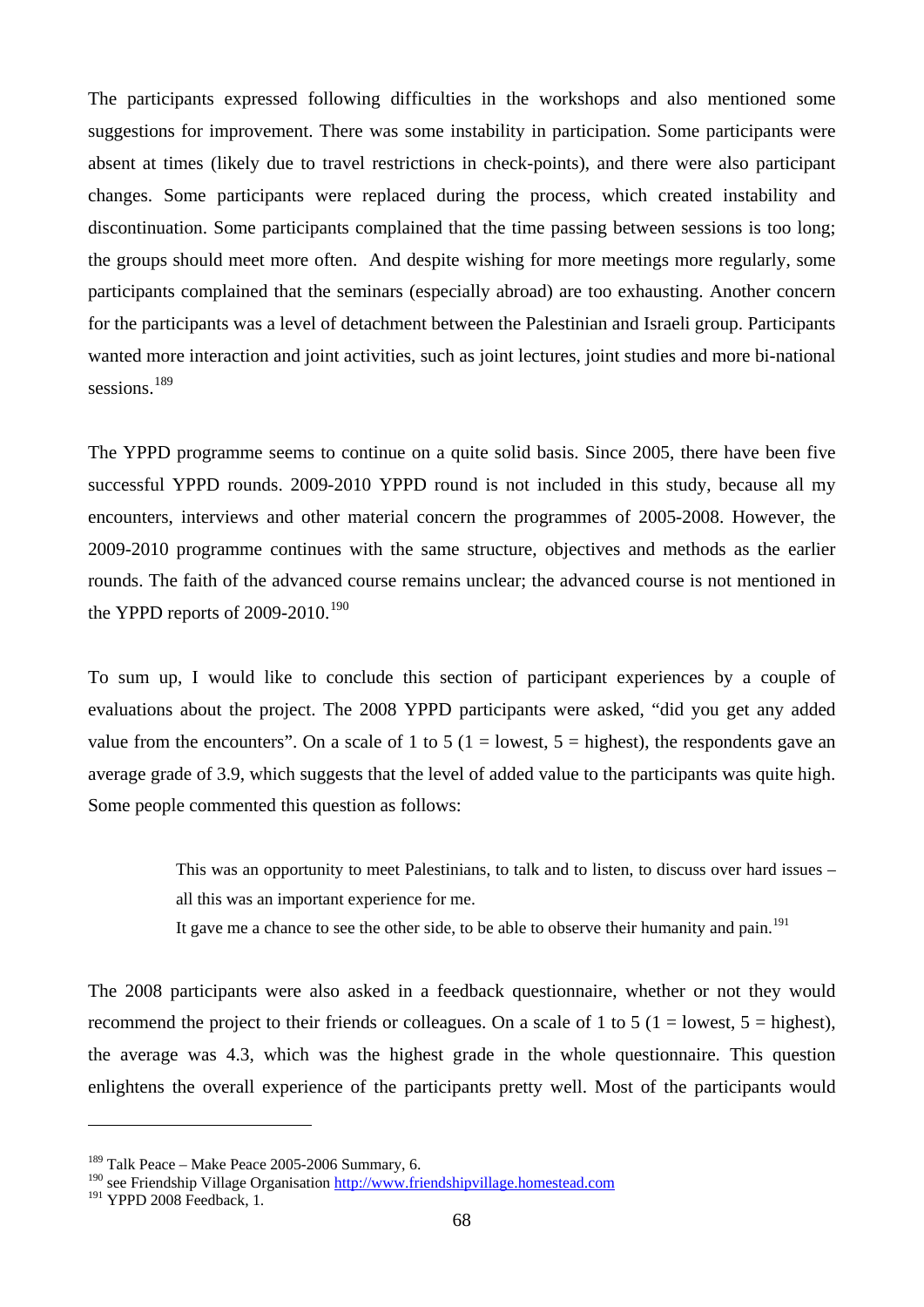highly recommend the programme to their friends and colleagues, which must be a sign of seeing the process as a useful and positive experience.<sup>[192](#page-71-0)</sup>

# **10. Cultural and Emotional Factors and Creation of Shared Reality**

When looking at the Young Politicians Peace Dialogue within the Burton's problem-solving workshop conflict resolution framework elaborated by Väyrynen's notion of cultural conflict resolution, we may look at the YPPD programme from three different perspectives. First is the *personal* individual experience, which the participants of the programme clearly underlined as the most important feature of the whole programme. The personal dimension includes emotional and cognitive elements that lay foundations for deeper understanding and personal relationships between the participants. Secondly, there is the *cultural* dimension, in which the different sides of the conflict can meet the enemy – often for the first time in their lives. In the programme, the groups can discuss their history, objectives, motives, values, religion, and worldviews in order to understand the foundations of the conflict and to promote intercultural understanding and a feeling of togetherness. Thirdly and related to the intercultural dimension, the YPPD programme can be viewed as an attempt to create a *shared reality*, which is the core of Väyrynen's theory of cultural conflict resolution. In the programme, the participants and representatives of different sides of the conflict have a chance to reconcile their conceptions of the conflict and negotiate a shared reality, in which the typifications of the conflict merge – at least to some extent. Finding a shared reality is essential in the process of conflict resolution, because it lays foundation for effective communication. In the following chapter, these three aspects – the personal, cultural and shared reality – are discussed in relation to the YPPD programme.

### **10.1. Cognitive and Emotional Aspects as part of the YPPD Process**

The approach of the Young Politicians Peace Dialogue programme to conflict resolution relies on two aspects: the *cognitive* aspect and the *emotional* aspect. The approach of the programme is, as the organisers of the programme maintain, unique: the method of combining both emotional and cognitive aspects in conflict resolution is rare in Europe (quite commonplace in Israel), though similar methods have been used in e.g. Northern Ireland. Traditional methods concentrate on the cognitive level and tend to neglect the emotional one. YPPD organisers have labelled their approach

<span id="page-71-0"></span><sup>&</sup>lt;sup>192</sup> Ibid, 5.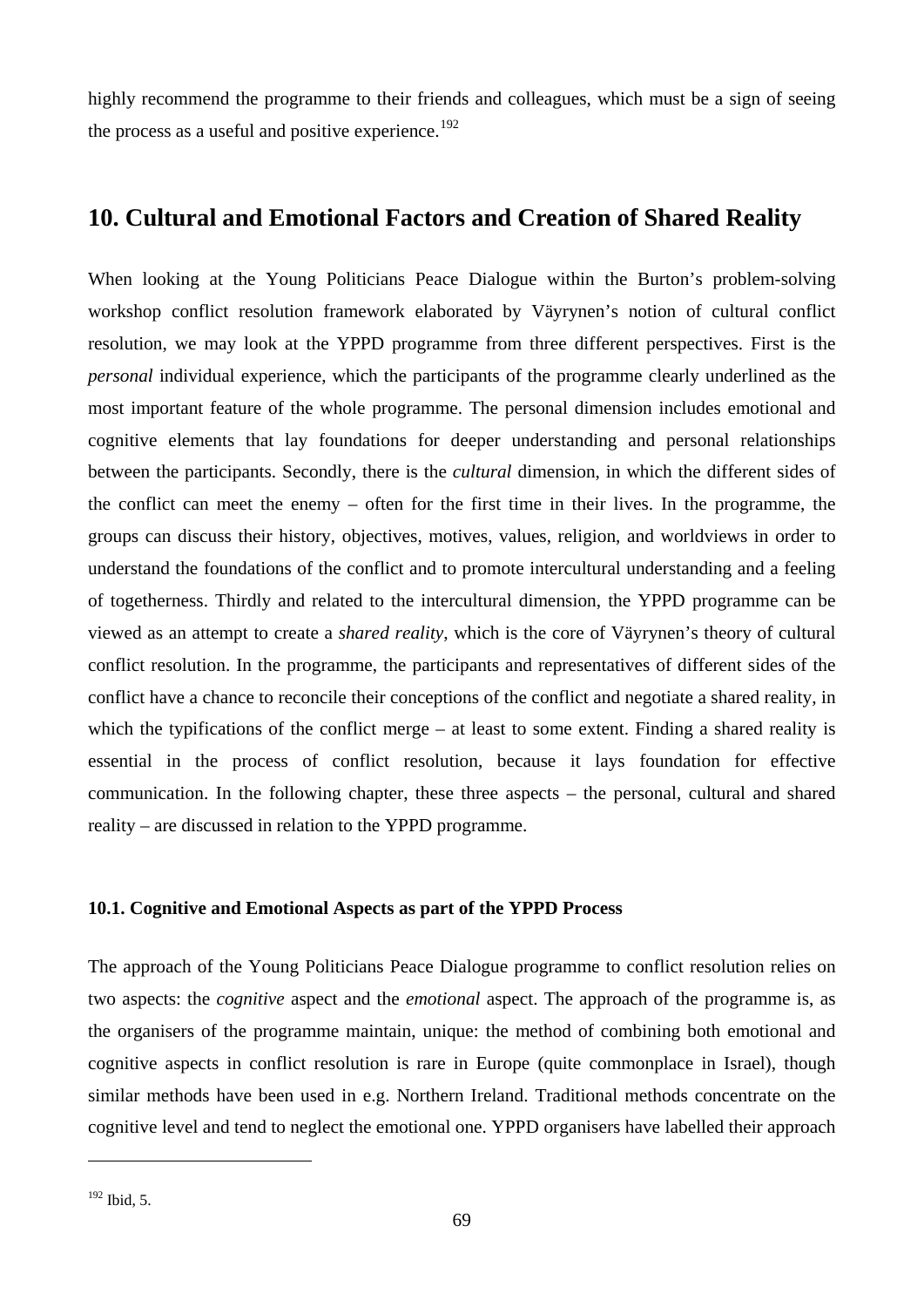as a *dynamic workshop*, which refers to emphasising the emotional factors on both personal and group levels. The cognitive aspect to the conflict is, however, also present in the workshop. The issues dealt with in the programme are first introduced on a cognitive level and, then, elaborated on an emotional level. This dual method creates dynamism in the process. The cognitive process consists of, for example, trying to understand the underlying reasons for the conflict, learning the history of the conflict, getting familiar with the backgrounds of the individuals and groups, disclosing the interests of the different parties, and discussing possible solutions to the conflict. The emotional factors, on the other hand, are made of fears, hatred, prejudices, stereotypes, hostility, mistrust and so forth. Emotionality occurs on two levels: the individual level and the group level.<sup>[193](#page-72-0)</sup>

As discussed in chapter 5, in a social psychological slip away from traditional conflict resolution models and the Burtonian problem-solving workshop conflict resolution that concentrates on analytical and scientific thinking, emotions play a crucial role in conflict resolution. Mitchell and Banks argue that emotional factors rise especially in the first stage of the workshop and they require immediate attention. When the parties meet for the first time, they feel an urge to tell their personal story in order to make the opposite side to understand where they come from. The first stage is very difficult, but extremely important. As the stories have been told and initial emotions communicated, the parties achieve a certain level of satisfaction, which enables the discussions to move on to a more analytical handling of the conflict.  $194$  In addition, Broome also mentions recurrently the notions of dynamism. According to Broome, understanding, which is a crucial element in the YPPD programme, is a dynamic process and a tensional event that can be achieved via relational empathy. Relational empathy enables the formation of shared meanings; a notion similar to Väyrynen's shared reality. Understanding develops in a process, where the context, cognitive and emotional characteristics of the perceiver, the relationships between the perceiver and the perceived, and the developmental cultural factors merge. When trying to understand the experiences of other human beings, Broome claims, one is never fully able to grasp them. Thus, interpersonal communication, including the communication of emotions, is necessary in order to find a degree of understanding between the parties. Communication of emotions enables the creation of relational empathy, which is a vehicle for the formation of understanding. Empathy, for one, is a combination of cognitive and emotional activities, so both of these factors should be equally taken into account in conflict resolution in order to create relational empathy and, thus, understanding between the parties.<sup>[195](#page-72-2)</sup> This is what the YPPD programme is about: combining cognitive and emotional factors in conflict

<span id="page-72-0"></span><sup>&</sup>lt;sup>193</sup> Young Politicians Peace Dialogue 2008 Summary, 8.

<span id="page-72-1"></span><sup>&</sup>lt;sup>194</sup> Mitchell & Banks 1996, 104.

<span id="page-72-2"></span><sup>&</sup>lt;sup>195</sup> Broome 1993, 98-104.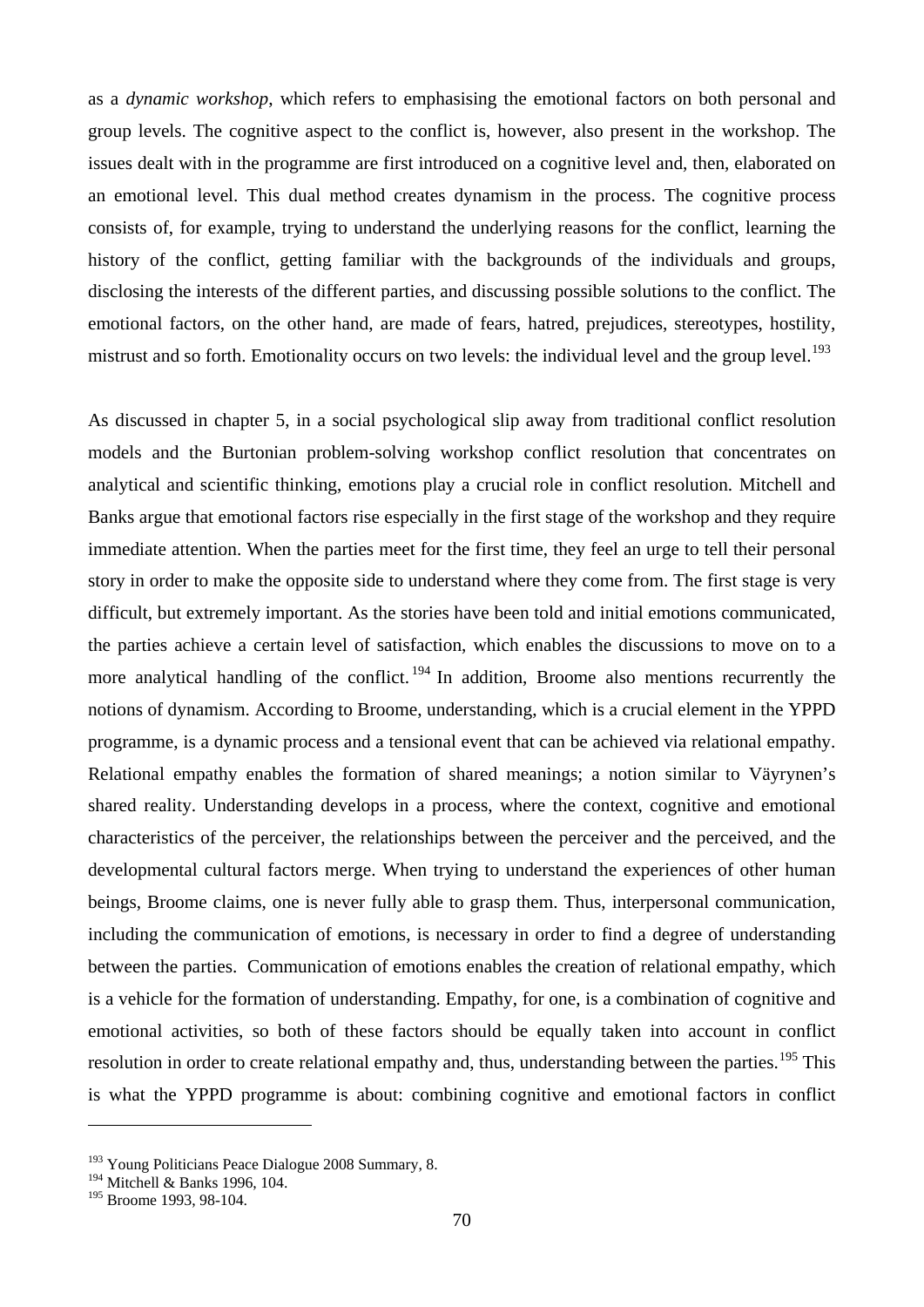resolution workshops in an attempt to promote understanding between the opposing sides and discuss possible solutions to the conflict.

When looking at the array of feelings that the YPPD participants describe, as discussed in chapters 9.2. and 9.4., the importance of feelings in the process can not be underplayed. One participant depicted the programme as an "emotional rollercoaster", which associates to a challenging psychological process of experiencing a multitude of strong feelings in a short period of time [196.](#page-73-0) The workshops were characterised by such emotions as anger, insult, prejudice, nervousness, hysteria, mistrust, outrage, and misunderstanding<sup>[197](#page-73-1)</sup>. The workshops were portrayed as involving "hot debate", "vivid discussion" and "speech war"<sup>[198](#page-73-2)</sup>. Given this powerful emphasis on emotional factors in the process, especially in the beginning, it is inevitable that emotions play an important role in the conflict resolution workshop. At the outset, the participants need to express their feelings and communicate their stories in order to be able achieve a certain level of satisfaction and to continue the process towards analytical thinking over the conflict. Also, the participants need to understand the underlying emotional motives behind the cold facts, which renders the workshop dynamic. In this way, the workshop becomes dynamic as it combines the emotional and cognitive factors, which is utterly important in the success of the workshop. The organisers of YPPD claim that there is no greater mistake in an intercultural dialogue programme than to neglect the emotional aspects of the conflict. A meeting between the rival groups *per se* does not reduce hostilities between the parties if the emotional contents of the meeting are not properly dealt with.<sup>[199](#page-73-3)</sup>

## **10.2. Considerations of Culture in the YPPD programme**

As discussed in chapter 4.2., contemporary conflict resolution recognises the importance of cultural interpretation of meaning and its implications to negotiations. Avruch and Black have argued that conflicts may arise from different interpretations of the same events. These interpretations may be caused by initial non-comprehension that is often combined with misapprehension. Even though conflicts may arise from different interpretations, conflicts are still quite rarely caused by culture, but cultural factors may have a potential role in *resolving* them. Avruch and Black continue by claiming that culture always moulds the ways in which rivals understand the conflict and how they

<span id="page-73-0"></span><sup>&</sup>lt;sup>196</sup> Embassy of Finland Interview No 3.

<sup>&</sup>lt;sup>197</sup> See e.g. Young Politicians Peace Dialogue 2006 Interim Report, 2-3.

<span id="page-73-2"></span><span id="page-73-1"></span><sup>198</sup> Ibid.

<span id="page-73-3"></span><sup>&</sup>lt;sup>199</sup> Young Politicians Peace Dialogue 2008 Summary, 8.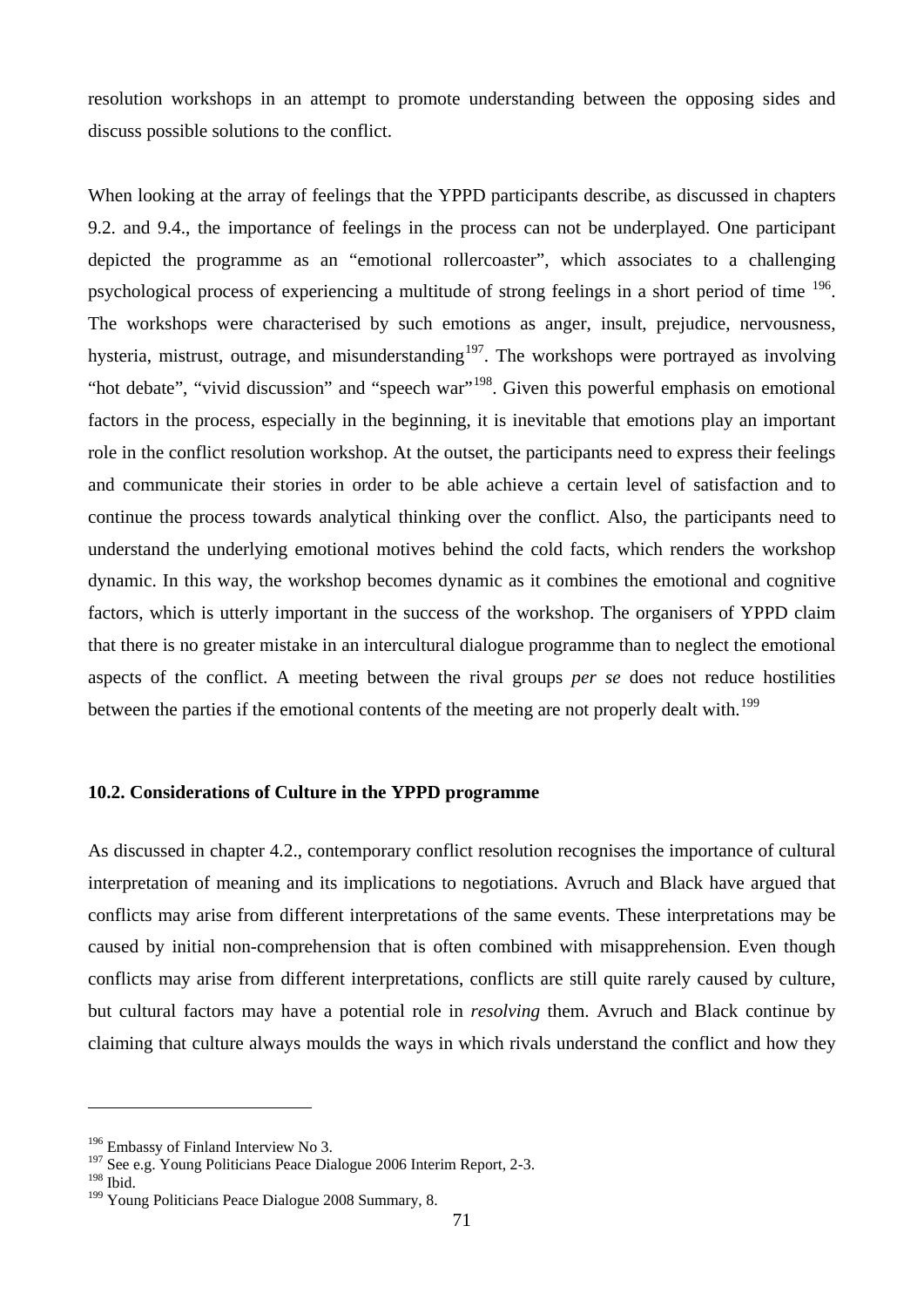see possible resolutions to it.  $200$  This aspect is the idea behind cultural conflict resolution: recognising the differences in respective cultures, values, mindsets, ideologies, motivations, and interests. When the different (mental) cultures have been recognised through effective communicative processes, the parties have an opportunity to create a shared culture, in which their interests and motivations converge. The shared culture forms a common ground for fruitful negotiations and problem-solving.

Young Politicians Peace Dialogue programme communicates that one of its most important purposes is the creation of a "culture of peace", which is elaborated in the project summary of 2008:

No sustainable peace can [be] establish [ed], without structuring a culture of peace.<sup>[201](#page-74-1)</sup>

By a *culture of peace*, the programme means that norms, values and habits of the Palestinian and Israeli peoples must change in order to complete the peace process. The main obstacles to peace are mutual suspicion and mistrust, which can be decreased by inter-cultural peace building programmes. A change at the grassroots cultural level is utterly necessary so that a peace agreement would be accepted by the two peoples. A top-down imposed peace agreement is not enough if the people reject it; a peace agreement finalised without the acceptance of the people would become illegitimate, unstable and obsolete. $202$ 

The YPPD programme recognises the problems that a *culture gap* between the Israeli and Palestinian peoples generates. Despite living close to each other on a rather small territory, the Palestinians and Israelis do not interact much on a cultural or personal level. The two people are isolated from each other. The purpose of intercultural lessons in the YPPD programme is to increase cultural understanding. Cultural, in this context, does not mean only habits, religion, history, or other perceptible or tangible characteristics, but it also refers to intangibles, such as values, norms and world-views. In other words, the programme attempts to disclose how the different sides perceive the conflict, what is their cultural interpretation of it, and how to find a common, shared culture of peace, in which the participants of the programme can agree on the conceptions of peace and conflict. Finding the culture of peace is crucial in the peace process and it has to be found early on:

<span id="page-74-0"></span><sup>&</sup>lt;sup>200</sup> Avruch & Black 1993, 132-138.<br><sup>201</sup> Ibid., 3.<br><sup>202</sup> Ibid., 2-3.

<span id="page-74-1"></span>

<span id="page-74-2"></span>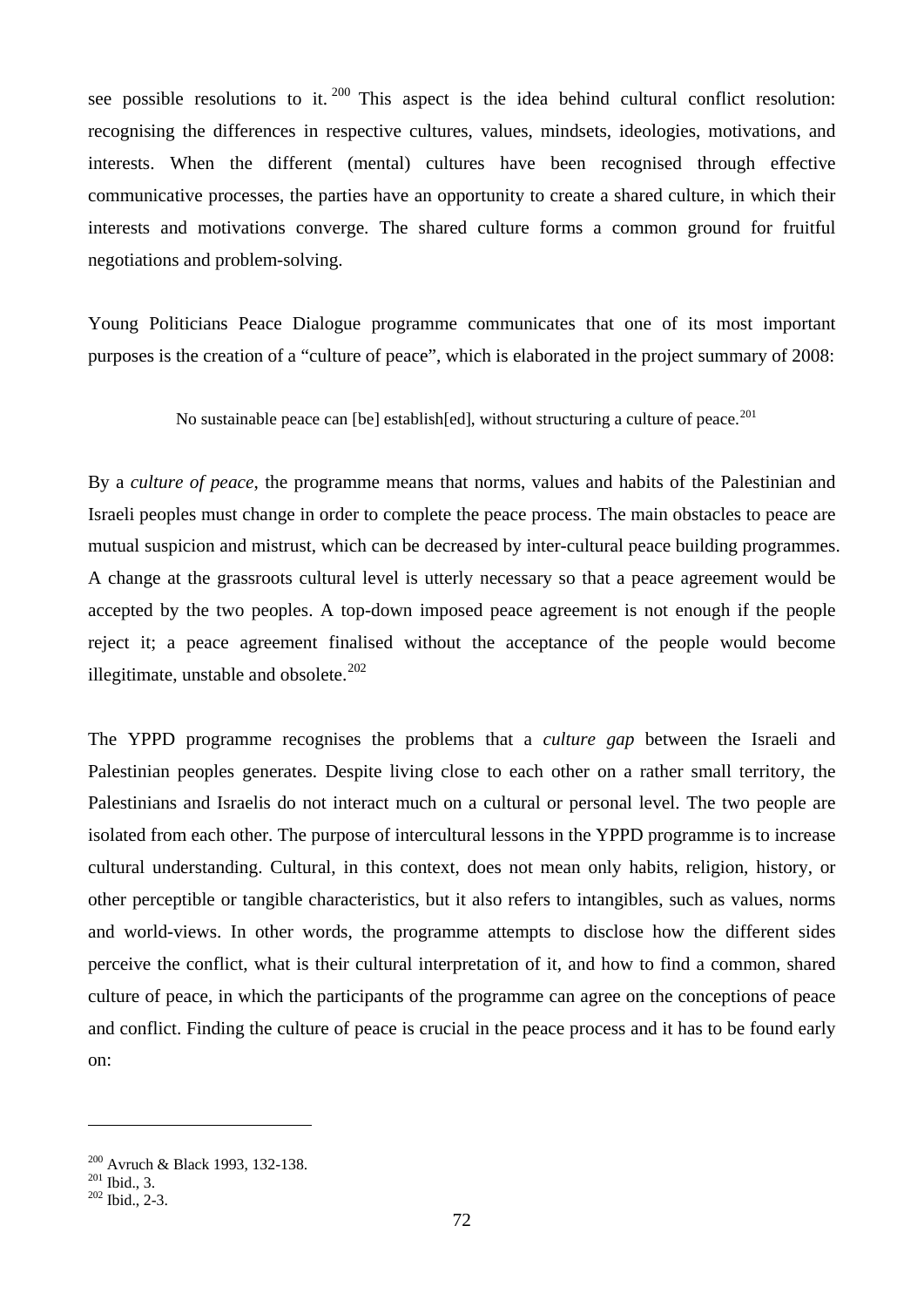This change has to start with the young generations, above all with the Young Leadership of  $it.$ <sup>[203](#page-75-0)</sup>

In order to build a culture of peace, the programme aims at opening a dialogue and building bridges between the rivals; introducing the respective societies with their problems, interests, worldviews, and values; creating personal connections between the participants; and, thus, decreasing the level of prejudices, stereotypes, mutual suspicions and fears. The temporal dimension of the programme is twofold. First, it affects the participants in the present. The mindset of the participants probably changes, and the participants have a possibility to influence their family, friends and immediate acquaintances. Thus, there is an instant, but confined, change at the grassroots level. Second, it affects the participants in prospective. It is envisioned that the YPPD participants will be in a position of political power in the future, so they will be able to make the lessons of YPPD operational in the future. Therefore, the influence of the YPPD process would be expanded to high political circles. This is, of course, speculative, but the YPPD programme might also have an effect at the high level, track I or II, peace negotiations in the future.<sup>[204](#page-75-1)</sup>

#### **10.3. Creation of a Shared Reality in the YPPD Programme**

As discussed in chapter 4.2.1., conflicts are characterised by a breakdown of a shared reality. An individual constitutes reality through typifications, which are interpretations of the world and its phenomena, and produced and distributed in social interaction. Common reality, in other words, is defined by shared typifications. If shared typifications are denied or they entirely break down, the structure of shared reality collapses. The breakdown is a serious anomie in the society and may cause the formation of a conflict. Väyrynen says that the "location of conflict is over definitions of reality", i.e. who has the power to describe reality and impose it upon others. Typifications create relevance systems to individuals and groups of people. Harmonising relevance systems by creating shared typifications is essential in conflict resolution. Shared typifications, or new interpretations of the reality, are negotiated in an intercultural process, which enables the parties to find common ground for cooperation in terms of conflict resolution.[205](#page-75-2)

<span id="page-75-0"></span><sup>&</sup>lt;sup>203</sup> Young Politicians Peace Dialogue 2008 Summary, 3.<br><sup>204</sup> Ibid. <sup>205</sup> Väyrynen 2001, 117-118.

<span id="page-75-1"></span>

<span id="page-75-2"></span>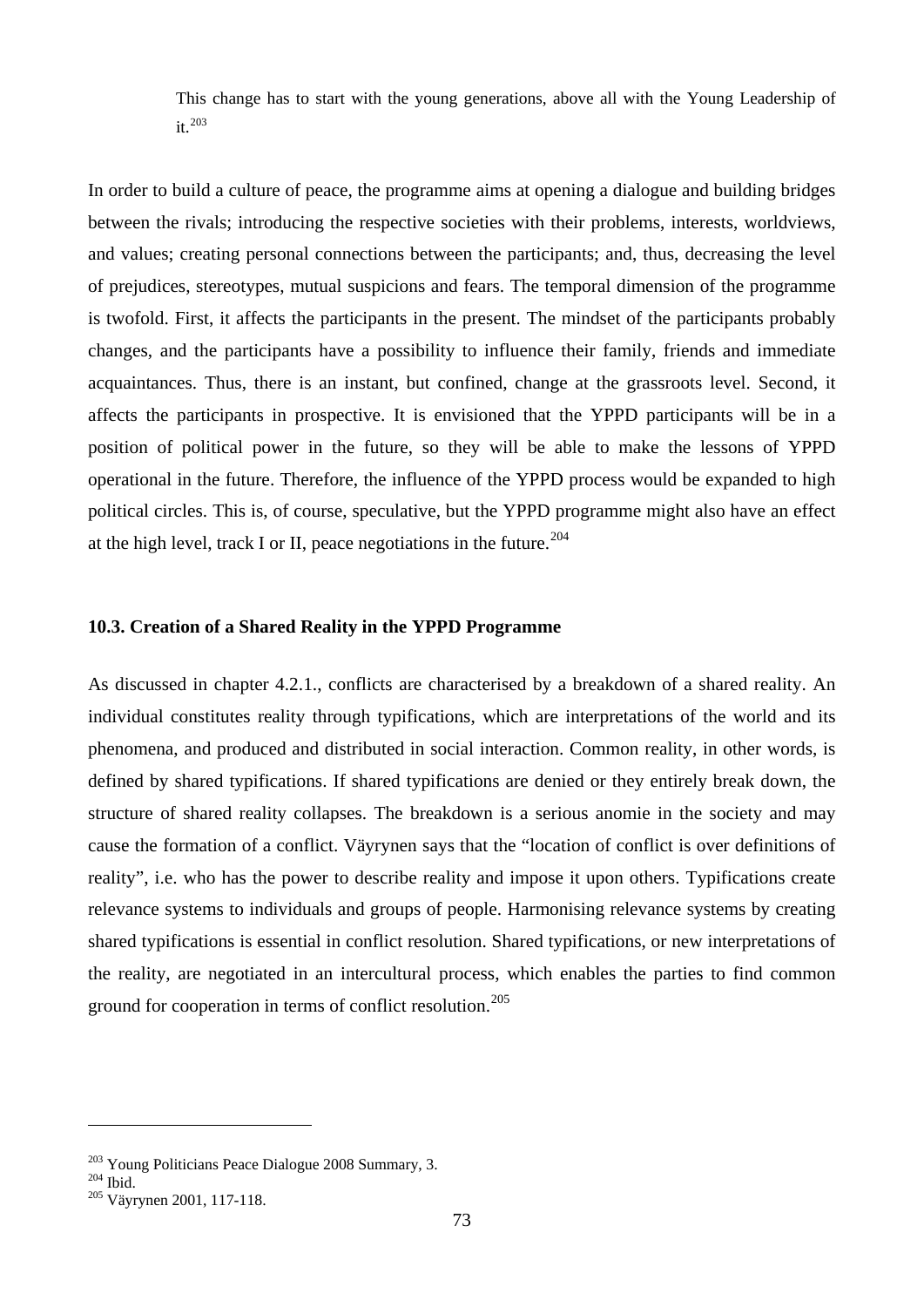Furthermore, the enemies need to encounter each other in a face-to-face situation in order to find a shared reality. As elaborated in chapter 4.2.2., inter-cultural face-to-face interactions enable rivals to change their interpretative and motivational structures. Therefore, an intercultural problemsolving workshop offers the parties an opportunity to *negotiate* a shared reality. Because negotiation is the same as communication, the parties need to engage in a communicative process within a controlled environment. The Young Politicians Peace Dialogue programme does not refer to typifications, relevance structures or shared realities, because it operates on a quite practical, not theoretical, level. However, the project reports as well as participant accounts are full of allusions to the notion of what Väyrynen calls the shared reality.<sup>[206](#page-76-0)</sup> To start with, many of the very first characterisations of Palestinian-Israeli relations is *isolation*. The parties are isolated from each other and, thus, they do not even have a chance to negotiate a shared reality.<sup>[207](#page-76-1)</sup> Face-to-face encounters are almost non-existent, especially those that happen in a controlled environment. Social relationships between the Israelis and the Palestinians are not commonplace, which creates a problem of obliviousness between the different sides. The YPPD programme is designed to meet this challenge of isolation and obliviousness. The programme promotes social and personal relationships and offers much needed communication and negotiation in the workshops and other intercultural meetings. Meeting with the enemy creates a feeling of empathy and "being on the same side". The participants learn to acknowledge the suffering and despair of the other side via communication of personal stories and studying the history and facts of the conflict.<sup>[208](#page-76-2)</sup> Some participants even try to appeal to "universal" human experiences, emotions and values. By finding a common ground on these universal<sup>[209](#page-76-3)</sup> conceptions may enable the participants to harmonise their relevance structure and find a degree of shared reality on a certain perspective of the conflict.<sup>[210](#page-76-4)</sup>

Discursive rationality is very fundamental in problem-solving workshop conflict resolution because it prevents the breakdown of sociality and enables the participants to find a common language game. Finding a common language game is crucial as it offers discursive possibilities to negotiate a consensus across cultural and interpretative differences. *Understanding* the other side can only be achieved through discursive designs, in which cultural conceptions are traded in order to harmonise relevance structures and, thus, in order to find a shared reality – that is to say, a *negotiation of a* 

<span id="page-76-1"></span><span id="page-76-0"></span><sup>&</sup>lt;sup>206</sup> Ibid., 119-121.<br><sup>207</sup> E.g. Talk Peace – Make Peace 2005-2006 Project Evaluation, 2.<br><sup>208</sup> E.g. YPPD 2008 Feedback, 1-2.

<span id="page-76-3"></span><span id="page-76-2"></span><sup>&</sup>lt;sup>209</sup> "Universal" refers here to the accounts of the participants; universality of e.g. values and norms is debatable, which will not be handled in this study.

<span id="page-76-4"></span><sup>&</sup>lt;sup>210</sup> E.g. Embassy of Finland Interview No 5.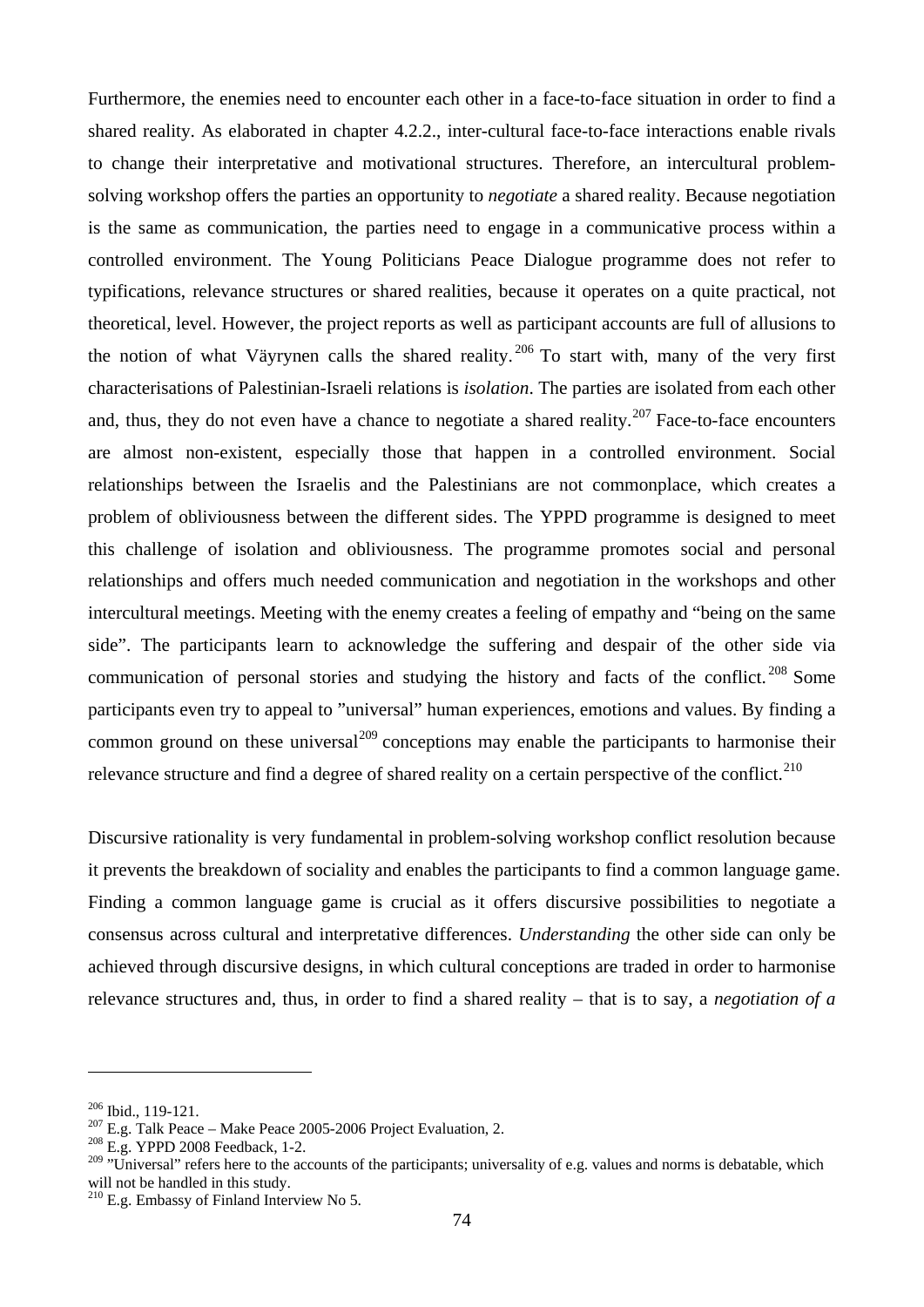*degree of converging cultural conceptions about the conflict shared by the opposing sides*. [211](#page-77-0) Understanding is another theme in the YPPD process, which between the lines hints to the creation of a shared reality in the programme. Understanding was, as discussed in chapter 7.4.3., one of the most repeated themes in the programme, especially in the project evaluations and participant comments. Understanding, as Väyrynen claims, does not occur without discursive processes that always involve some degree of enriched typifications and harmonised relevance structures. The ways of speaking, creating meanings and attributing things need to be more or less similar to create and find a level of understanding between the opposite sides.<sup>[212](#page-77-1)</sup> Increased understanding was evaluated as one of the most important achievements of the YPPD programme<sup>[213](#page-77-2)</sup>, which is proof of the programme being able to promote the creation of a shared reality. In a protracted conflict such as the Israeli-Palestinian one, the breakdown of a shared reality can only be reversed by intercultural peace-building programmes, which attempt to re-establish the shared reality.

# **11. Conclusion**

This research has discussed problem-solving workshop conflict resolution mainly as it is theorised by John W. Burton and Tarja Väyrynen. Then, these theories have been applied to the case of Young Politicians Peace Dialogue programme. Burton's theory of problem-solving conflict resolution was completed by Väyrynen's view of cultural conflict resolution and further elaborated to encompass emotional factors too. The Young Politicians Peace Dialogue is by no means purely Burtonian and also not quite what Väyrynen would characterise as an ideal setting for problemsolving workshop conflict resolution. The main difference to the theories of these two academics – especially that of John Burton – is that the YPPD process is not planned or executed by academics. The process is not facilitated by academic researchers, who are supposed to guide the process, inject facts and theories, screen out false assumptions and encourage innovative thinking in terms of conflict resolution. The YPPD does not completely fulfil the other criteria of an ideal problemsolving workshop either. It has encountered problems related to, for example, biased or unprofessional facilitators, too much variance in the participants, absences of participants from meetings, unsuitable locations for the workshops, volatile political and security environment in the area, and so forth. However, it should be kept in mind that the YPPD is not represented here as an ideal type of a Burtonian problem-solving workshop conflict resolution. Burton's theory is used

<span id="page-77-2"></span>

<span id="page-77-1"></span><span id="page-77-0"></span><sup>&</sup>lt;sup>211</sup> Väyrynen 2001, 124-125.<br><sup>212</sup> Ibid. <sup>213</sup> eeg. YPPD 2008 Feedback, 3.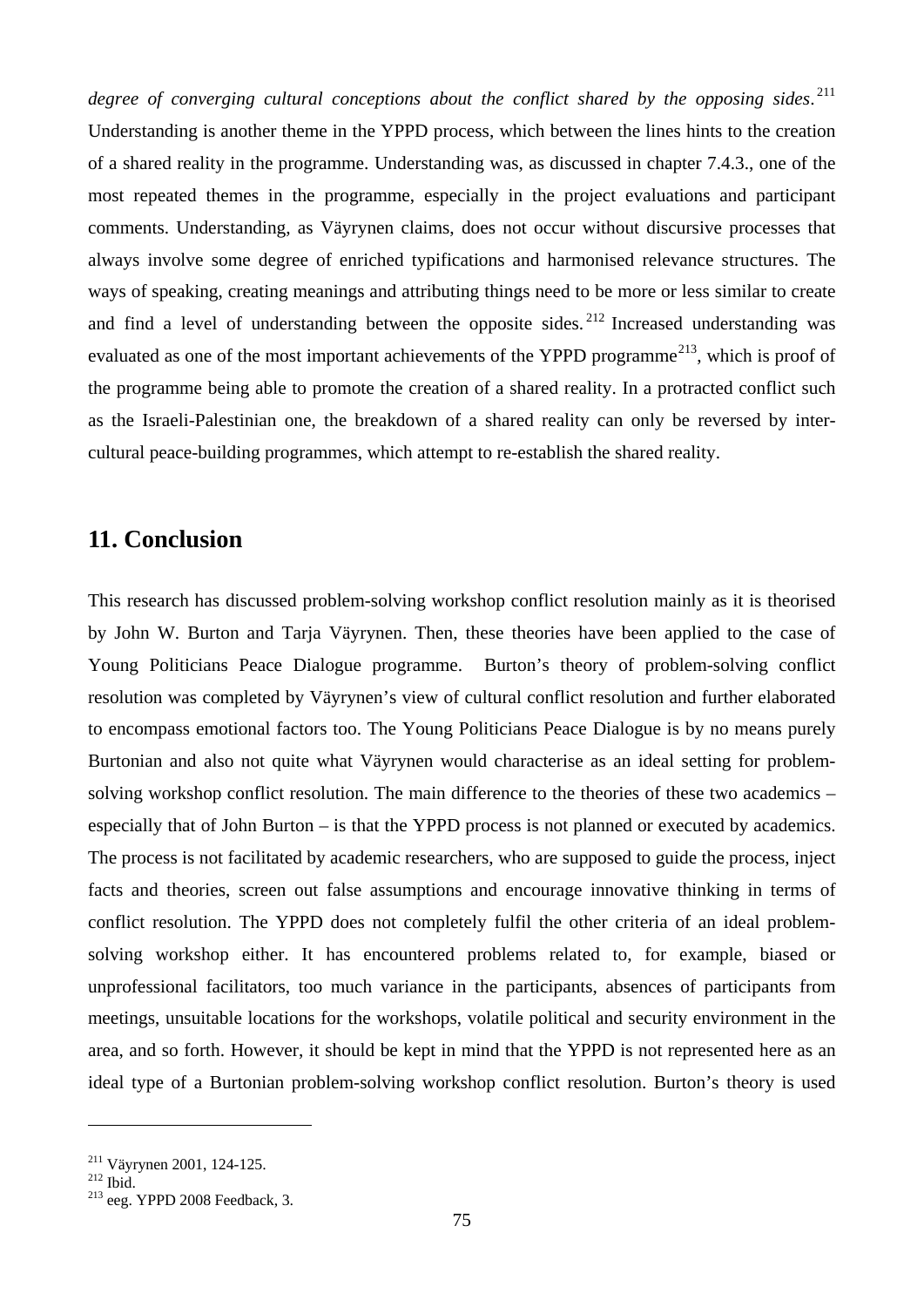here as a *framework*, against which the YPPD programme is reflected. Elements of cultural conflict resolution have been added to the framework with a pinch of social psychology; a notion of emotionality in conflict resolution setting. My approach of combining Burton's problem-solving workshop theory with cultural conflict resolution and emotional factors in conflict resolution is justified, because all these aspects embody some crucial elements of the YPPD programme. First, problem-solving workshop conflict resolution model applies to the structure of the YPPD programme. It consists of workshops, in which the rivals meet to discuss possible solutions for the conflict in a controlled environment, and which are facilitated by professional facilitators that steer the process. Second, cultural conflict resolution theory explains, how conflicts can be resolved in an inter-cultural setting by negotiating a shared reality. The objective of the YPPD project is in the very core of cultural conflict resolution: it aims at promoting intercultural and interpersonal understanding between the enemies and attempts to create a feeling of togetherness among the participants. Understanding requires a degree of harmonised relevance structures, which then leads to formation of shared reality. Third, the emotional factor was needed in this research to explain the reactions of the participants to the conflict resolution process in YPPD. Majority of the participants felt that the process was emotionally very challenging and psychologically hard. Emotionality was usually the first thing that the participants mentioned, especially in the interviews. Thus, emotionality could not be left out of this consideration, so I decided to apply a social psychological approach to emotions and conflict resolution with an emphasis on inter-personal relations and the notion of relational empathy.

Another debatable aspect in the YPPD programme concerns the difference between different tracks of diplomacy: what track does the YPPD programme belong to? Without a doubt the programme represents track III diplomacy. It is a people-to-people project, which promotes social and cultural change towards more peaceful relations with the enemy. The programme operates at a grassroots level and its organisers are non-governmental independent organisations. The immediate aim of the programme is to develop and improve inter-cultural and inter-personal relations between the Palestinians and the Israelis. The impact of the programme is felt on the personal level, but as the programme expands and more and more people get involved in such peace building projects, the change affects people in larger groups and there is a possibility for a cultural change at the grassroots level. On the multi-track diplomacy model, the YPPD programme is thus on track III at the present. However, the YPPD objectives leave room for speculations, whether or not the programme would have track II or even track I possibilities prospectively. One of the core purposes of the programme is to influence young politicians, the future political decision makers. Even the name of the programme refers to this aspect: Young Politicians Peace Dialogue strongly suggests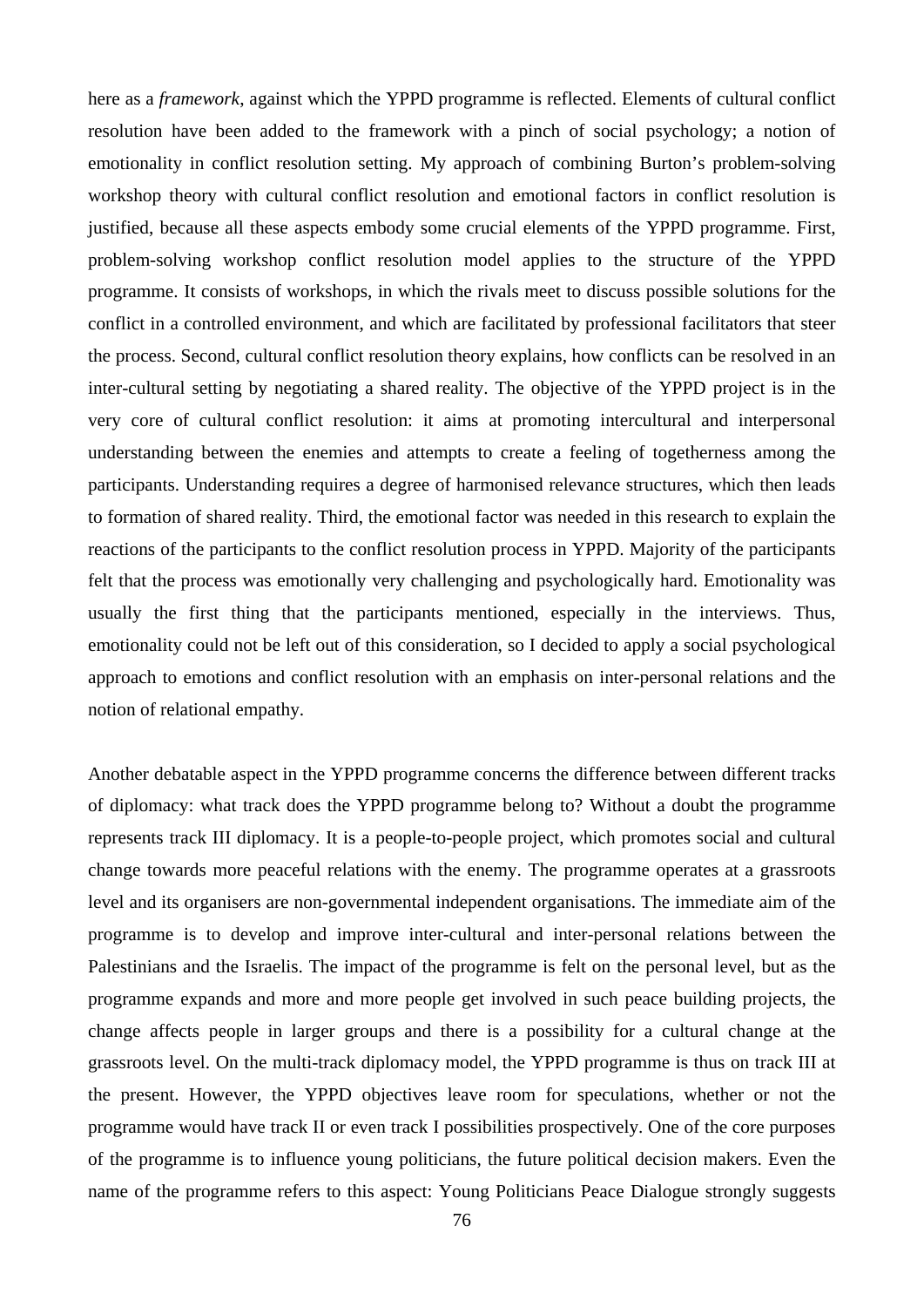that the programme has anticipations for the future. The participants in the programme are not quite politicians yet, they are actively involved in politics or their own community; some of them have connections to their parliament or government. Therefore, it is justified to assume that at least some of the YPPD participants would rise to a position of political power, for example, as a local leader or as a prominent party leader. Some of them may have a chance to become members of the parliament or even achieve governmental positions. From this perspective, the YPPD programme thus has a potential track II or even track I dimension in prospective. It is quite difficult to determine how realistic these future expectations are; it remains to be seen in the future if any of the YPPD participants have been able to achieve an important position of political power. If so, these individuals would have the YPPD experience with them and they would bring the skills learnt in the programme to, e.g. state level peace negotiations. Realistic or not, this future prospect is the underlying idea of the Young Politicians Peace Dialogue and the idea is valuable as it is. The objective of the programme from this viewpoint has been attained if even one of the YPPD participants becomes a powerful political figure and decides to engage in genuine peace building efforts in his / her position.

The effectiveness of the programme can be evaluated by various criteria. One criterion – and the most controversial one – is the above mentioned prospect of the YPPD participants becoming political leaders and putting the skills learnt in YPPD in action. This aspect and its effectiveness can not be evaluated at the present. Other more immediate effects of the project are easier to assess. Looking at the participant evaluations, interviews and the stories told by the participants about the programme, it is fair to say that the programme does have a strong impact, at least on the personal level of the participants. The programme succeeds in building bridges between the Israeli, Palestinian and Israeli Arab participants and creates understanding among them. The participants are able to achieve a feeling of togetherness – at least to some degree. Also, the participants learn some facts about their enemy and their society, and about the history and recent developments of the conflict. They are taught some conflict resolution skills too and they are given an opportunity to engage in a simulation of conflict resolution negotiations. In the process, the participants learn to know the representatives of the other side personally, which gives the enemy a human face; some of the participants even get life-long friends from the other side. Majority of the participants feel that the programme gives them some added value and most of them would recommend the programme to friends and colleagues. Given these evaluations of the programme, it is undeniable that it has been effective – at least on a personal and interpersonal level.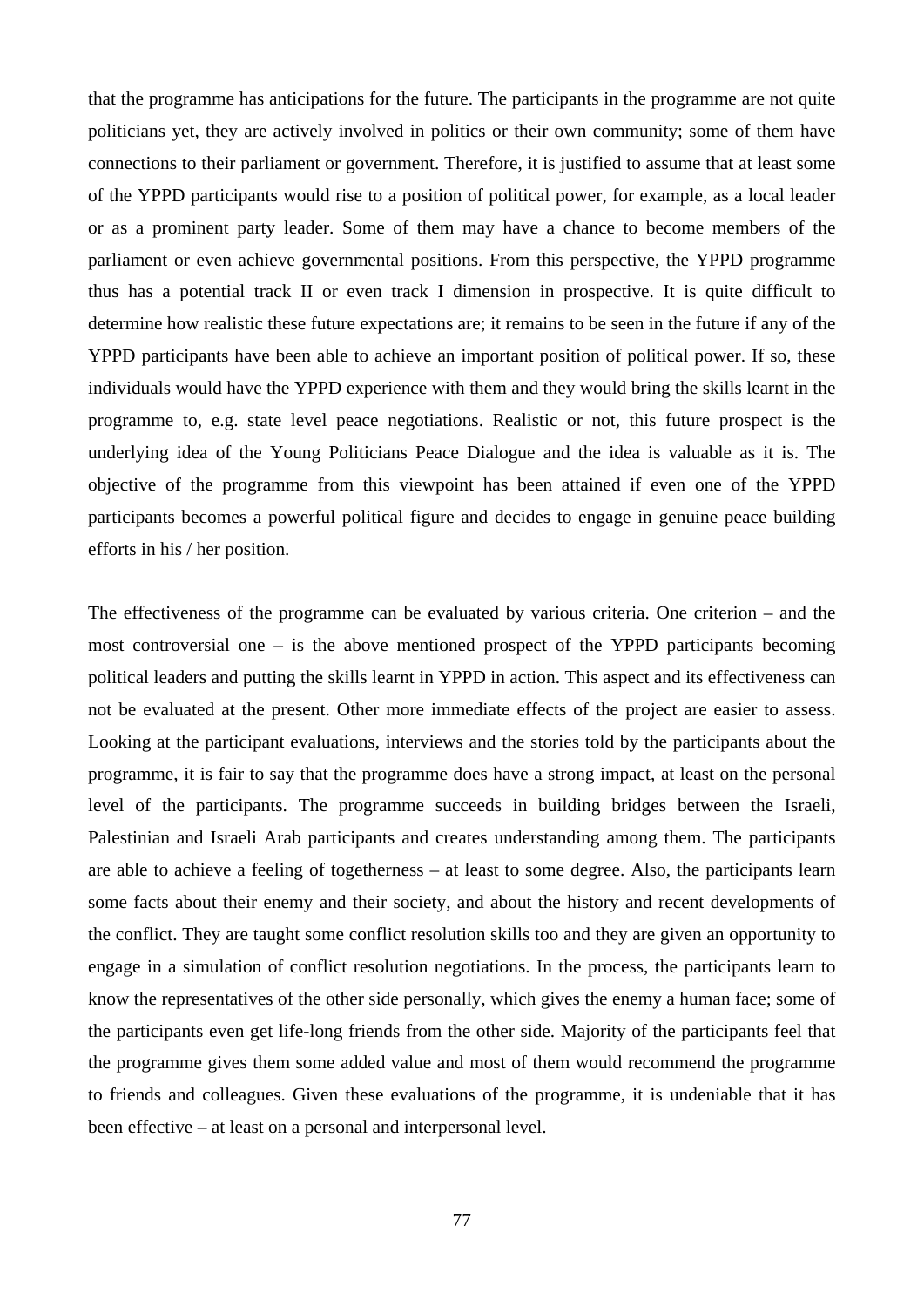Even though the YPPD obviously has affected the participants on a personal and inter-personal level, it is fair to ask, whether or not the programme has been effective when it comes to the conflict itself? Do the inter-cultural encounters of YPPD really promote peace? Does the programme create a considerable degree of shared reality between the enemies? Face-to-face interaction between the enemies does not automatically reduce hostilities or bring about a change in typifications, so is it justified to claim that the YPPD programme has induced a change in typifications of the enemy in the Israeli-Palestinian context? It is extremely difficult to define what is a sufficient level of change in typifications, and what is a sufficient degree of a shared reality that a problem-solving workshop conflict resolution generates. I would claim that the question of "sufficiency" is irrelevant in this context. A problem-solving workshop always has a situational nature; it can not deal with the whole conflict at once, but it is capable of covering some aspects or some particular issues of the conflict. In addition, typifications and relevance structures are not always completely harmonised in a workshop setting. Harmonisation of relevance structures can be partial too. Also, if the workshop does not succeed in creating new typifications, pre-existing typifications may be enriched. Thus, partial harmonisation of relevance structures and enriched typifications are also important achievements in the problem-solving workshop conflict resolution model, at least from cultural conflict resolution point of view. Given that the YPPD participants have widely recognised the effectiveness of the programme in changing their personal positions and attitudes and in promoting inter-cultural understanding and togetherness, harmonisation of relevance structures or enrichment of typifications must have occurred on some level. If the different cultural groups have been able to enrich their typifications or harmonise their relevance structures even partially, some degree of inter-group shared reality has been created, which is an achievement *per se*.

The Young Politicians Peace Dialogue is one grassroots peace-building programme among many in Israel and the Palestinian territories. Programmes of this kind may be small in size, but there is power in numbers. The more there are such peace building projects, the more effective the grassroots peace process becomes. YPPD is one actor in the process of increasing inter-cultural encounters, promoting inter-personal relationships and creating a shared culture between the rivals in the area. The grassroots peace projects may be criticised of not being significant enough – even some of the YPPD participants think that individuals do not matter on the way to peace, but the conflict can only be ended by heads of state. It is true that the final peace agreements are finalised by the heads of state and the peace agreement will be imposed upon the Palestinian and Israeli peoples. But what happens if the people do not accept the peace agreement? A peace agreement that is imposed from top-down may bring about strong resistance and the people may refuse to obey the agreement. Such situation could result in internal conflicts and continuation of hostilities by non-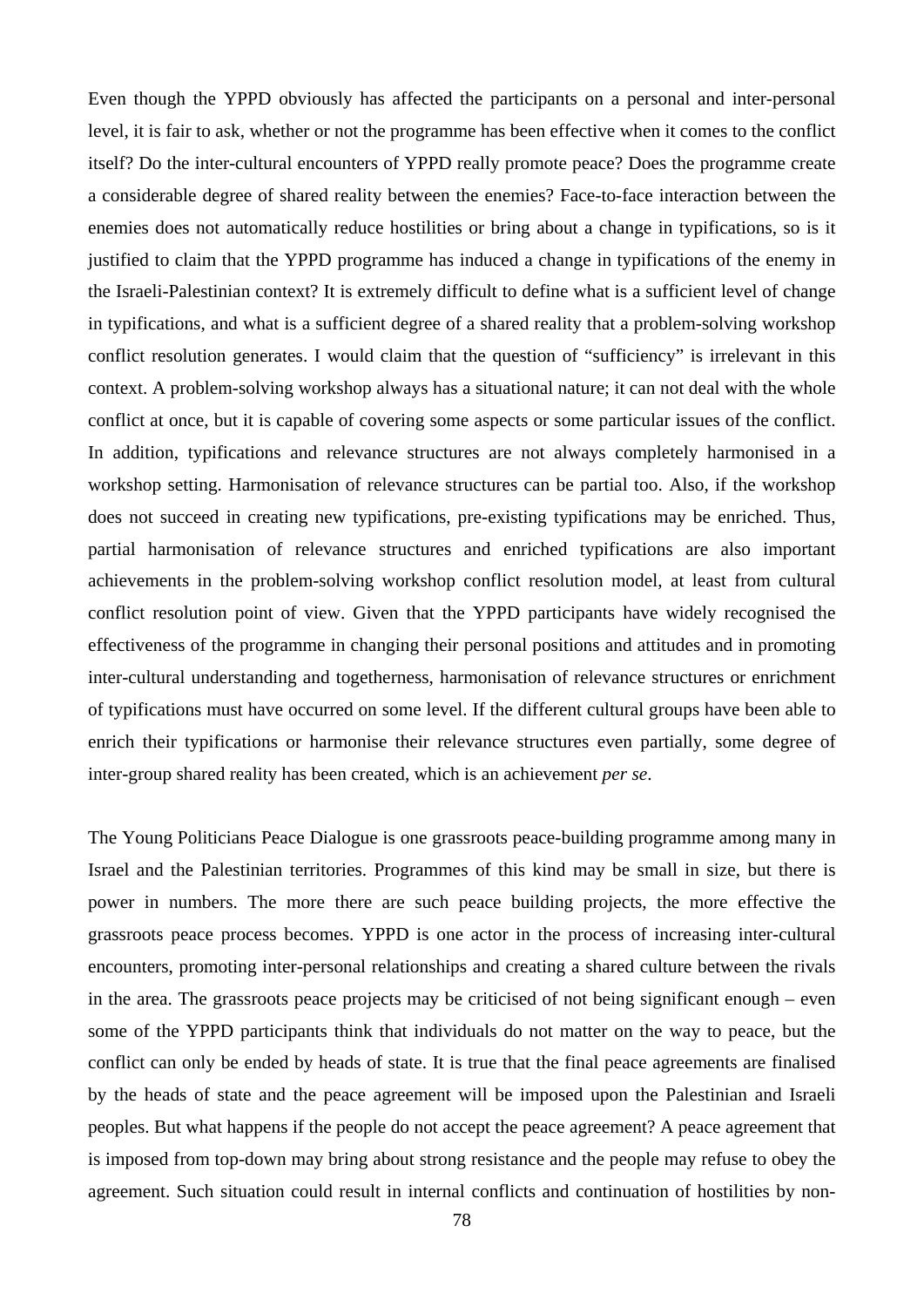state actors. A peace agreement that is not accepted by the people would, thus, become unstable, illegitimate and obsolete in the end. Therefore, it is extremely important that the idea of peace comes from the people and it is the people who accept and legitimise it. In order to find legitimacy for the peace process, the initiative needs to come from the people and start from the grassroots, which is the reason for why projects such as the YPPD programme are needed in protracted conflict situations. The YPPD programme is small-scale; it consists of 24 participants at a time. Nonetheless, there have already been five YPPD rounds in 2005-2010, so the total number of participants rises to 120. If these 120 participants have undergone a personal change in the programme and if they are able to influence their circle of acquaintances, the programme has become successful in numbers too. If some of these 120 participants become political or community leaders and they decide to use their position and power to promote the peace process, the programme undoubtedly becomes significant.

The uniqueness of Young Politicians Peace Dialogue programme lies in its way to combine cognitive and emotional factors in the workshop method. The programme calls this method a "dynamic workshop", which underlines the importance of both facts and emotions in the conflict resolution process. The way of including emotional factors to problem-solving workshop conflict resolutions is pretty unheard of in Europe, except for the Northern Ireland. The YPPD organisers maintain that it is a grave mistake to exclude emotional factors from conflict resolution efforts since they play a crucial role in the process of intercultural encounters and negotiations between the enemies. In this study, I have attempted to portray the YPPD programme through John W. Burton's model of problem-solving workshop conflict resolution elaborated by the theory of cultural conflict resolution. These approaches provide useful tools in analysing the programme: the Young Politicians Peace Dialogue programme combines many elements of Burtonian problem-solving workshop approach as well as elements of cultural conflict resolution and creation of a share culture. These approaches, however, neglect one of the most important characteristics of the programme, i.e. emotionality. In order to encompass the nature of a "dynamic workshop" with its recognition of important emotional factors in conflict resolution and inter-cultural negotiations, I have introduced a social psychological ingredient to this research and have attempted to look at a problem-solving workshop conflict resolution setting from a viewpoint of emotions and their role in conflict resolution context. This subject still needs further research, but I would strongly argue that, in addition to cognitive and cultural factors, emotions play a significant role in problem-solving workshop conflict resolution. As clichéd as it sounds, we are all human beings in the end: human rationality has its limitations and, therefore, cultural and emotional factors should not be underestimated in inter-cultural and inter-personal encounters between enemies to a conflict.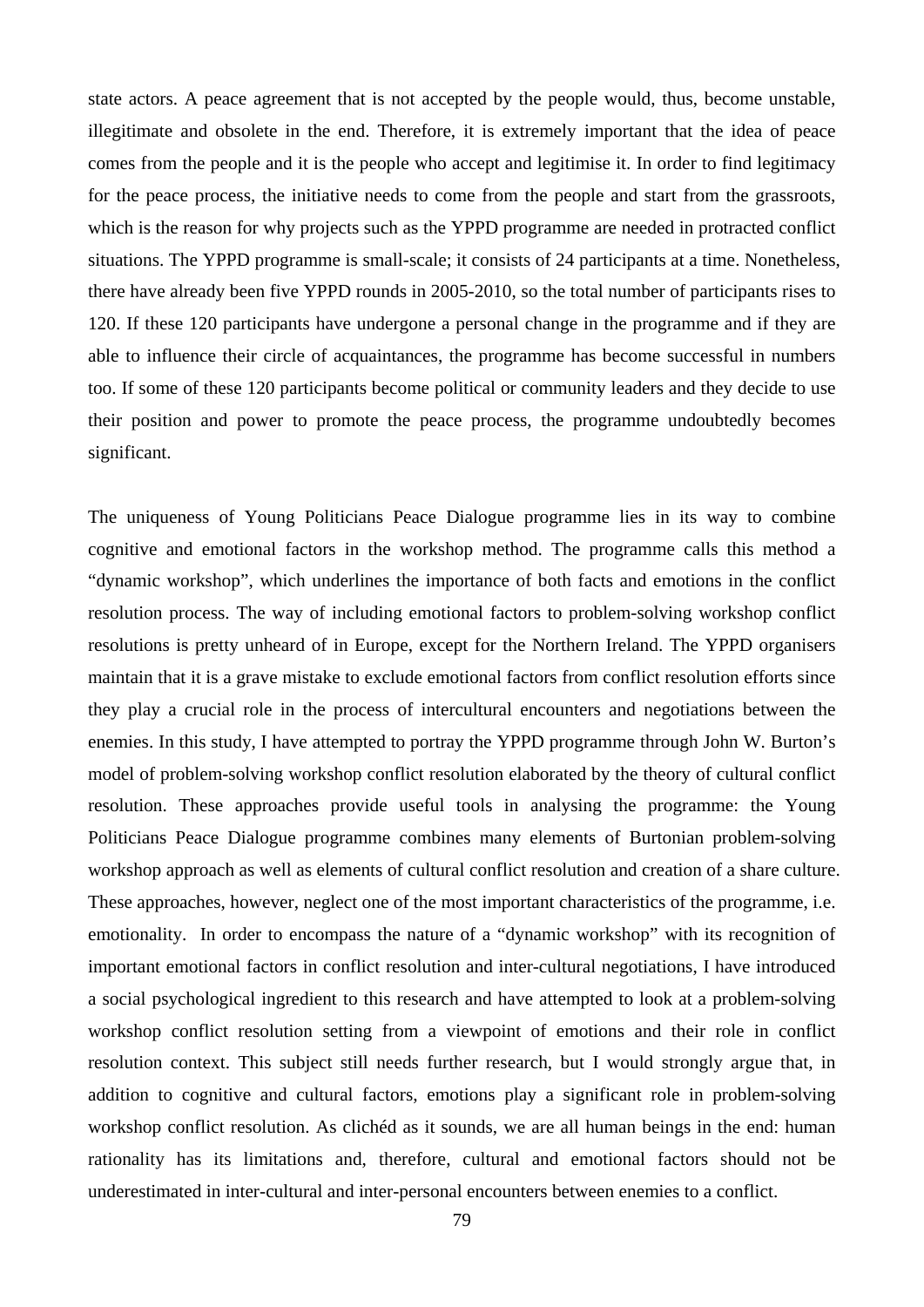# **11. Bibliography**

## *DATA*

## **Reports**

Management Report 2008. Center of Citizenship and Democratic Transformation. Copy of a written report from the archives of Friendship Village organisation.

Summary of Beit Jalla Meeting. Talk Peace – Make Peace and YPPD Graduates Meeting. Beit Jalla, 25.10.2008. Copy of a written report from the archives of Friendship Village organisation.

Talk Peace – Make Peace (2005-2006) Project Evaluation by Nitzam Rotem. An evaluation by an independent statistician. Copy of a written report from the archives of Friendship Village organisation.

Young Politicians Peace Dialogue 2006 Interim Report. Copy of a written report from the archives of Friendship Village organisation.

Young Politicians Peace Dialogue 2008 Interim Report. Copy of a written report from the archives of Friendship Village organisation.

Young Politicians Peace Dialogue 2008 Final Report. Copy of a written report from the archives of Friendship Village organisation.

Young Politicians Peace Dialogue 2006 Israeli and Palestinian participants. Copy of a written report from the archives of Friendship Village organisation.

Young Politicians Peace Dialogue 2008, Summary, Presented by Palestinian Institute for Democracy & Peace and Friendship Village. Copy of a written report from the archives of Friendship Village organisation.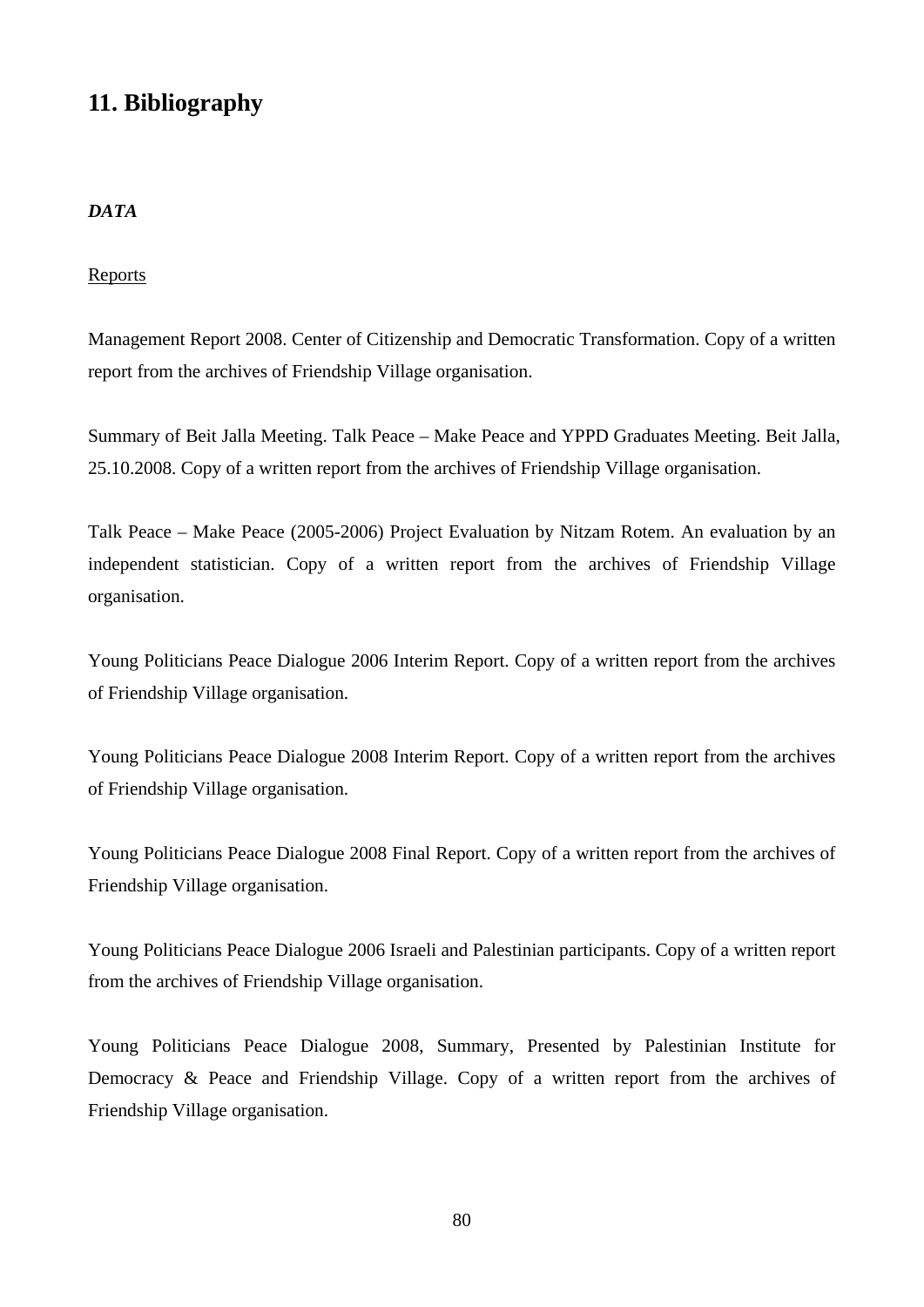YPPD 2008 Feedback by Friendship Village. Copy of a written report from the archives of Friendship Village organisation.

#### Email Interviews

Email Interview No 1. Email correspondence with the interviewee on 28.8.2009. Not published.

Email Interview No 2. Email correspondence with the interviewee on 24.10.2009. Not published.

Email Interview No 3. Email correspondence with the interviewee on 28.11.2009. Not published.

#### Face-to-face Interviews

Embassy of Finland Interview No. 1. Notes of an interview in Beit Jalla, 25.10.2008. Parts of the interview are included in a report archived in the Embassy of Finland, Tel Aviv. Not published.

Embassy of Finland Interview No. 2. Notes of an interview in Beit Jalla, 25.10.2008. Parts of the interview are included in a report archived in the Embassy of Finland, Tel Aviv. Not published.

Embassy of Finland Interview No. 3. Notes of an interview in Beit Jalla, 25.10.2008. Parts of the interview are included in a report archived in the Embassy of Finland, Tel Aviv. Not published.

Embassy of Finland Interview No. 4. Notes of an interview in Beit Jalla, 25.10.2008. Parts of the interview are included in a report archived in the Embassy of Finland, Tel Aviv. Not published.

Embassy of Finland Interview No. 5. Notes of an interview in Beit Jalla, 25.10.2008. Parts of the interview are included in a report archived in the Embassy of Finland, Tel Aviv. Not published.

### Internet Sites

Friendship Village Organisation [http://www.friendshipvillage.homestead.com](http://www.friendshipvillage.homestead.com/) Visited 14.10.2010.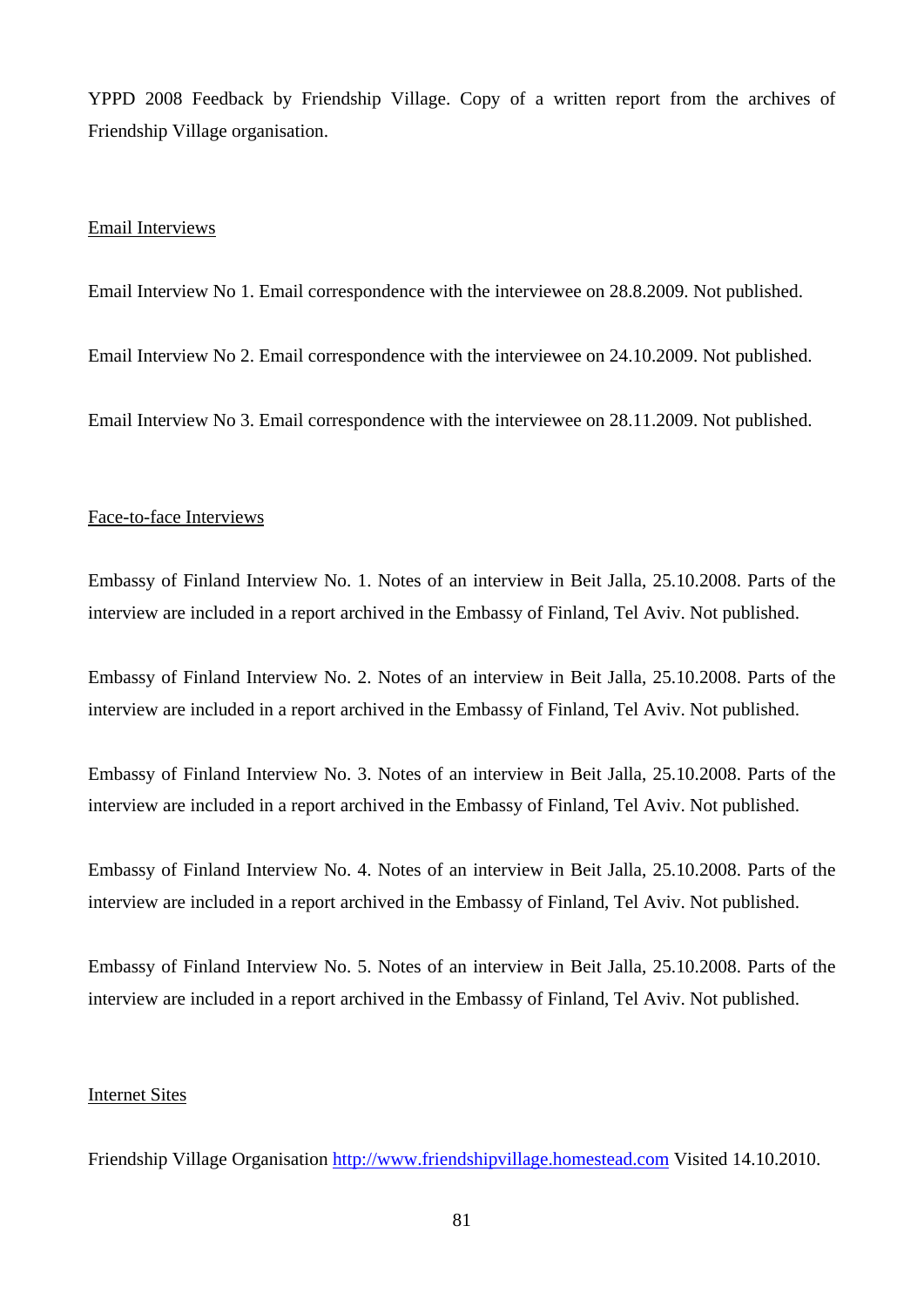### *LITERATURE*

Avruch, Kevin (2004): *Culture & Conflict Resolution*. Washington: United States Institute of Peace Press.

Avruch, Kevin & Black, Peter W. (1993): Conflict resolution in intercultural settings: Problems and prospects. In Sandole, Dennis J.D. & Van der Merwe, Hugo (ed.) (1993): *Conflict Resolution Theory and Practice. Integration and Application.* New York: Manchester University Press.

Broome, Benjamin J. (1993): Managing differences in conflict resolution: The role of relational empathy. In Sandole, Dennis J.D. & Van der Merwe, Hugo (ed.) (1993): *Conflict Resolution Theory and Practice. Integration and Application.* New York: Manchester University Press.

Burton, John W. (1969): *Conflict and Communication*. London: Macmillan and Co Ltd.

Burton, John W. (1972): *World Society*. London: Cambridge University Press.

Burton, John W. (1984): *Global Conflict. The Domestic Sources of International Crisis.* Brighton: Wheatsheaf Books Ltd.

Burton, John W. (1990): *Conflict: Resolution and Provention.* London: Macmillan Press Ltd.

Burton, John W. (1993): Conflict resolution as a political philosophy. In Sandole, Dennis J.D. & Van der Merwe, Hugo (ed.) (1993): *Conflict Resolution Theory and Practice. Integration and Application.* New York: Manchester University Press.

Fisher, Ronald J. (1990): *The Social Psychology of Intergroup and International Conflict Resolution.* New York: Springer-Verlag.

Kelman, Herbert C. (1997): Group Processes in the Resolution of International Conflicts. Experiences from the Israeli-Palestinian Case. *American Psychologist*. Vol 52, No 3: pp. 212-220.

Kelman, Herbert C. (1998): Social-psychological Contributions to Peacemaking and Peacebuilding in the Middle East*. Applied Psychology: An International Review*, 1998, 47(1): 5-28.